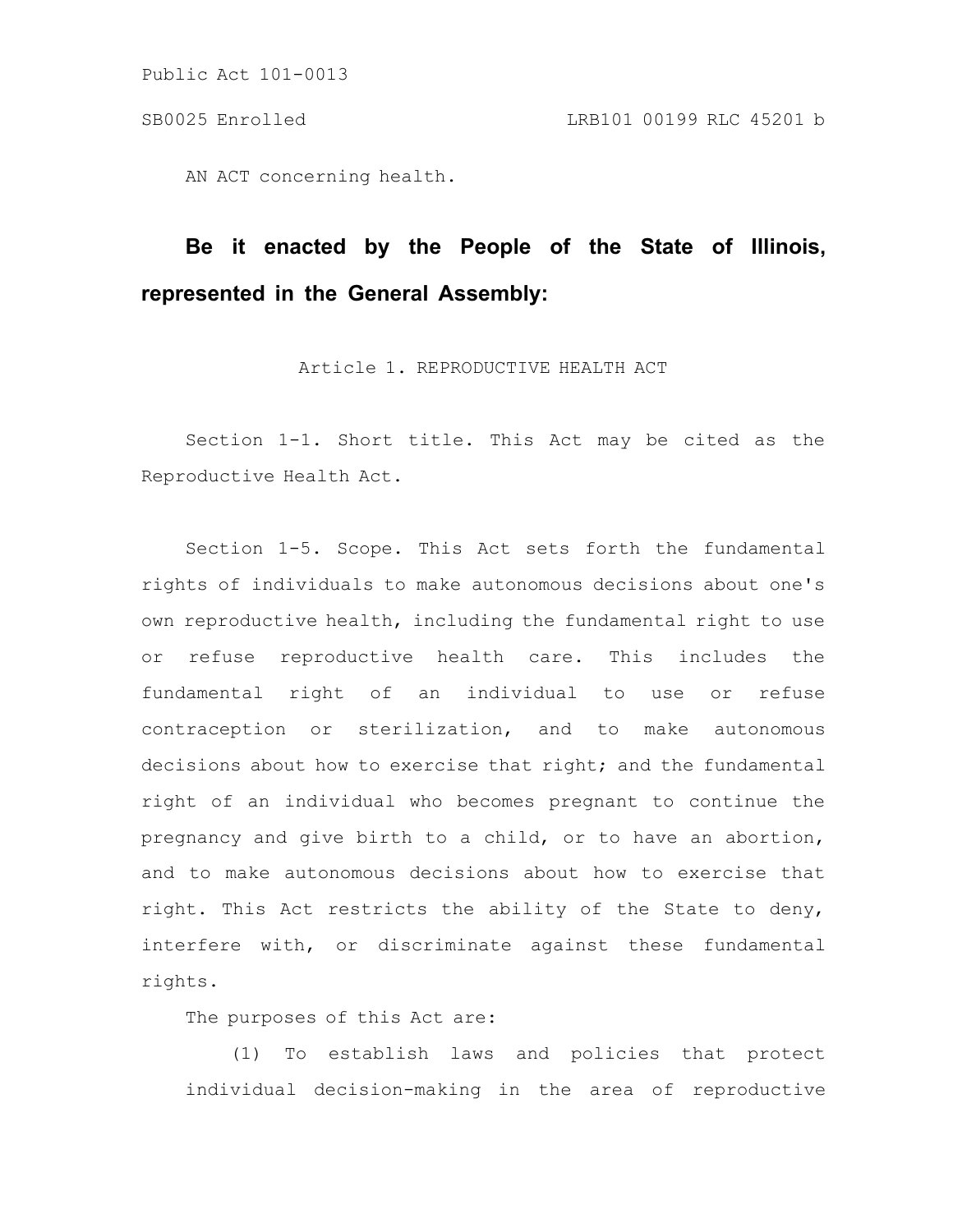health and that support access to the full scope of quality reproductive health care for all in our State; and

(2) To permit regulation of reproductive health care, including contraception, abortion, and maternity care, only to the extent that such regulation is narrowly tailored to protect a compelling State interest, which for the purposes of this Act means: consistent with accepted standards of clinical practice, evidence based, and narrowly tailored for the limited purpose of protecting the health of people seeking such care and in the manner that least restricts a person's autonomous decision-making.

Section 1-10. Definitions. As used in this Act:

"Abortion" means the use of any instrument, medicine, drug, or any other substance or device to terminate the pregnancy of an individual known to be pregnant with an intention other than to increase the probability of a live birth, to preserve the life or health of the child after live birth, or to remove a dead fetus.

"Advanced practice registered nurse" has the same meaning as it does in Section 50-10 of the Nurse Practice Act.

"Department" means the Illinois Department of Public Health.

"Fetal viability" means that, in the professional judgment of the attending health care professional, based on the particular facts of the case, there is a significant likelihood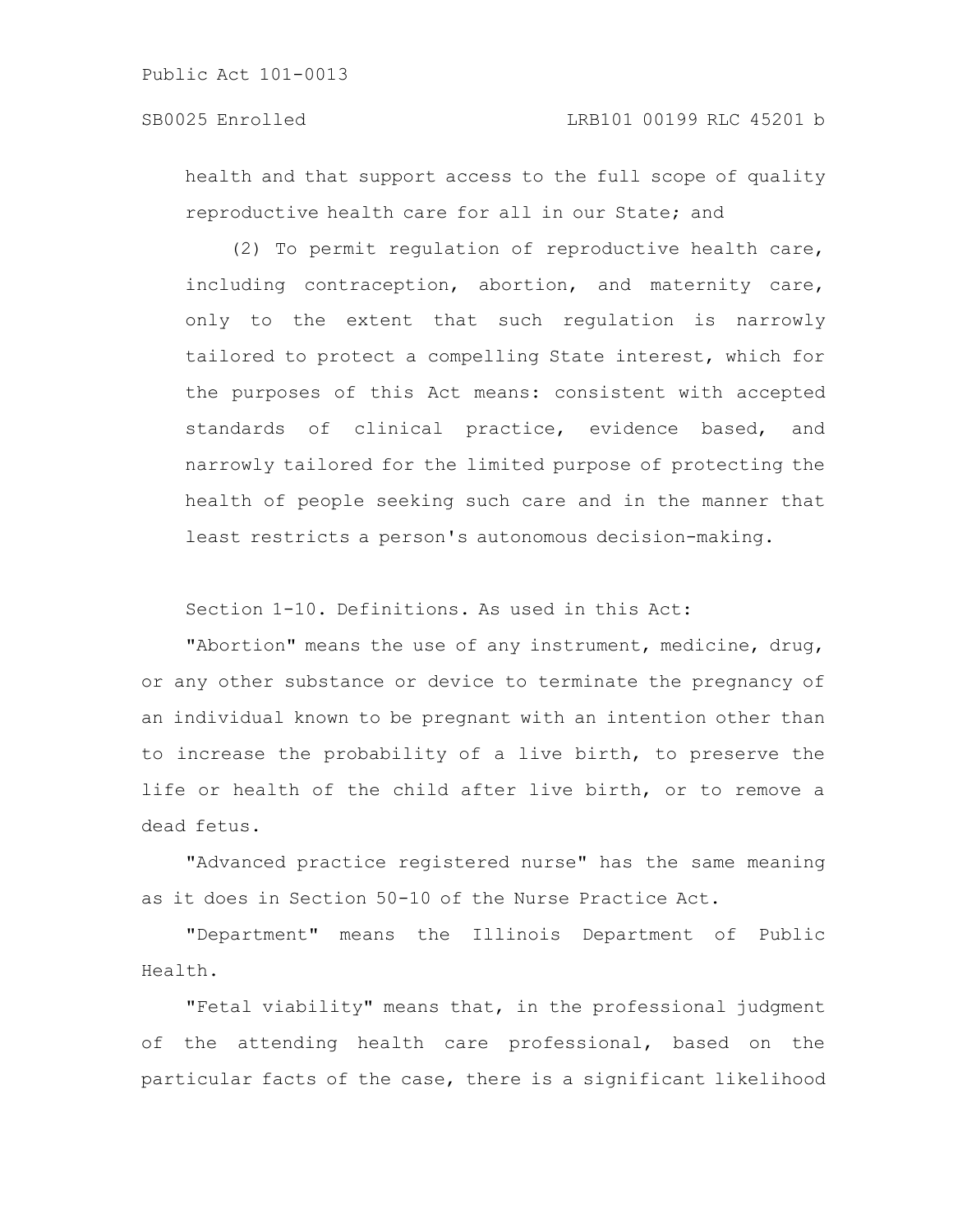of a fetus' sustained survival outside the uterus without the application of extraordinary medical measures.

"Health care professional" means a person who is licensed as a physician, advanced practice registered nurse, or physician assistant.

"Health of the patient" means all factors that are relevant to the patient's health and well-being, including, but not limited to, physical, emotional, psychological, and familial health and age.

"Maternity care" means the health care provided in relation to pregnancy, labor and childbirth, and the postpartum period, and includes prenatal care, care during labor and birthing, and postpartum care extending through one-year postpartum. Maternity care shall, seek to optimize positive outcomes for the patient, and be provided on the basis of the physical and psychosocial needs of the patient. Notwithstanding any of the above, all care shall be subject to the informed and voluntary consent of the patient, or the patient's legal proxy, when the patient is unable to give consent.

"Physician" means any person licensed to practice medicine in all its branches under the Medical Practice Act of 1987.

"Physician assistant" has the same meaning as it does in Section 4 of the Physician Assistant Practice Act of 1987.

"Pregnancy" means the human reproductive process, beginning with the implantation of an embryo.

"Prevailing party" has the same meaning as in the Illinois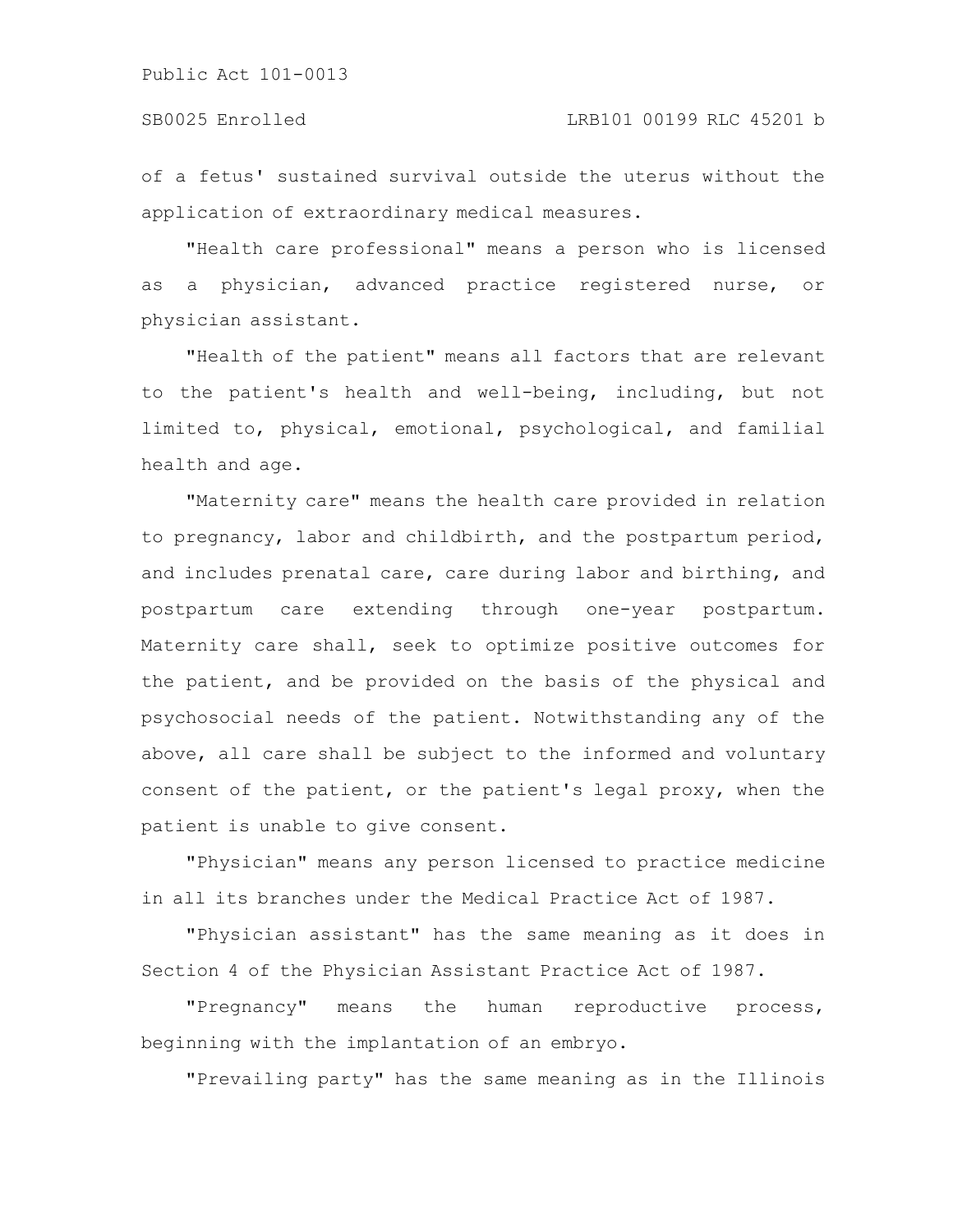Civil Rights Act of 2003.

"Reproductive health care" means health care offered, arranged, or furnished for the purpose of preventing pregnancy, terminating a pregnancy, managing pregnancy loss, or improving maternal health and birth outcomes. Reproductive health care includes, but is not limited to: contraception; sterilization; preconception care; maternity care; abortion care; and counseling regarding reproductive health care.

"State" includes any branch, department, agency, instrumentality, and official or other person acting under color of law of this State or a political subdivision of the State, including any unit of local government (including a home rule unit), school district, instrumentality, or public subdivision.

Section 1-15. Fundamental reproductive health rights.

(a) Every individual has a fundamental right to make autonomous decisions about the individual's own reproductive health, including the fundamental right to use or refuse reproductive health care.

(b) Every individual who becomes pregnant has a fundamental right to continue the pregnancy and give birth or to have an abortion, and to make autonomous decisions about how to exercise that right.

(c) A fertilized egg, embryo, or fetus does not have independent rights under the laws of this State.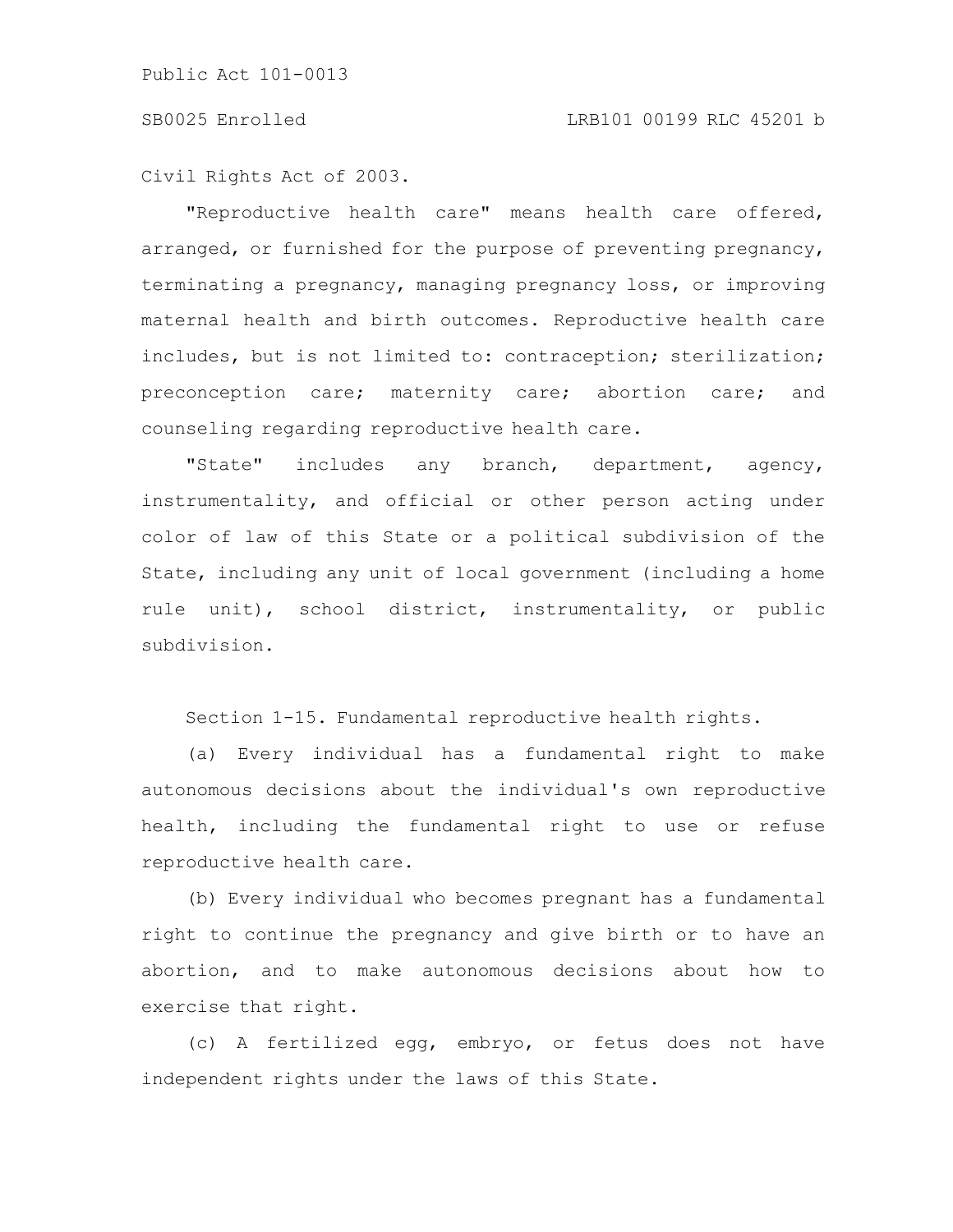Section 1-20. Prohibited State actions; causes of action. (a)The State shall not:

(1) deny, restrict, interfere with, or discriminate against an individual's exercise of the fundamental rights set forth in this Act, including individuals under State custody, control, or supervision; or

(2) prosecute, punish, or otherwise deprive any individual of the individual's rights for any act or failure to act during the individual's own pregnancy, if the predominant basis for such prosecution, punishment, or deprivation of rights is the potential, actual, or perceived impact on the pregnancy or its outcomes or on the pregnant individual's own health.

(b) Any party aggrieved by conduct or regulation in violation of this Act may bring a civil lawsuit, in a federal district court or State circuit court, against the offending unit of government. Any State claim brought in federal district court shall be a supplemental claim to a federal claim.

(c) Upon motion, a court shall award reasonable attorney's fees and costs, including expert witness fees and other litigation expenses, to a plaintiff who is a prevailing party in any action brought pursuant to this Section. In awarding reasonable attorney's fees, the court shall consider the degree to which the relief obtained relates to the relief sought.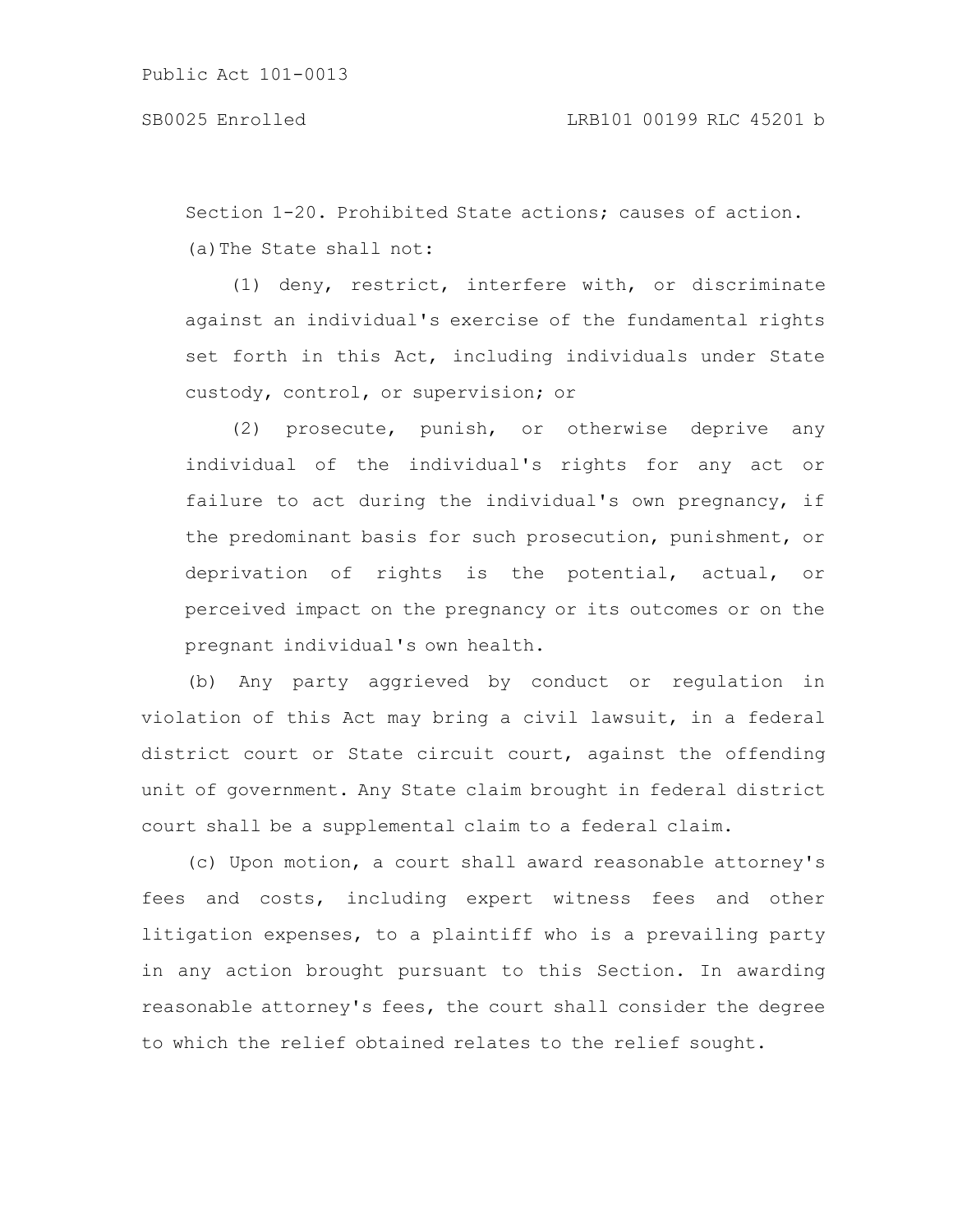Section 1-25. Reporting of abortions performed by health care professionals.

(a) A health care professional may provide abortion care in accordance with the health care professional's professional judgment and training and based on accepted standards of clinical practice consistent with the scope of his or her practice under the Medical Practice Act of 1987, the Nurse Practice Act, or the Physician Assistant Practice Act of 1987. If the health care professional determines that there is fetal viability, the health care professional may provide abortion care only if, in the professional judgment of the health care professional, the abortion is necessary to protect the life or health of the patient.

(b) A report of each abortion performed by a health care professional shall be made to the Department on forms prescribed by it. Such reports shall be transmitted to the Department not later than 10 days following the end of the month in which the abortion is performed.

(c) The abortion reporting forms prescribed by the Department shall not request or require information that identifies a patient by name or any other identifying information, and the Department shall secure anonymity of all patients and health care professionals.

(d) All reports received by the Department pursuant to this Section shall be treated as confidential and exempt from the Freedom of Information Act. Access to such reports shall be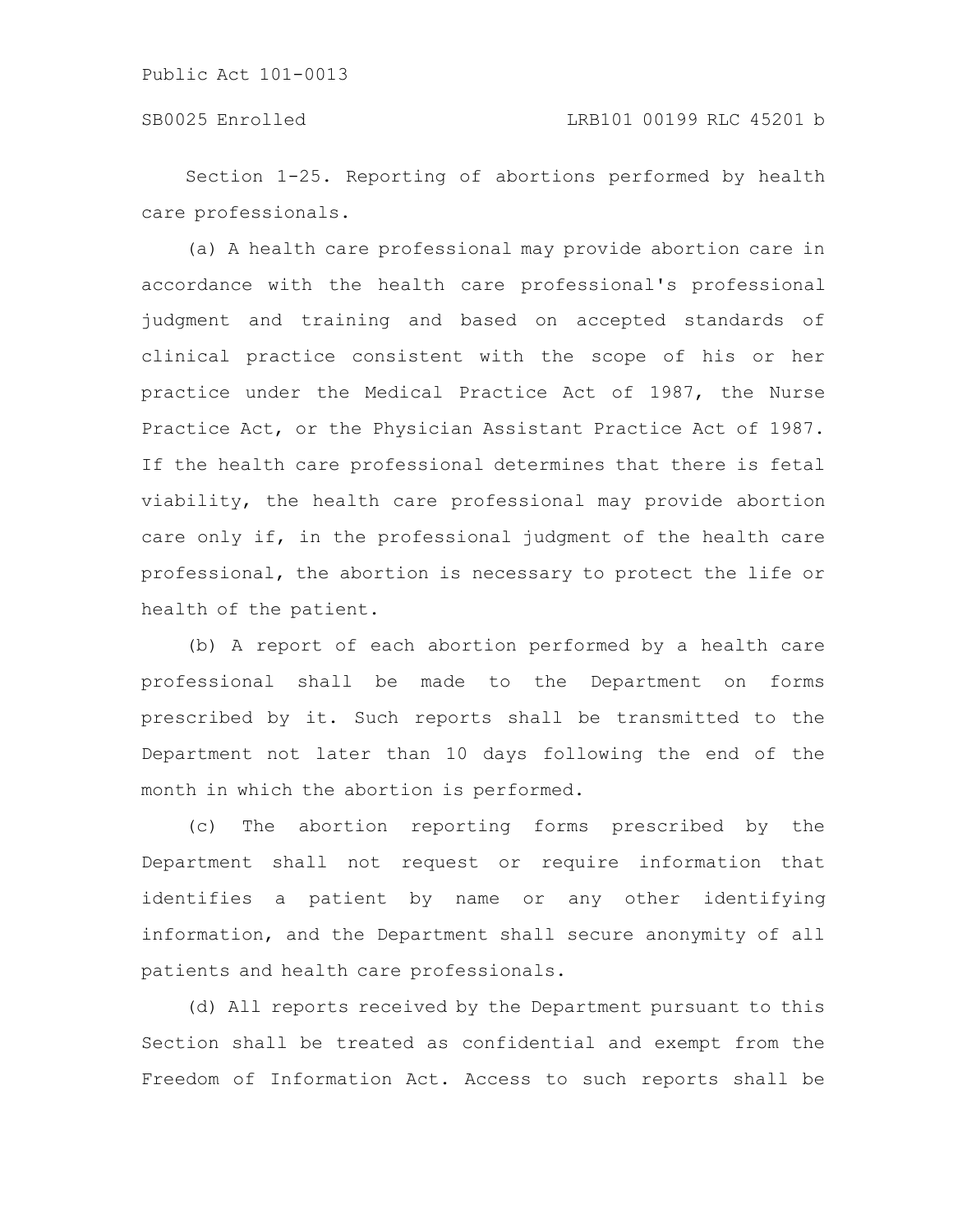limited to authorized Department staff who shall use the reports for statistical purposes only. Such reports must be destroyed within 2 years after date of receipt.

Section 1-30. Application.

(a) This Act applies to all State laws, ordinances, policies, procedures, practices, and governmental actions and their implementation, whether statutory or otherwise and whether adopted before or after the effective date of this Act.

(b) Nothing in this Act shall be construed to authorize the State to burden any individual's fundamental rights relating to reproductive health care.

Section 1-35. Home rule powers limitation. A unit of local government may enact ordinances, standards, rules, or regulations that protect an individual's ability to freely exercise the fundamental rights set forth in this Act in a manner or to an extent equal to or greater than the protection provided in this Act. A unit of local government may not regulate an individual's ability to freely exercise the fundamental rights set forth in this Act in a manner more restrictive than that set forth in this Act. This Section is a limitation under subsection (i) of Section 6 of Article VII of the Illinois Constitution on the concurrent exercise by home rule units of powers and functions exercised by the State.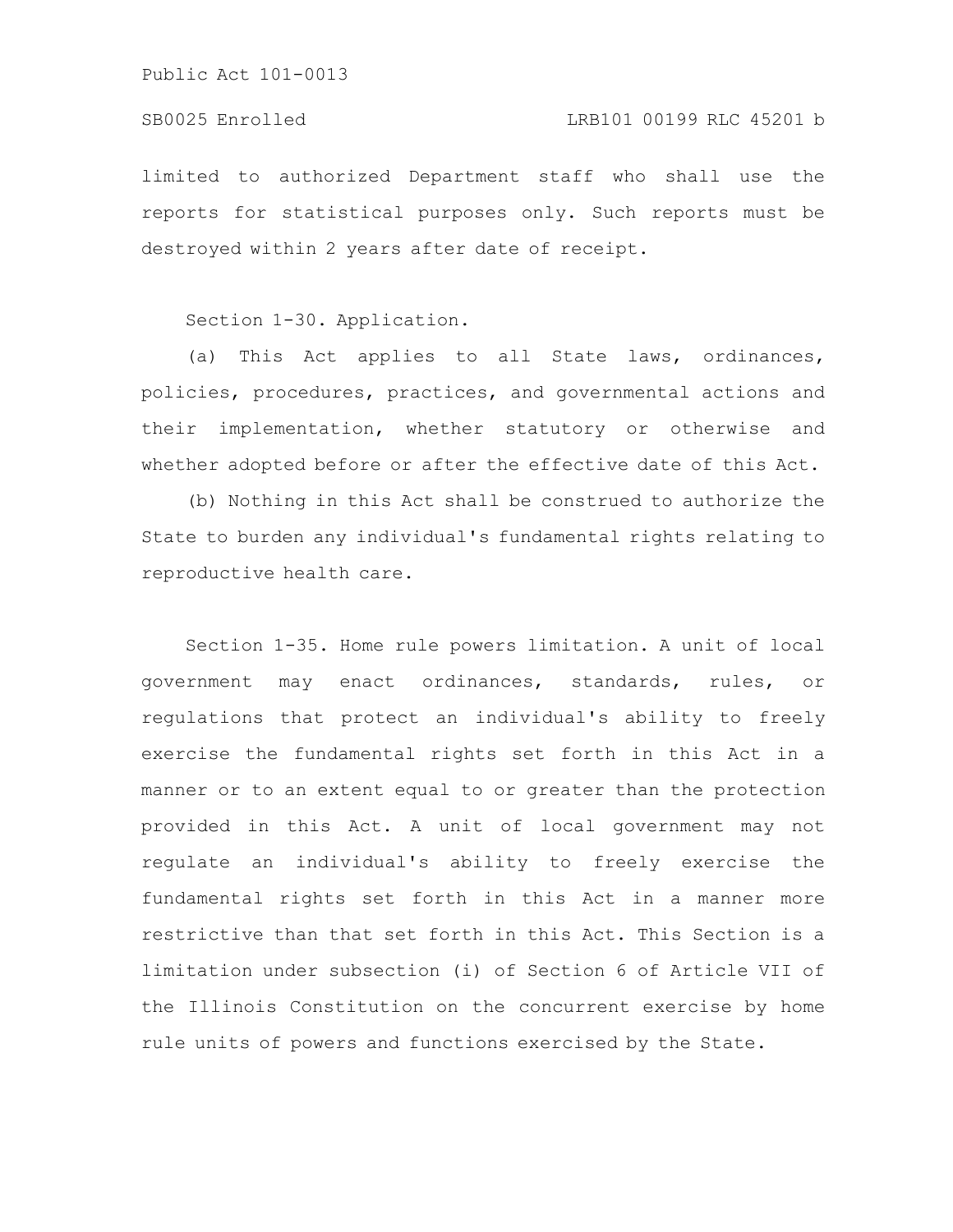# SB0025 Enrolled LRB101 00199 RLC 45201 b

Section 1-97. Severability. The provisions of this Act are severable under Section 1.31 of the Statute on Statutes.

# Article 905. REPEALS

(210 ILCS 5/6.1 rep.)

Section 905-5. The Ambulatory Surgical Treatment Center Act is amended by repealing Section 6.1.

(410 ILCS 70/9 rep.)

Section 905-10. The Sexual Assault Survivors Emergency Treatment Act is amended by repealing Section 9.

(720 ILCS 510/Act rep.)

Section 905-15. The Illinois Abortion Law of 1975 is repealed.

(720 ILCS 513/Act rep.)

Section 905-20. The Partial-birth Abortion Ban Act is repealed.

(735 ILCS 5/11-107.1 rep.)

Section 905-25. The Code of Civil Procedure is amended by repealing Section 11-107.1.

(745 ILCS 30/Act rep.)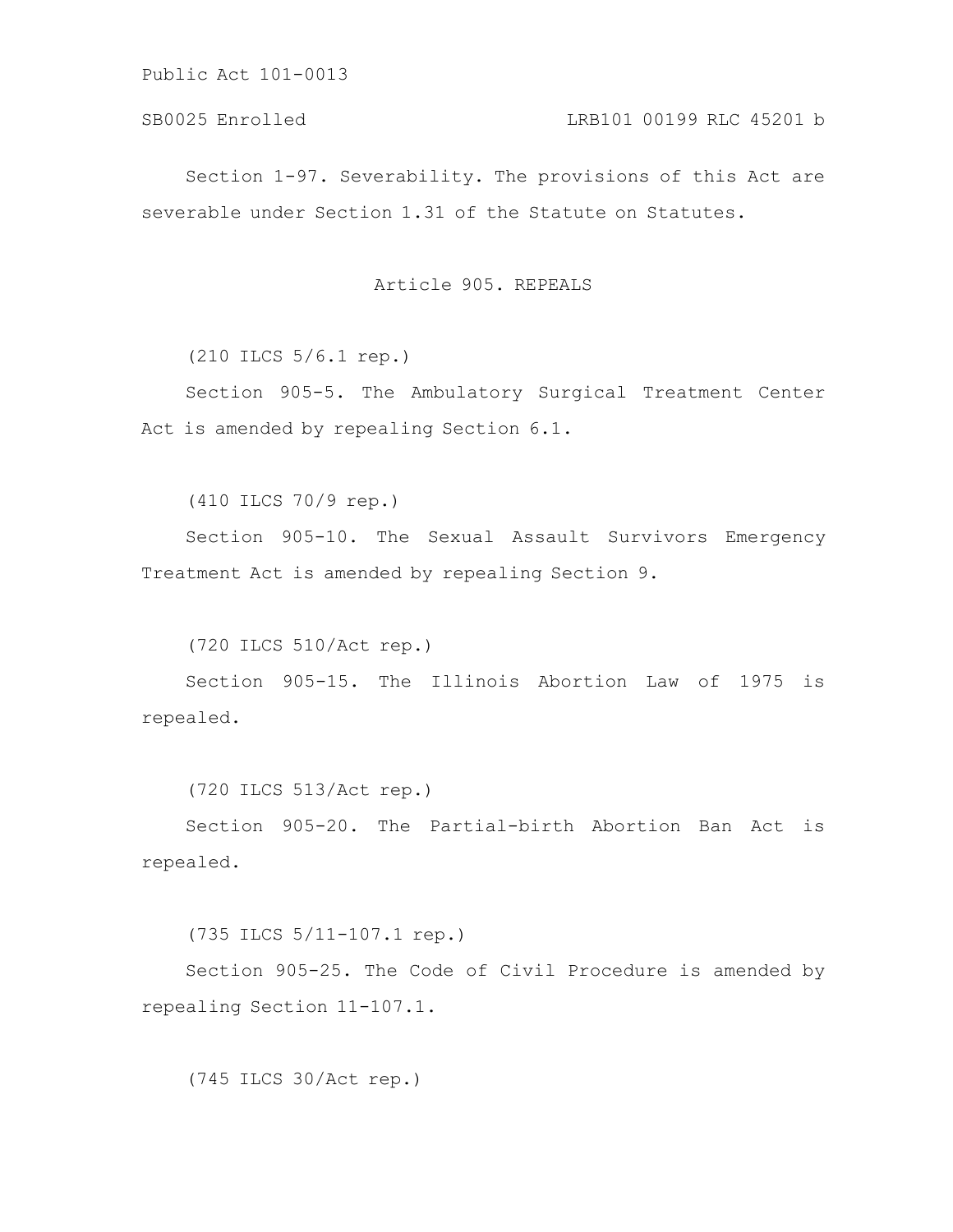Section 905-30. The Abortion Performance Refusal Act is repealed.

Article 910. AMENDMENTS

Section 910-5. The State Employees Group Insurance Act of 1971 is amended by changing Section 6.11 as follows:

(5 ILCS 375/6.11)

(Text of Section before amendment by P.A. 100-1170)

Sec. 6.11. Required health benefits; Illinois Insurance Code requirements. The program of health benefits shall provide the post-mastectomy care benefits required to be covered by a policy of accident and health insurance under Section 356t of the Illinois Insurance Code. The program of health benefits shall provide the coverage required under Sections 356g, 356g.5, 356g.5-1, 356m, 356u, 356w, 356x, 356z.2, 356z.4, 356z.4a, 356z.6, 356z.8, 356z.9, 356z.10, 356z.11, 356z.12, 356z.13, 356z.14, 356z.15, 356z.17, 356z.22, 356z.25, and 356z.26, and 356z.29, and 356z.32 of the Illinois Insurance Code. The program of health benefits must comply with Sections 155.22a, 155.37, 355b, 356z.19, 370c, and 370c.1 of the Illinois Insurance Code. The Department of Insurance shall enforce the requirements of this Section.

Rulemaking authority to implement Public Act 95-1045, if any, is conditioned on the rules being adopted in accordance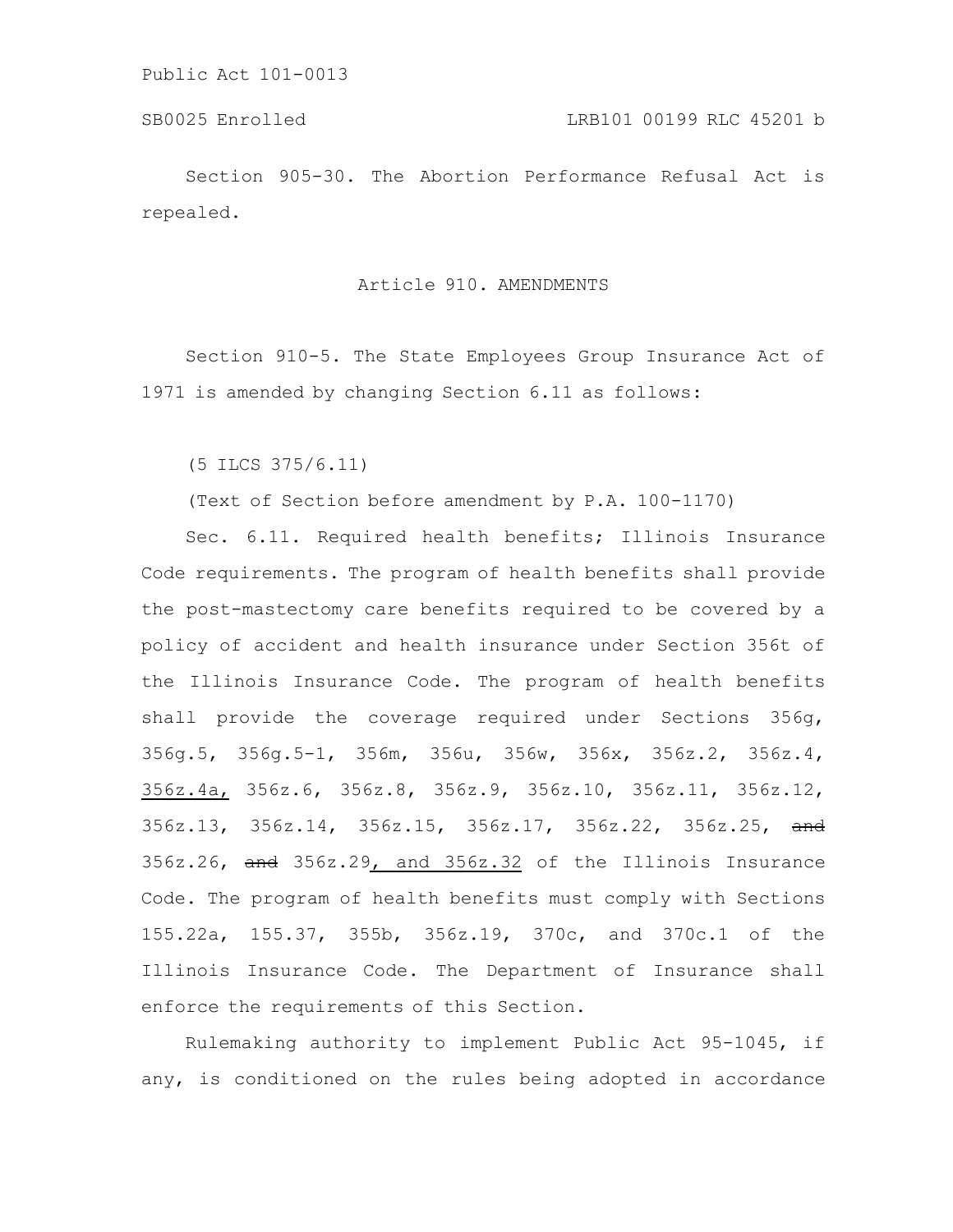#### SB0025 Enrolled LRB101 00199 RLC 45201 b

with all provisions of the Illinois Administrative Procedure Act and all rules and procedures of the Joint Committee on Administrative Rules; any purported rule not so adopted, for whatever reason, is unauthorized.

(Source: P.A. 99-480, eff. 9-9-15; 100-24, eff. 7-18-17; 100-138, eff. 8-18-17; 100-863, eff. 8-14-18; 100-1024, eff. 1-1-19; 100-1057, eff. 1-1-19; 100-1102, eff. 1-1-19; revised  $1-8-19.$ 

(Text of Section after amendment by P.A. 100-1170)

Sec. 6.11. Required health benefits; Illinois Insurance Code requirements. The program of health benefits shall provide the post-mastectomy care benefits required to be covered by a policy of accident and health insurance under Section 356t of the Illinois Insurance Code. The program of health benefits shall provide the coverage required under Sections 356g, 356g.5, 356g.5-1, 356m, 356u, 356w, 356x, 356z.2, 356z.4, 356z.4a, 356z.6, 356z.8, 356z.9, 356z.10, 356z.11, 356z.12, 356z.13, 356z.14, 356z.15, 356z.17, 356z.22, 356z.25, 356z.26, 356z.29, and 356z.32 of the Illinois Insurance Code. The program of health benefits must comply with Sections 155.22a, 155.37, 355b, 356z.19, 370c, and 370c.1 of the Illinois Insurance Code. The Department of Insurance shall enforce the requirements of this Section with respect to Sections 370c and 370c.1 of the Illinois Insurance Code; all other requirements of this Section shall be enforced by the Department of Central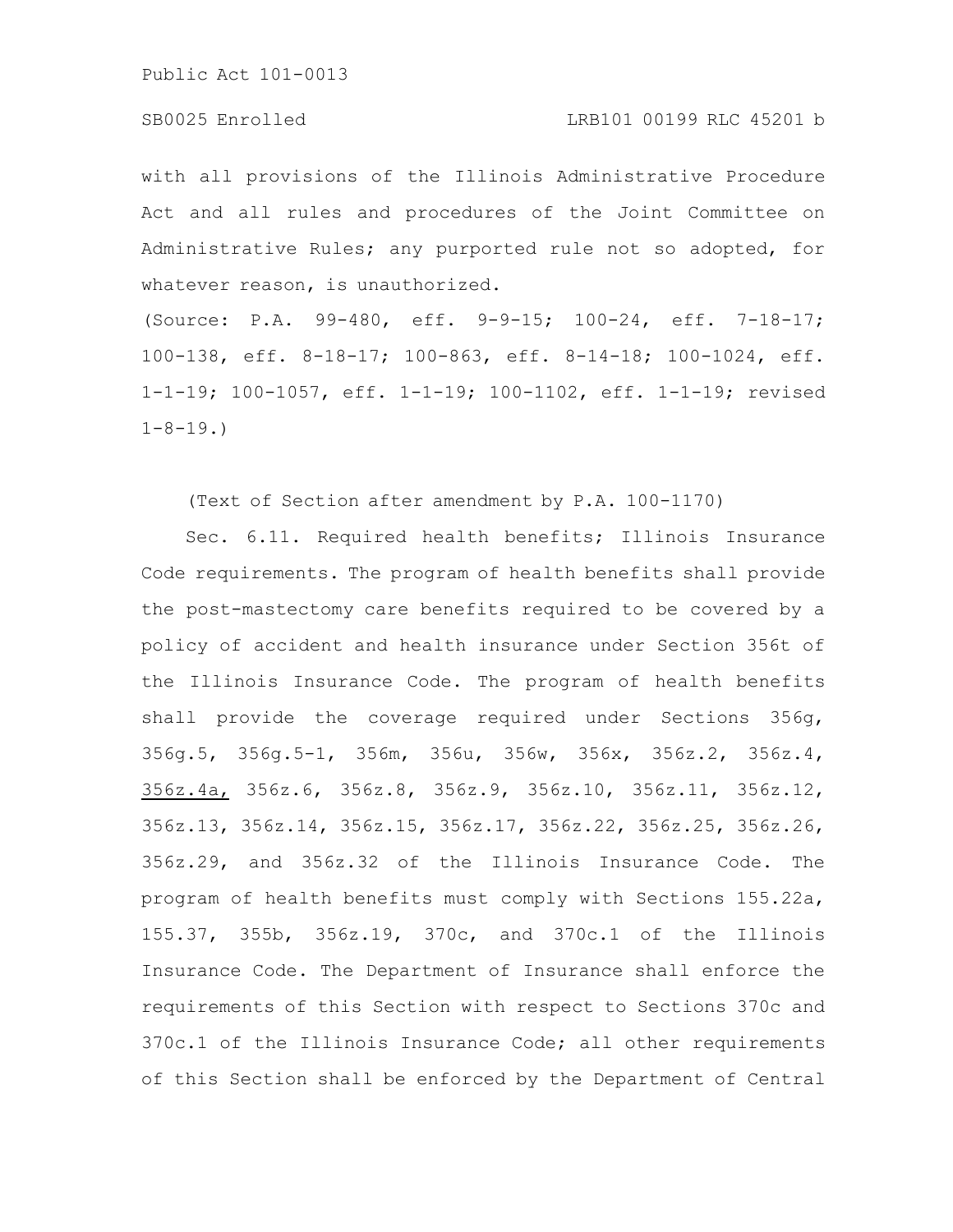Management Services.

Rulemaking authority to implement Public Act 95-1045, if any, is conditioned on the rules being adopted in accordance with all provisions of the Illinois Administrative Procedure Act and all rules and procedures of the Joint Committee on Administrative Rules; any purported rule not so adopted, for whatever reason, is unauthorized.

(Source: P.A. 99-480, eff. 9-9-15; 100-24, eff. 7-18-17; 100-138, eff. 8-18-17; 100-863, eff. 8-14-18; 100-1024, eff. 1-1-19; 100-1057, eff. 1-1-19; 100-1102, eff. 1-1-19; 100-1170, eff. 6-1-19.)

Section 910-10. The Children and Family Services Act is amended by changing Section 5 as follows:

(20 ILCS 505/5) (from Ch. 23, par. 5005)

Sec. 5. Direct child welfare services; Department of Children and Family Services. To provide direct child welfare services when not available through other public or private child care or program facilities.

(a) For purposes of this Section:

(1) "Children" means persons found within the State who are under the age of 18 years. The term also includes persons under age 21 who:

(A) were committed to the Department pursuant to the Juvenile Court Act or the Juvenile Court Act of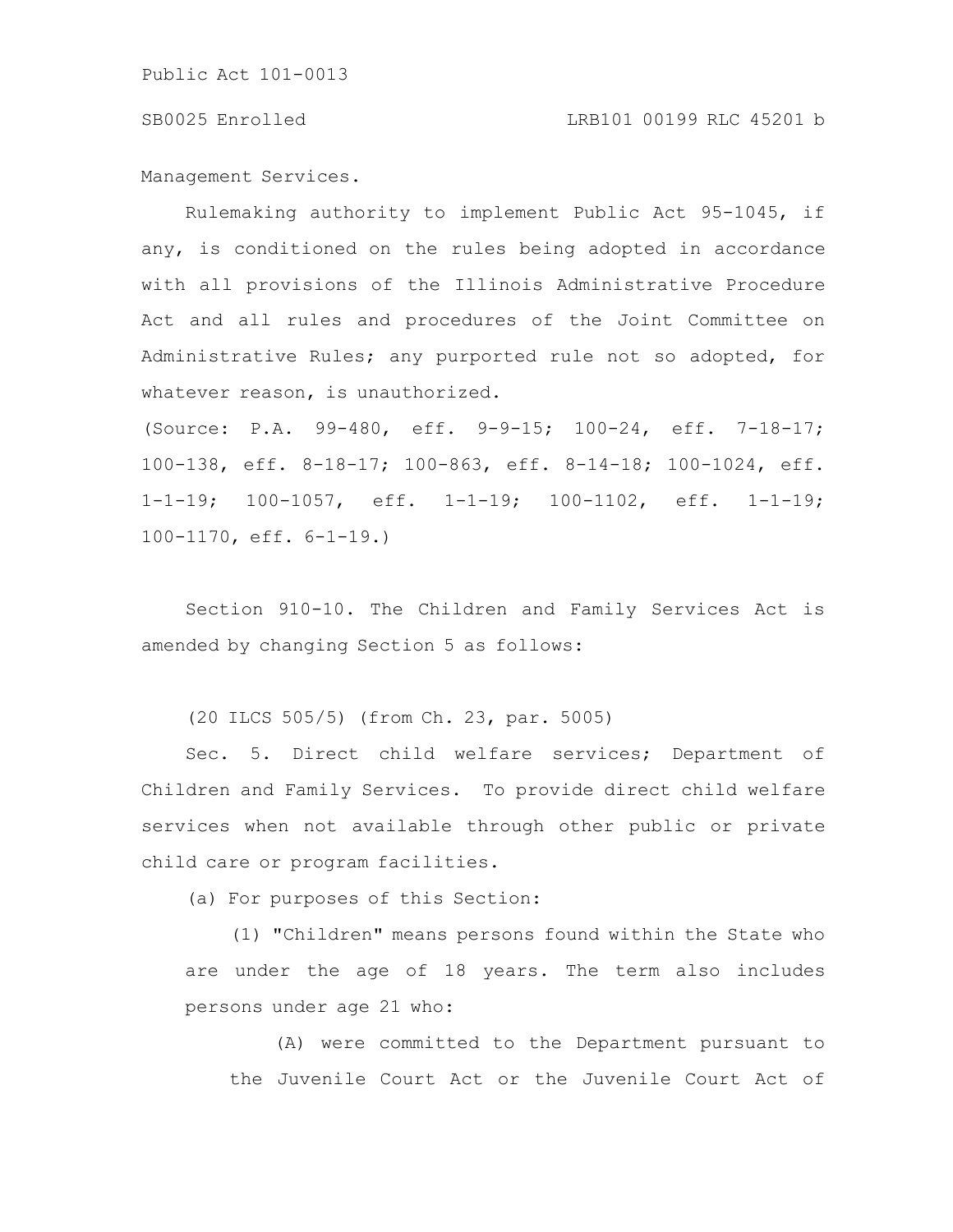1987, as amended, prior to the age of 18 and who continue under the jurisdiction of the court; or

(B) were accepted for care, service and training by the Department prior to the age of 18 and whose best interest in the discretion of the Department would be served by continuing that care, service and training because of severe emotional disturbances, physical disability, social adjustment or any combination thereof, or because of the need to complete an educational or vocational training program.

(2) "Homeless youth" means persons found within the State who are under the age of 19, are not in a safe and stable living situation and cannot be reunited with their families.

(3) "Child welfare services" means public social services which are directed toward the accomplishment of the following purposes:

(A) protecting and promoting the health, safety and welfare of children, including homeless, dependent or neglected children;

(B) remedying, or assisting in the solution of problems which may result in, the neglect, abuse, exploitation or delinquency of children;

(C) preventing the unnecessary separation of children from their families by identifying family problems, assisting families in resolving their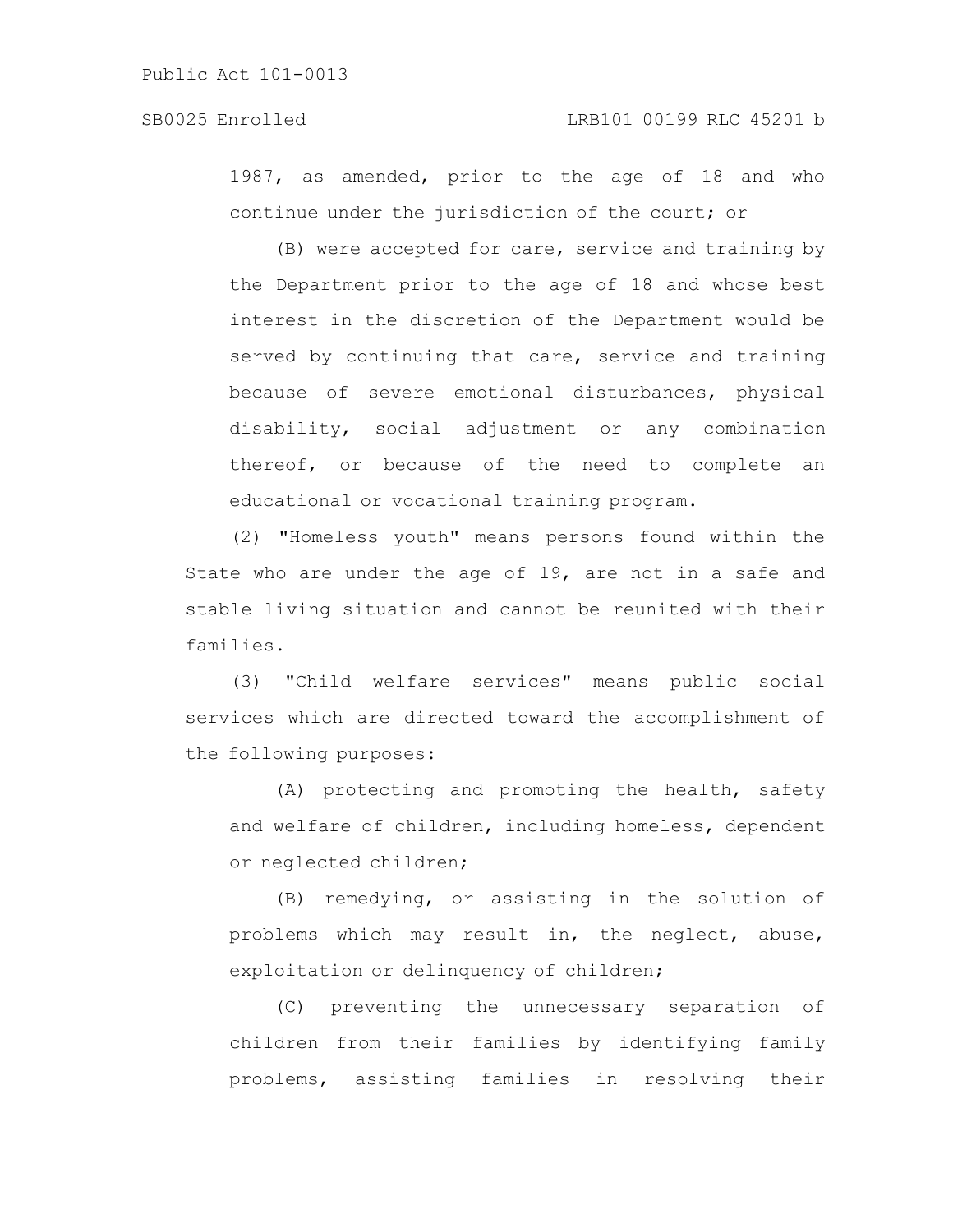problems, and preventing the breakup of the family where the prevention of child removal is desirable and possible when the child can be cared for at home without endangering the child's health and safety;

(D) restoring to their families children who have been removed, by the provision of services to the child and the families when the child can be cared for at home without endangering the child's health and safety;

(E) placing children in suitable adoptive homes, in cases where restoration to the biological family is not safe, possible or appropriate;

(F) assuring safe and adequate care of children away from their homes, in cases where the child cannot be returned home or cannot be placed for adoption. At the time of placement, the Department shall consider concurrent planning, as described in subsection (l-1) of this Section so that permanency may occur at the earliest opportunity. Consideration should be given so that if reunification fails or is delayed, the placement made is the best available placement to provide permanency for the child;

(G) (blank);

(H) (blank); and

(I) placing and maintaining children in facilities that provide separate living quarters for children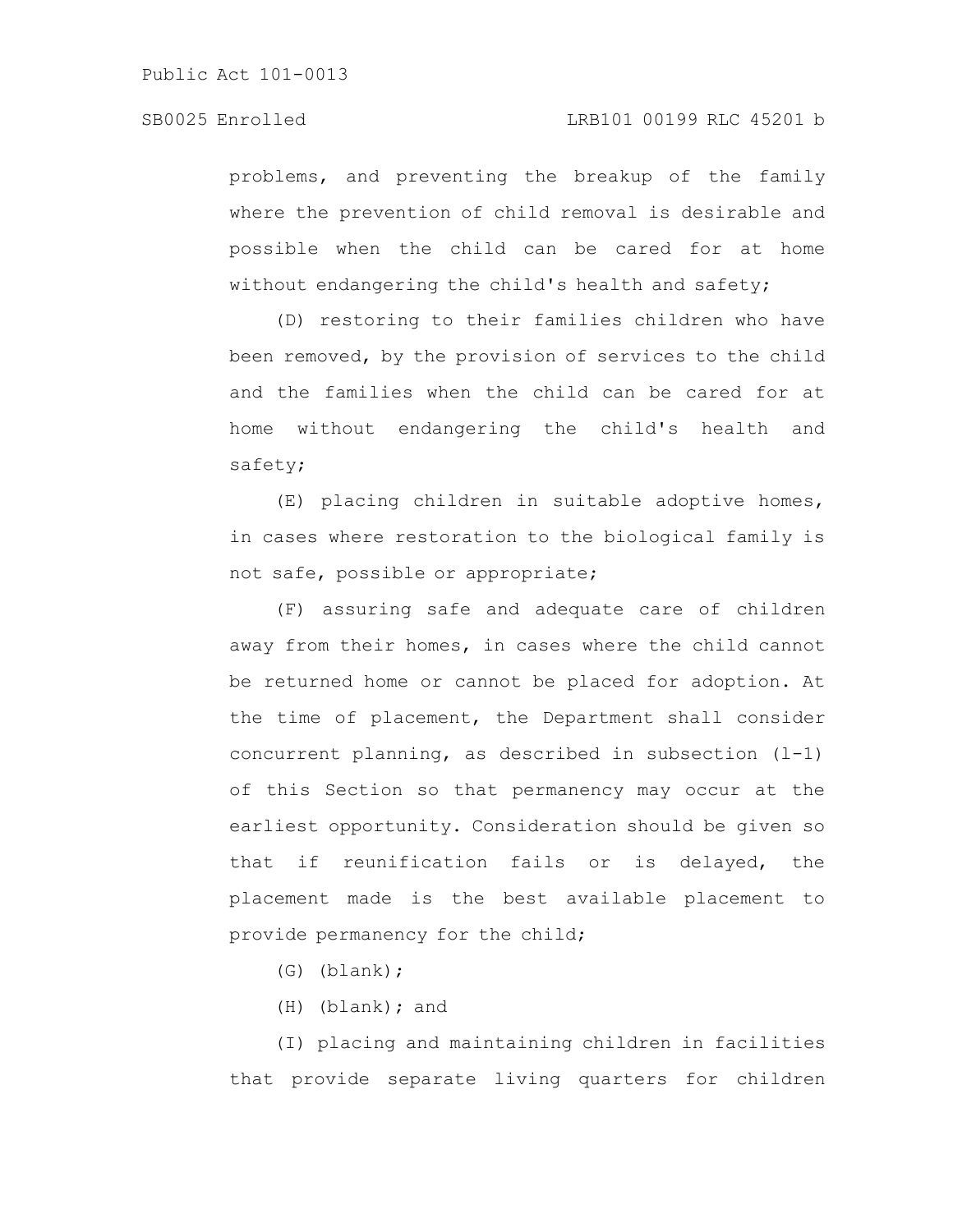# SB0025 Enrolled LRB101 00199 RLC 45201 b

under the age of 18 and for children 18 years of age and older, unless a child 18 years of age is in the last year of high school education or vocational training, in an approved individual or group treatment program, in a licensed shelter facility, or secure child care facility. The Department is not required to place or maintain children:

(i) who are in a foster home, or

(ii) who are persons with a developmental disability, as defined in the Mental Health and Developmental Disabilities Code, or

(iii) who are female children who are pregnant, pregnant and parenting or parenting, or

(iv) who are siblings, in facilities that provide separate living quarters for children 18 years of age and older and for children under 18 years of age.

(b) (Blank). Nothing in this Section shall be authorize the expenditure of public funds for the purpose of performing abortions.

(c) The Department shall establish and maintain tax-supported child welfare services and extend and seek to improve voluntary services throughout the State, to the end that services and care shall be available on an equal basis throughout the State to children requiring such services.

(d) The Director may authorize advance disbursements for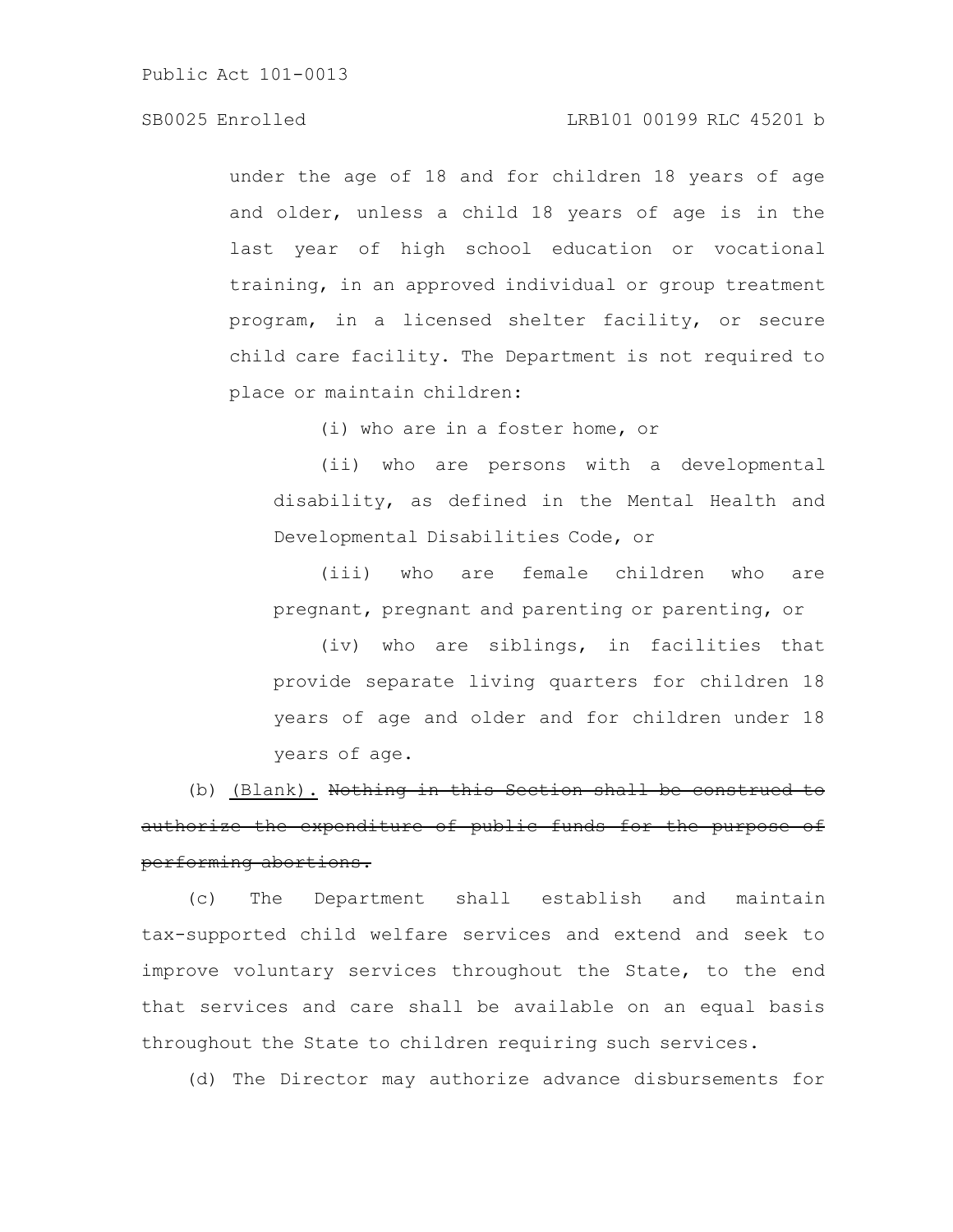any new program initiative to any agency contracting with the Department. As a prerequisite for an advance disbursement, the contractor must post a surety bond in the amount of the advance disbursement and have a purchase of service contract approved by the Department. The Department may pay up to 2 months operational expenses in advance. The amount of the advance disbursement shall be prorated over the life of the contract or the remaining months of the fiscal year, whichever is less, and the installment amount shall then be deducted from future bills. Advance disbursement authorizations for new initiatives shall not be made to any agency after that agency has operated during 2 consecutive fiscal years. The requirements of this Section concerning advance disbursements shall not apply with respect to the following: payments to local public agencies for child day care services as authorized by Section 5a of this Act; and youth service programs receiving grant funds under Section 17a-4.

- (e) (Blank).
- (f) (Blank).

(g) The Department shall establish rules and regulations concerning its operation of programs designed to meet the goals of child safety and protection, family preservation, family reunification, and adoption, including but not limited to:

- (1) adoption;
- (2) foster care;
- (3) family counseling;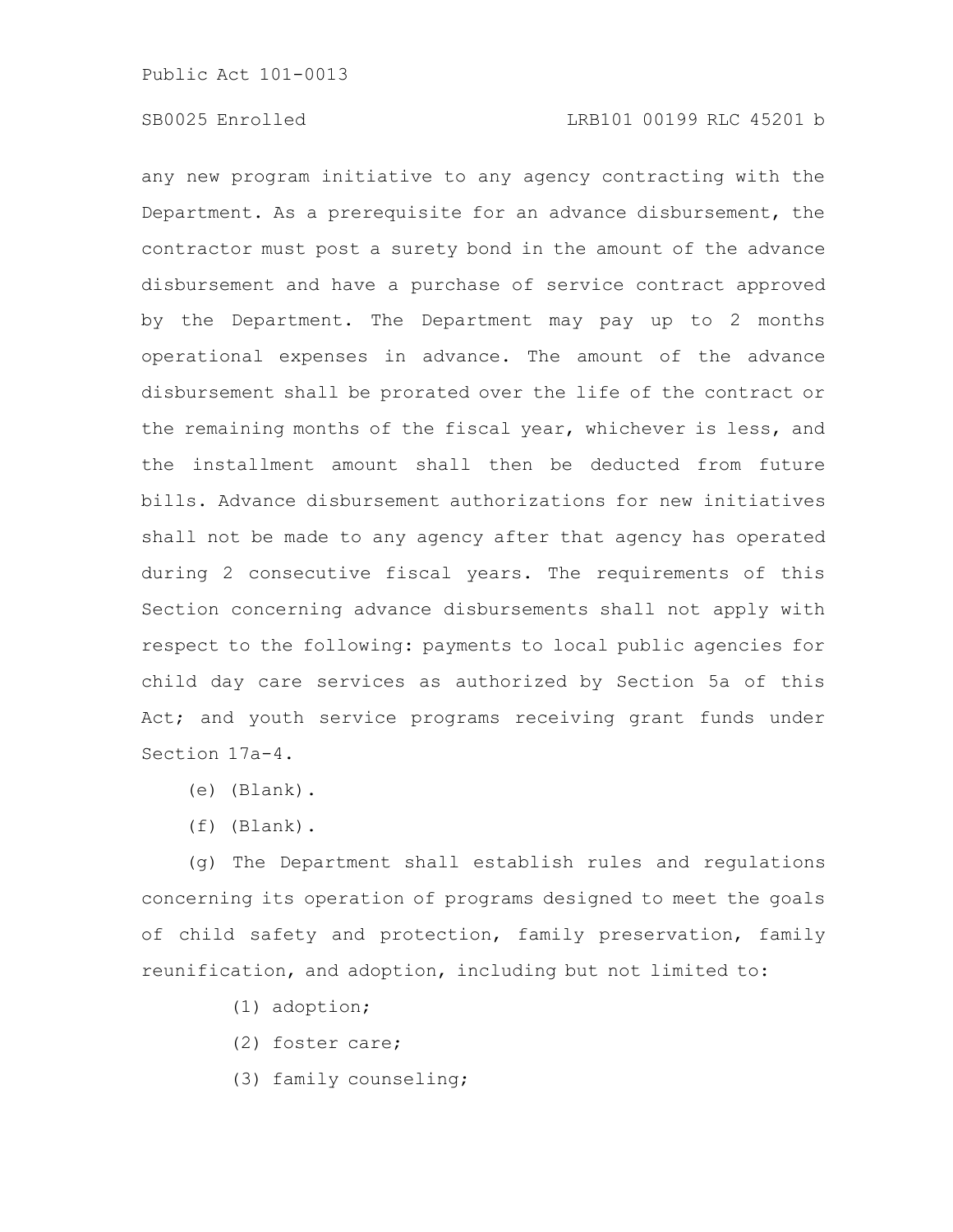- (4) protective services;
- (5) (blank);
- (6) homemaker service;
- (7) return of runaway children;
- (8) (blank);

(9) placement under Section 5-7 of the Juvenile Court Act or Section  $2-27$ ,  $3-28$ ,  $4-25$  or  $5-740$  of the Juvenile Court Act of 1987 in accordance with the federal Adoption Assistance and Child Welfare Act of 1980; and

(10) interstate services.

Rules and regulations established by the Department shall include provisions for training Department staff and the staff of Department grantees, through contracts with other agencies or resources, in screening techniques to identify substance use disorders, as defined in the Substance Use Disorder Act, approved by the Department of Human Services, as a successor to the Department of Alcoholism and Substance Abuse, for the purpose of identifying children and adults who should be referred for an assessment at an organization appropriately licensed by the Department of Human Services for substance use disorder treatment.

(h) If the Department finds that there is no appropriate program or facility within or available to the Department for a youth in care and that no licensed private facility has an adequate and appropriate program or none agrees to accept the youth in care, the Department shall create an appropriate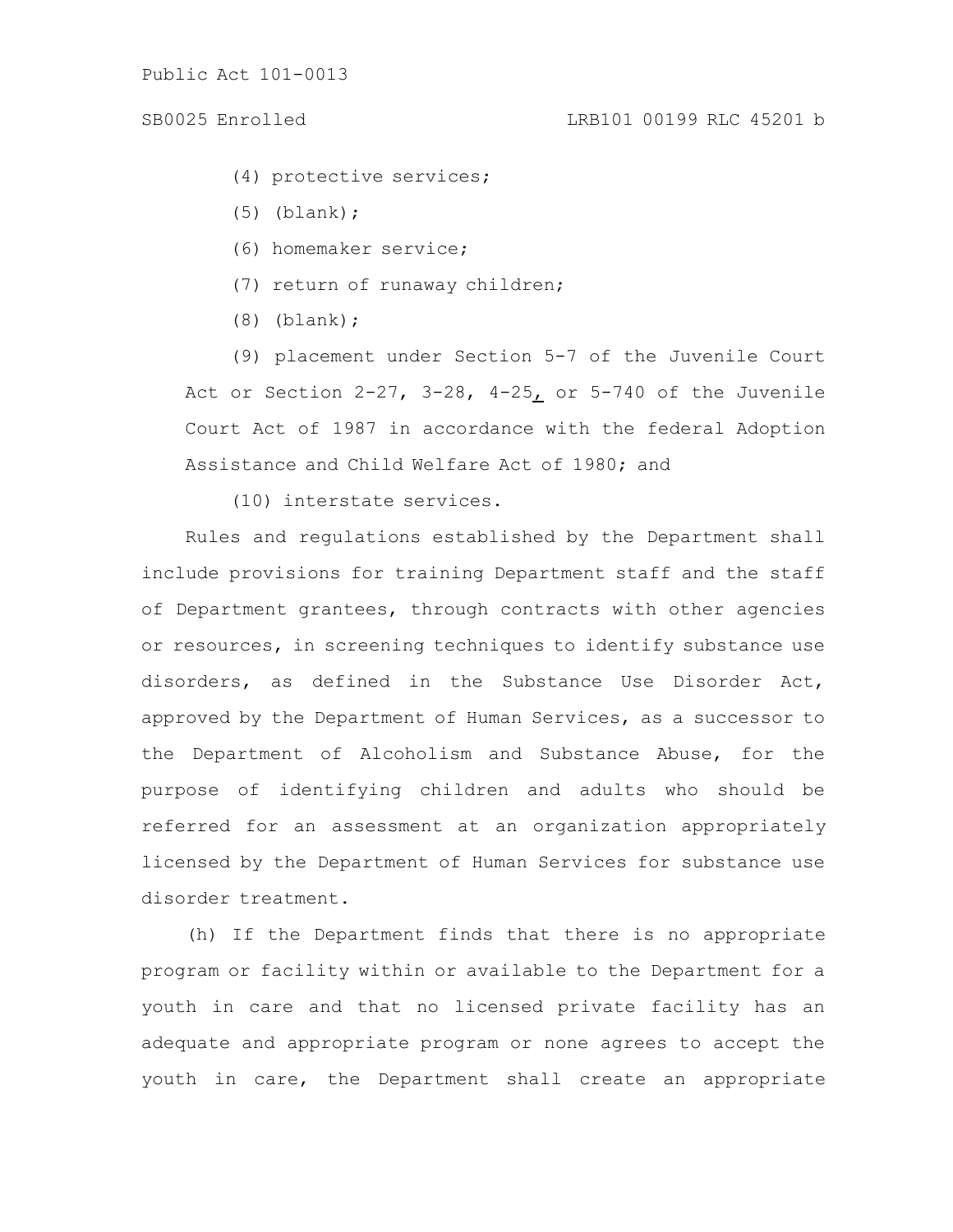# SB0025 Enrolled LRB101 00199 RLC 45201 b

individualized, program-oriented plan for such youth in care. The plan may be developed within the Department or through purchase of services by the Department to the extent that it is within its statutory authority to do.

(i) Service programs shall be available throughout the State and shall include but not be limited to the following services:

- (1) case management;
- (2) homemakers;
- (3) counseling;
- (4) parent education;
- (5) day care; and
- (6) emergency assistance and advocacy.

In addition, the following services may be made available to assess and meet the needs of children and families:

- (1) comprehensive family-based services;
- (2) assessments;
- (3) respite care; and
- (4) in-home health services.

The Department shall provide transportation for any of the services it makes available to children or families or for which it refers children or families.

(j) The Department may provide categories of financial assistance and education assistance grants, and shall establish rules and regulations concerning the assistance and grants, to persons who adopt children with physical or mental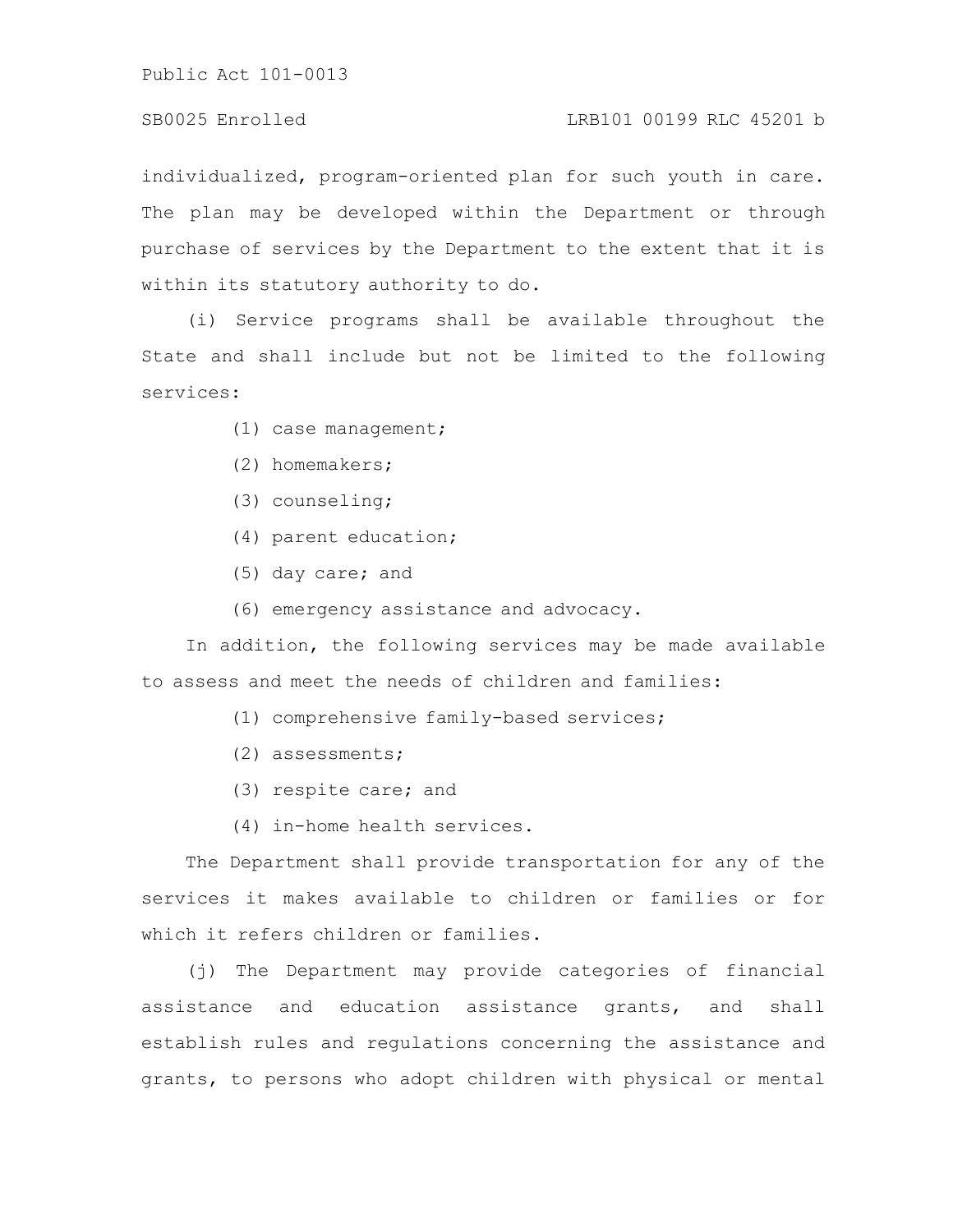disabilities, children who are older, or other hard-to-place children who (i) immediately prior to their adoption were youth in care or (ii) were determined eligible for financial assistance with respect to a prior adoption and who become available for adoption because the prior adoption has been dissolved and the parental rights of the adoptive parents have been terminated or because the child's adoptive parents have died. The Department may continue to provide financial assistance and education assistance grants for a child who was determined eligible for financial assistance under this subsection (j) in the interim period beginning when the child's adoptive parents died and ending with the finalization of the new adoption of the child by another adoptive parent or parents. The Department may also provide categories of financial assistance and education assistance grants, and shall establish rules and regulations for the assistance and grants, to persons appointed guardian of the person under Section 5-7 of the Juvenile Court Act or Section 2-27, 3-28, 4-25, or 5-740 of the Juvenile Court Act of 1987 for children who were youth in care for 12 months immediately prior to the appointment of the guardian.

The amount of assistance may vary, depending upon the needs of the child and the adoptive parents, as set forth in the annual assistance agreement. Special purpose grants are allowed where the child requires special service but such costs may not exceed the amounts which similar services would cost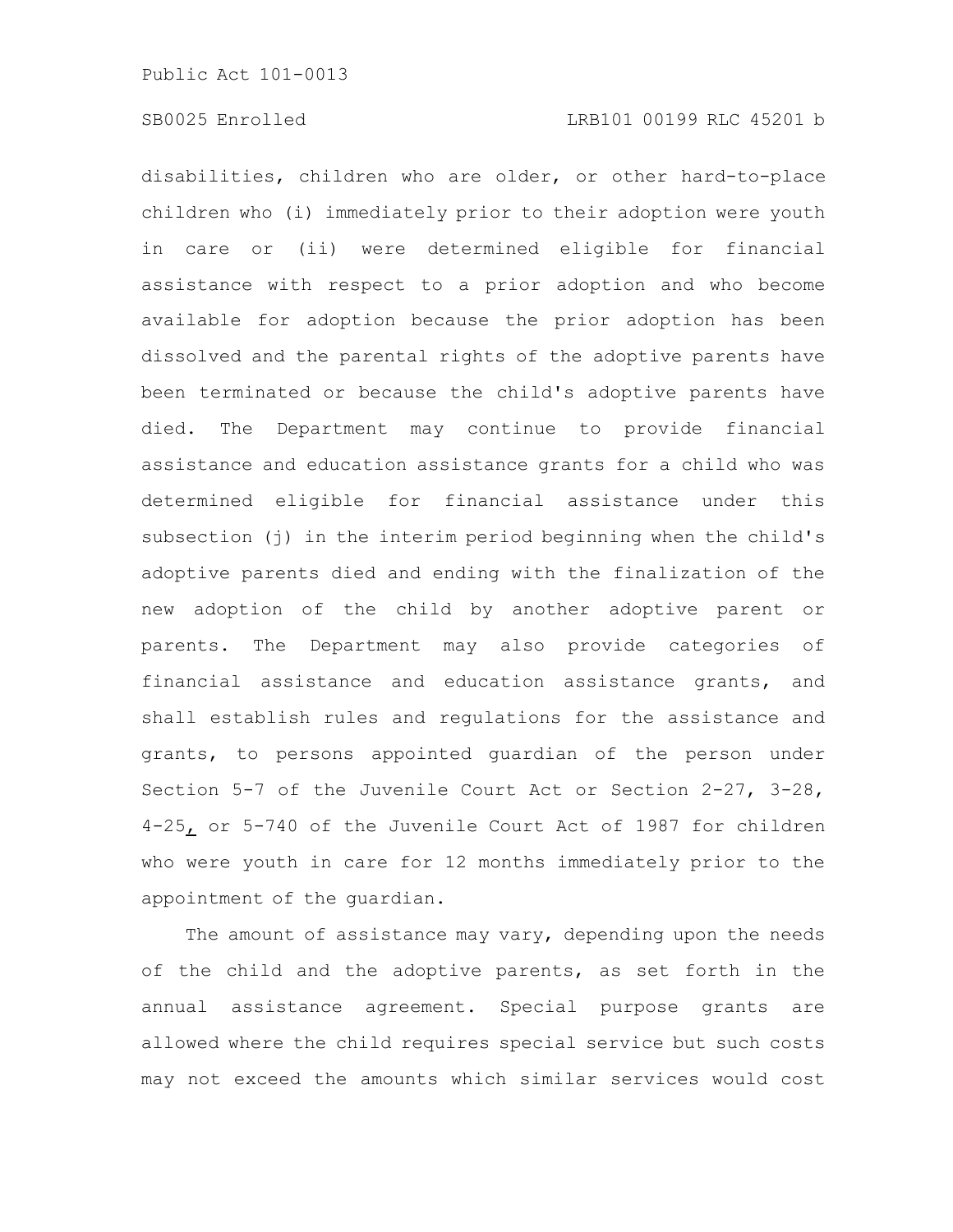the Department if it were to provide or secure them as guardian of the child.

Any financial assistance provided under this subsection is inalienable by assignment, sale, execution, attachment, garnishment, or any other remedy for recovery or collection of a judgment or debt.

(j-5) The Department shall not deny or delay the placement of a child for adoption if an approved family is available either outside of the Department region handling the case, or outside of the State of Illinois.

(k) The Department shall accept for care and training any child who has been adjudicated neglected or abused, or dependent committed to it pursuant to the Juvenile Court Act or the Juvenile Court Act of 1987.

(l) The Department shall offer family preservation services, as defined in Section 8.2 of the Abused and Neglected Child Reporting Act, to help families, including adoptive and extended families. Family preservation services shall be offered (i) to prevent the placement of children in substitute care when the children can be cared for at home or in the custody of the person responsible for the children's welfare, (ii) to reunite children with their families, or (iii) to maintain an adoptive placement. Family preservation services shall only be offered when doing so will not endanger the children's health or safety. With respect to children who are in substitute care pursuant to the Juvenile Court Act of 1987,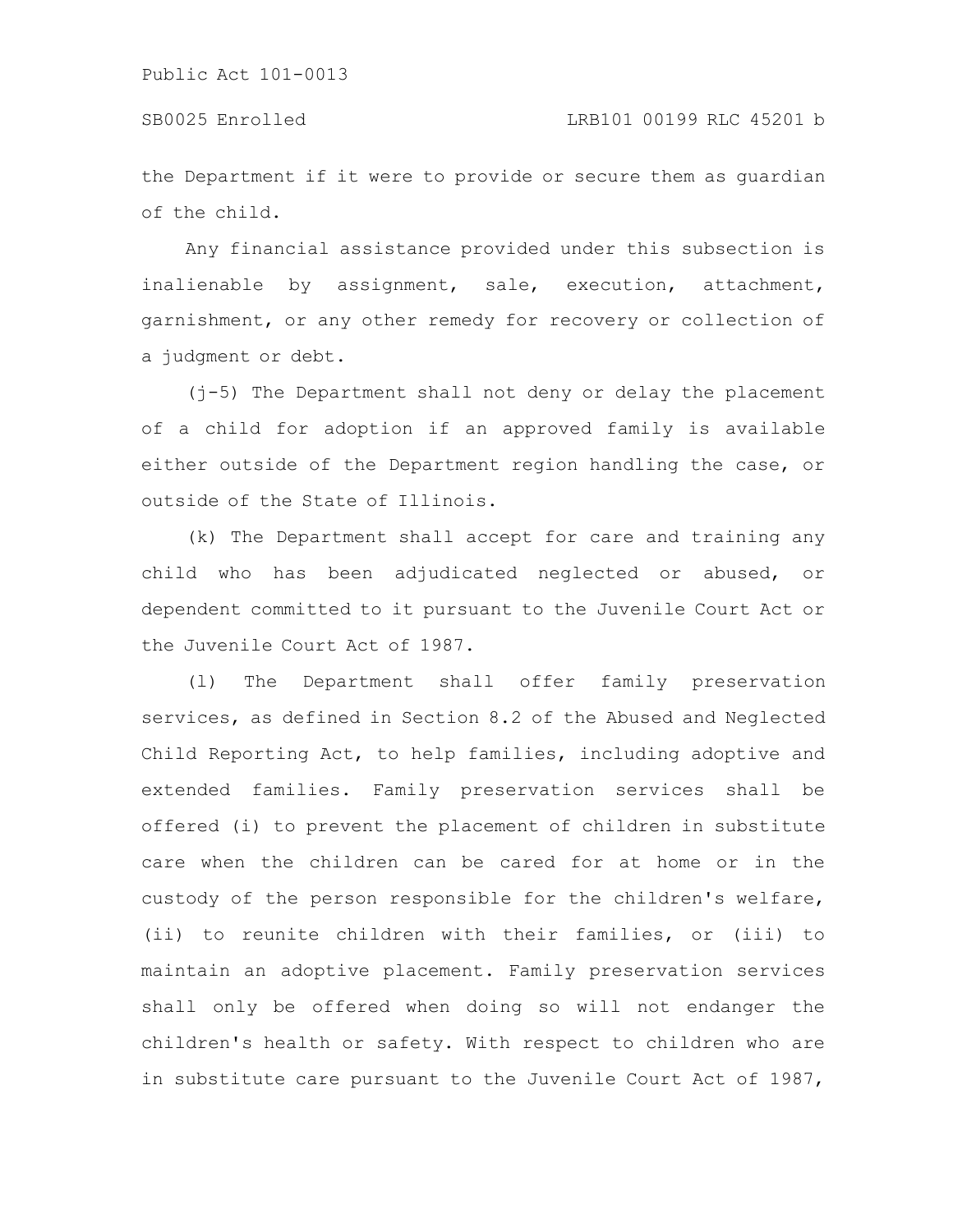family preservation services shall not be offered if a goal other than those of subdivisions (A), (B), or (B-1) of subsection (2) of Section 2-28 of that Act has been set, except that reunification services may be offered as provided in paragraph (F) of subsection (2) of Section 2-28 of that Act. Nothing in this paragraph shall be construed to create a private right of action or claim on the part of any individual or child welfare agency, except that when a child is the subject of an action under Article II of the Juvenile Court Act of 1987 and the child's service plan calls for services to facilitate achievement of the permanency goal, the court hearing the action under Article II of the Juvenile Court Act of 1987 may order the Department to provide the services set out in the plan, if those services are not provided with reasonable promptness and if those services are available.

The Department shall notify the child and his family of the Department's responsibility to offer and provide family preservation services as identified in the service plan. The child and his family shall be eligible for services as soon as the report is determined to be "indicated". The Department may offer services to any child or family with respect to whom a report of suspected child abuse or neglect has been filed, prior to concluding its investigation under Section 7.12 of the Abused and Neglected Child Reporting Act. However, the child's or family's willingness to accept services shall not be considered in the investigation. The Department may also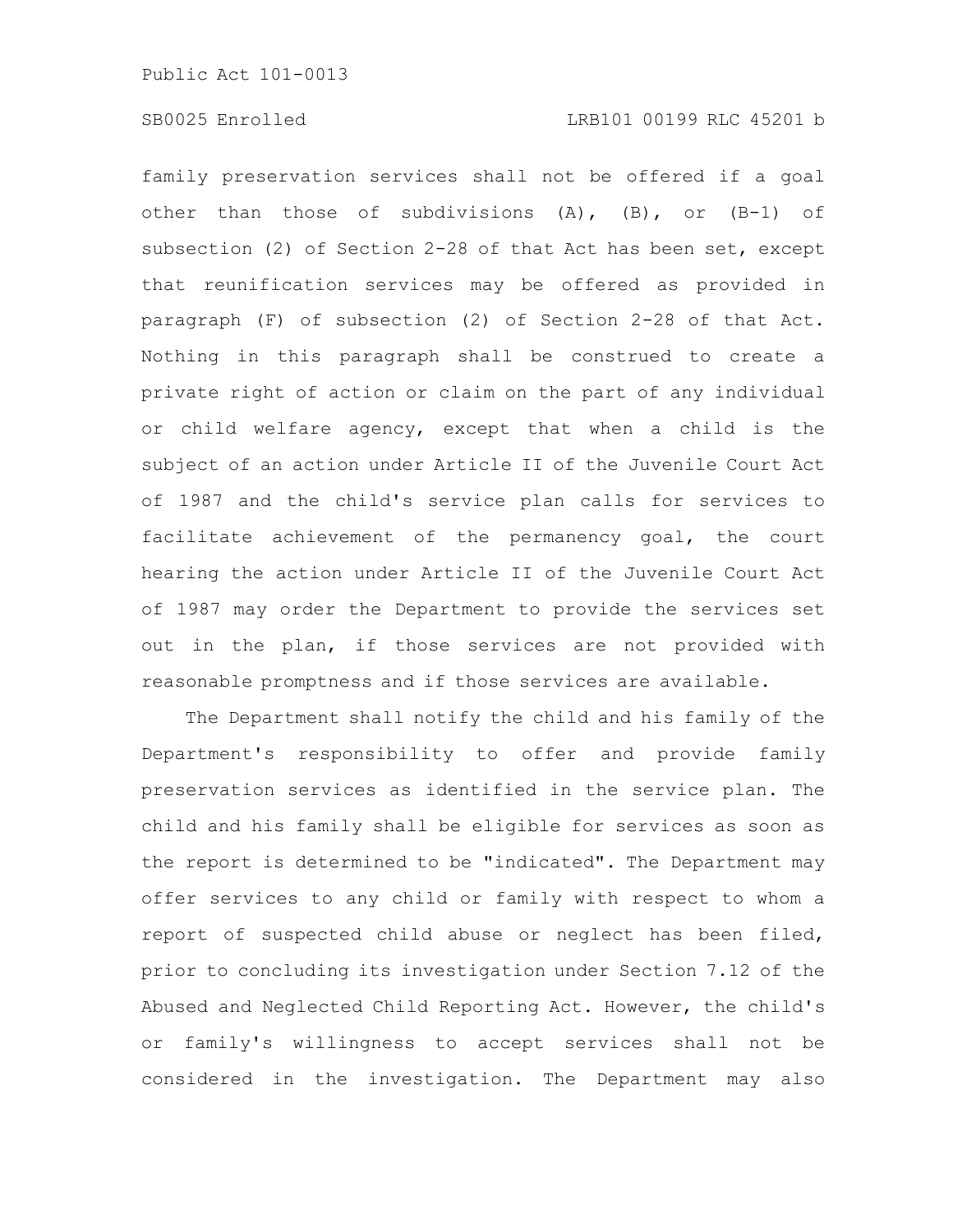provide services to any child or family who is the subject of any report of suspected child abuse or neglect or may refer such child or family to services available from other agencies in the community, even if the report is determined to be unfounded, if the conditions in the child's or family's home are reasonably likely to subject the child or family to future reports of suspected child abuse or neglect. Acceptance of such services shall be voluntary. The Department may also provide services to any child or family after completion of a family assessment, as an alternative to an investigation, as provided under the "differential response program" provided for in subsection (a-5) of Section 7.4 of the Abused and Neglected Child Reporting Act.

The Department may, at its discretion except for those children also adjudicated neglected or dependent, accept for care and training any child who has been adjudicated addicted, as a truant minor in need of supervision or as a minor requiring authoritative intervention, under the Juvenile Court Act or the Juvenile Court Act of 1987, but no such child shall be committed to the Department by any court without the approval of the Department. On and after January 1, 2015 (the effective date of Public Act 98-803) and before January 1, 2017, a minor charged with a criminal offense under the Criminal Code of 1961 or the Criminal Code of 2012 or adjudicated delinquent shall not be placed in the custody of or committed to the Department by any court, except (i) a minor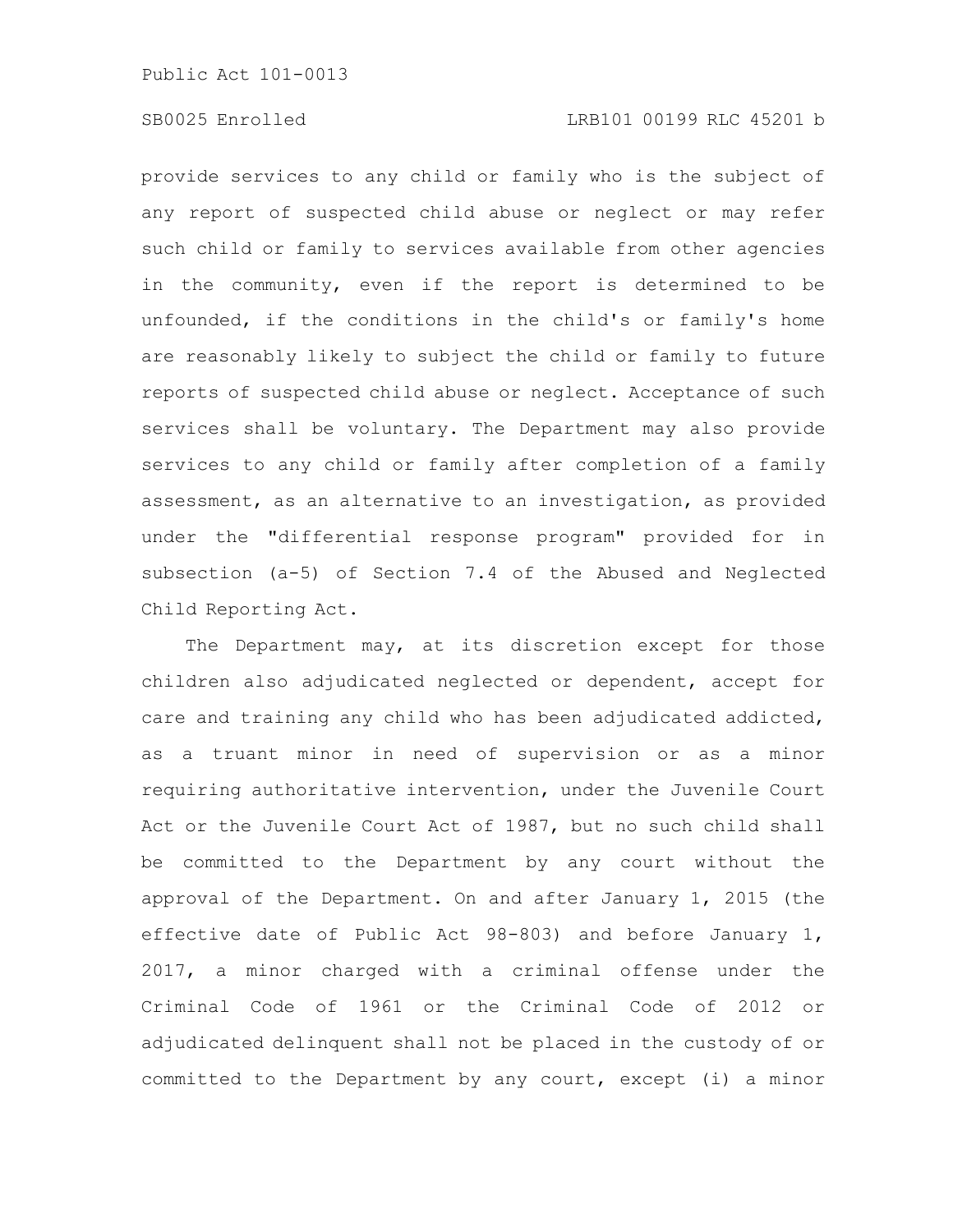less than 16 years of age committed to the Department under Section 5-710 of the Juvenile Court Act of 1987, (ii) a minor for whom an independent basis of abuse, neglect, or dependency exists, which must be defined by departmental rule, or (iii) a minor for whom the court has granted a supplemental petition to reinstate wardship pursuant to subsection (2) of Section 2-33 of the Juvenile Court Act of 1987. On and after January 1, 2017, a minor charged with a criminal offense under the Criminal Code of 1961 or the Criminal Code of 2012 or adjudicated delinquent shall not be placed in the custody of or committed to the Department by any court, except (i) a minor less than 15 years of age committed to the Department under Section 5-710 of the Juvenile Court Act of 1987, ii) a minor for whom an independent basis of abuse, neglect, or dependency exists, which must be defined by departmental rule, or (iii) a minor for whom the court has granted a supplemental petition to reinstate wardship pursuant to subsection (2) of Section 2-33 of the Juvenile Court Act of 1987. An independent basis exists when the allegations or adjudication of abuse, neglect, or dependency do not arise from the same facts, incident, or circumstances which give rise to a charge or adjudication of delinquency. The Department shall assign a caseworker to attend any hearing involving a youth in the care and custody of the Department who is placed on aftercare release, including hearings involving sanctions for violation of aftercare release conditions and aftercare release revocation hearings.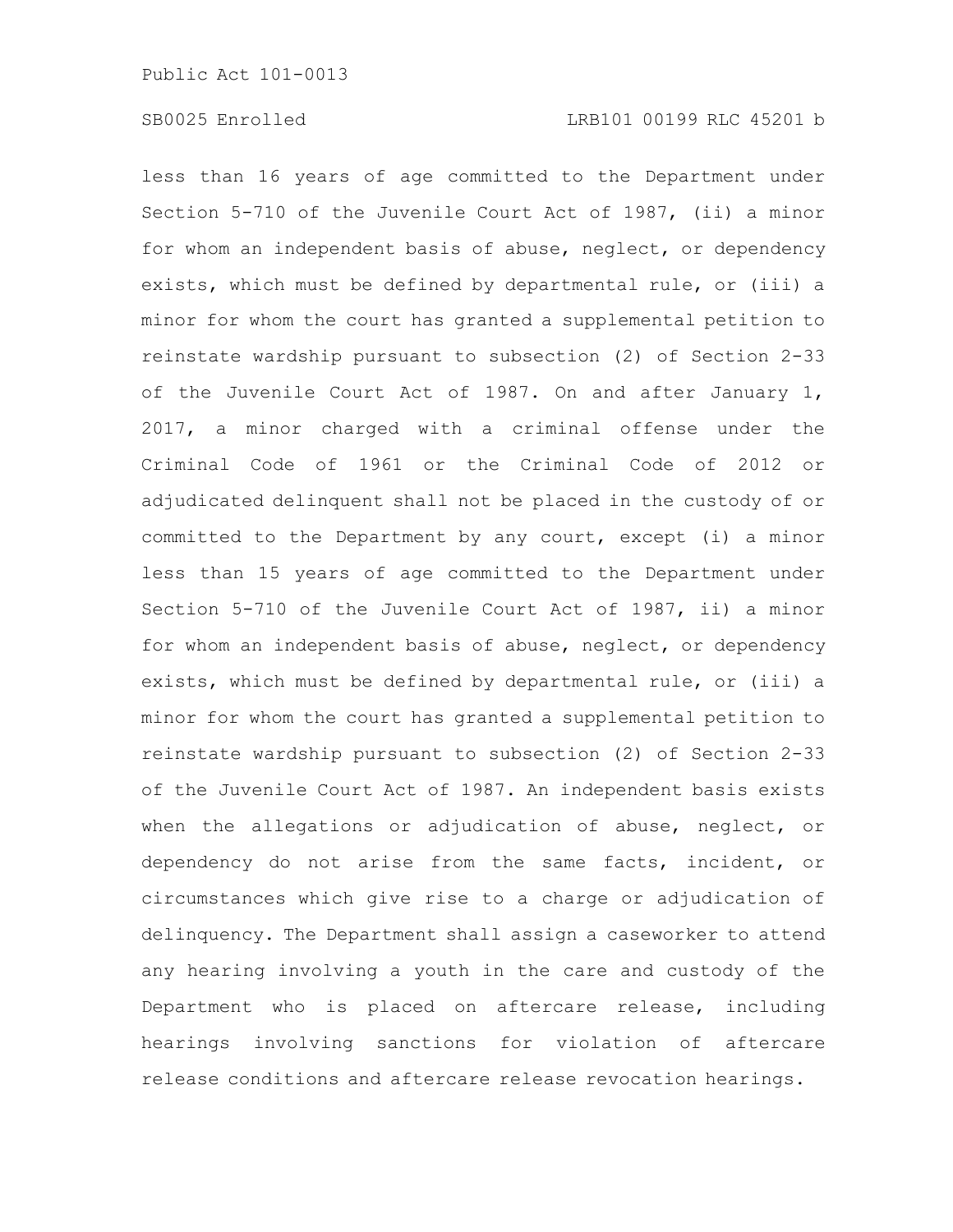As soon as is possible after August 7, 2009 (the effective date of Public Act 96-134), the Department shall develop and implement a special program of family preservation services to support intact, foster, and adoptive families who are experiencing extreme hardships due to the difficulty and stress of caring for a child who has been diagnosed with a pervasive developmental disorder if the Department determines that those services are necessary to ensure the health and safety of the child. The Department may offer services to any family whether or not a report has been filed under the Abused and Neglected Child Reporting Act. The Department may refer the child or family to services available from other agencies in the community if the conditions in the child's or family's home are reasonably likely to subject the child or family to future reports of suspected child abuse or neglect. Acceptance of these services shall be voluntary. The Department shall develop and implement a public information campaign to alert health and social service providers and the general public about these special family preservation services. The nature and scope of the services offered and the number of families served under the special program implemented under this paragraph shall be determined by the level of funding that the Department annually allocates for this purpose. The term "pervasive developmental disorder" under this paragraph means a neurological condition, including but not limited to, Asperger's Syndrome and autism, as defined in the most recent edition of the Diagnostic and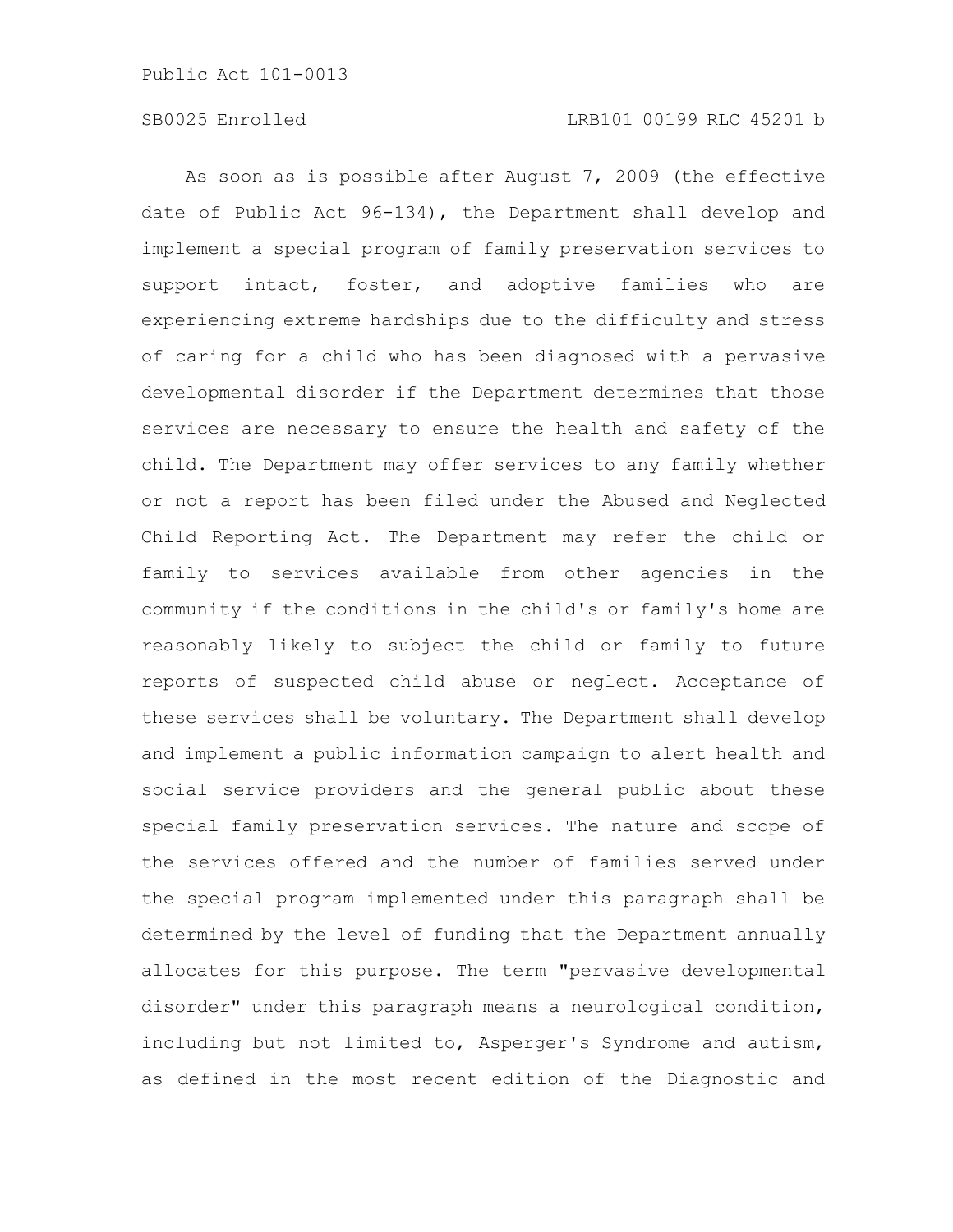Statistical Manual of Mental Disorders of the American Psychiatric Association.

(l-1) The legislature recognizes that the best interests of the child require that the child be placed in the most permanent living arrangement as soon as is practically possible. To achieve this goal, the legislature directs the Department of Children and Family Services to conduct concurrent planning so that permanency may occur at the earliest opportunity. Permanent living arrangements may include prevention of placement of a child outside the home of the family when the child can be cared for at home without endangering the child's health or safety; reunification with the family, when safe and appropriate, if temporary placement is necessary; or movement of the child toward the most permanent living arrangement and permanent legal status.

When determining reasonable efforts to be made with respect to a child, as described in this subsection, and in making such reasonable efforts, the child's health and safety shall be the paramount concern.

When a child is placed in foster care, the Department shall ensure and document that reasonable efforts were made to prevent or eliminate the need to remove the child from the child's home. The Department must make reasonable efforts to reunify the family when temporary placement of the child occurs unless otherwise required, pursuant to the Juvenile Court Act of 1987. At any time after the dispositional hearing where the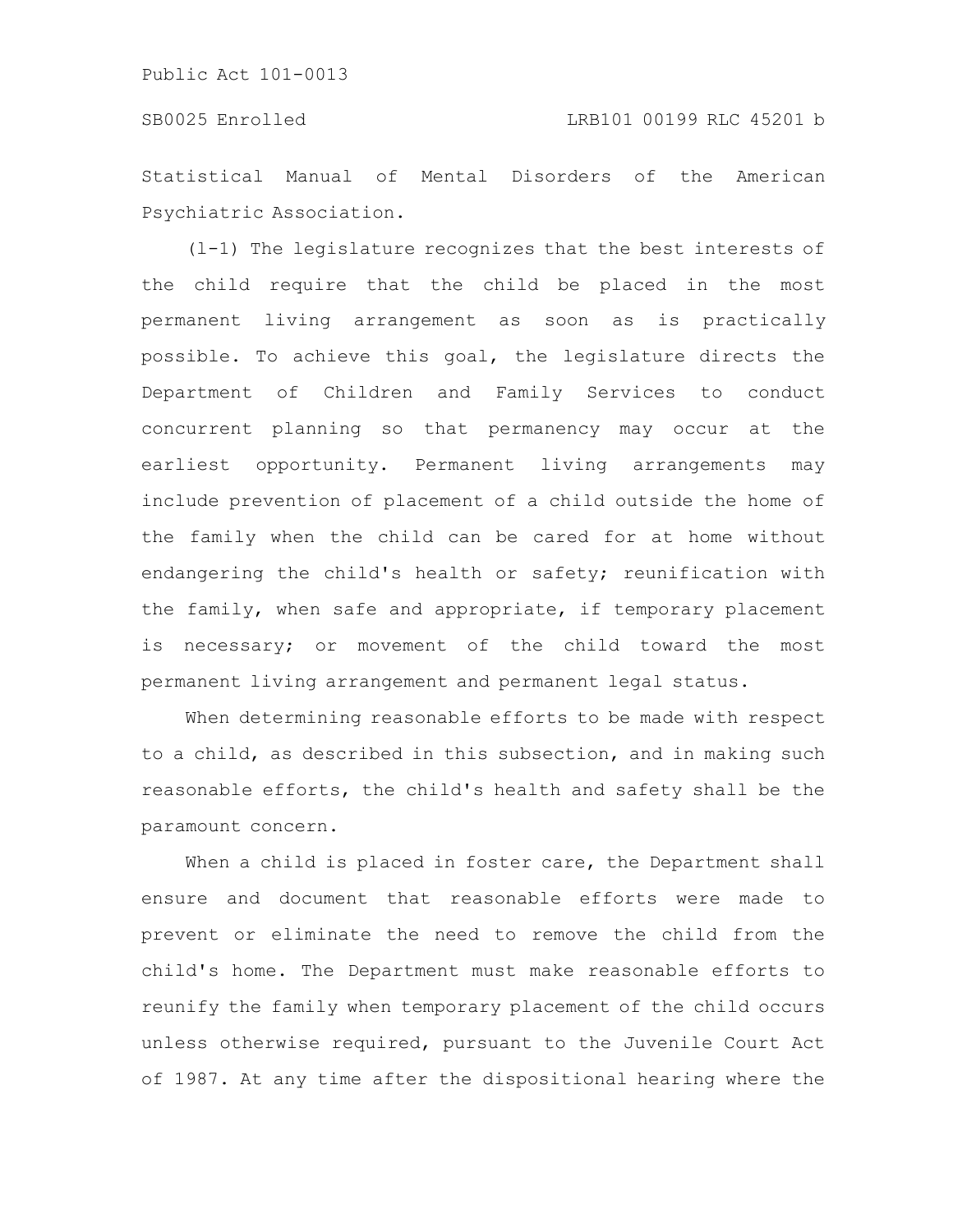# SB0025 Enrolled LRB101 00199 RLC 45201 b

Department believes that further reunification services would be ineffective, it may request a finding from the court that reasonable efforts are no longer appropriate. The Department is not required to provide further reunification services after such a finding.

A decision to place a child in substitute care shall be made with considerations of the child's health, safety, and best interests. At the time of placement, consideration should also be given so that if reunification fails or is delayed, the placement made is the best available placement to provide permanency for the child.

The Department shall adopt rules addressing concurrent planning for reunification and permanency. The Department shall consider the following factors when determining appropriateness of concurrent planning:

(1) the likelihood of prompt reunification;

(2) the past history of the family;

(3) the barriers to reunification being addressed by the family;

(4) the level of cooperation of the family;

(5) the foster parents' willingness to work with the family to reunite;

(6) the willingness and ability of the foster family to provide an adoptive home or long-term placement;

(7) the age of the child;

(8) placement of siblings.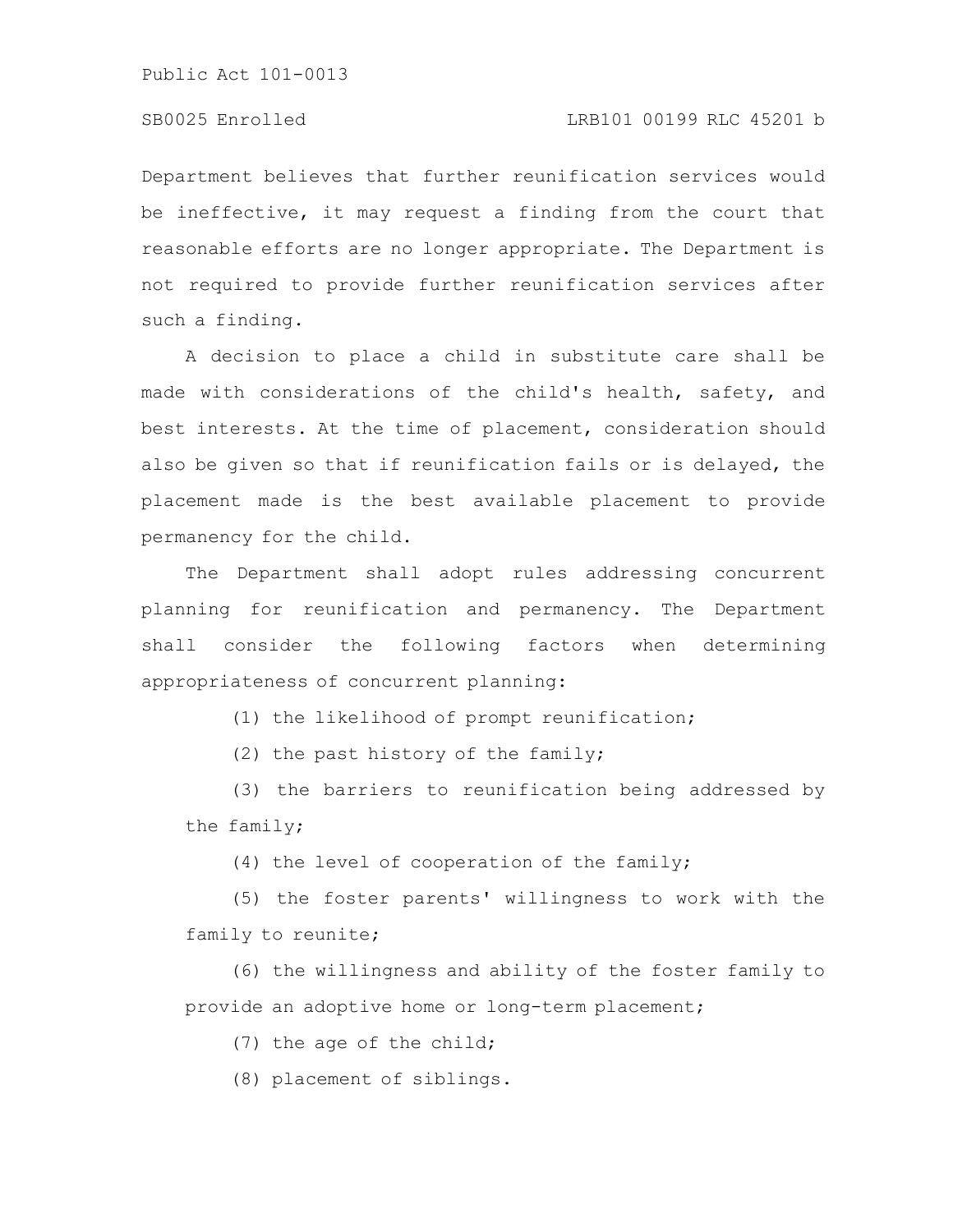(m) The Department may assume temporary custody of any child if:

(1) it has received a written consent to such temporary custody signed by the parents of the child or by the parent having custody of the child if the parents are not living together or by the guardian or custodian of the child if the child is not in the custody of either parent, or

(2) the child is found in the State and neither a parent, guardian nor custodian of the child can be located. If the child is found in his or her residence without a parent, guardian, custodian or responsible caretaker, the Department may, instead of removing the child and assuming temporary custody, place an authorized representative of the Department in that residence until such time as a parent, guardian or custodian enters the home and expresses a willingness and apparent ability to ensure the child's health and safety and resume permanent charge of the child, or until a relative enters the home and is willing and able to ensure the child's health and safety and assume charge of the child until a parent, guardian or custodian enters the home and expresses such willingness and ability to ensure the child's safety and resume permanent charge. After a caretaker has remained in the home for a period not to exceed 12 hours, the Department must follow those procedures outlined in Section 2-9, 3-11, 4-8, or 5-415 of the Juvenile Court Act of 1987.

The Department shall have the authority, responsibilities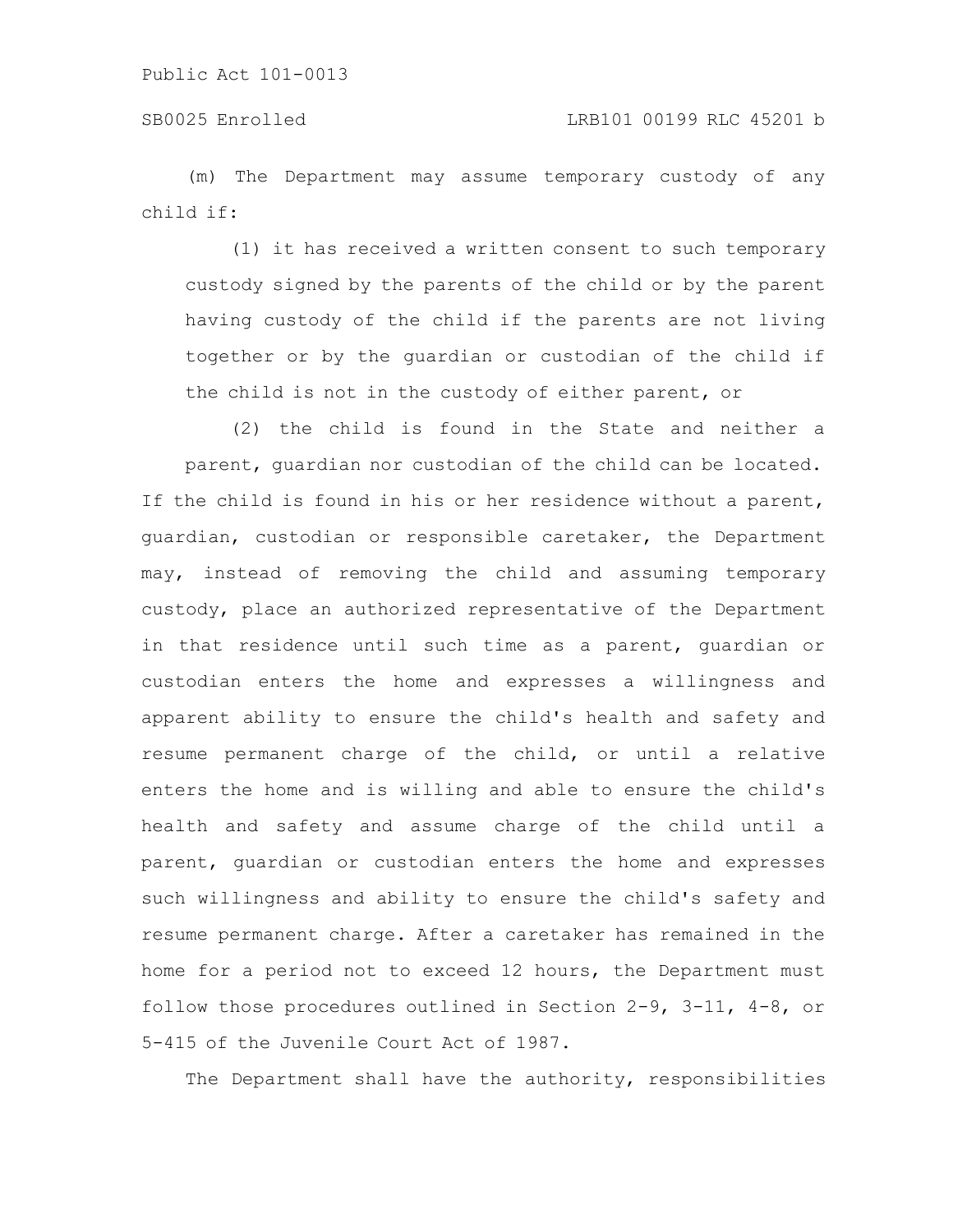# SB0025 Enrolled LRB101 00199 RLC 45201 b

and duties that a legal custodian of the child would have pursuant to subsection (9) of Section 1-3 of the Juvenile Court Act of 1987. Whenever a child is taken into temporary custody pursuant to an investigation under the Abused and Neglected Child Reporting Act, or pursuant to a referral and acceptance under the Juvenile Court Act of 1987 of a minor in limited custody, the Department, during the period of temporary custody and before the child is brought before a judicial officer as required by Section 2-9, 3-11, 4-8, or 5-415 of the Juvenile Court Act of 1987, shall have the authority, responsibilities and duties that a legal custodian of the child would have under subsection (9) of Section 1-3 of the Juvenile Court Act of 1987.

The Department shall ensure that any child taken into custody is scheduled for an appointment for a medical examination.

A parent, guardian or custodian of a child in the temporary custody of the Department who would have custody of the child if he were not in the temporary custody of the Department may deliver to the Department a signed request that the Department surrender the temporary custody of the child. The Department may retain temporary custody of the child for 10 days after the receipt of the request, during which period the Department may cause to be filed a petition pursuant to the Juvenile Court Act of 1987. If a petition is so filed, the Department shall retain temporary custody of the child until the court orders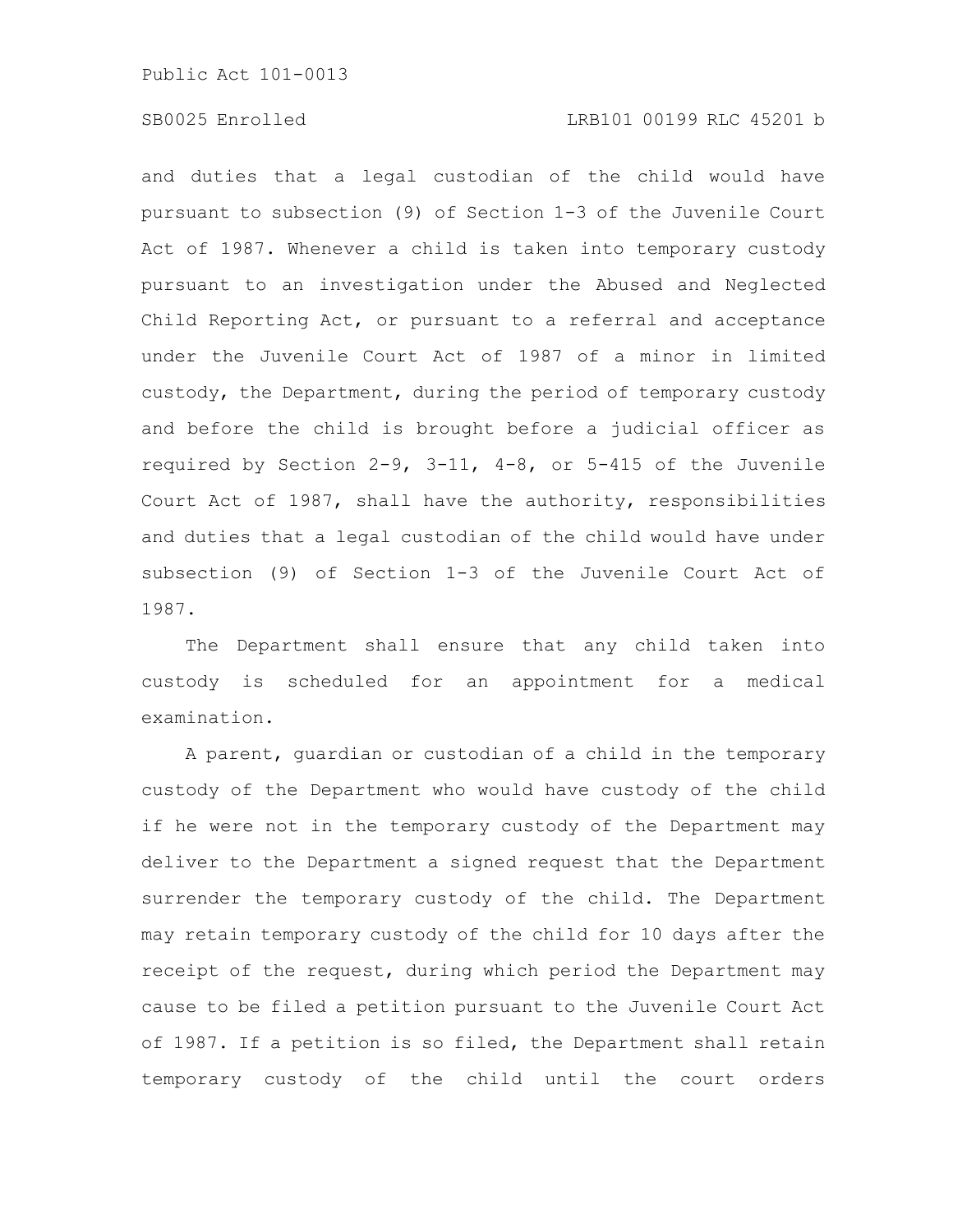# SB0025 Enrolled LRB101 00199 RLC 45201 b

otherwise. If a petition is not filed within the 10-day period, the child shall be surrendered to the custody of the requesting parent, guardian or custodian not later than the expiration of the 10-day period, at which time the authority and duties of the Department with respect to the temporary custody of the child shall terminate.

(m-1) The Department may place children under 18 years of age in a secure child care facility licensed by the Department that cares for children who are in need of secure living arrangements for their health, safety, and well-being after a determination is made by the facility director and the Director or the Director's designate prior to admission to the facility subject to Section 2-27.1 of the Juvenile Court Act of 1987. This subsection (m-1) does not apply to a child who is subject to placement in a correctional facility operated pursuant to Section 3-15-2 of the Unified Code of Corrections, unless the child is a youth in care who was placed in the care of the Department before being subject to placement in a correctional facility and a court of competent jurisdiction has ordered placement of the child in a secure care facility.

(n) The Department may place children under 18 years of age in licensed child care facilities when in the opinion of the Department, appropriate services aimed at family preservation have been unsuccessful and cannot ensure the child's health and safety or are unavailable and such placement would be for their best interest. Payment for board, clothing, care, training and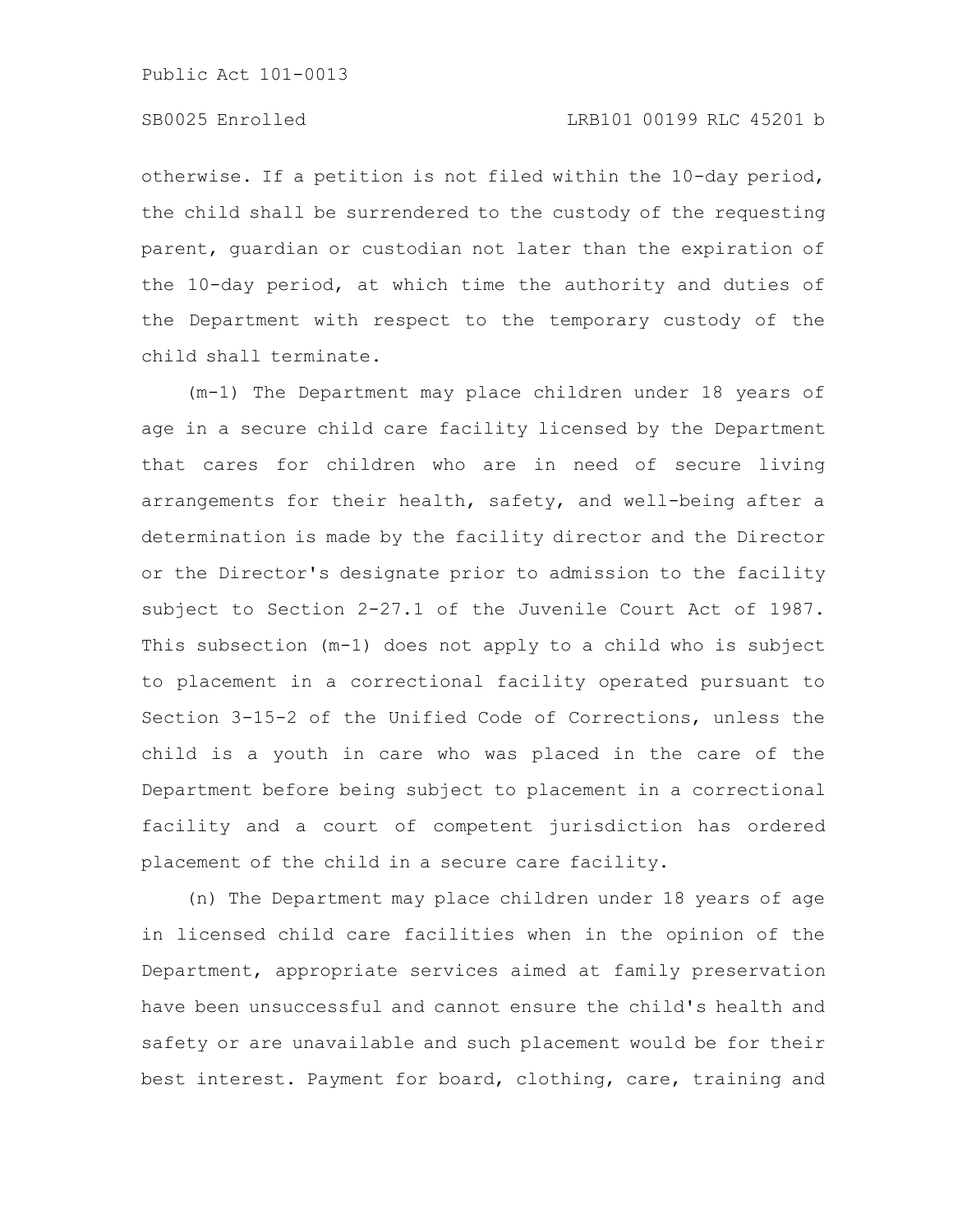supervision of any child placed in a licensed child care facility may be made by the Department, by the parents or guardians of the estates of those children, or by both the Department and the parents or guardians, except that no payments shall be made by the Department for any child placed in a licensed child care facility for board, clothing, care, training and supervision of such a child that exceed the average per capita cost of maintaining and of caring for a child in institutions for dependent or neglected children operated by the Department. However, such restriction on payments does not apply in cases where children require specialized care and treatment for problems of severe emotional disturbance, physical disability, social adjustment, or any combination thereof and suitable facilities for the placement of such children are not available at payment rates within the limitations set forth in this Section. All reimbursements for services delivered shall be absolutely inalienable by assignment, sale, attachment, garnishment or otherwise.

(n-1) The Department shall provide or authorize child welfare services, aimed at assisting minors to achieve sustainable self-sufficiency as independent adults, for any minor eligible for the reinstatement of wardship pursuant to subsection (2) of Section 2-33 of the Juvenile Court Act of 1987, whether or not such reinstatement is sought or allowed, provided that the minor consents to such services and has not yet attained the age of 21. The Department shall have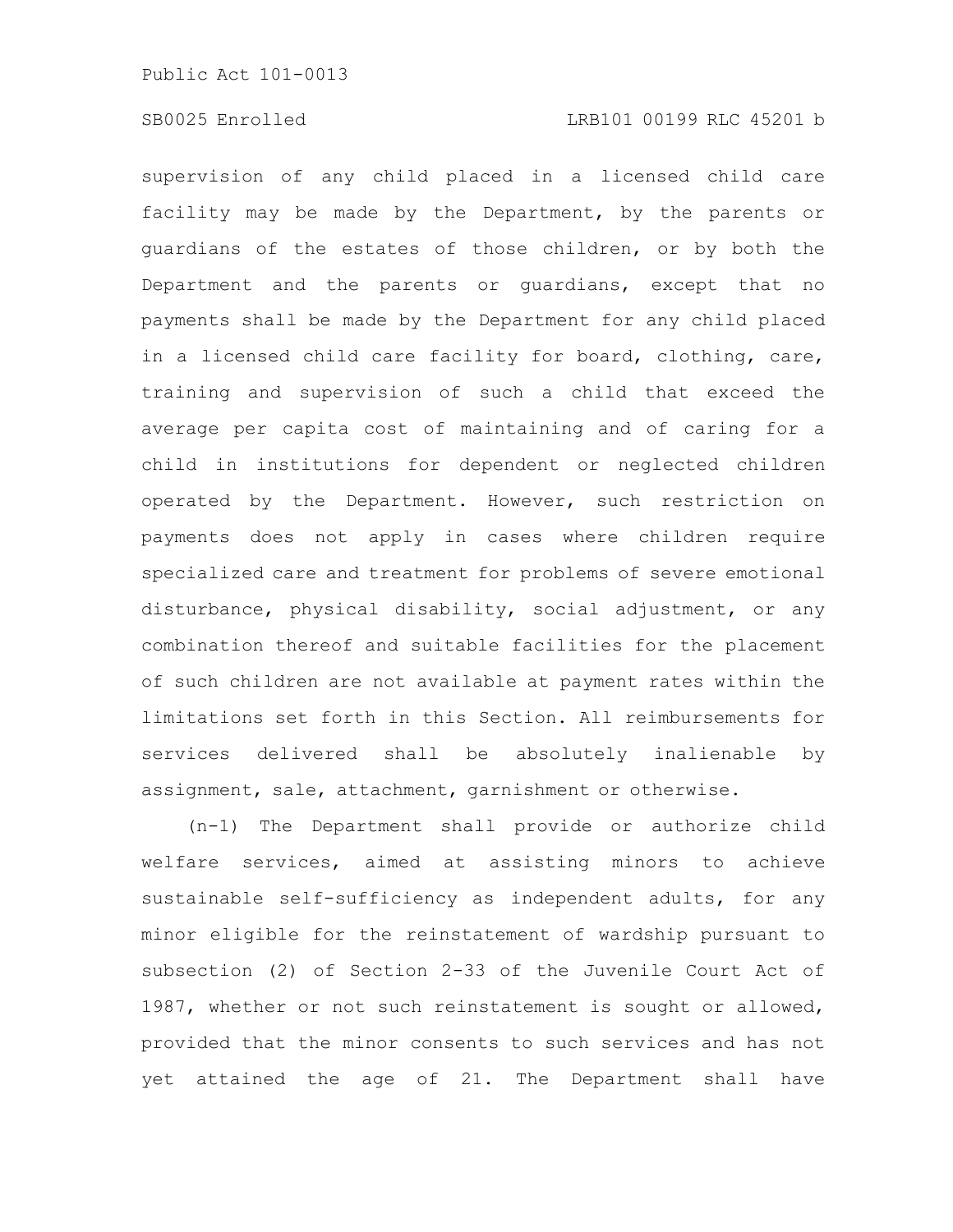responsibility for the development and delivery of services under this Section. An eligible youth may access services under this Section through the Department of Children and Family Services or by referral from the Department of Human Services. Youth participating in services under this Section shall cooperate with the assigned case manager in developing an agreement identifying the services to be provided and how the youth will increase skills to achieve self-sufficiency. A homeless shelter is not considered appropriate housing for any youth receiving child welfare services under this Section. The Department shall continue child welfare services under this Section to any eligible minor until the minor becomes 21 years of age, no longer consents to participate, or achieves self-sufficiency as identified in the minor's service plan. The Department of Children and Family Services shall create clear, readable notice of the rights of former foster youth to child welfare services under this Section and how such services may be obtained. The Department of Children and Family Services and the Department of Human Services shall disseminate this information statewide. The Department shall adopt regulations describing services intended to assist minors in achieving sustainable self-sufficiency as independent adults.

(o) The Department shall establish an administrative review and appeal process for children and families who request or receive child welfare services from the Department. Youth in care who are placed by private child welfare agencies, and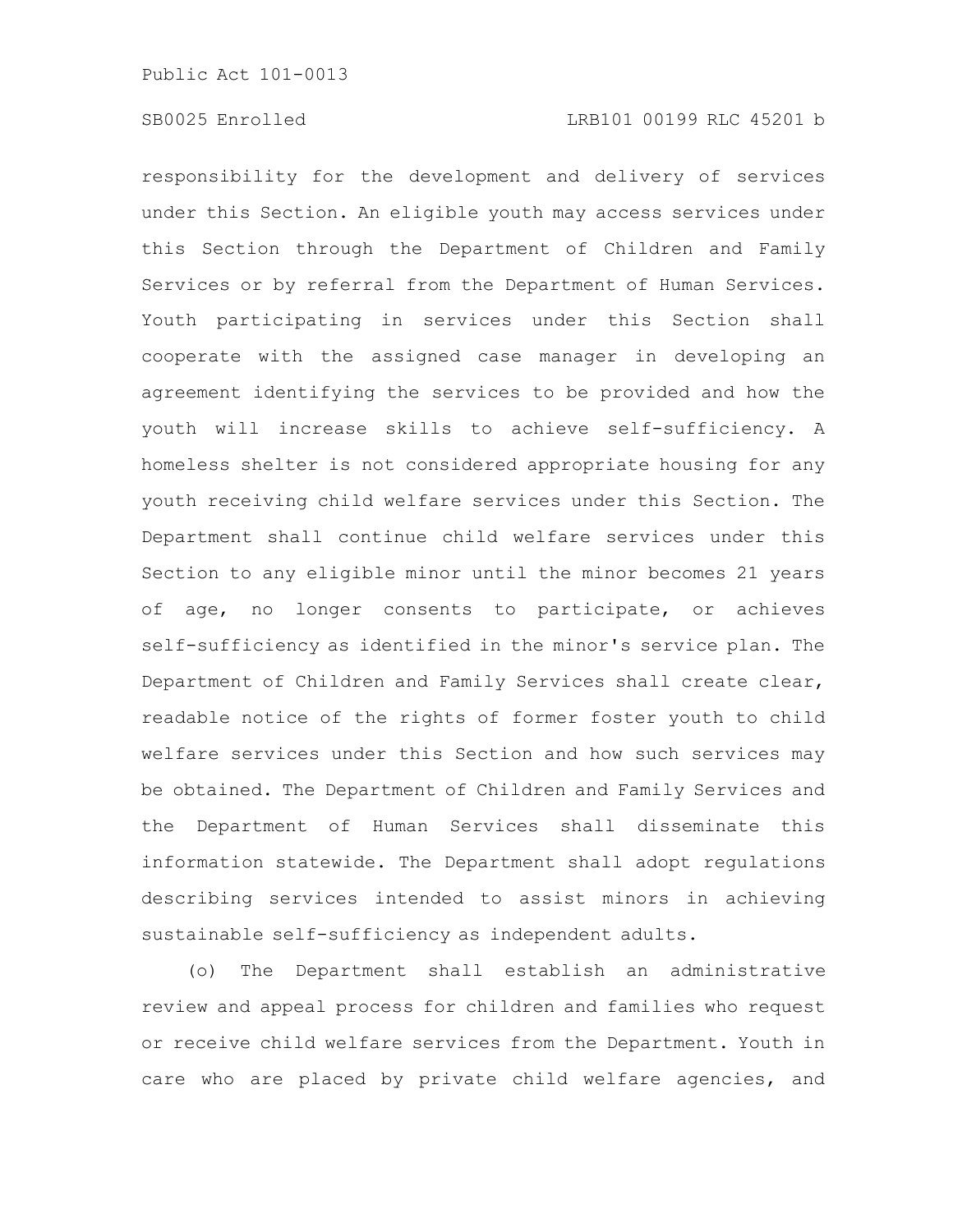foster families with whom those youth are placed, shall be afforded the same procedural and appeal rights as children and families in the case of placement by the Department, including the right to an initial review of a private agency decision by that agency. The Department shall ensure that any private child welfare agency, which accepts youth in care for placement, affords those rights to children and foster families. The Department shall accept for administrative review and an appeal hearing a complaint made by (i) a child or foster family concerning a decision following an initial review by a private child welfare agency or (ii) a prospective adoptive parent who alleges a violation of subsection (j-5) of this Section. An appeal of a decision concerning a change in the placement of a child shall be conducted in an expedited manner. A court determination that a current foster home placement is necessary and appropriate under Section 2-28 of the Juvenile Court Act of 1987 does not constitute a judicial determination on the merits of an administrative appeal, filed by a former foster parent, involving a change of placement decision.

(p) (Blank).

(q) The Department may receive and use, in their entirety, for the benefit of children any gift, donation or bequest of money or other property which is received on behalf of such children, or any financial benefits to which such children are or may become entitled while under the jurisdiction or care of the Department.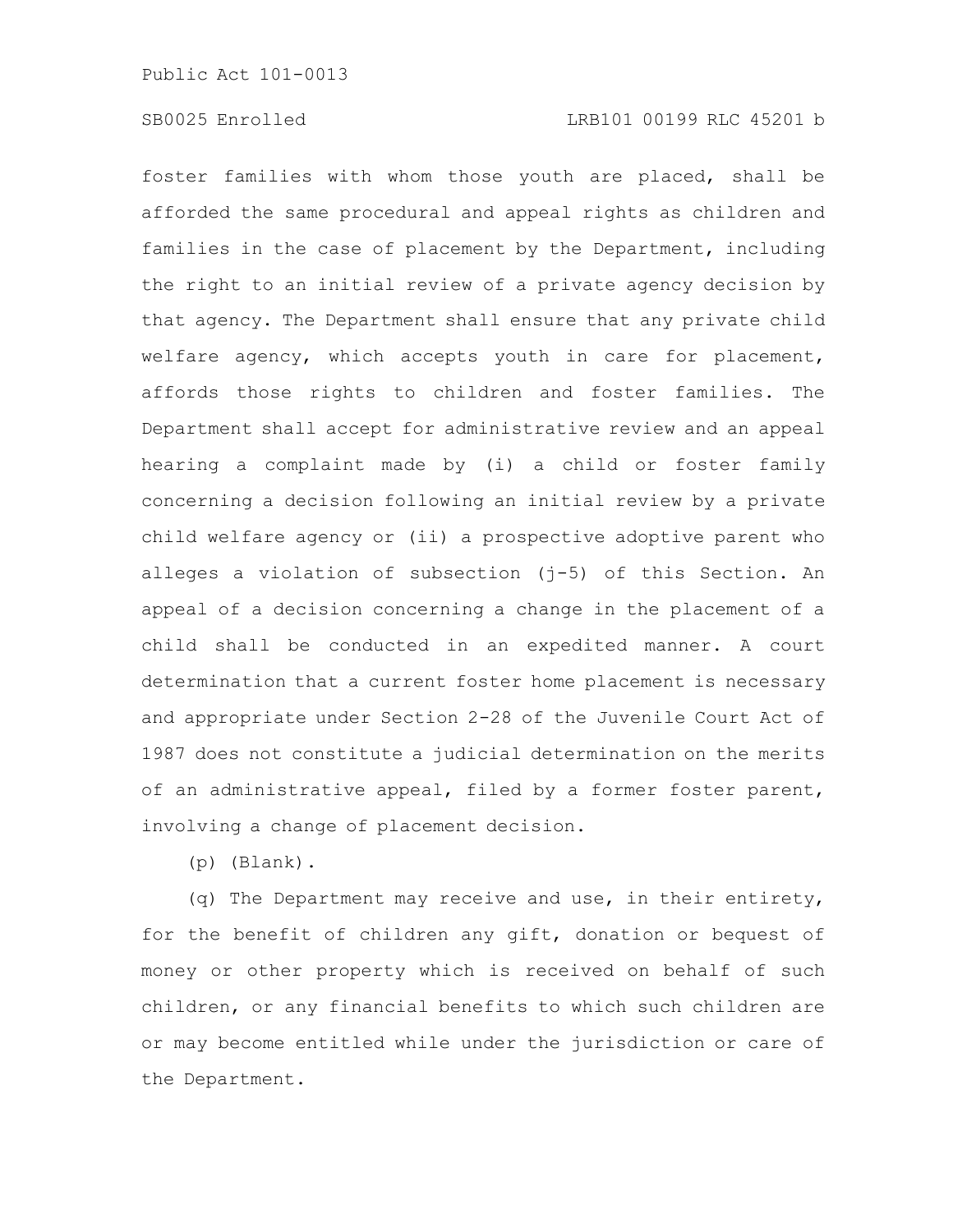# SB0025 Enrolled LRB101 00199 RLC 45201 b

The Department shall set up and administer no-cost, interest-bearing accounts in appropriate financial institutions for children for whom the Department is legally responsible and who have been determined eligible for Veterans' Benefits, Social Security benefits, assistance allotments from the armed forces, court ordered payments, parental voluntary payments, Supplemental Security Income, Railroad Retirement payments, Black Lung benefits, or other miscellaneous payments. Interest earned by each account shall be credited to the account, unless disbursed in accordance with this subsection.

In disbursing funds from children's accounts, the Department shall:

(1) Establish standards in accordance with State and federal laws for disbursing money from children's accounts. In all circumstances, the Department's "Guardianship Administrator" or his or her designee must approve disbursements from children's accounts. The Department shall be responsible for keeping complete records of all disbursements for each account for any purpose.

(2) Calculate on a monthly basis the amounts paid from State funds for the child's board and care, medical care not covered under Medicaid, and social services; and utilize funds from the child's account, as covered by regulation, to reimburse those costs. Monthly,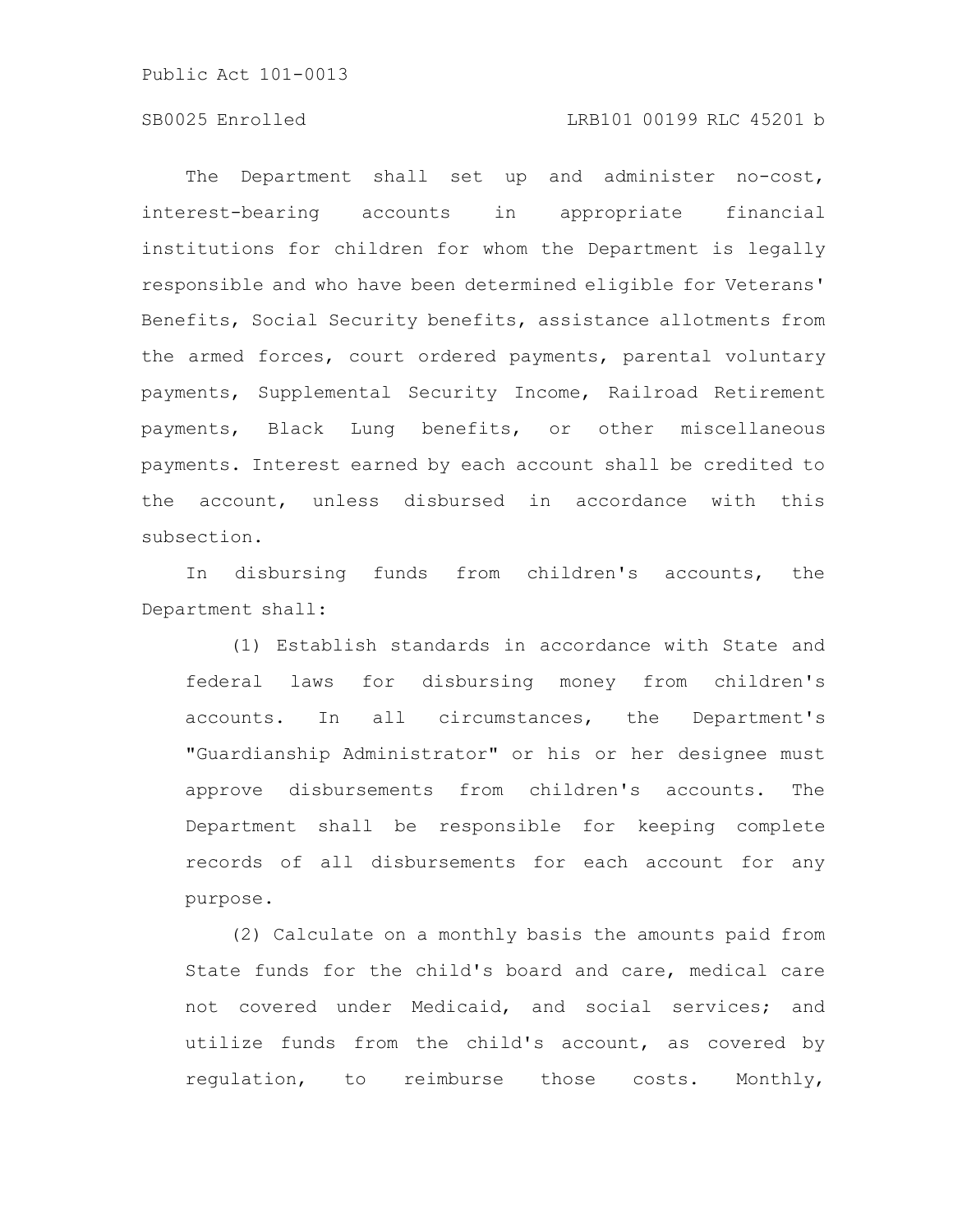disbursements from all children's accounts, up to 1/12 of \$13,000,000, shall be deposited by the Department into the General Revenue Fund and the balance over 1/12 of \$13,000,000 into the DCFS Children's Services Fund.

(3) Maintain any balance remaining after reimbursing for the child's costs of care, as specified in item (2). The balance shall accumulate in accordance with relevant State and federal laws and shall be disbursed to the child or his or her guardian, or to the issuing agency.

(r) The Department shall promulgate regulations encouraging all adoption agencies to voluntarily forward to the Department or its agent names and addresses of all persons who have applied for and have been approved for adoption of a hard-to-place child or child with a disability and the names of such children who have not been placed for adoption. A list of such names and addresses shall be maintained by the Department or its agent, and coded lists which maintain the confidentiality of the person seeking to adopt the child and of the child shall be made available, without charge, to every adoption agency in the State to assist the agencies in placing such children for adoption. The Department may delegate to an agent its duty to maintain and make available such lists. The Department shall ensure that such agent maintains the confidentiality of the person seeking to adopt the child and of the child.

(s) The Department of Children and Family Services may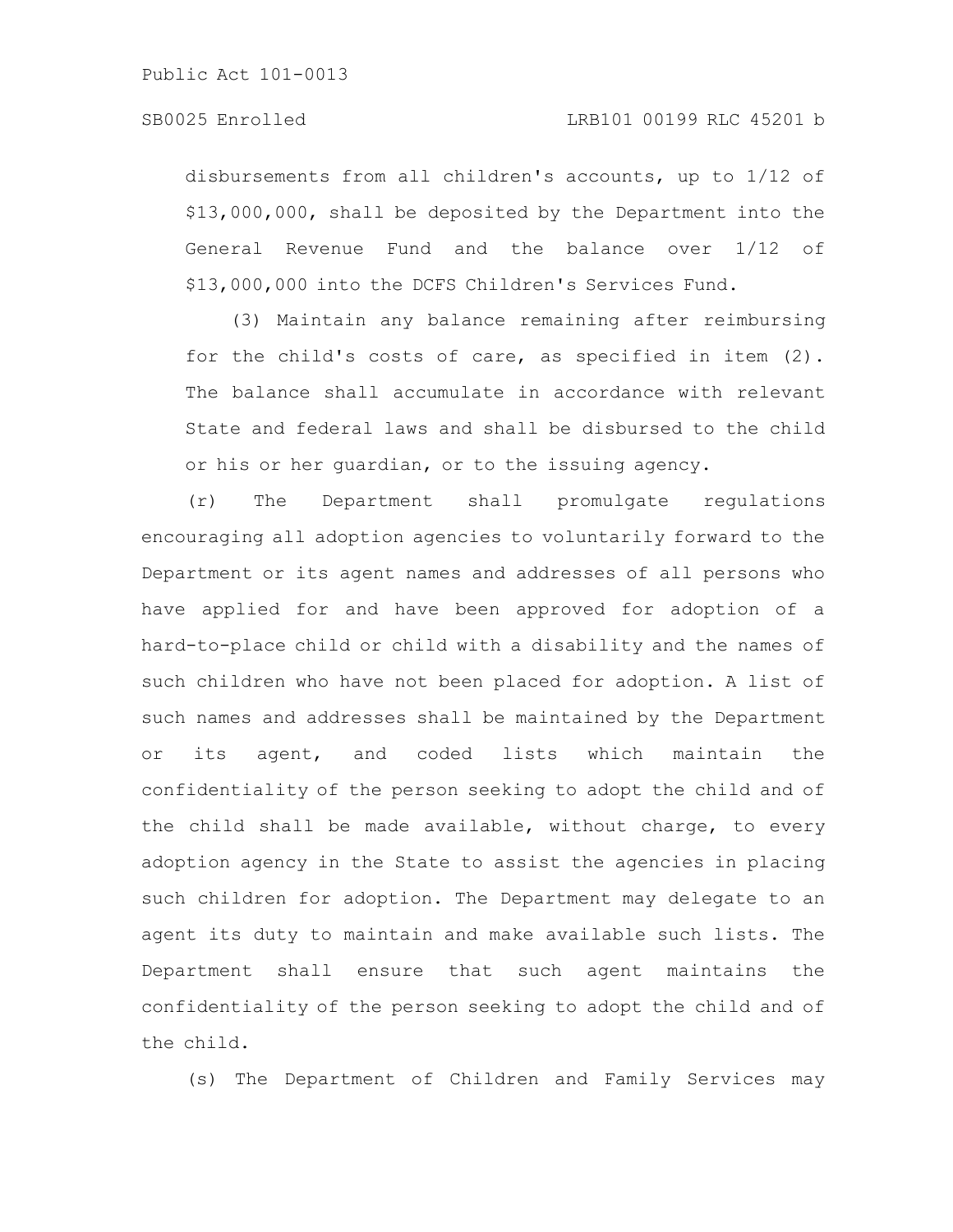# SB0025 Enrolled LRB101 00199 RLC 45201 b

establish and implement a program to reimburse Department and private child welfare agency foster parents licensed by the Department of Children and Family Services for damages sustained by the foster parents as a result of the malicious or negligent acts of foster children, as well as providing third party coverage for such foster parents with regard to actions of foster children to other individuals. Such coverage will be secondary to the foster parent liability insurance policy, if applicable. The program shall be funded through appropriations from the General Revenue Fund, specifically designated for such purposes.

(t) The Department shall perform home studies and investigations and shall exercise supervision over visitation as ordered by a court pursuant to the Illinois Marriage and Dissolution of Marriage Act or the Adoption Act only if:

(1) an order entered by an Illinois court specifically directs the Department to perform such services; and

(2) the court has ordered one or both of the parties to the proceeding to reimburse the Department for its reasonable costs for providing such services in accordance with Department rules, or has determined that neither party is financially able to pay.

The Department shall provide written notification to the court of the specific arrangements for supervised visitation and projected monthly costs within 60 days of the court order. The Department shall send to the court information related to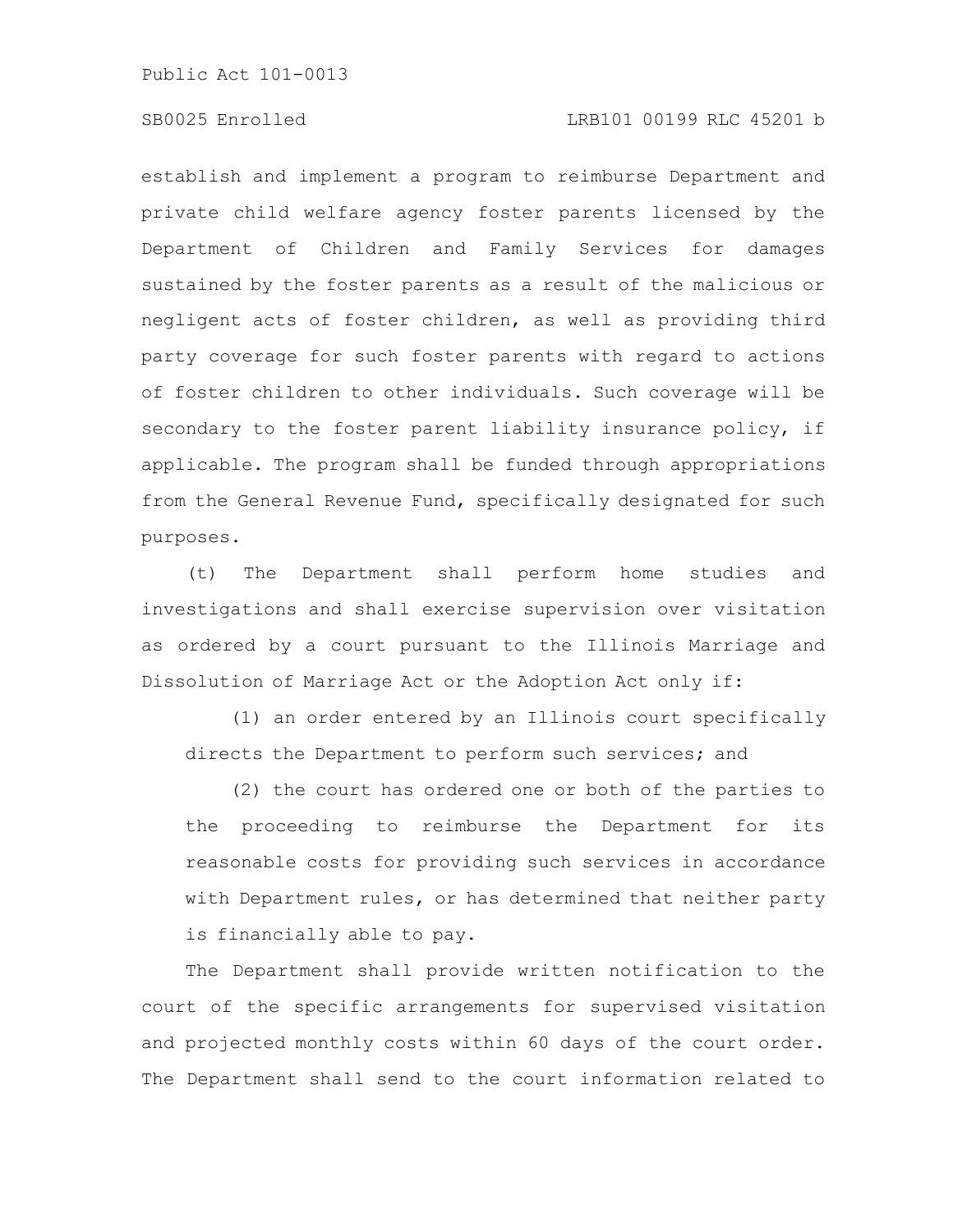the costs incurred except in cases where the court has determined the parties are financially unable to pay. The court may order additional periodic reports as appropriate.

(u) In addition to other information that must be provided, whenever the Department places a child with a prospective adoptive parent or parents or in a licensed foster home, group home, child care institution, or in a relative home, the Department shall provide to the prospective adoptive parent or parents or other caretaker:

(1) available detailed information concerning the child's educational and health history, copies of immunization records (including insurance and medical card information), a history of the child's previous placements, if any, and reasons for placement changes excluding any information that identifies or reveals the location of any previous caretaker;

(2) a copy of the child's portion of the client service plan, including any visitation arrangement, and all amendments or revisions to it as related to the child; and

(3) information containing details of the child's individualized educational plan when the child is receiving special education services.

The caretaker shall be informed of any known social or behavioral information (including, but not limited to, criminal background, fire setting, perpetuation of sexual abuse, destructive behavior, and substance abuse) necessary to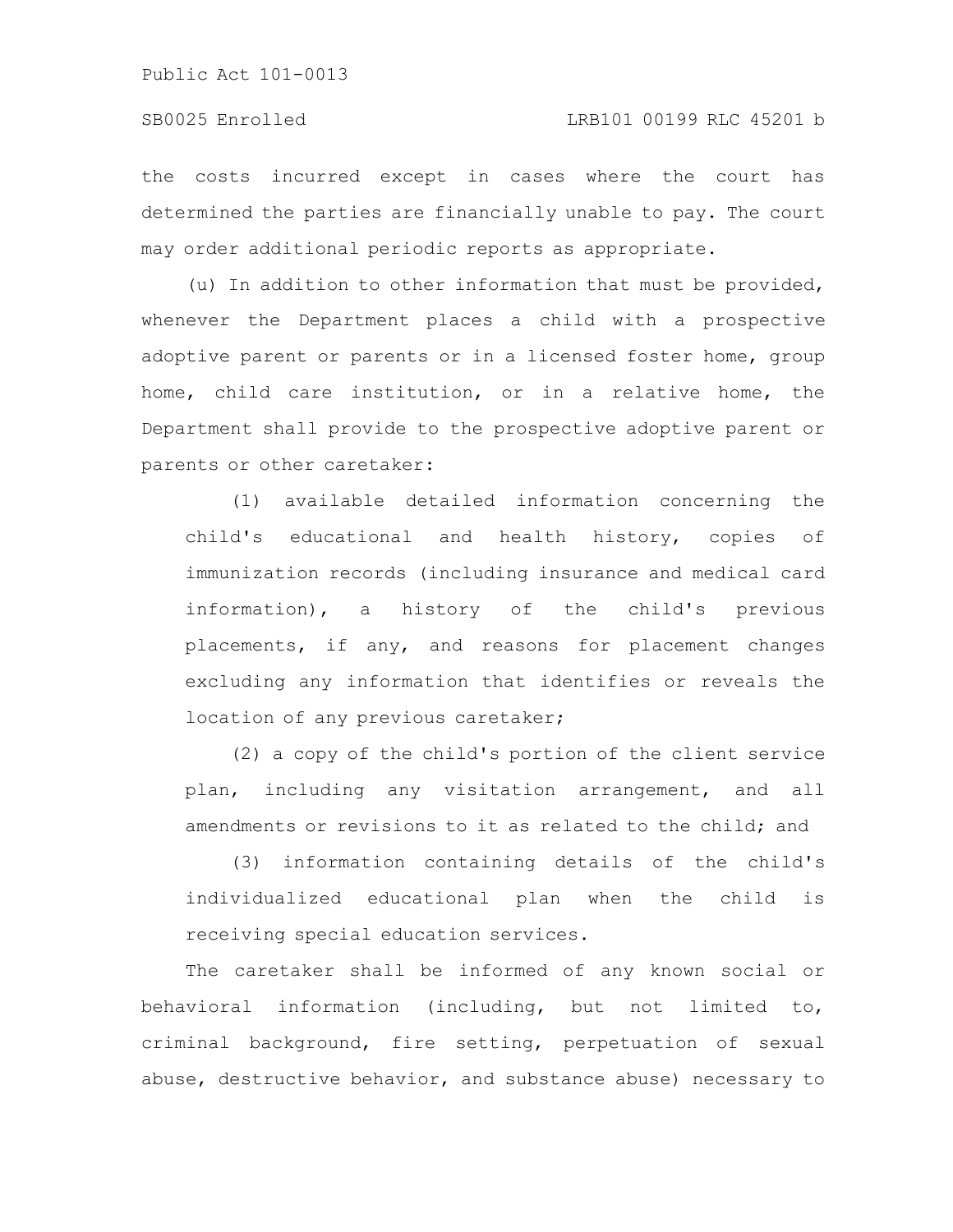# SB0025 Enrolled LRB101 00199 RLC 45201 b

care for and safeguard the children to be placed or currently in the home. The Department may prepare a written summary of the information required by this paragraph, which may be provided to the foster or prospective adoptive parent in advance of a placement. The foster or prospective adoptive parent may review the supporting documents in the child's file in the presence of casework staff. In the case of an emergency placement, casework staff shall at least provide known information verbally, if necessary, and must subsequently provide the information in writing as required by this subsection.

The information described in this subsection shall be provided in writing. In the case of emergency placements when time does not allow prior review, preparation, and collection of written information, the Department shall provide such information as it becomes available. Within 10 business days after placement, the Department shall obtain from the prospective adoptive parent or parents or other caretaker a signed verification of receipt of the information provided. Within 10 business days after placement, the Department shall provide to the child's guardian ad litem a copy of the information provided to the prospective adoptive parent or parents or other caretaker. The information provided to the prospective adoptive parent or parents or other caretaker shall be reviewed and approved regarding accuracy at the supervisory level.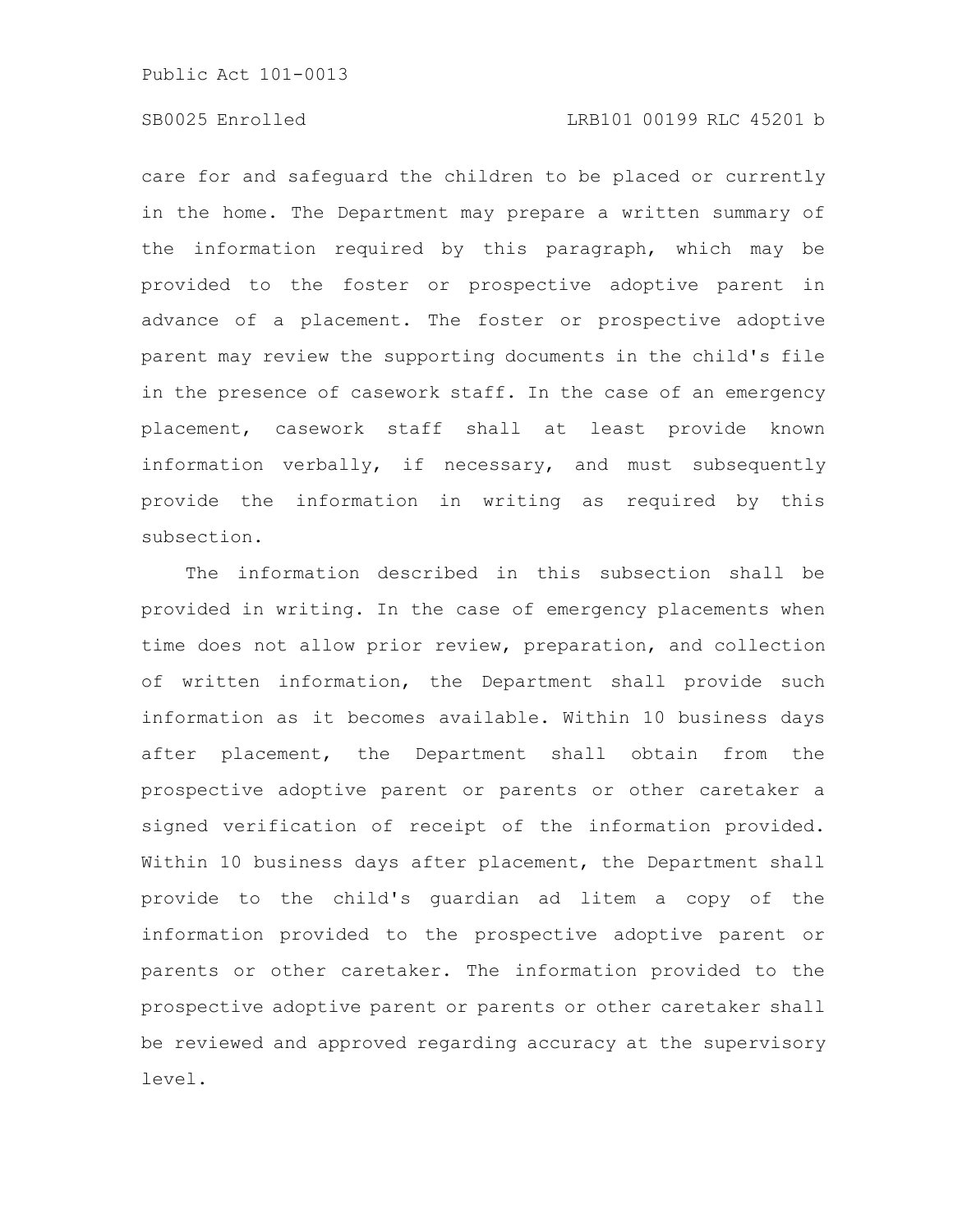# SB0025 Enrolled LRB101 00199 RLC 45201 b

(u-5) Effective July 1, 1995, only foster care placements licensed as foster family homes pursuant to the Child Care Act of 1969 shall be eligible to receive foster care payments from the Department. Relative caregivers who, as of July 1, 1995, were approved pursuant to approved relative placement rules previously promulgated by the Department at 89 Ill. Adm. Code 335 and had submitted an application for licensure as a foster family home may continue to receive foster care payments only until the Department determines that they may be licensed as a foster family home or that their application for licensure is denied or until September 30, 1995, whichever occurs first.

(v) The Department shall access criminal history record information as defined in the Illinois Uniform Conviction Information Act and information maintained in the adjudicatory and dispositional record system as defined in Section 2605-355 of the Department of State Police Law (20 ILCS 2605/2605-355) if the Department determines the information is necessary to perform its duties under the Abused and Neglected Child Reporting Act, the Child Care Act of 1969, and the Children and Family Services Act. The Department shall provide for interactive computerized communication and processing equipment that permits direct on-line communication with the Department of State Police's central criminal history data repository. The Department shall comply with all certification requirements and provide certified operators who have been trained by personnel from the Department of State Police. In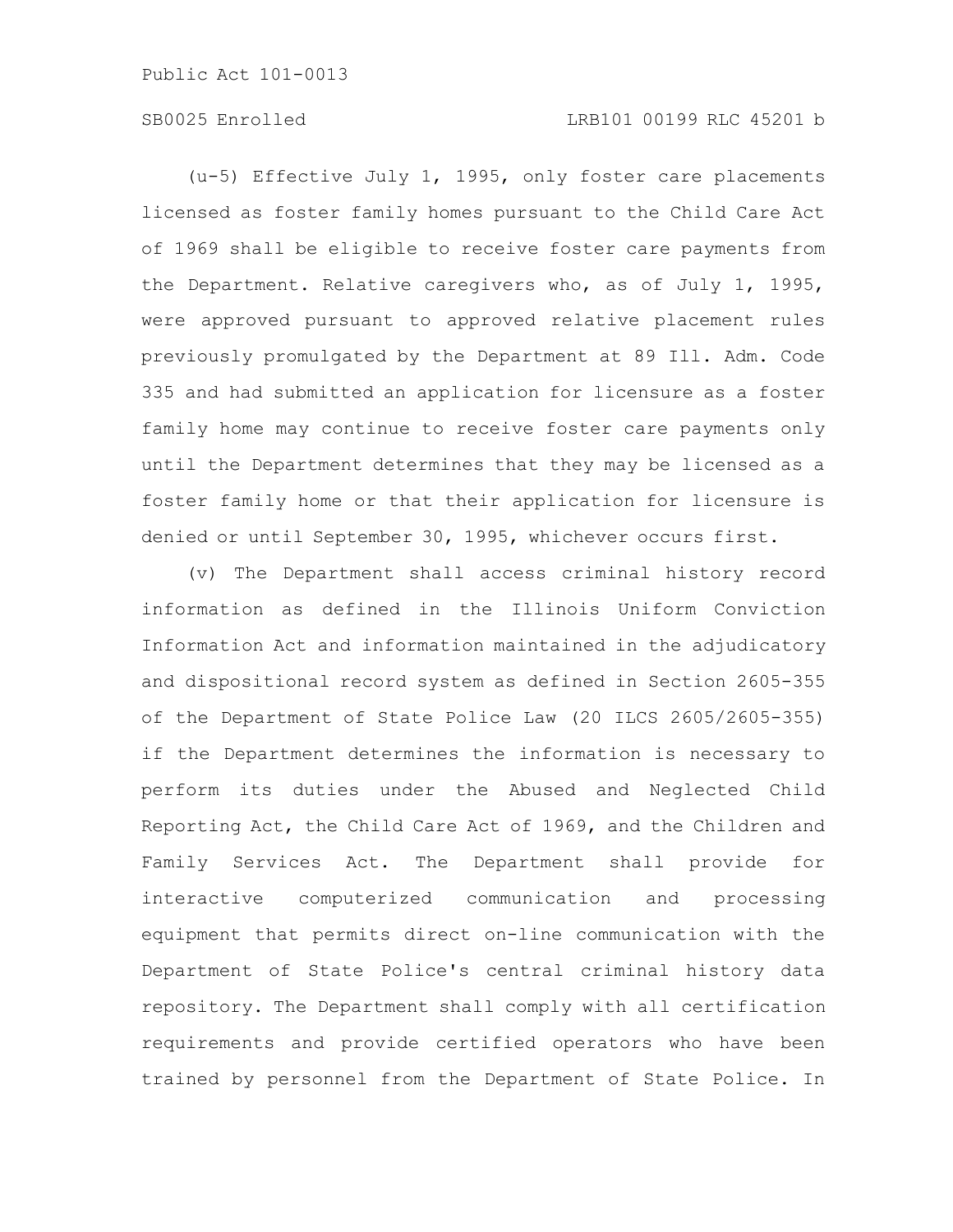## SB0025 Enrolled LRB101 00199 RLC 45201 b

addition, one Office of the Inspector General investigator shall have training in the use of the criminal history information access system and have access to the terminal. The Department of Children and Family Services and its employees shall abide by rules and regulations established by the Department of State Police relating to the access and dissemination of this information.

(v-1) Prior to final approval for placement of a child, the Department shall conduct a criminal records background check of the prospective foster or adoptive parent, including fingerprint-based checks of national crime information databases. Final approval for placement shall not be granted if the record check reveals a felony conviction for child abuse or neglect, for spousal abuse, for a crime against children, or for a crime involving violence, including rape, sexual assault, or homicide, but not including other physical assault or battery, or if there is a felony conviction for physical assault, battery, or a drug-related offense committed within the past 5 years.

(v-2) Prior to final approval for placement of a child, the Department shall check its child abuse and neglect registry for information concerning prospective foster and adoptive parents, and any adult living in the home. If any prospective foster or adoptive parent or other adult living in the home has resided in another state in the preceding 5 years, the Department shall request a check of that other state's child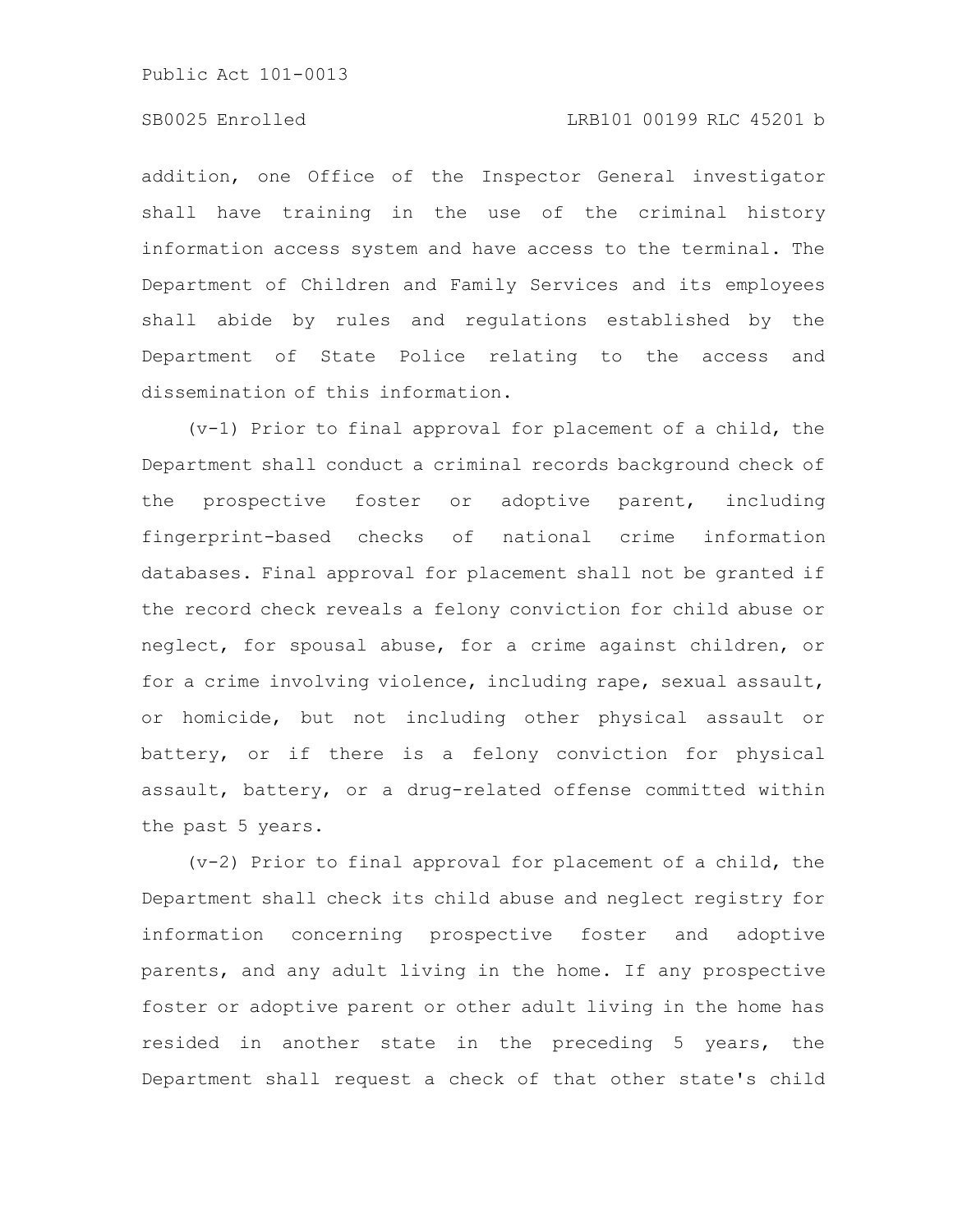abuse and neglect registry.

(w) Within 120 days of August 20, 1995 (the effective date of Public Act 89-392), the Department shall prepare and submit to the Governor and the General Assembly, a written plan for the development of in-state licensed secure child care facilities that care for children who are in need of secure living arrangements for their health, safety, and well-being. For purposes of this subsection, secure care facility shall mean a facility that is designed and operated to ensure that all entrances and exits from the facility, a building or a distinct part of the building, are under the exclusive control of the staff of the facility, whether or not the child has the freedom of movement within the perimeter of the facility, building, or distinct part of the building. The plan shall include descriptions of the types of facilities that are needed in Illinois; the cost of developing these secure care facilities; the estimated number of placements; the potential cost savings resulting from the movement of children currently out-of-state who are projected to be returned to Illinois; the necessary geographic distribution of these facilities in Illinois; and a proposed timetable for development of such facilities.

(x) The Department shall conduct annual credit history checks to determine the financial history of children placed under its guardianship pursuant to the Juvenile Court Act of 1987. The Department shall conduct such credit checks starting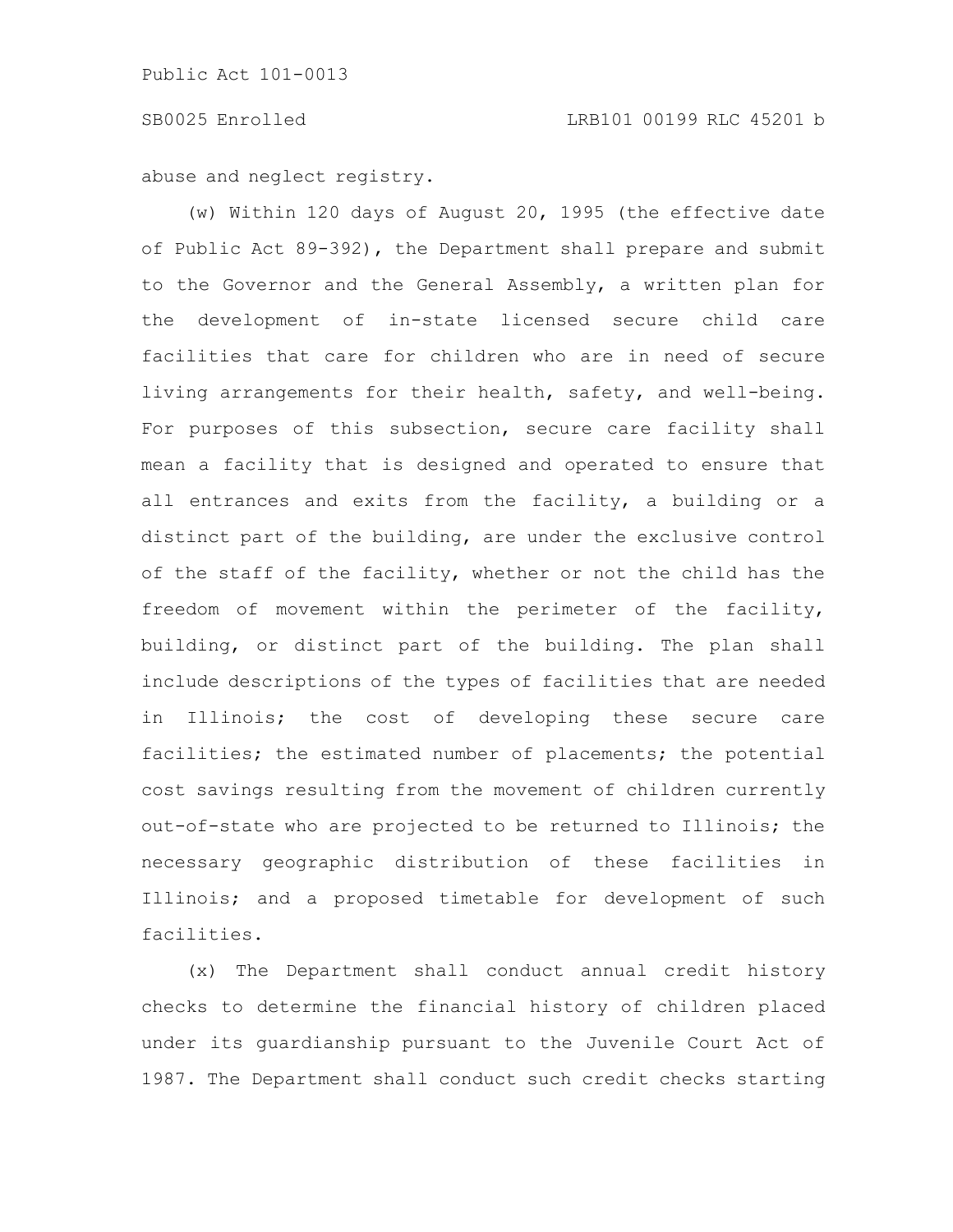# SB0025 Enrolled LRB101 00199 RLC 45201 b

when a youth in care turns 12 years old and each year thereafter for the duration of the guardianship as terminated pursuant to the Juvenile Court Act of 1987. The Department shall determine if financial exploitation of the child's personal information has occurred. If financial exploitation appears to have taken place or is presently ongoing, the Department shall notify the proper law enforcement agency, the proper State's Attorney, or the Attorney General.

(y) Beginning on July 22, 2010 (the effective date of Public Act 96-1189), a child with a disability who receives residential and educational services from the Department shall be eligible to receive transition services in accordance with Article 14 of the School Code from the age of 14.5 through age 21, inclusive, notwithstanding the child's residential services arrangement. For purposes of this subsection, "child with a disability" means a child with a disability as defined by the federal Individuals with Disabilities Education Improvement Act of 2004.

(z) The Department shall access criminal history record information as defined as "background information" in this subsection and criminal history record information as defined in the Illinois Uniform Conviction Information Act for each Department employee or Department applicant. Each Department employee or Department applicant shall submit his or her fingerprints to the Department of State Police in the form and manner prescribed by the Department of State Police. These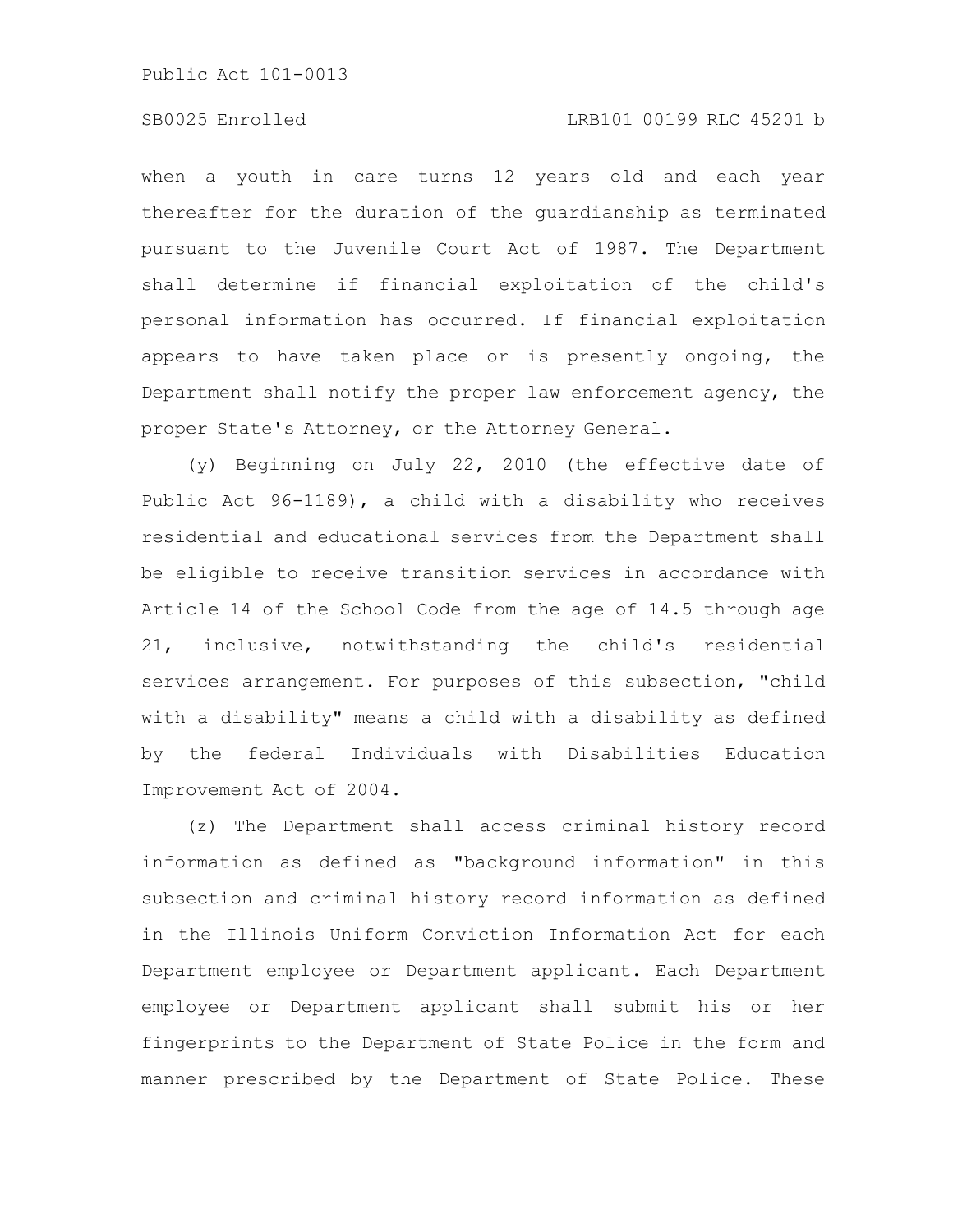# SB0025 Enrolled LRB101 00199 RLC 45201 b

fingerprints shall be checked against the fingerprint records now and hereafter filed in the Department of State Police and the Federal Bureau of Investigation criminal history records databases. The Department of State Police shall charge a fee for conducting the criminal history record check, which shall be deposited into the State Police Services Fund and shall not exceed the actual cost of the record check. The Department of State Police shall furnish, pursuant to positive identification, all Illinois conviction information to the Department of Children and Family Services.

For purposes of this subsection:

"Background information" means all of the following:

(i) Upon the request of the Department of Children and Family Services, conviction information obtained from the Department of State Police as a result of a fingerprint-based criminal history records check of the Illinois criminal history records database and the Federal Bureau of Investigation criminal history records database concerning a Department employee or Department applicant.

(ii) Information obtained by the Department of Children and Family Services after performing a check of the Department of State Police's Sex Offender Database, as authorized by Section 120 of the Sex Offender Community Notification Law, concerning a Department employee or Department applicant.

(iii) Information obtained by the Department of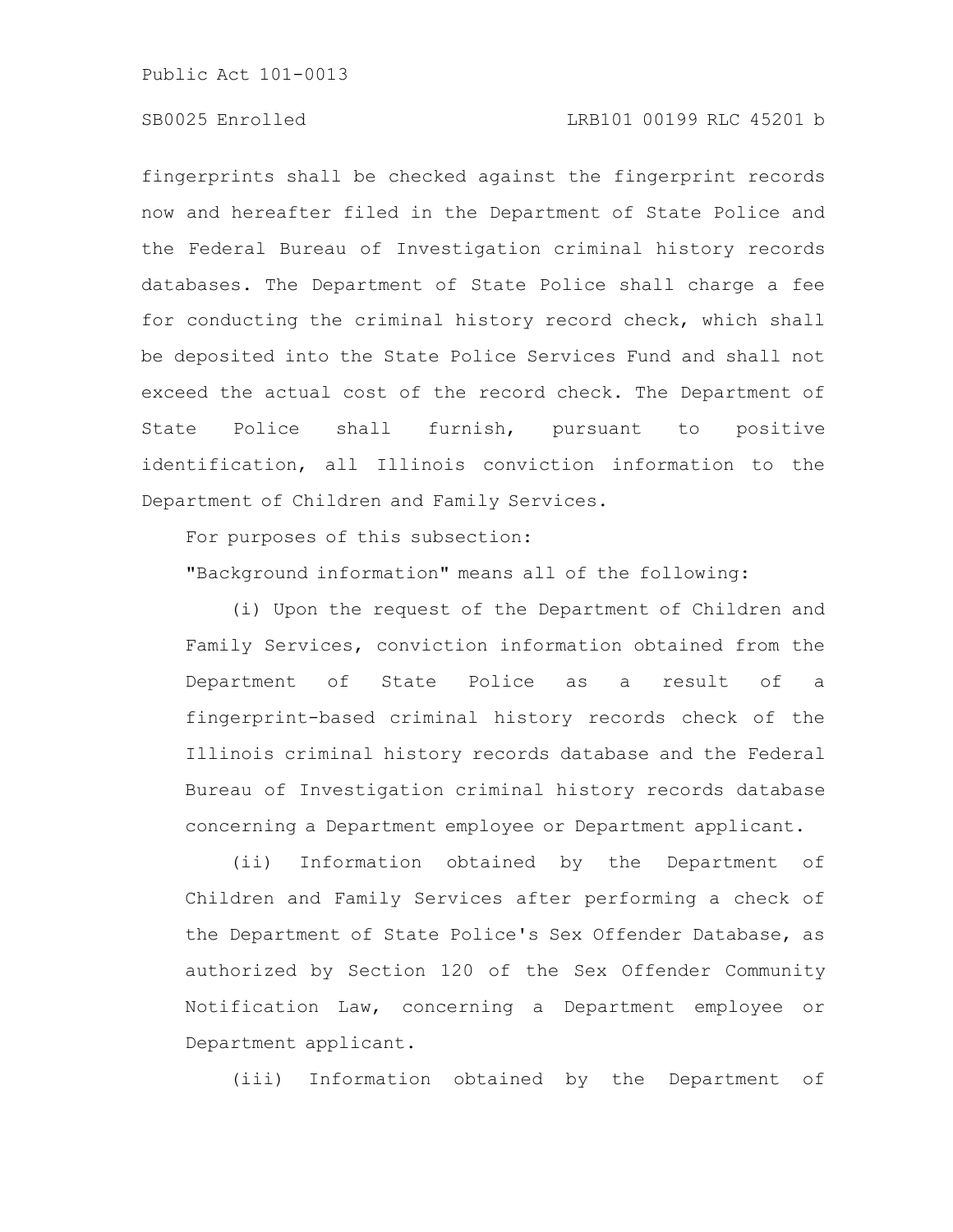Children and Family Services after performing a check of the Child Abuse and Neglect Tracking System (CANTS) operated and maintained by the Department.

"Department employee" means a full-time or temporary employee coded or certified within the State of Illinois Personnel System.

"Department applicant" means an individual who has conditional Department full-time or part-time work, a contractor, an individual used to replace or supplement staff, an academic intern, a volunteer in Department offices or on Department contracts, a work-study student, an individual or entity licensed by the Department, or an unlicensed service provider who works as a condition of a contract or an agreement and whose work may bring the unlicensed service provider into contact with Department clients or client records.

(Source: P.A. 99-143, eff. 7-27-15; 99-933, eff. 1-27-17; 100-159, eff. 8-18-17; 100-522, eff. 9-22-17; 100-759, eff. 1-1-19; 100-863, eff. 8-14-18; 100-978, eff. 8-19-18; revised  $10 - 3 - 18.$ 

Section 910-15. The Freedom of Information Act is amended by changing Section 7.5 as follows:

(5 ILCS 140/7.5)

Sec. 7.5. Statutory exemptions. To the extent provided for by the statutes referenced below, the following shall be exempt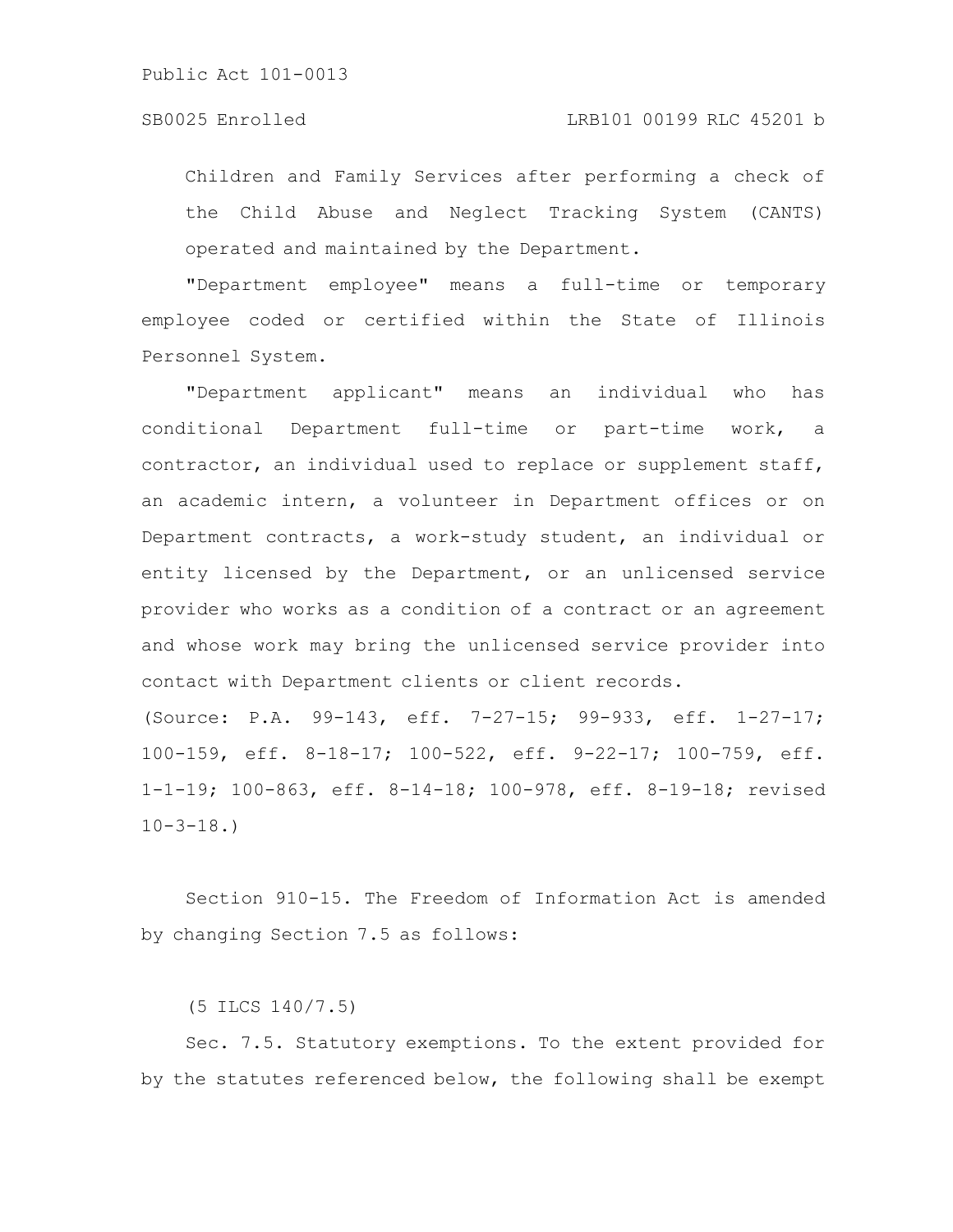from inspection and copying:

(a) All information determined to be confidential under Section 4002 of the Technology Advancement and Development Act.

(b) Library circulation and order records identifying library users with specific materials under the Library Records Confidentiality Act.

(c) Applications, related documents, and medical records received by the Experimental Organ Transplantation Procedures Board and any and all documents or other records prepared by the Experimental Organ Transplantation Procedures Board or its staff relating to applications it has received.

(d) Information and records held by the Department of Public Health and its authorized representatives relating to known or suspected cases of sexually transmissible disease or any information the disclosure of which is restricted under the Illinois Sexually Transmissible Disease Control Act.

(e) Information the disclosure of which is exempted under Section 30 of the Radon Industry Licensing Act.

(f) Firm performance evaluations under Section 55 of the Architectural, Engineering, and Land Surveying Qualifications Based Selection Act.

(g) Information the disclosure of which is restricted and exempted under Section 50 of the Illinois Prepaid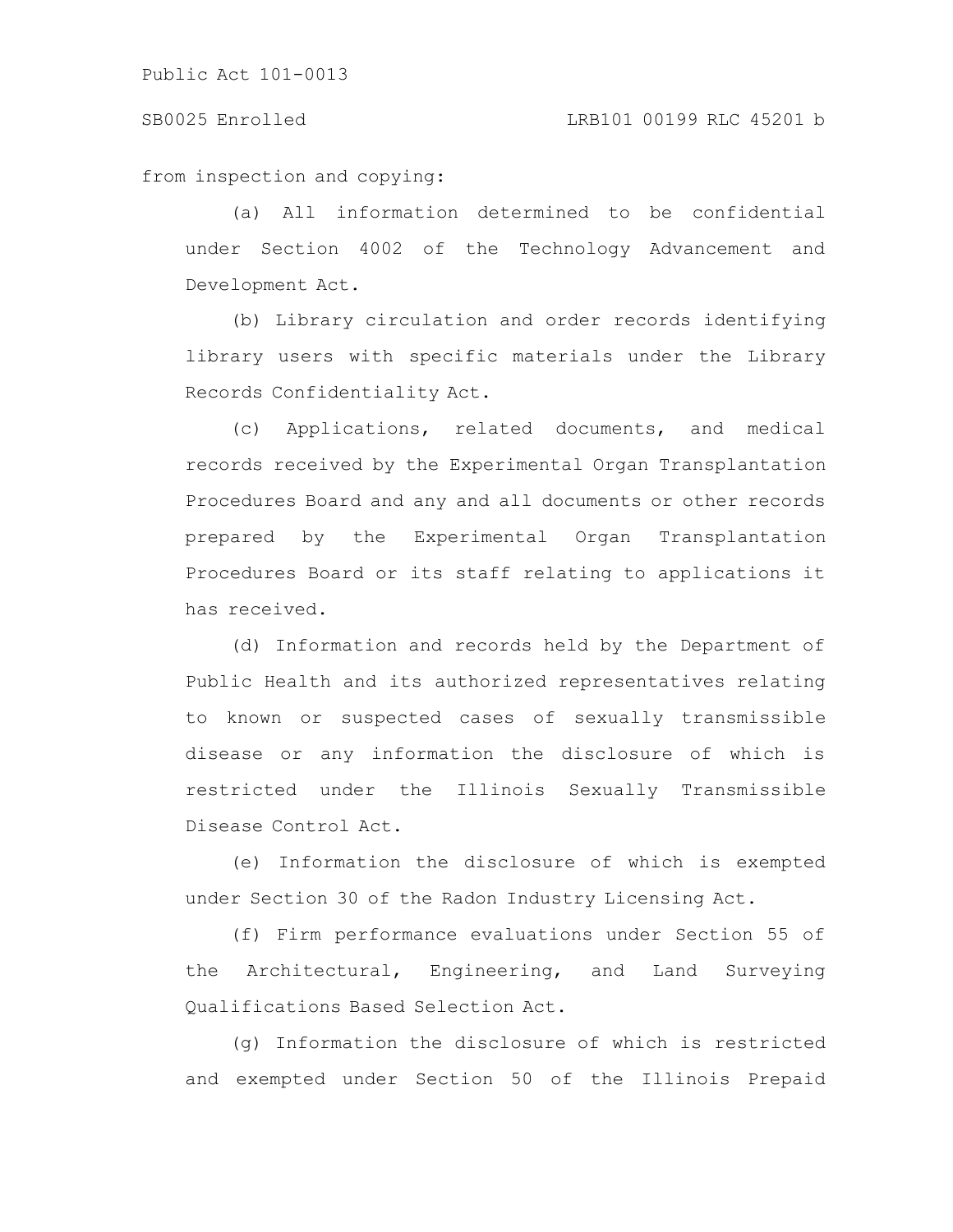Tuition Act.

(h) Information the disclosure of which is exempted under the State Officials and Employees Ethics Act, and records of any lawfully created State or local inspector general's office that would be exempt if created or obtained by an Executive Inspector General's office under that Act.

(i) Information contained in a local emergency energy plan submitted to a municipality in accordance with a local emergency energy plan ordinance that is adopted under Section 11-21.5-5 of the Illinois Municipal Code.

(j) Information and data concerning the distribution of surcharge moneys collected and remitted by carriers under the Emergency Telephone System Act.

(k) Law enforcement officer identification information or driver identification information compiled by a law enforcement agency or the Department of Transportation under Section 11-212 of the Illinois Vehicle Code.

(l) Records and information provided to a residential health care facility resident sexual assault and death review team or the Executive Council under the Abuse Prevention Review Team Act.

(m) Information provided to the predatory lending database created pursuant to Article 3 of the Residential Real Property Disclosure Act, except to the extent authorized under that Article.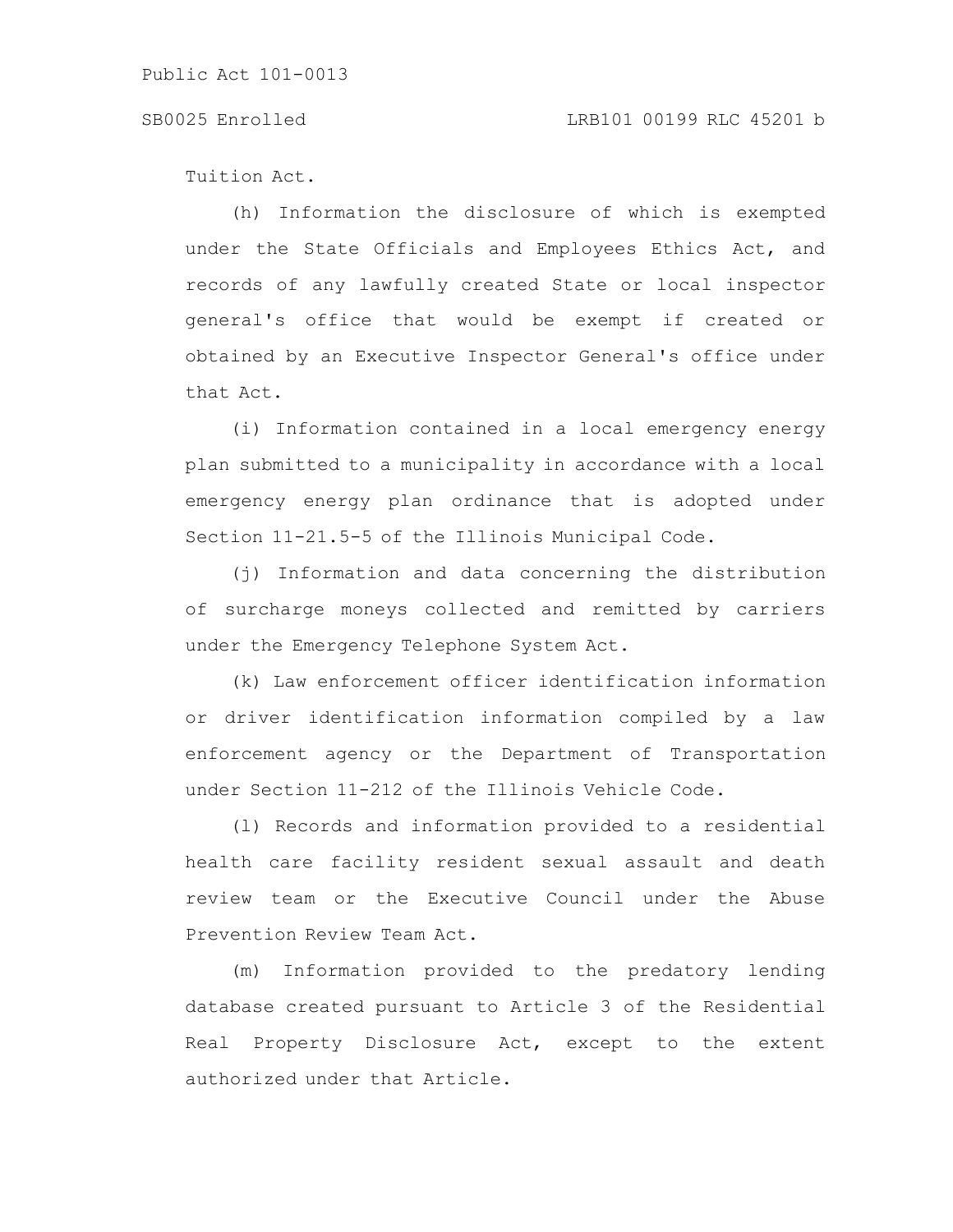# SB0025 Enrolled LRB101 00199 RLC 45201 b

(n) Defense budgets and petitions for certification of compensation and expenses for court appointed trial counsel as provided under Sections 10 and 15 of the Capital Crimes Litigation Act. This subsection (n) shall apply until the conclusion of the trial of the case, even if the prosecution chooses not to pursue the death penalty prior to trial or sentencing.

(o) Information that is prohibited from being disclosed under Section 4 of the Illinois Health and Hazardous Substances Registry Act.

(p) Security portions of system safety program plans, investigation reports, surveys, schedules, lists, data, or information compiled, collected, or prepared by or for the Regional Transportation Authority under Section 2.11 of the Regional Transportation Authority Act or the St. Clair County Transit District under the Bi-State Transit Safety Act.

(q) Information prohibited from being disclosed by the Personnel Record Records Review Act.

(r) Information prohibited from being disclosed by the Illinois School Student Records Act.

(s) Information the disclosure of which is restricted under Section 5-108 of the Public Utilities Act.

(t) All identified or deidentified health information in the form of health data or medical records contained in, stored in, submitted to, transferred by, or released from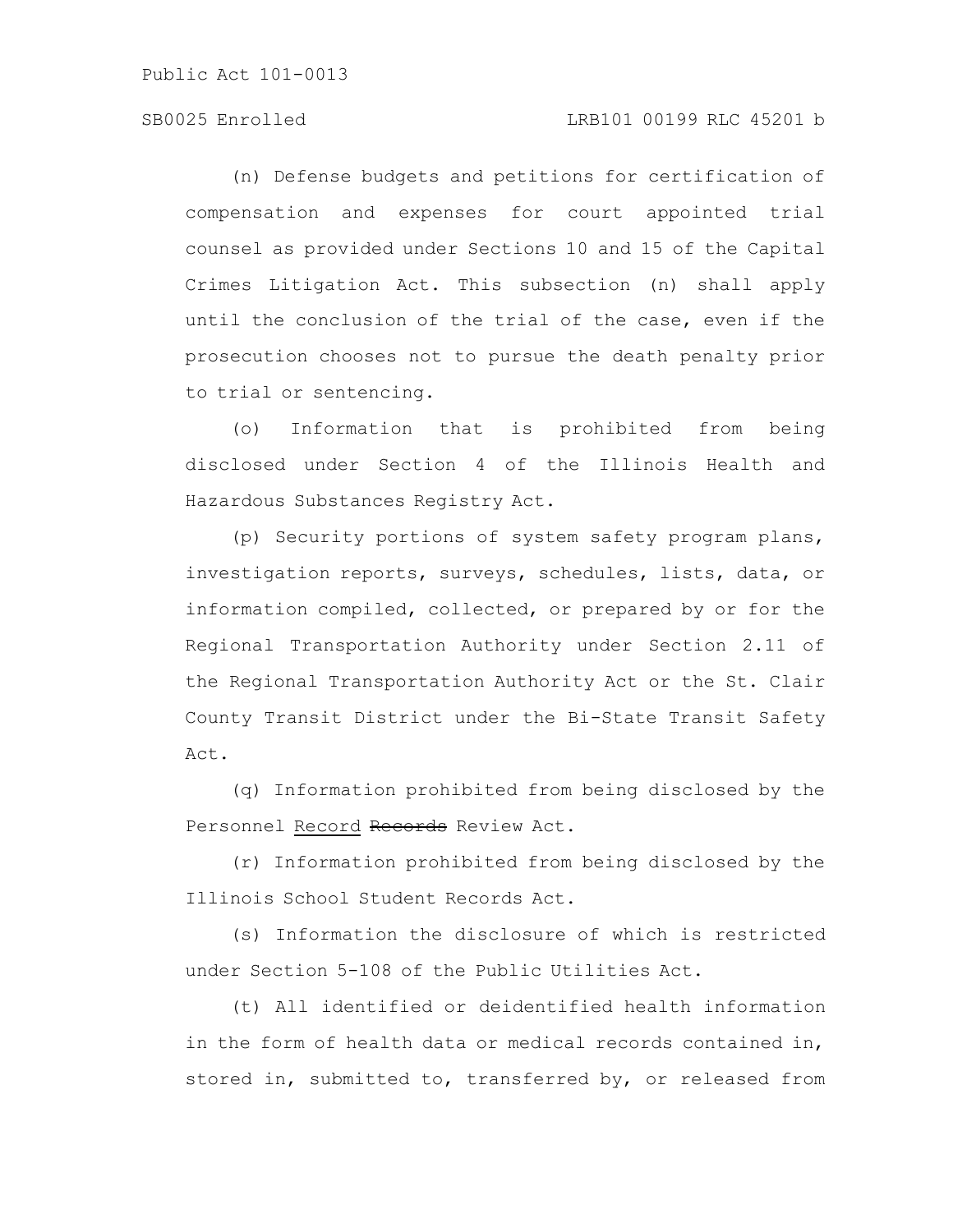# SB0025 Enrolled LRB101 00199 RLC 45201 b

the Illinois Health Information Exchange, and identified or deidentified health information in the form of health data and medical records of the Illinois Health Information Exchange in the possession of the Illinois Health Information Exchange Authority due to its administration of the Illinois Health Information Exchange. The terms "identified" and "deidentified" shall be given the same meaning as in the Health Insurance Portability and Accountability Act of 1996, Public Law 104-191, or any subsequent amendments thereto, and any regulations promulgated thereunder.

(u) Records and information provided to an independent team of experts under the Developmental Disability and Mental Health Safety Act (also known as Brian's Law).

(v) Names and information of people who have applied for or received Firearm Owner's Identification Cards under the Firearm Owners Identification Card Act or applied for or received a concealed carry license under the Firearm Concealed Carry Act, unless otherwise authorized by the Firearm Concealed Carry Act; and databases under the Firearm Concealed Carry Act, records of the Concealed Carry Licensing Review Board under the Firearm Concealed Carry Act, and law enforcement agency objections under the Firearm Concealed Carry Act.

(w) Personally identifiable information which is exempted from disclosure under subsection (g) of Section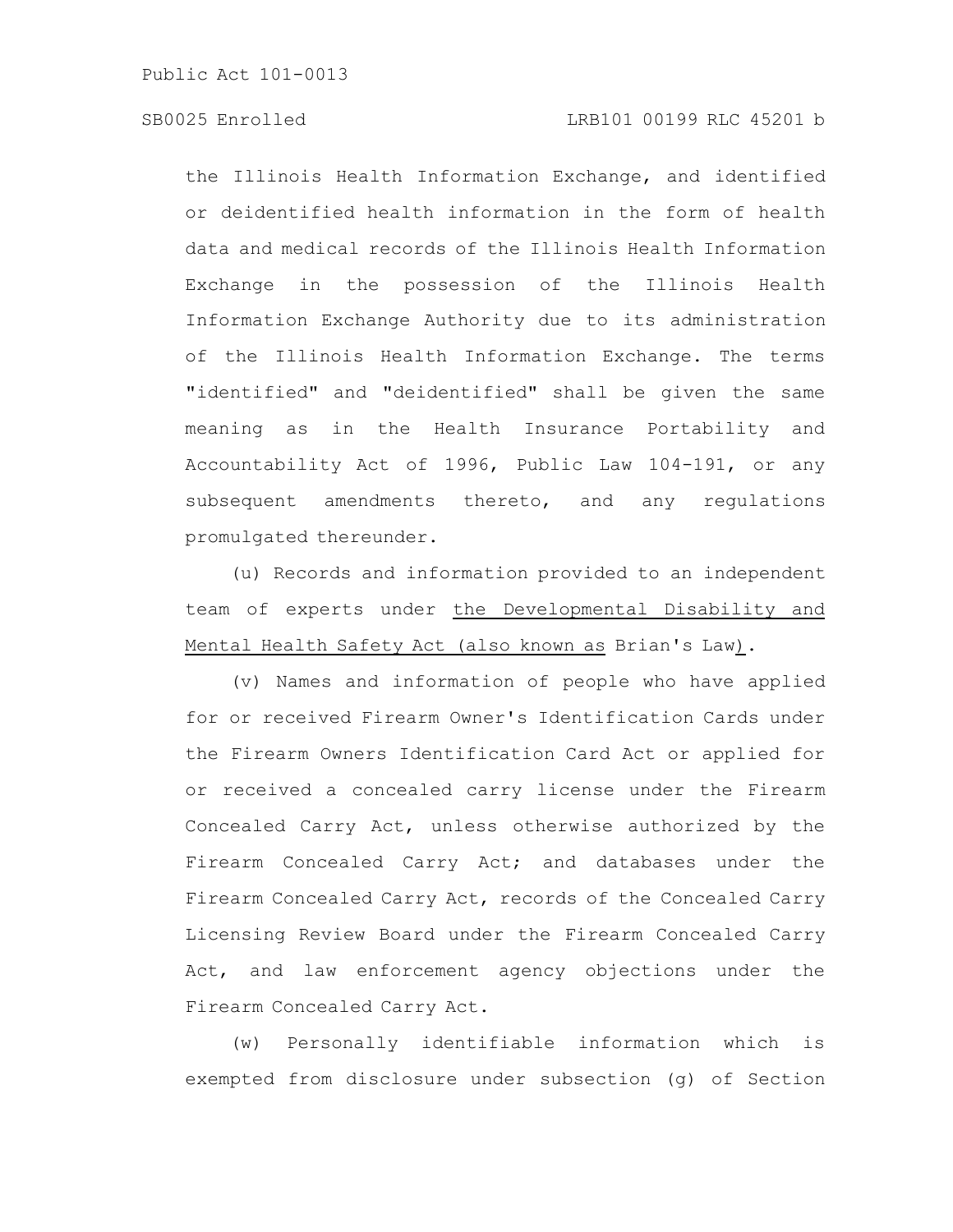19.1 of the Toll Highway Act.

(x) Information which is exempted from disclosure under Section 5-1014.3 of the Counties Code or Section 8-11-21 of the Illinois Municipal Code.

(y) Confidential information under the Adult Protective Services Act and its predecessor enabling statute, the Elder Abuse and Neglect Act, including information about the identity and administrative finding against any caregiver of a verified and substantiated decision of abuse, neglect, or financial exploitation of an eligible adult maintained in the Registry established under Section 7.5 of the Adult Protective Services Act.

(z) Records and information provided to a fatality review team or the Illinois Fatality Review Team Advisory Council under Section 15 of the Adult Protective Services Act.

(aa) Information which is exempted from disclosure under Section 2.37 of the Wildlife Code.

(bb) Information which is or was prohibited from disclosure by the Juvenile Court Act of 1987.

(cc) Recordings made under the Law Enforcement Officer-Worn Body Camera Act, except to the extent authorized under that Act.

(dd) Information that is prohibited from being disclosed under Section 45 of the Condominium and Common Interest Community Ombudsperson Act.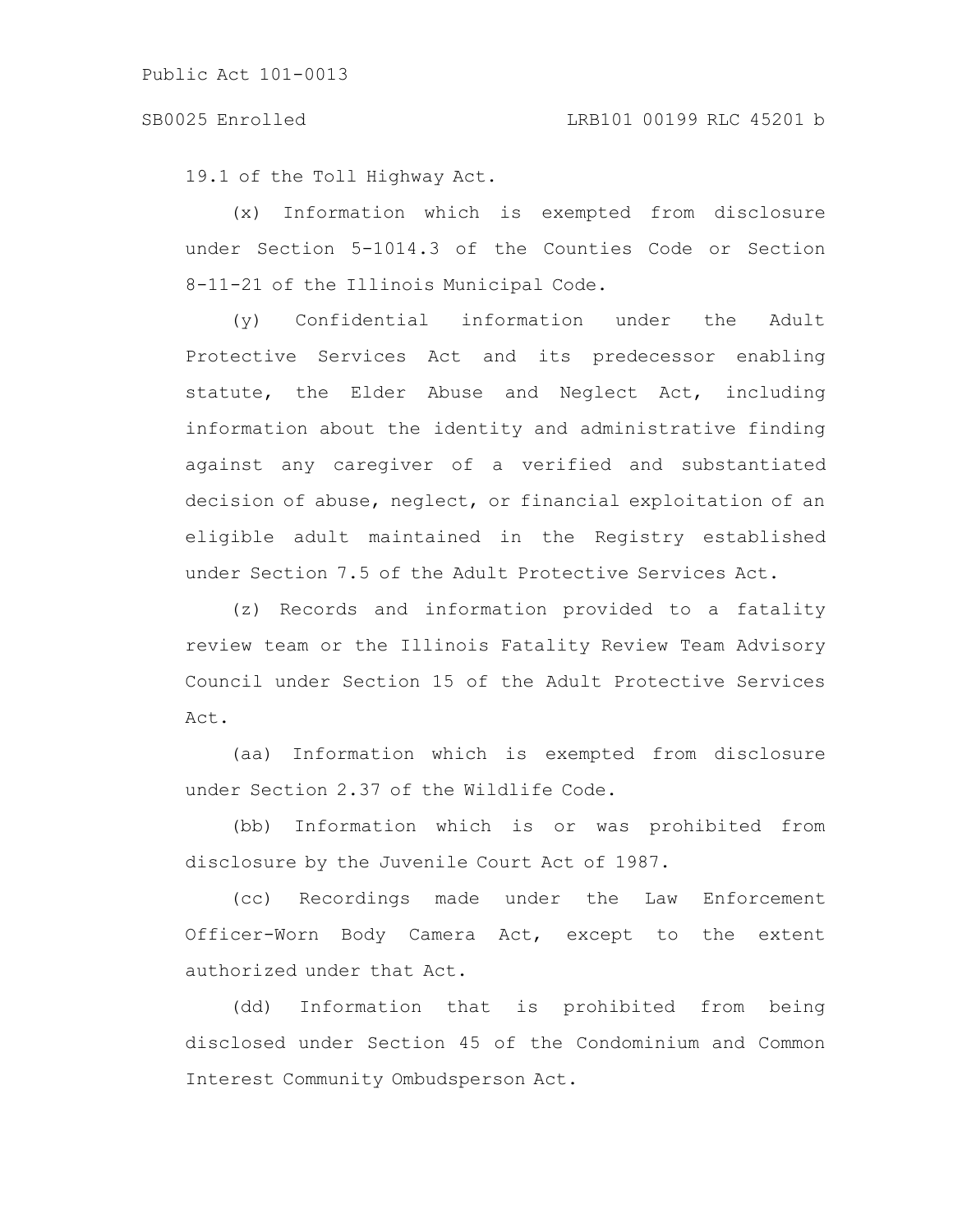(ee) Information that is exempted from disclosure under Section 30.1 of the Pharmacy Practice Act.

(ff) Information that is exempted from disclosure under the Revised Uniform Unclaimed Property Act.

(gg) Information that is prohibited from being disclosed under Section 7-603.5 of the Illinois Vehicle Code.

(hh) Records that are exempt from disclosure under Section 1A-16.7 of the Election Code.

(ii) Information which is exempted from disclosure under Section 2505-800 of the Department of Revenue Law of the Civil Administrative Code of Illinois.

(jj) Information and reports that are required to be submitted to the Department of Labor by registering day and temporary labor service agencies but are exempt from disclosure under subsection (a-1) of Section 45 of the Day and Temporary Labor Services Act.

(kk) Information prohibited from disclosure under the Seizure and Forfeiture Reporting Act.

(ll) Information the disclosure of which is restricted and exempted under Section 5-30.8 of the Illinois Public Aid Code.

(mm)  $\left\{\frac{\mu}{\sigma}\right\}$  Records that are exempt from disclosure under Section 4.2 of the Crime Victims Compensation Act.

 $(nn)$   $\leftarrow$   $\leftarrow$  Information that is exempt from disclosure under Section 70 of the Higher Education Student Assistance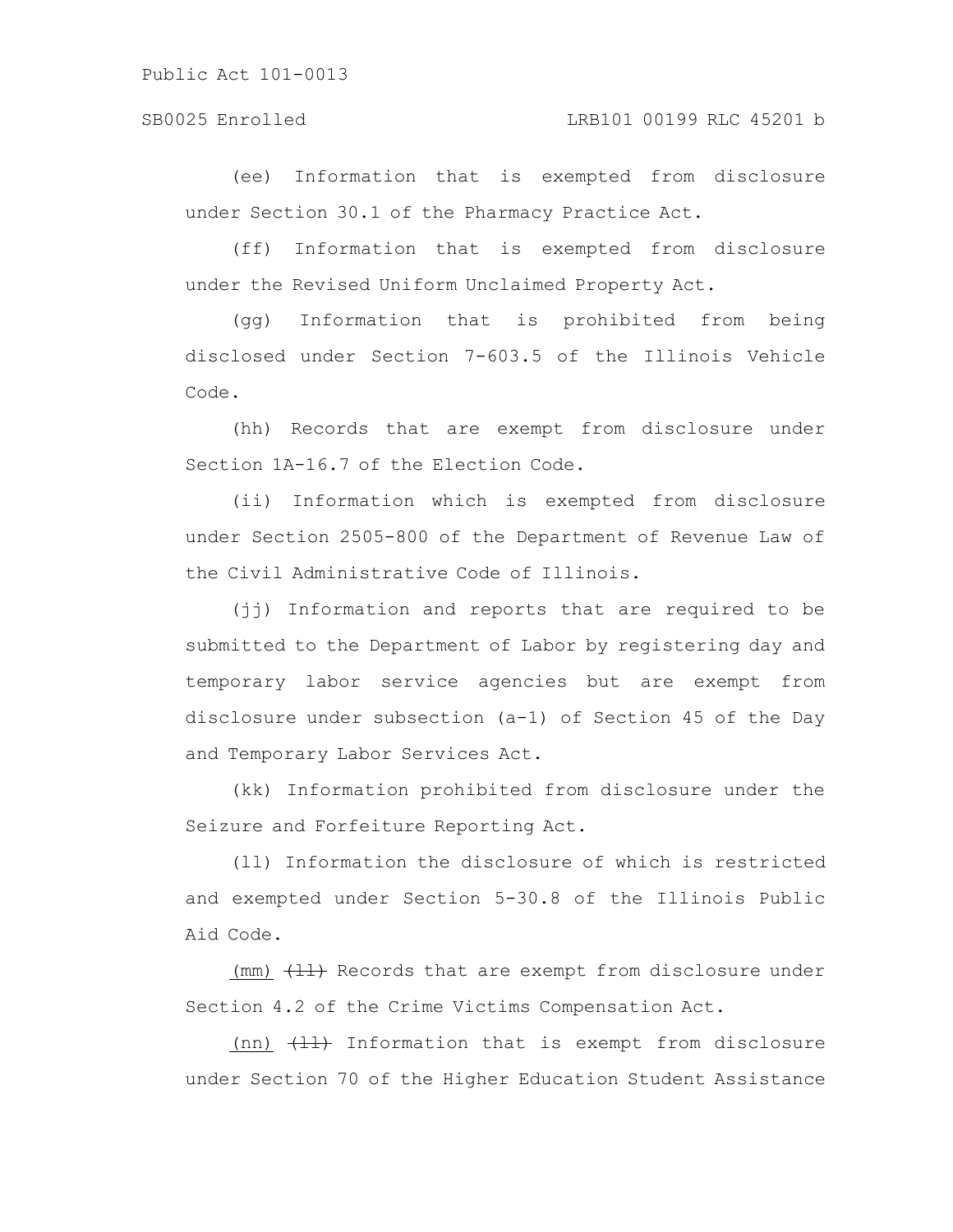Act.

(oo) Information and records held by the Department of Public Health and its authorized representatives collected under the Reproductive Health Act.

(Source: P.A. 99-78, eff. 7-20-15; 99-298, eff. 8-6-15; 99-352, eff. 1-1-16; 99-642, eff. 7-28-16; 99-776, eff. 8-12-16; 99-863, eff. 8-19-16; 100-20, eff. 7-1-17; 100-22, eff. 1-1-18; 100-201, eff. 8-18-17; 100-373, eff. 1-1-18; 100-464, eff. 8-28-17; 100-465, eff. 8-31-17; 100-512, eff. 7-1-18; 100-517, eff. 6-1-18; 100-646, eff. 7-27-18; 100-690, eff. 1-1-19; 100-863, eff. 8-14-18; 100-887, eff. 8-14-18; revised  $10-12-18.$ 

Section 910-20. The Counties Code is amended by changing Section 3-3013 as follows:

(55 ILCS 5/3-3013) (from Ch. 34, par. 3-3013)

Sec. 3-3013. Preliminary investigations; blood and urine analysis; summoning jury; reports. Every coroner, whenever, as soon as he knows or is informed that the dead body of any person is found, or lying within his county, whose death is suspected of being:

(a) A sudden or violent death, whether apparently suicidal, homicidal or accidental, including but not limited to deaths apparently caused or contributed to by thermal, traumatic, chemical, electrical or radiational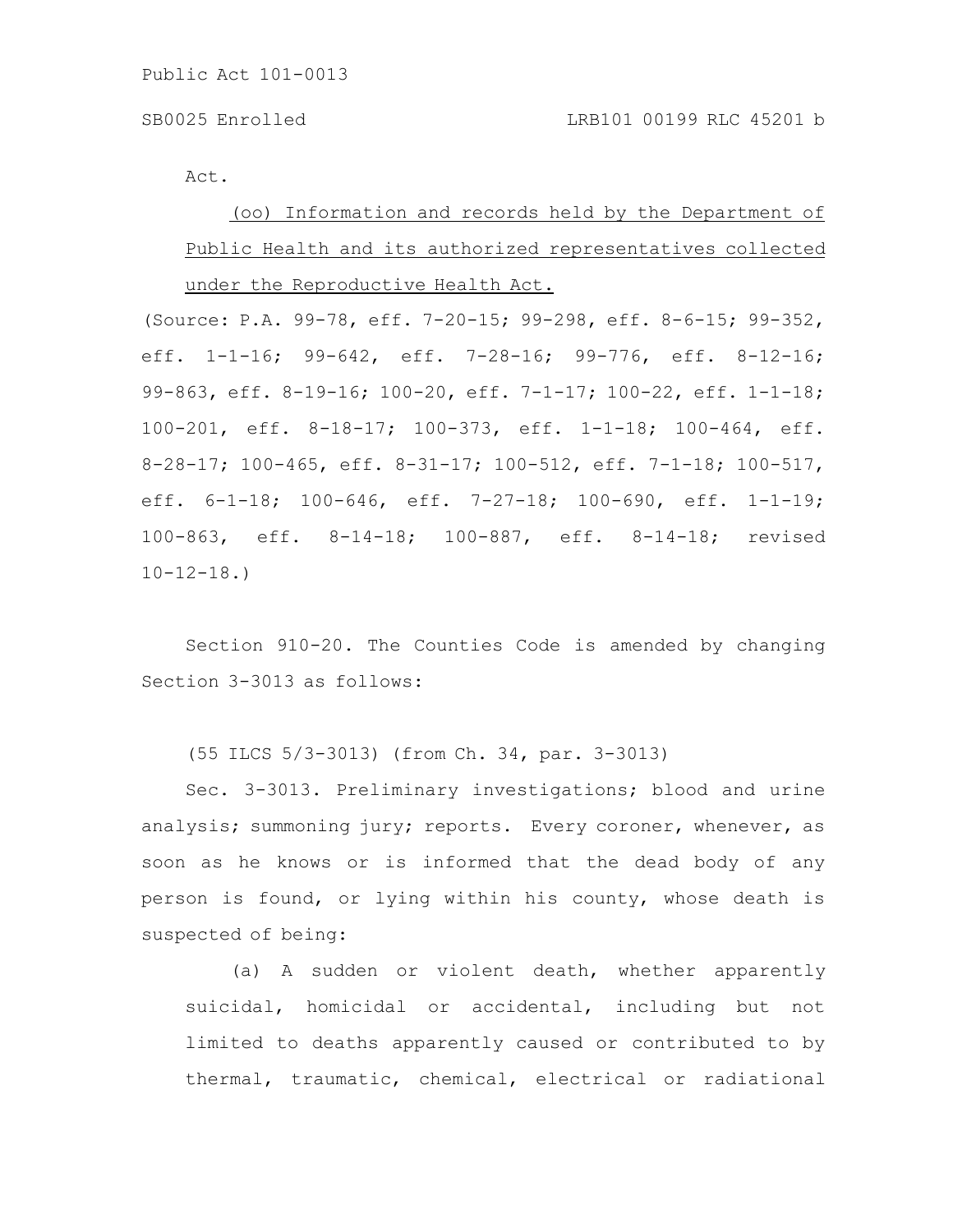injury, or a complication of any of them, or by drowning or suffocation, or as a result of domestic violence as defined in the Illinois Domestic Violence Act of 1986;

(b) A maternal or fetal death due to abortion, or any death due to a sex crime or a crime against nature;

(c) A death where the circumstances are suspicious, obscure, mysterious or otherwise unexplained or where, in the written opinion of the attending physician, the cause of death is not determined;

(d) A death where addiction to alcohol or to any drug may have been a contributory cause; or

(e) A death where the decedent was not attended by a licensed physician;

shall go to the place where the dead body is, and take charge of the same and shall make a preliminary investigation into the circumstances of the death. In the case of death without attendance by a licensed physician the body may be moved with the coroner's consent from the place of death to a mortuary in the same county. Coroners in their discretion shall notify such physician as is designated in accordance with Section 3-3014 to attempt to ascertain the cause of death, either by autopsy or otherwise.

In cases of accidental death involving a motor vehicle in which the decedent was (1) the operator or a suspected operator of a motor vehicle, or (2) a pedestrian 16 years of age or older, the coroner shall require that a blood specimen of at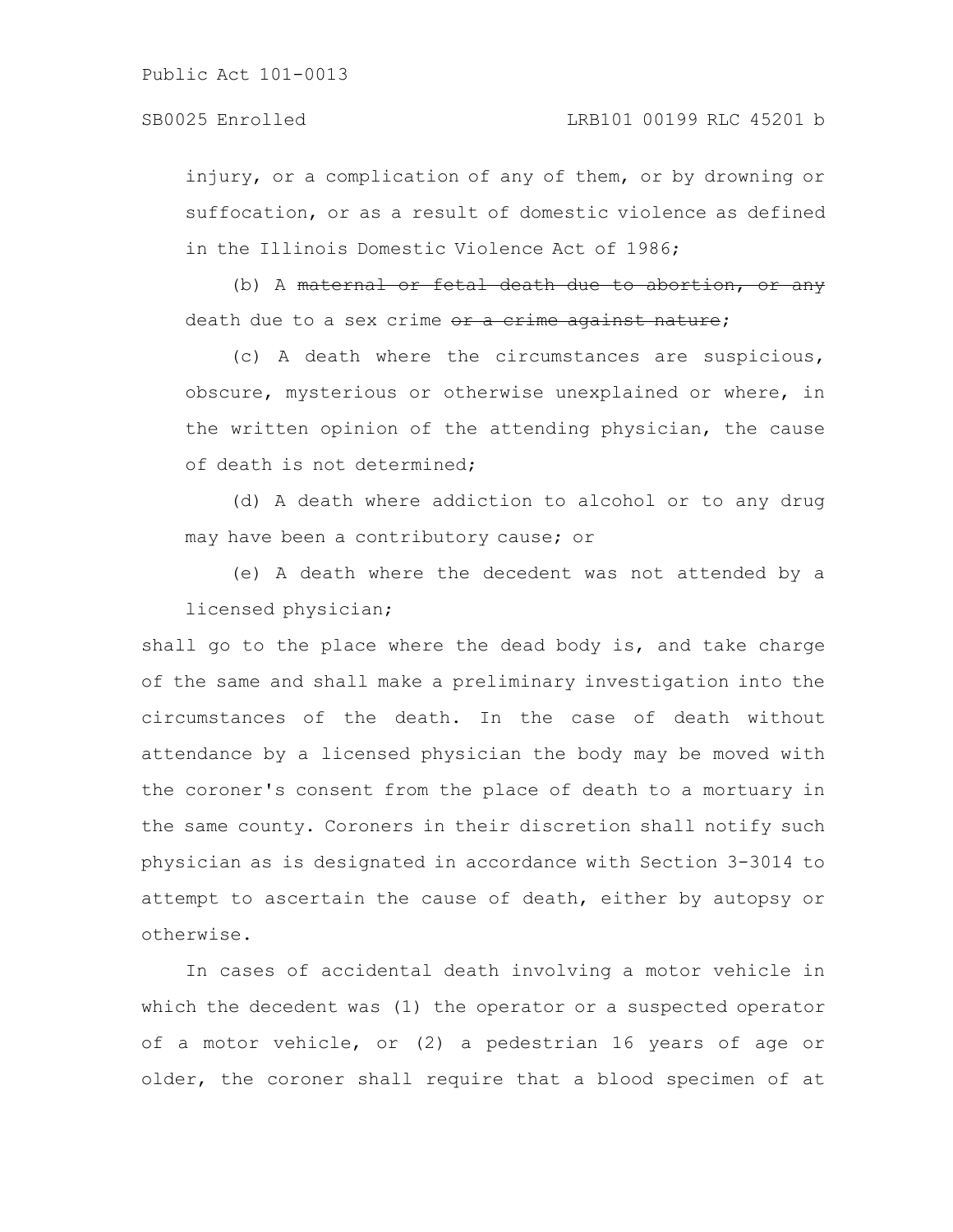least 30 cc., and if medically possible a urine specimen of at least 30 cc. or as much as possible up to 30 cc., be withdrawn from the body of the decedent in a timely fashion after the accident causing his death, by such physician as has been designated in accordance with Section 3-3014, or by the coroner or deputy coroner or a qualified person designated by such physician, coroner, or deputy coroner. If the county does not maintain laboratory facilities for making such analysis, the blood and urine so drawn shall be sent to the Department of State Police or any other accredited or State-certified laboratory for analysis of the alcohol, carbon monoxide, and dangerous or narcotic drug content of such blood and urine specimens. Each specimen submitted shall be accompanied by pertinent information concerning the decedent upon a form prescribed by such laboratory. Any person drawing blood and urine and any person making any examination of the blood and urine under the terms of this Division shall be immune from all liability, civil or criminal, that might otherwise be incurred or imposed.

In all other cases coming within the jurisdiction of the coroner and referred to in subparagraphs (a) through (e) above, blood, and whenever possible, urine samples shall be analyzed for the presence of alcohol and other drugs. When the coroner suspects that drugs may have been involved in the death, either directly or indirectly, a toxicological examination shall be performed which may include analyses of blood, urine, bile,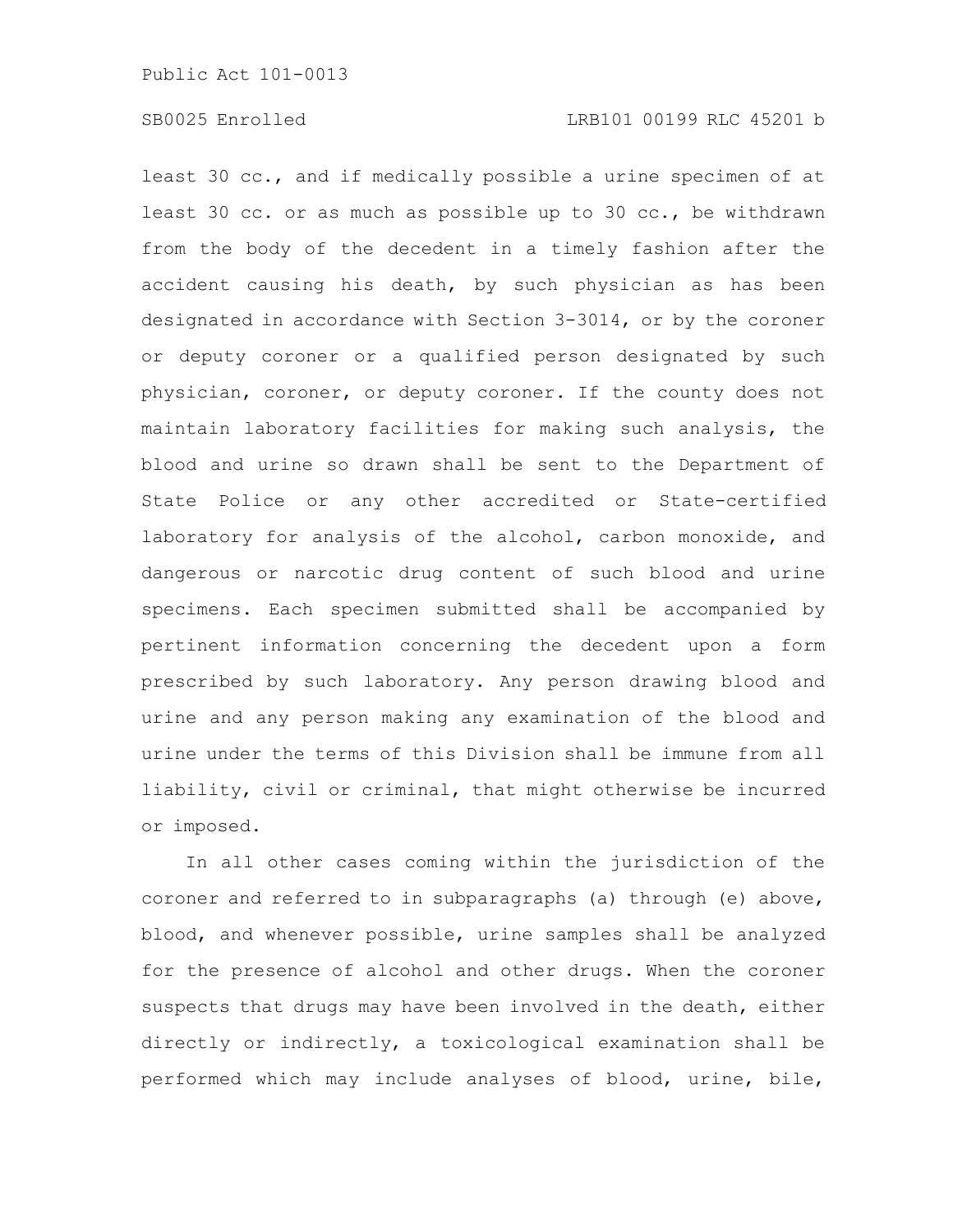#### SB0025 Enrolled LRB101 00199 RLC 45201 b

gastric contents and other tissues. When the coroner suspects a death is due to toxic substances, other than drugs, the coroner shall consult with the toxicologist prior to collection of samples. Information submitted to the toxicologist shall include information as to height, weight, age, sex and race of the decedent as well as medical history, medications used by and the manner of death of decedent.

When the coroner or medical examiner finds that the cause of death is due to homicidal means, the coroner or medical examiner shall cause blood and buccal specimens (tissue may be submitted if no uncontaminated blood or buccal specimen can be obtained), whenever possible, to be withdrawn from the body of the decedent in a timely fashion. For proper preservation of the specimens, collected blood and buccal specimens shall be dried and tissue specimens shall be frozen if available equipment exists. As soon as possible, but no later than 30 days after the collection of the specimens, the coroner or medical examiner shall release those specimens to the police agency responsible for investigating the death. As soon as possible, but no later than 30 days after the receipt from the coroner or medical examiner, the police agency shall submit the specimens using the agency case number to a National DNA Index System (NDIS) participating laboratory within this State, such as the Illinois Department of State Police, Division of Forensic Services, for analysis and categorizing into genetic marker groupings. The results of the analysis and categorizing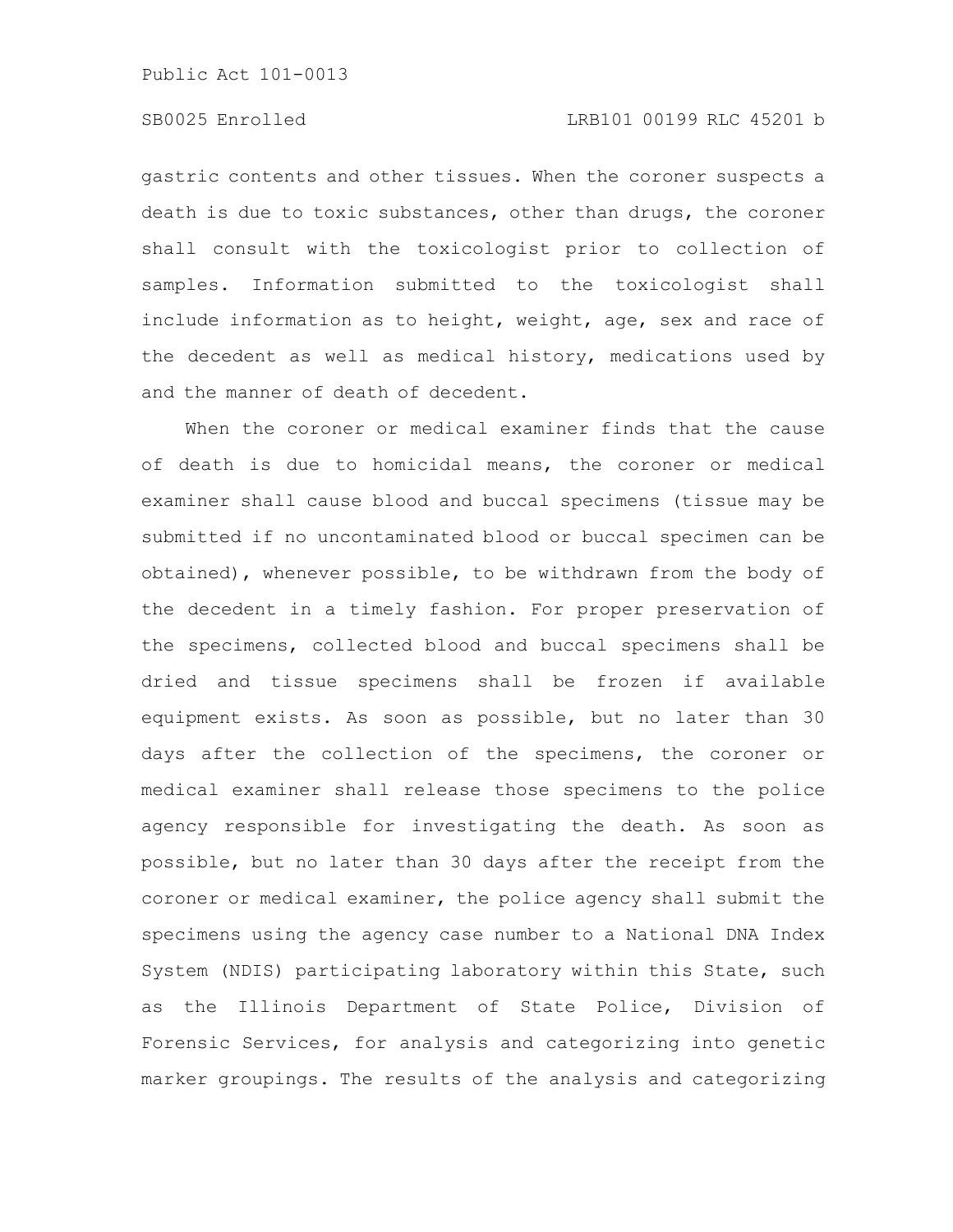# SB0025 Enrolled LRB101 00199 RLC 45201 b

into genetic marker groupings shall be provided to the Illinois Department of State Police and shall be maintained by the Illinois Department of State Police in the State central repository in the same manner, and subject to the same conditions, as provided in Section 5-4-3 of the Unified Code of Corrections. The requirements of this paragraph are in addition to any other findings, specimens, or information that the coroner or medical examiner is required to provide during the conduct of a criminal investigation.

In all counties, in cases of apparent suicide, homicide, or accidental death or in other cases, within the discretion of the coroner, the coroner may summon 8 persons of lawful age from those persons drawn for petit jurors in the county. The summons shall command these persons to present themselves personally at such a place and time as the coroner shall determine, and may be in any form which the coroner shall determine and may incorporate any reasonable form of request for acknowledgement which the coroner deems practical and provides a reliable proof of service. The summons may be served by first class mail. From the 8 persons so summoned, the coroner shall select 6 to serve as the jury for the inquest. Inquests may be continued from time to time, as the coroner may deem necessary. The 6 jurors selected in a given case may view the body of the deceased. If at any continuation of an inquest one or more of the original jurors shall be unable to continue to serve, the coroner shall fill the vacancy or vacancies. A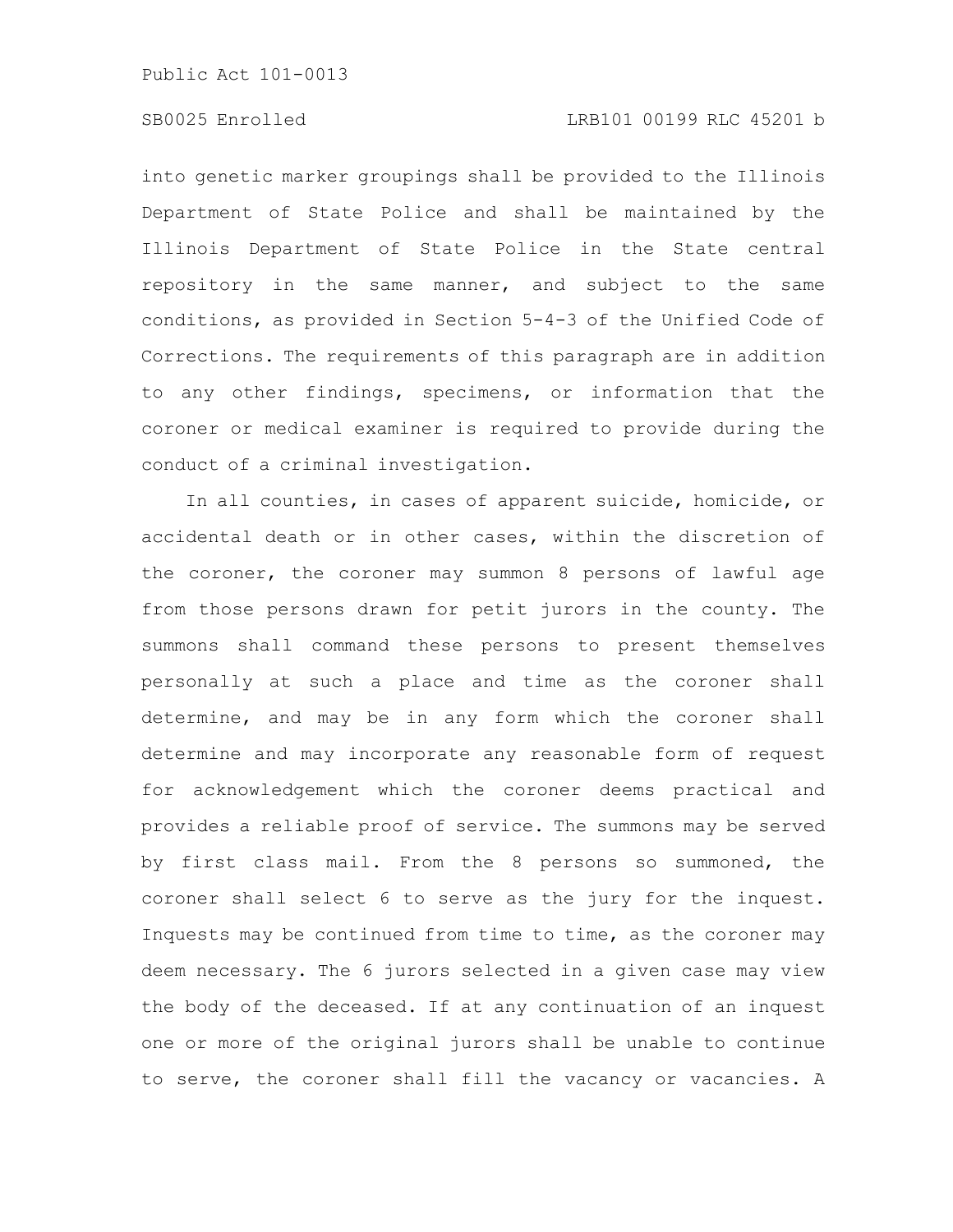### SB0025 Enrolled LRB101 00199 RLC 45201 b

juror serving pursuant to this paragraph shall receive compensation from the county at the same rate as the rate of compensation that is paid to petit or grand jurors in the county. The coroner shall furnish to each juror without fee at the time of his discharge a certificate of the number of days in attendance at an inquest, and, upon being presented with such certificate, the county treasurer shall pay to the juror the sum provided for his services.

In counties which have a jury commission, in cases of apparent suicide or homicide or of accidental death, the coroner may conduct an inquest. The jury commission shall provide at least 8 jurors to the coroner, from whom the coroner shall select any 6 to serve as the jury for the inquest. Inquests may be continued from time to time as the coroner may deem necessary. The 6 jurors originally chosen in a given case may view the body of the deceased. If at any continuation of an inquest one or more of the 6 jurors originally chosen shall be unable to continue to serve, the coroner shall fill the vacancy or vacancies. At the coroner's discretion, additional jurors to fill such vacancies shall be supplied by the jury commission. A juror serving pursuant to this paragraph in such county shall receive compensation from the county at the same rate as the rate of compensation that is paid to petit or grand jurors in the county.

In every case in which a fire is determined to be a contributing factor in a death, the coroner shall report the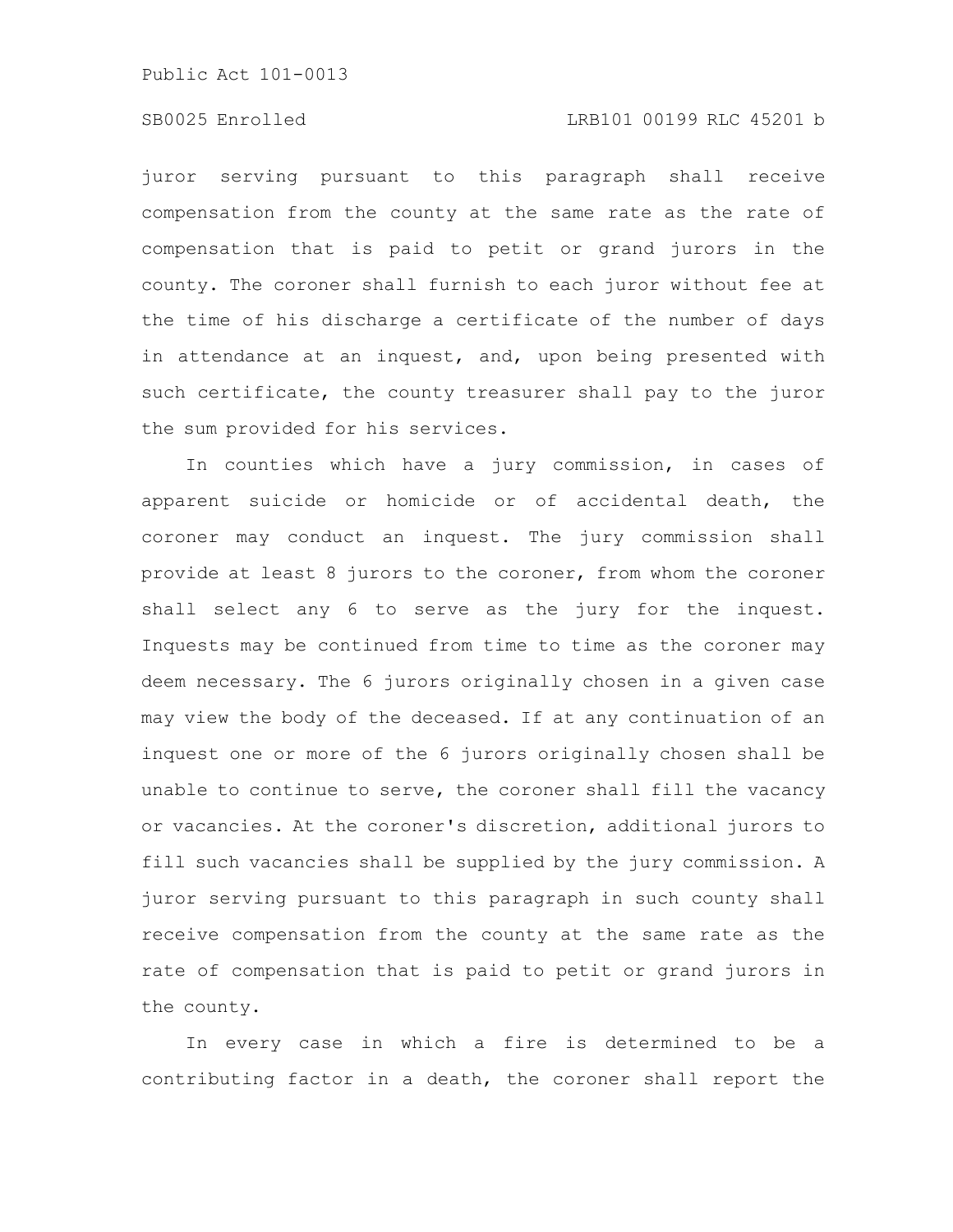## SB0025 Enrolled LRB101 00199 RLC 45201 b

death to the Office of the State Fire Marshal. The coroner shall provide a copy of the death certificate (i) within 30 days after filing the permanent death certificate and (ii) in a manner that is agreed upon by the coroner and the State Fire Marshal.

In every case in which a drug overdose is determined to be the cause or a contributing factor in the death, the coroner or medical examiner shall report the death to the Department of Public Health. The Department of Public Health shall adopt rules regarding specific information that must be reported in the event of such a death. If possible, the coroner shall report the cause of the overdose. As used in this Section, "overdose" has the same meaning as it does in Section 414 of the Illinois Controlled Substances Act. The Department of Public Health shall issue a semiannual report to the General Assembly summarizing the reports received. The Department shall also provide on its website a monthly report of overdose death figures organized by location, age, and any other factors, the Department deems appropriate.

In addition, in every case in which domestic violence is determined to be a contributing factor in a death, the coroner shall report the death to the Department of State Police.

All deaths in State institutions and all deaths of wards of the State or youth in care as defined in Section 4d of the Children and Family Services Act in private care facilities or in programs funded by the Department of Human Services under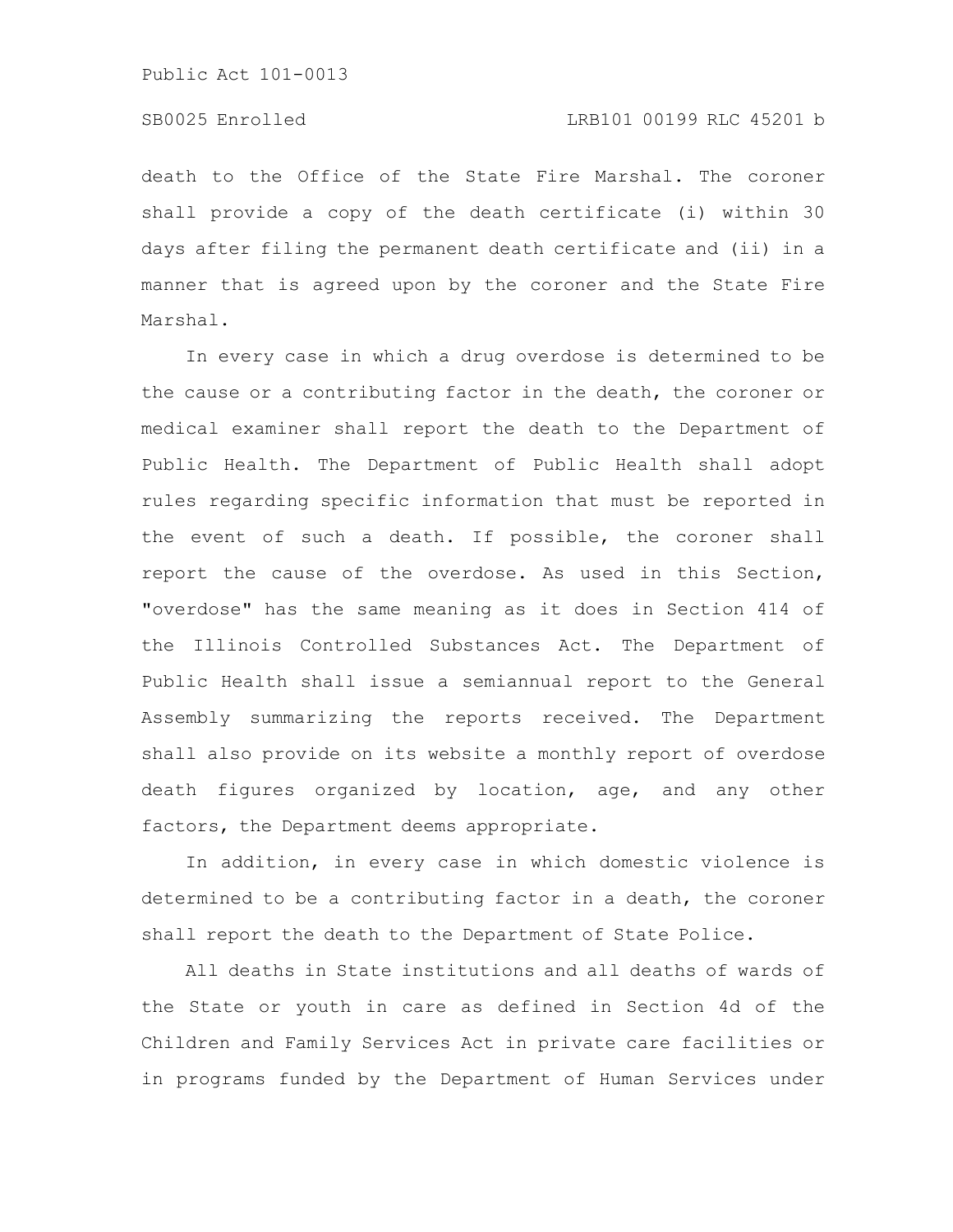# SB0025 Enrolled LRB101 00199 RLC 45201 b

its powers relating to mental health and developmental disabilities or alcoholism and substance abuse or funded by the Department of Children and Family Services shall be reported to the coroner of the county in which the facility is located. If the coroner has reason to believe that an investigation is needed to determine whether the death was caused by maltreatment or negligent care of the ward of the State or youth in care as defined in Section 4d of the Children and Family Services Act, the coroner may conduct a preliminary investigation of the circumstances of such death as in cases of death under circumstances set forth in paragraphs (a) through (e) of this Section.

(Source: P.A. 99-354, eff. 1-1-16; 99-480, eff. 9-9-15; 99-642, eff. 7-28-16; 100-159, eff. 8-18-17.)

Section 910-25. The Ambulatory Surgical Treatment Center Act is amended by changing Section 2, and 3 as follows:

(210 ILCS 5/2) (from Ch. 111 1/2, par. 157-8.2)

Sec. 2. It is declared to be the public policy that the State has a legitimate interest in assuring that all medical procedures, including abortions, are performed under circumstances that insure maximum safety. Therefore, the purpose of this Act is to provide for the better protection of the public health through the development, establishment, and enforcement of standards (1) for the care of individuals in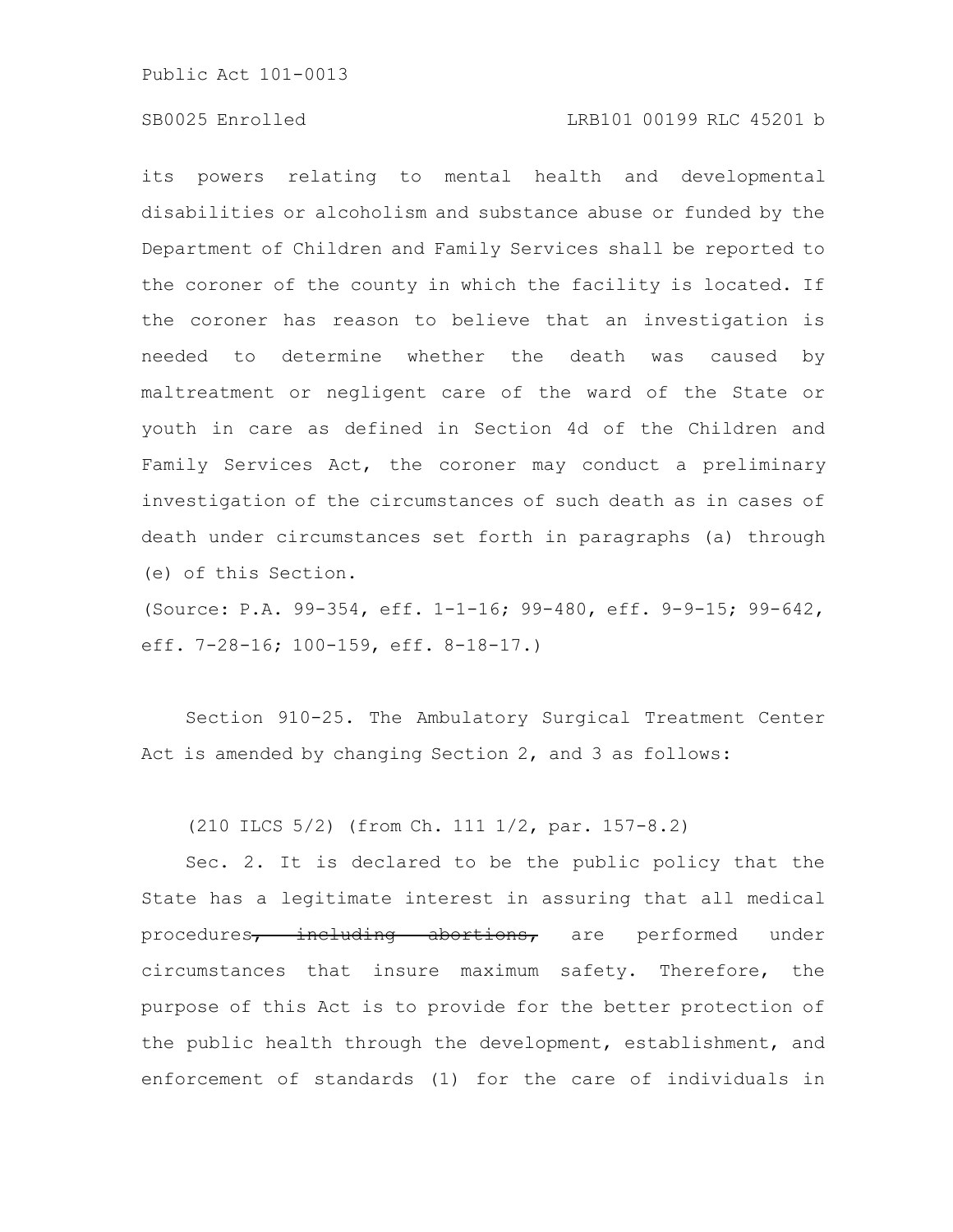# SB0025 Enrolled LRB101 00199 RLC 45201 b

ambulatory surgical treatment centers, and (2) for the construction, maintenance and operation of ambulatory surgical treatment centers, which, in light of advancing knowledge, will promote safe and adequate treatment of such individuals in ambulatory surgical treatment centers.

(Source: P.A. 78-227.)

(210 ILCS 5/3) (from Ch. 111 1/2, par. 157-8.3)

Sec. 3. As used in this Act, unless the context otherwise requires, the following words and phrases shall have the meanings ascribed to them:

(A) "Ambulatory surgical treatment center" means any institution, place or building devoted primarily to the maintenance and operation of facilities for the performance of surgical procedures. "Ambulatory surgical treatment center" includes any place that meets and complies with the definition of an ambulatory surgical treatment center under the rules adopted by the Department or any facility in which a medical or surgical procedure is utilized to terminate a pregnancy, irrespective of whether the facility is devoted primarily to this purpose. Such facility shall not provide beds or other accommodations for the overnight stay of patients; however, facilities devoted exclusively to the treatment of children may provide accommodations and beds for their patients for up to 23 hours following admission. Individual patients shall be discharged in an ambulatory condition without danger to the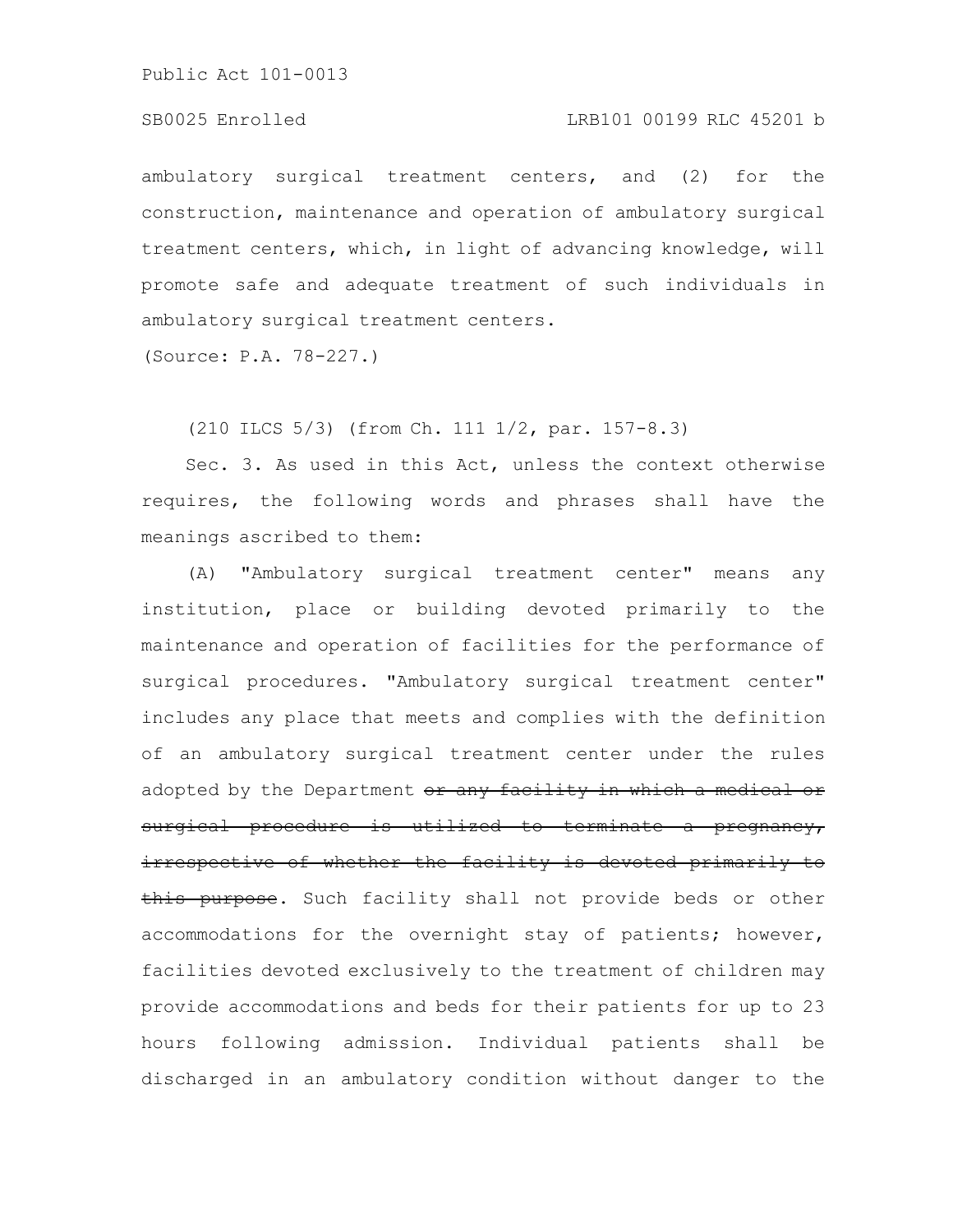continued well being of the patients or shall be transferred to a hospital.

The term "ambulatory surgical treatment center" does not include any of the following:

(1) Any institution, place, building or agency required to be licensed pursuant to the "Hospital Licensing Act", approved July 1, 1953, as amended.

(2) Any person or institution required to be licensed pursuant to the Nursing Home Care Act, the Specialized Mental Health Rehabilitation Act of 2013, the ID/DD Community Care Act, or the MC/DD Act.

(3) Hospitals or ambulatory surgical treatment centers maintained by the State or any department or agency thereof, where such department or agency has authority under law to establish and enforce standards for the hospitals or ambulatory surgical treatment centers under its management and control.

(4) Hospitals or ambulatory surgical treatment centers maintained by the Federal Government or agencies thereof.

(5) Any place, agency, clinic, or practice, public or private, whether organized for profit or not, devoted exclusively to the performance of dental or oral surgical procedures.

(6) Any facility in which the performance of abortion procedures, including procedures to terminate a pregnancy or to manage pregnancy loss, is limited to those performed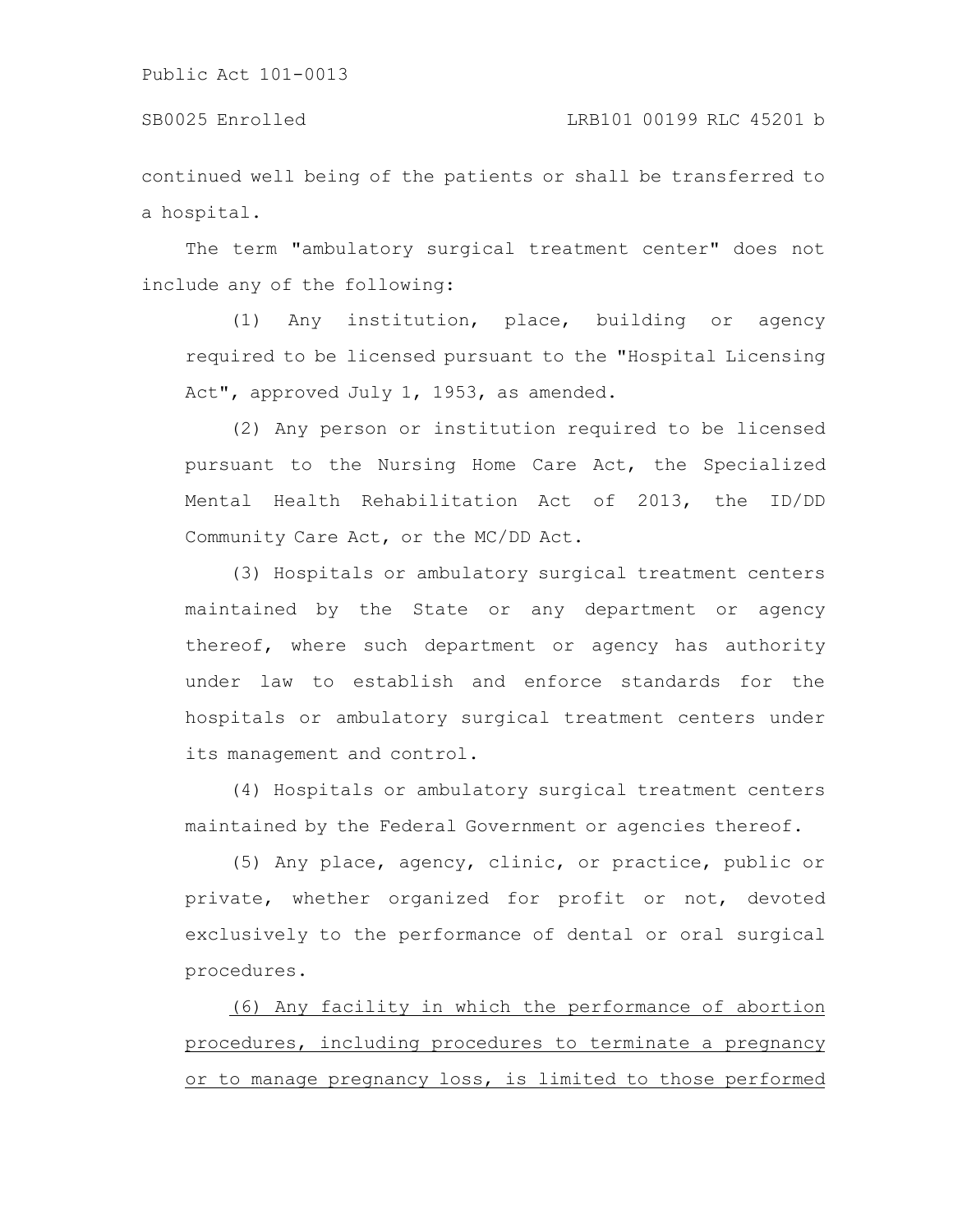without general, epidural, or spinal anesthesia, and which is not otherwise required to be an ambulatory surgical treatment center. For purposes of this paragraph, "general, epidural, or spinal anesthesia" does not include local anesthesia or intravenous sedation. Nothing in this paragraph shall be construed to limit any such facility from voluntarily electing to apply for licensure as an ambulatory surgical treatment center.

(B) "Person" means any individual, firm, partnership, corporation, company, association, or joint stock association, or the legal successor thereof.

(C) "Department" means the Department of Public Health of the State of Illinois.

(D) "Director" means the Director of the Department of Public Health of the State of Illinois.

(E) "Physician" means a person licensed to practice medicine in all of its branches in the State of Illinois.

(F) "Dentist" means a person licensed to practice dentistry under the Illinois Dental Practice Act.

(G) "Podiatric physician" means a person licensed to practice podiatry under the Podiatric Medical Practice Act of 1987.

(Source: P.A. 98-214, eff. 8-9-13; 98-1123, eff. 1-1-15; 99-180, eff. 7-29-15.)

Section 910-30. The Illinois Insurance Code is amended by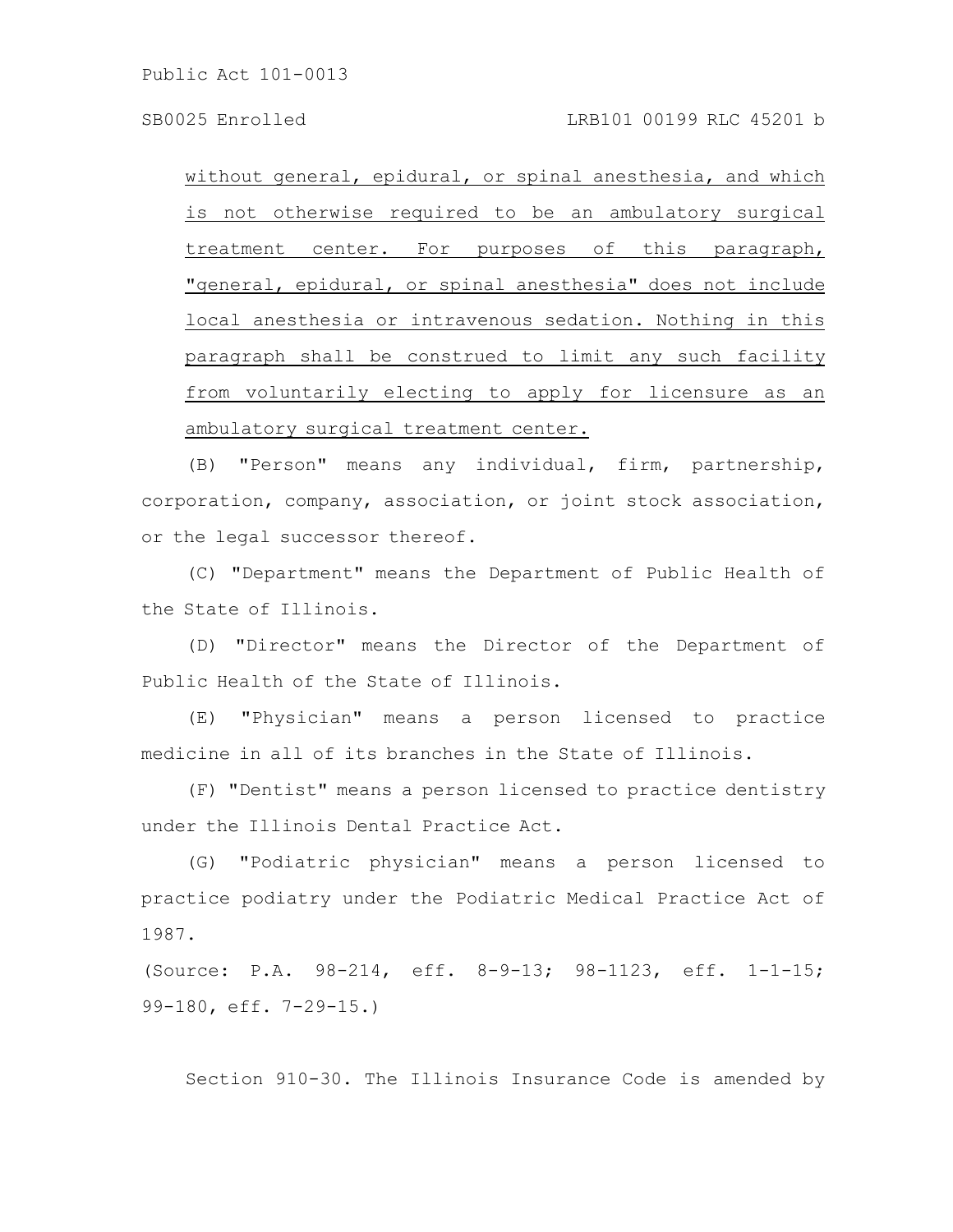changing Section 356z.4 and adding 356z.4a as follows:

(215 ILCS 5/356z.4)

Sec. 356z.4. Coverage for contraceptives.

(a)(1) The General Assembly hereby finds and declares all of the following:

(A) Illinois has a long history of expanding timely access to birth control to prevent unintended pregnancy.

(B) The federal Patient Protection and Affordable Care Act includes a contraceptive coverage guarantee as part of a broader requirement for health insurance to cover key preventive care services without out-of-pocket costs for patients.

(C) The General Assembly intends to build on existing State and federal law to promote gender equity and women's health and to ensure greater contraceptive coverage equity and timely access to all federal Food and Drug Administration approved methods of birth control for all individuals covered by an individual or group health insurance policy in Illinois.

(D) Medical management techniques such as denials, step therapy, or prior authorization in public and private health care coverage can impede access to the most effective contraceptive methods.

(2) As used in this subsection (a):

"Contraceptive services" includes consultations,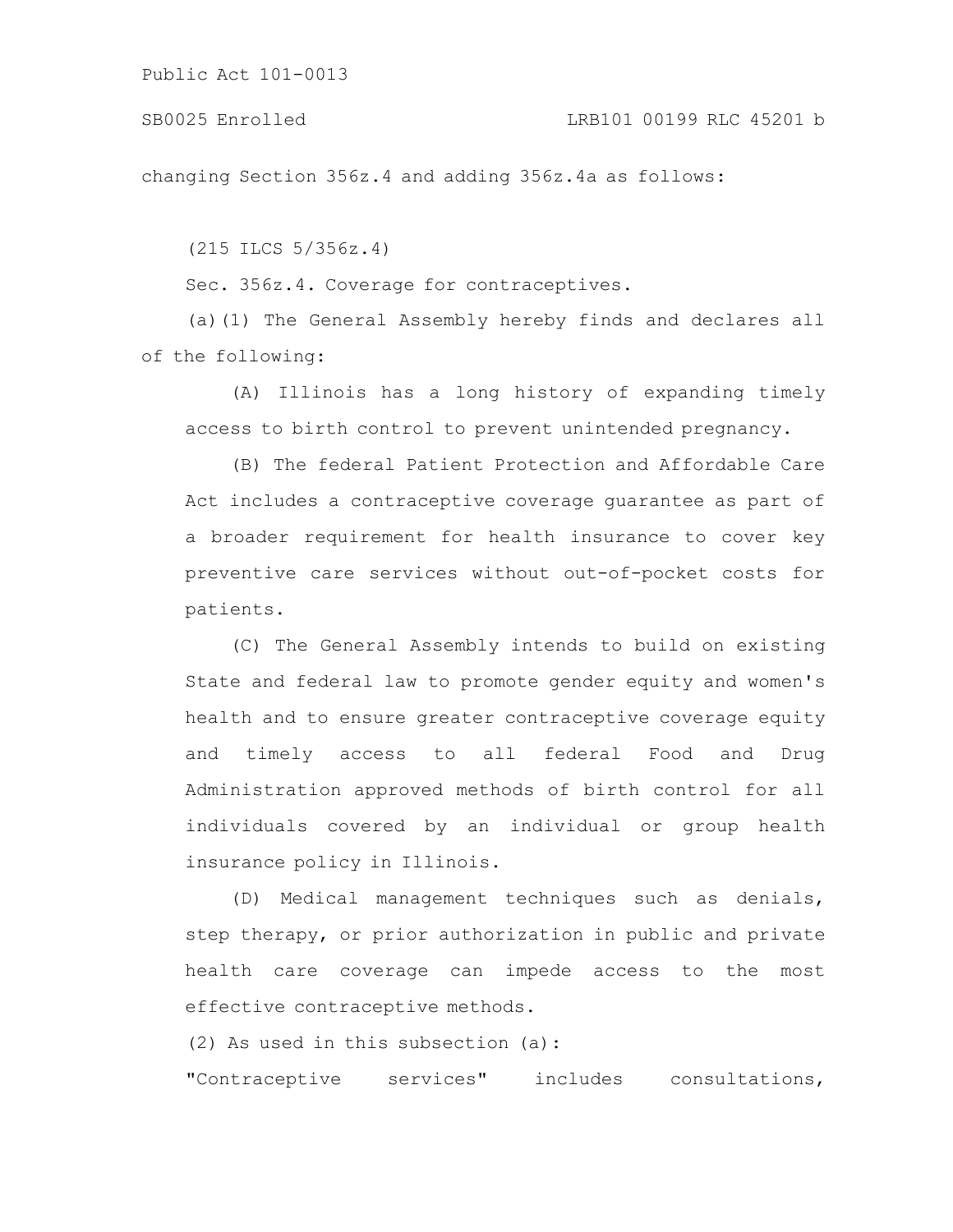examinations, procedures, and medical services related to the use of contraceptive methods (including natural family planning) to prevent an unintended pregnancy.

"Medical necessity", for the purposes of this subsection (a), includes, but is not limited to, considerations such as severity of side effects, differences in permanence and reversibility of contraceptive, and ability to adhere to the appropriate use of the item or service, as determined by the attending provider.

"Therapeutic equivalent version" means drugs, devices, or products that can be expected to have the same clinical effect and safety profile when administered to patients under the conditions specified in the labeling and satisfy the following general criteria:

(i) they are approved as safe and effective;

(ii) they are pharmaceutical equivalents in that they (A) contain identical amounts of the same active drug ingredient in the same dosage form and route of administration and (B) meet compendial or other applicable standards of strength, quality, purity, and identity;

(iii) they are bioequivalent in that (A) they do not present a known or potential bioequivalence problem and they meet an acceptable in vitro standard or (B) if they do present such a known or potential problem, they are shown to meet an appropriate bioequivalence standard;

(iv) they are adequately labeled; and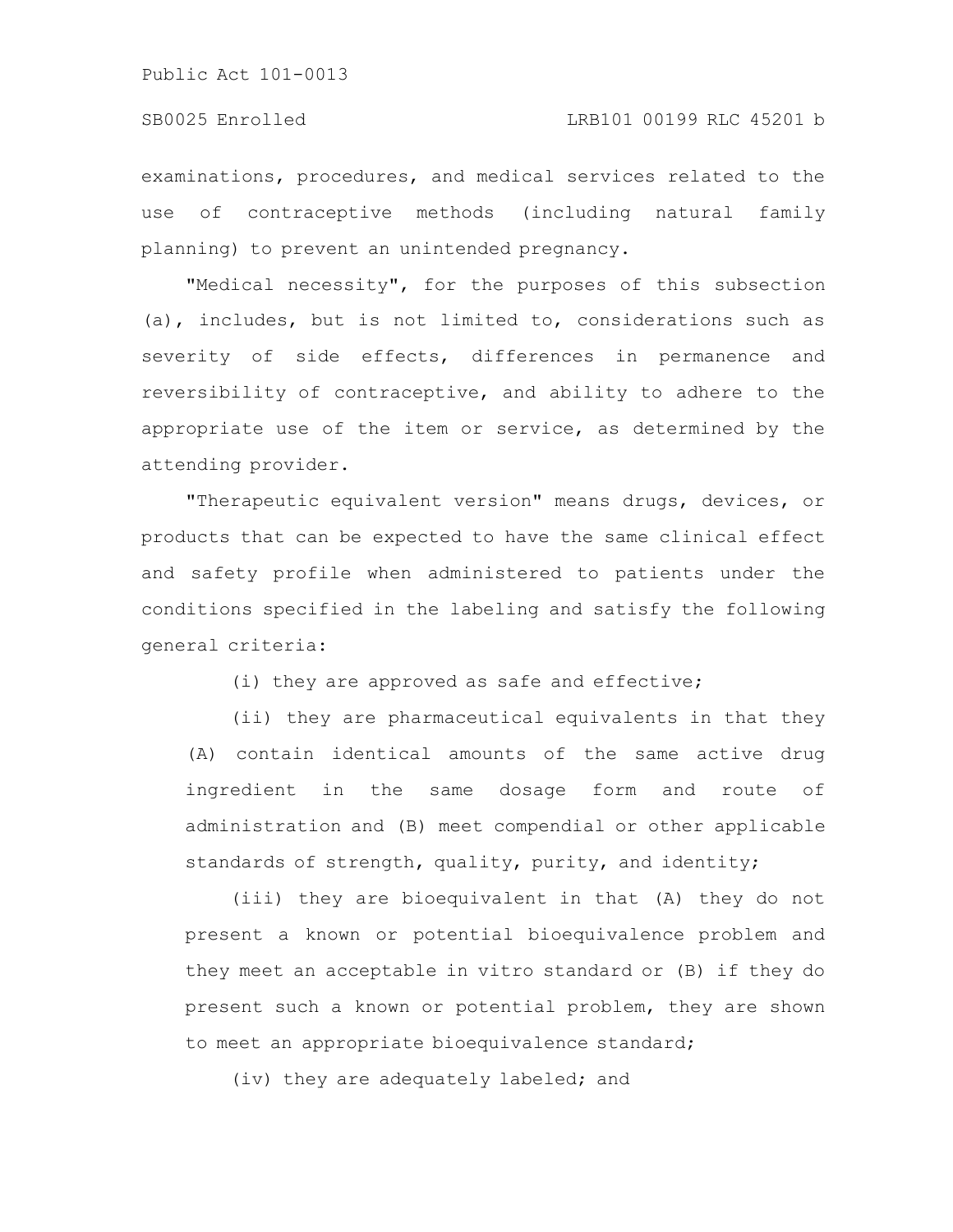# SB0025 Enrolled LRB101 00199 RLC 45201 b

(v) they are manufactured in compliance with Current Good Manufacturing Practice regulations.

(3) An individual or group policy of accident and health insurance amended, delivered, issued, or renewed in this State after the effective date of this amendatory Act of the 99th General Assembly shall provide coverage for all of the following services and contraceptive methods:

(A) All contraceptive drugs, devices, and other products approved by the United States Food and Drug Administration. This includes all over-the-counter contraceptive drugs, devices, and products approved by the United States Food and Drug Administration, excluding male condoms. The following apply:

(i) If the United States Food and Drug Administration has approved one or more therapeutic equivalent versions of a contraceptive drug, device, or product, a policy is not required to include all such therapeutic equivalent versions in its formulary, so long as at least one is included and covered without cost-sharing and in accordance with this Section.

(ii) If an individual's attending provider recommends a particular service or item approved by the United States Food and Drug Administration based on a determination of medical necessity with respect to that individual, the plan or issuer must cover that service or item without cost sharing. The plan or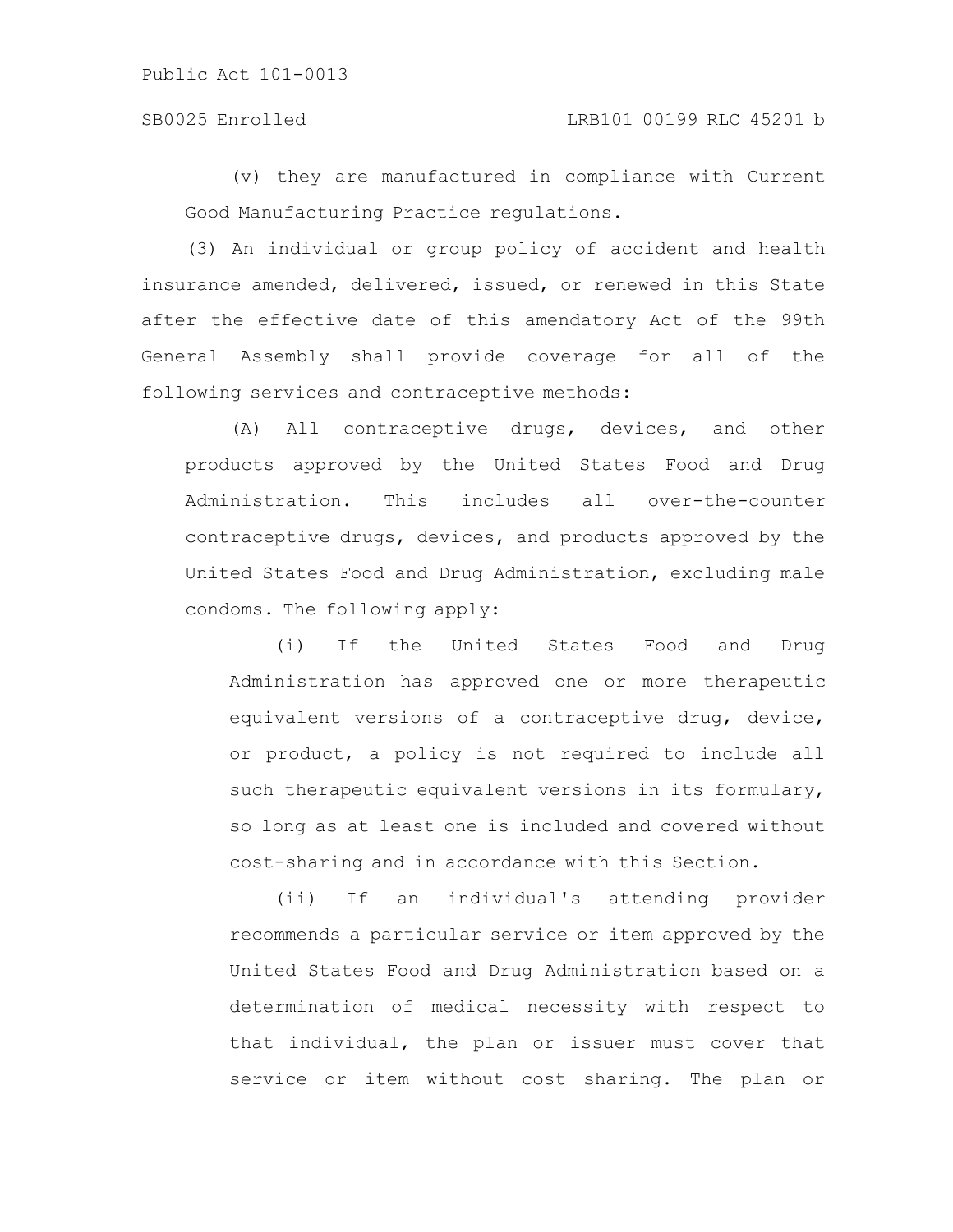issuer must defer to the determination of the attending provider.

(iii) If a drug, device, or product is not covered, plans and issuers must have an easily accessible, transparent, and sufficiently expedient process that is not unduly burdensome on the individual or a provider or other individual acting as a patient's authorized representative to ensure coverage without cost sharing.

(iv) This coverage must provide for the dispensing of 12 months' worth of contraception at one time.

(B) Voluntary sterilization procedures.

(C) Contraceptive services, patient education, and counseling on contraception.

(D) Follow-up services related to the drugs, devices, products, and procedures covered under this Section, including, but not limited to, management of side effects, counseling for continued adherence, and device insertion and removal.

(4) Except as otherwise provided in this subsection (a), a policy subject to this subsection (a) shall not impose a deductible, coinsurance, copayment, or any other cost-sharing requirement on the coverage provided. The provisions of this paragraph do not apply to coverage of voluntary male sterilization procedures to the extent such coverage would disqualify a high-deductible health plan from eligibility for a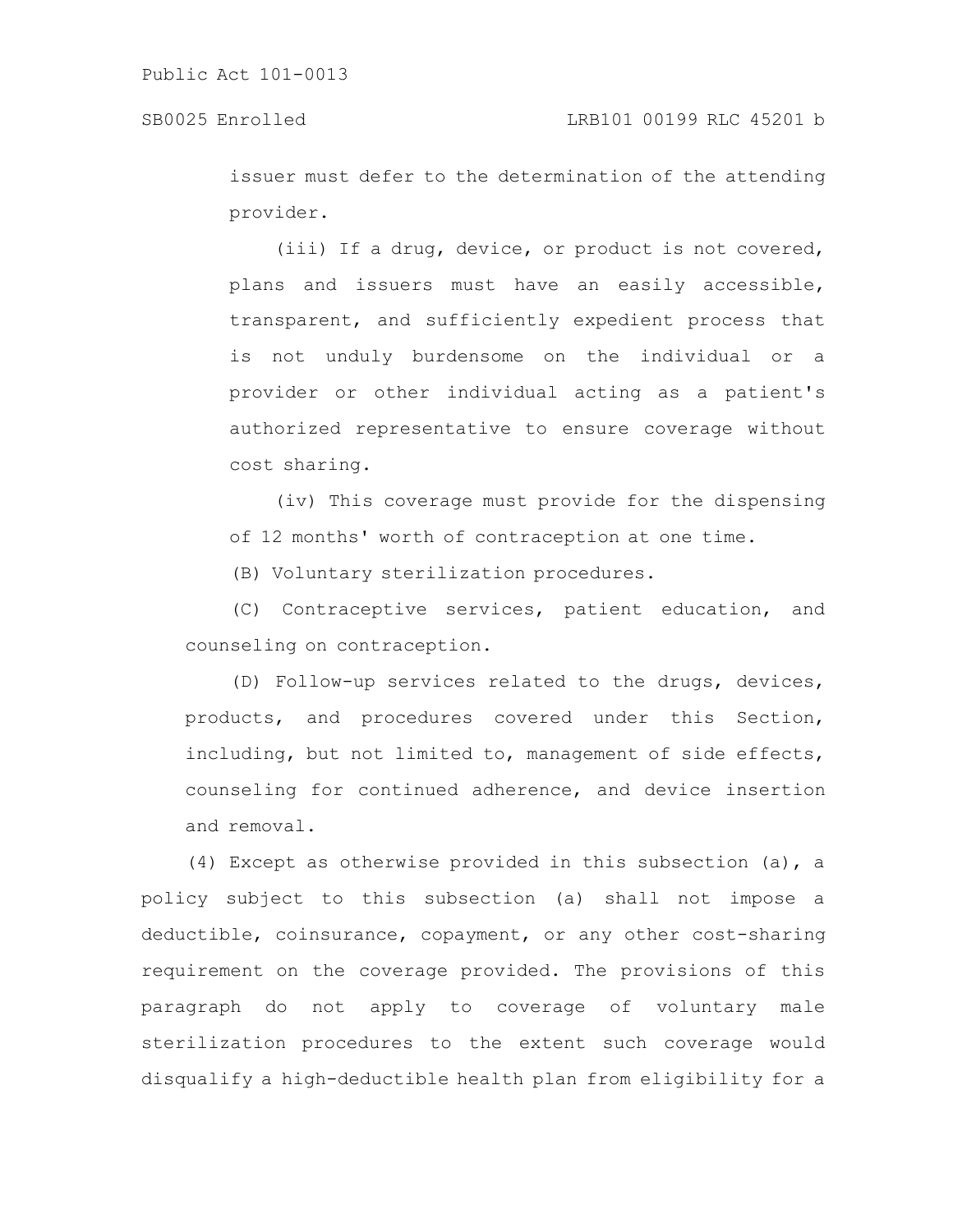health savings account pursuant to the federal Internal Revenue Code, 26 U.S.C. 223.

(5) Except as otherwise authorized under this subsection (a), a policy shall not impose any restrictions or delays on the coverage required under this subsection (a).

(6) If, at any time, the Secretary of the United States Department of Health and Human Services, or its successor agency, promulgates rules or regulations to be published in the Federal Register or publishes a comment in the Federal Register or issues an opinion, guidance, or other action that would require the State, pursuant to any provision of the Patient Protection and Affordable Care Act (Public Law 111-148), including, but not limited to, 42 U.S.C. 18031(d)(3)(B) or any successor provision, to defray the cost of any coverage outlined in this subsection (a), then this subsection (a) is inoperative with respect to all coverage outlined in this subsection (a) other than that authorized under Section 1902 of the Social Security Act, 42 U.S.C. 1396a, and the State shall not assume any obligation for the cost of the coverage set forth in this subsection (a).

(b) This subsection (b) shall become operative if and only if subsection (a) becomes inoperative.

An individual or group policy of accident and health insurance amended, delivered, issued, or renewed in this State after the date this subsection (b) becomes operative that provides coverage for outpatient services and outpatient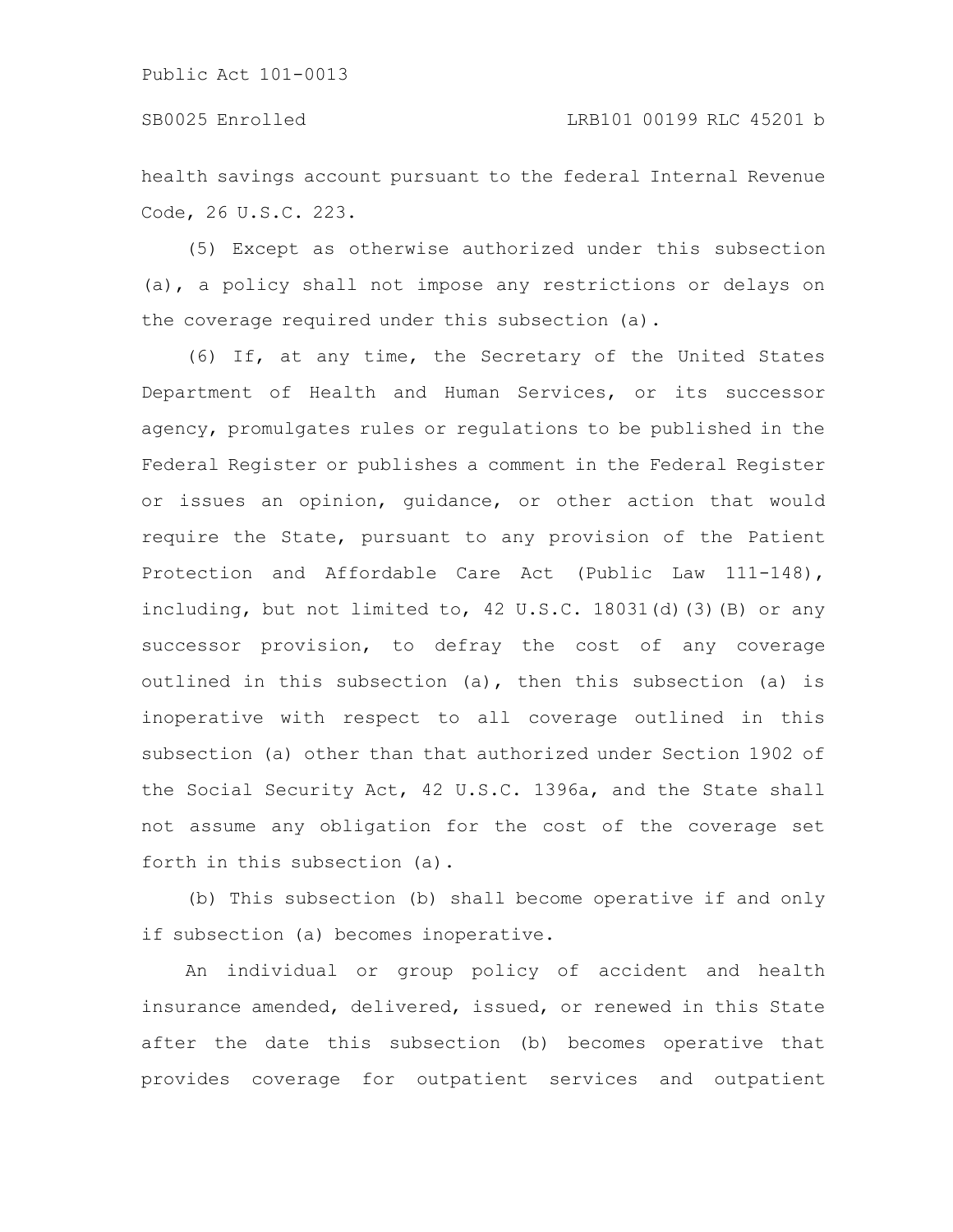# SB0025 Enrolled LRB101 00199 RLC 45201 b

prescription drugs or devices must provide coverage for the insured and any dependent of the insured covered by the policy for all outpatient contraceptive services and all outpatient contraceptive drugs and devices approved by the Food and Drug Administration. Coverage required under this Section may not impose any deductible, coinsurance, waiting period, or other cost-sharing or limitation that is greater than that required for any outpatient service or outpatient prescription drug or device otherwise covered by the policy.

Nothing in this subsection (b) shall be construed to require an insurance company to cover services related to permanent sterilization that requires a surgical procedure.

As used in this subsection (b), "outpatient contraceptive service" means consultations, examinations, procedures, and medical services, provided on an outpatient basis and related to the use of contraceptive methods (including natural family planning) to prevent an unintended pregnancy.

(c) (Blank). Nothing in this Section shall be construed require an insurance company to cover services related abortion as the term "abortion" is defined in the Abortion Law of 1975.

(d) If a plan or issuer utilizes a network of providers, nothing in this Section shall be construed to require coverage or to prohibit the plan or issuer from imposing cost-sharing for items or services described in this Section that are provided or delivered by an out-of-network provider, unless the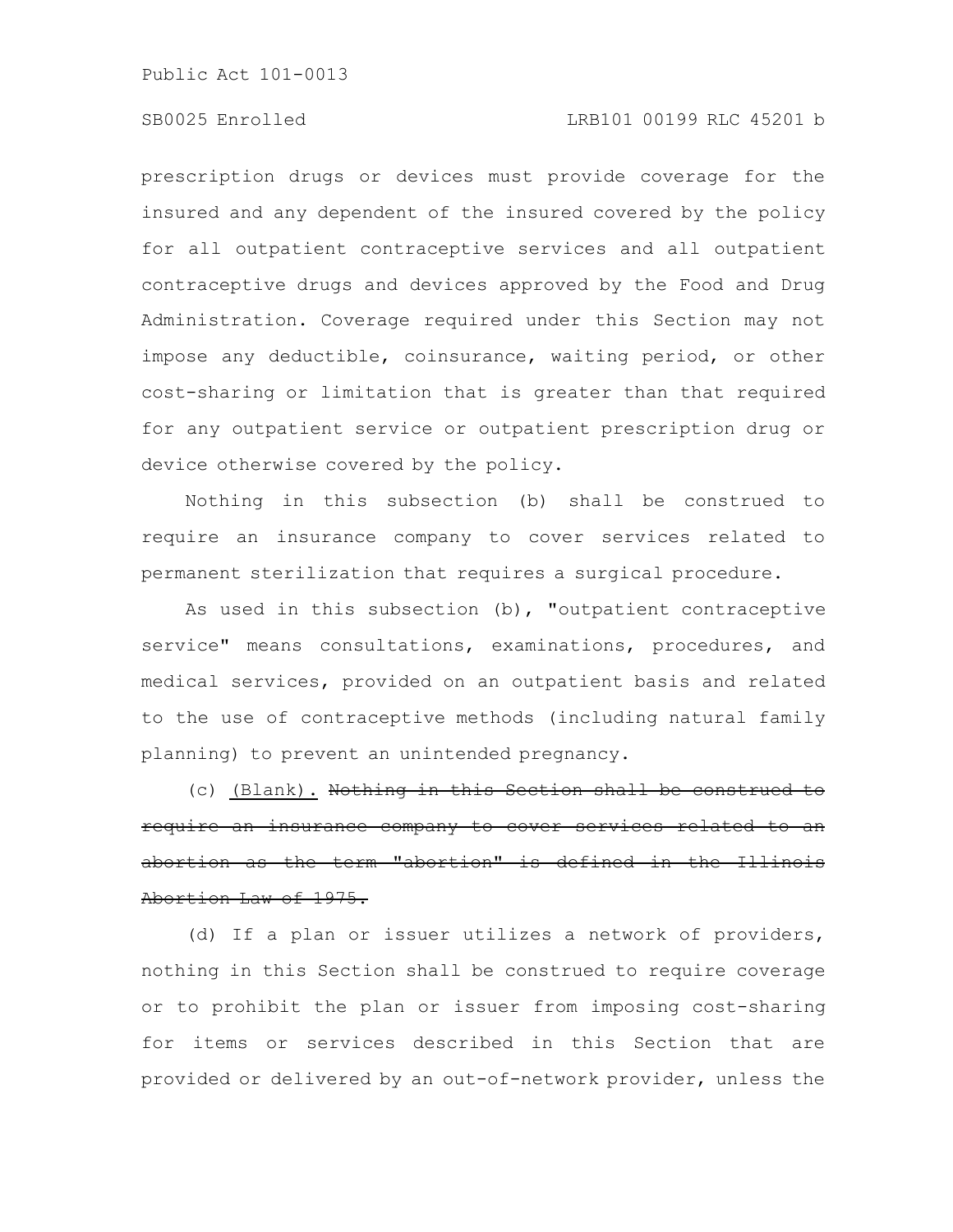plan or issuer does not have in its network a provider who is able to or is willing to provide the applicable items or services.

(Source: P.A. 99-672, eff. 1-1-17; 100-1102, eff. 1-1-19.)

(215 ILCS 5/356z.4a new)

Sec. 356z.4a. Coverage for abortion.

(a) Except as otherwise provided in this Section, no individual or group policy of accident and health insurance that provides pregnancy-related benefits may be issued, amended, delivered, or renewed in this State after the effective date of this amendatory Act of the 101st General Assembly unless the policy provides a covered person with coverage for abortion care.

(b) Coverage for abortion care may not impose any deductible, coinsurance, waiting period, or other cost-sharing limitation that is greater than that required for other pregnancy-related benefits covered by the policy.

(c) Except as otherwise authorized under this Section, a policy shall not impose any restrictions or delays on the coverage required under this Section.

(d) This Section does not, pursuant to 42 U.S.C. 18054(a)(6), apply to a multistate plan that does not provide coverage for abortion.

(e) If the Department concludes that enforcement of this Section may adversely affect the allocation of federal funds to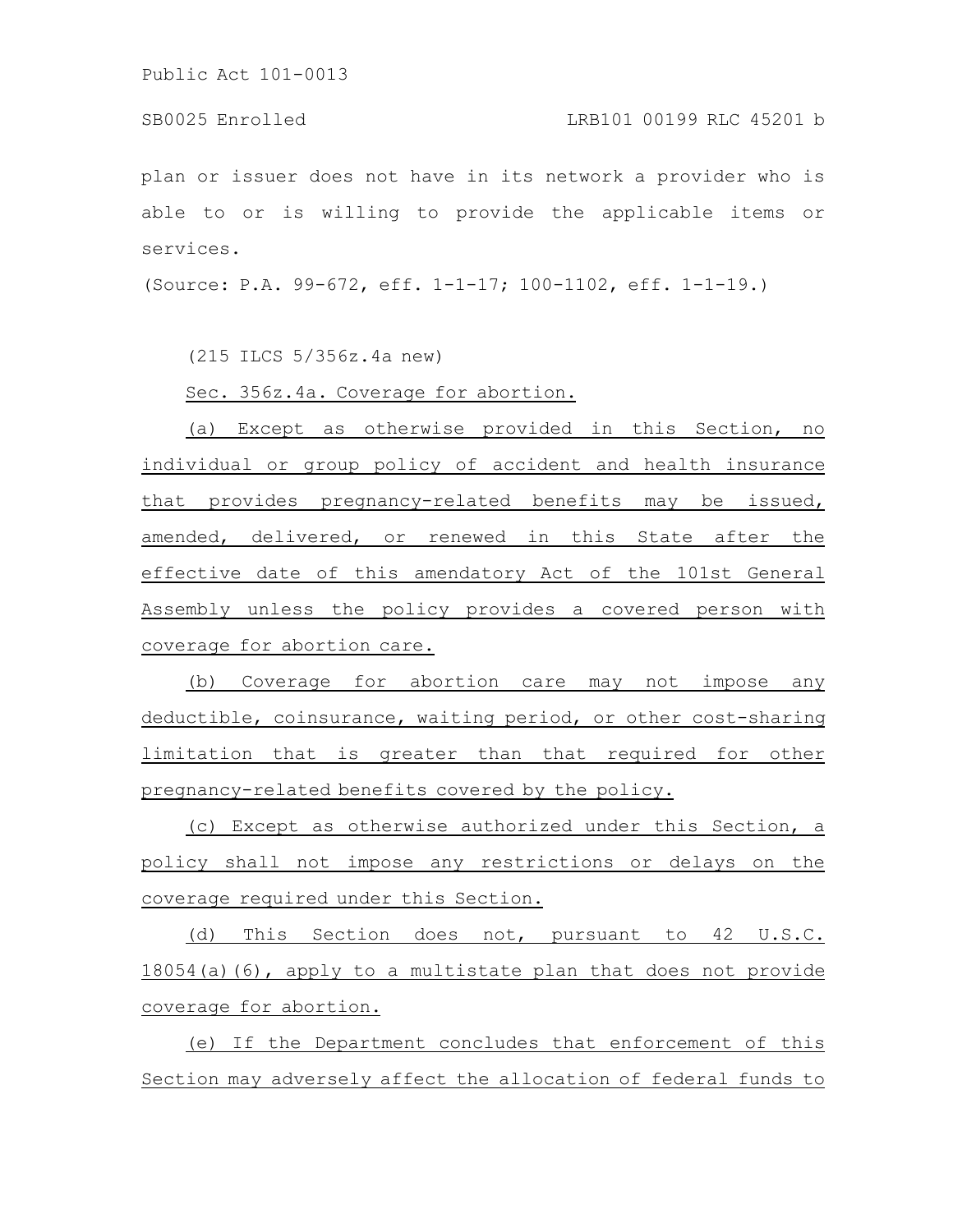this State, the Department may grant an exemption to the requirements, but only to the minimum extent necessary to ensure the continued receipt of federal funds.

Section 910-35. The Health Maintenance Organization Act is amended by changing Section 5-3 as follows:

(215 ILCS 125/5-3) (from Ch. 111 1/2, par. 1411.2)

Sec. 5-3. Insurance Code provisions.

(a) Health Maintenance Organizations shall be subject to the provisions of Sections 133, 134, 136, 137, 139, 140, 141.1, 141.2, 141.3, 143, 143c, 147, 148, 149, 151, 152, 153, 154, 154.5, 154.6, 154.7, 154.8, 155.04, 155.22a, 355.2, 355.3, 355b, 356g.5-1, 356m, 356v, 356w, 356x, 356y, 356z.2, 356z.4, 356z.4a, 356z.5, 356z.6, 356z.8, 356z.9, 356z.10, 356z.11, 356z.12, 356z.13, 356z.14, 356z.15, 356z.17, 356z.18, 356z.19, 356z.21, 356z.22, 356z.25, 356z.26, 356z.29, 356z.30, 356z.32, 364, 364.01, 367.2, 367.2-5, 367i, 368a, 368b, 368c, 368d, 368e, 370c, 370c.1, 401, 401.1, 402, 403, 403A, 408, 408.2, 409, 412, 444, and 444.1, paragraph (c) of subsection (2) of Section 367, and Articles IIA, VIII 1/2, XII, XII 1/2, XIII, XIII 1/2, XXV, and XXVI of the Illinois Insurance Code.

(b) For purposes of the Illinois Insurance Code, except for Sections 444 and 444.1 and Articles XIII and XIII 1/2, Health Maintenance Organizations in the following categories are deemed to be "domestic companies":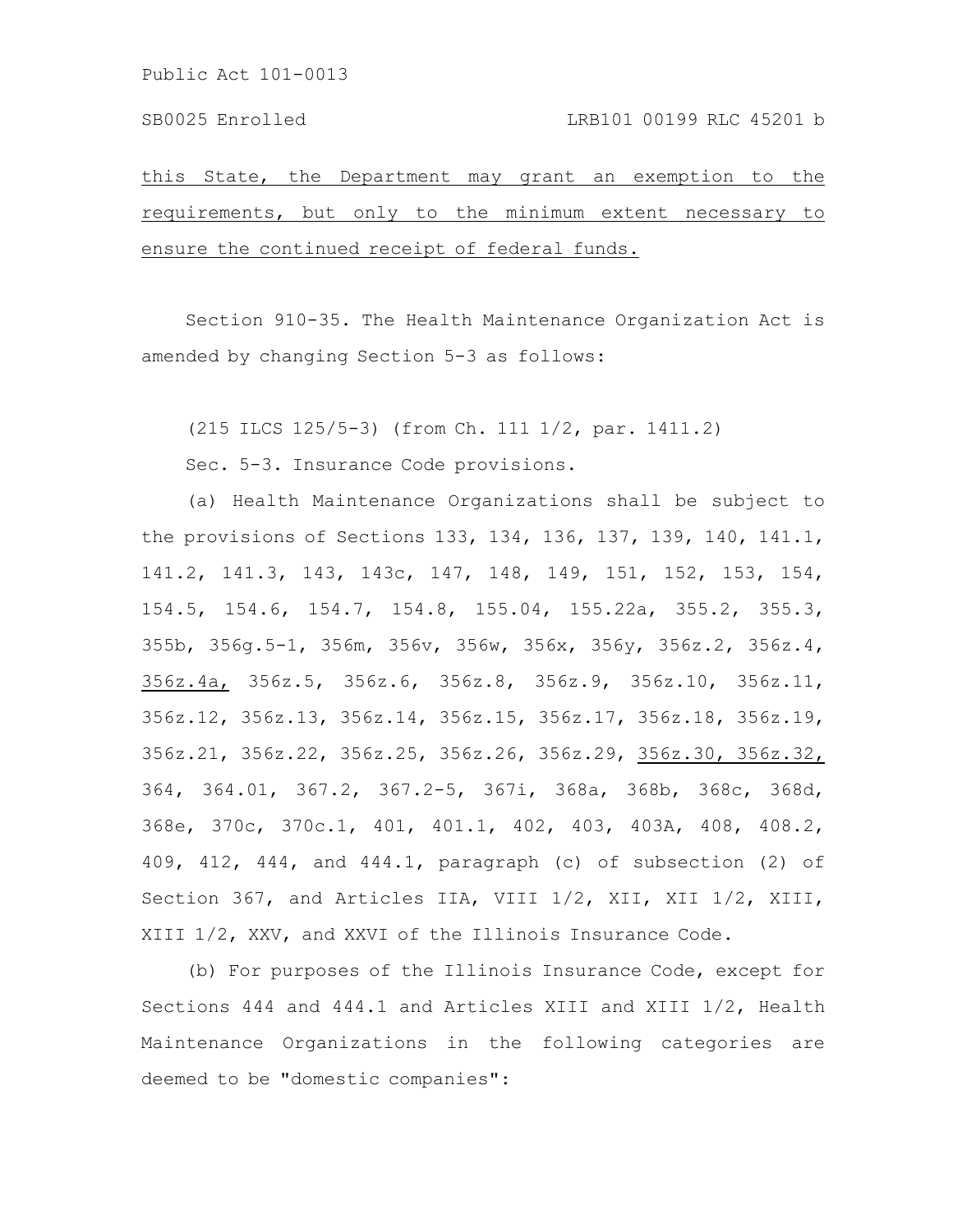(1) a corporation authorized under the Dental Service Plan Act or the Voluntary Health Services Plans Act;

(2) a corporation organized under the laws of this State; or

(3) a corporation organized under the laws of another state, 30% or more of the enrollees of which are residents of this State, except a corporation subject to substantially the same requirements in its state of organization as is a "domestic company" under Article VIII 1/2 of the Illinois Insurance Code.

(c) In considering the merger, consolidation, or other acquisition of control of a Health Maintenance Organization pursuant to Article VIII 1/2 of the Illinois Insurance Code,

(1) the Director shall give primary consideration to the continuation of benefits to enrollees and the financial conditions of the acquired Health Maintenance Organization after the merger, consolidation, or other acquisition of control takes effect;

(2)(i) the criteria specified in subsection (1)(b) of Section 131.8 of the Illinois Insurance Code shall not apply and (ii) the Director, in making his determination with respect to the merger, consolidation, or other acquisition of control, need not take into account the effect on competition of the merger, consolidation, or other acquisition of control;

(3) the Director shall have the power to require the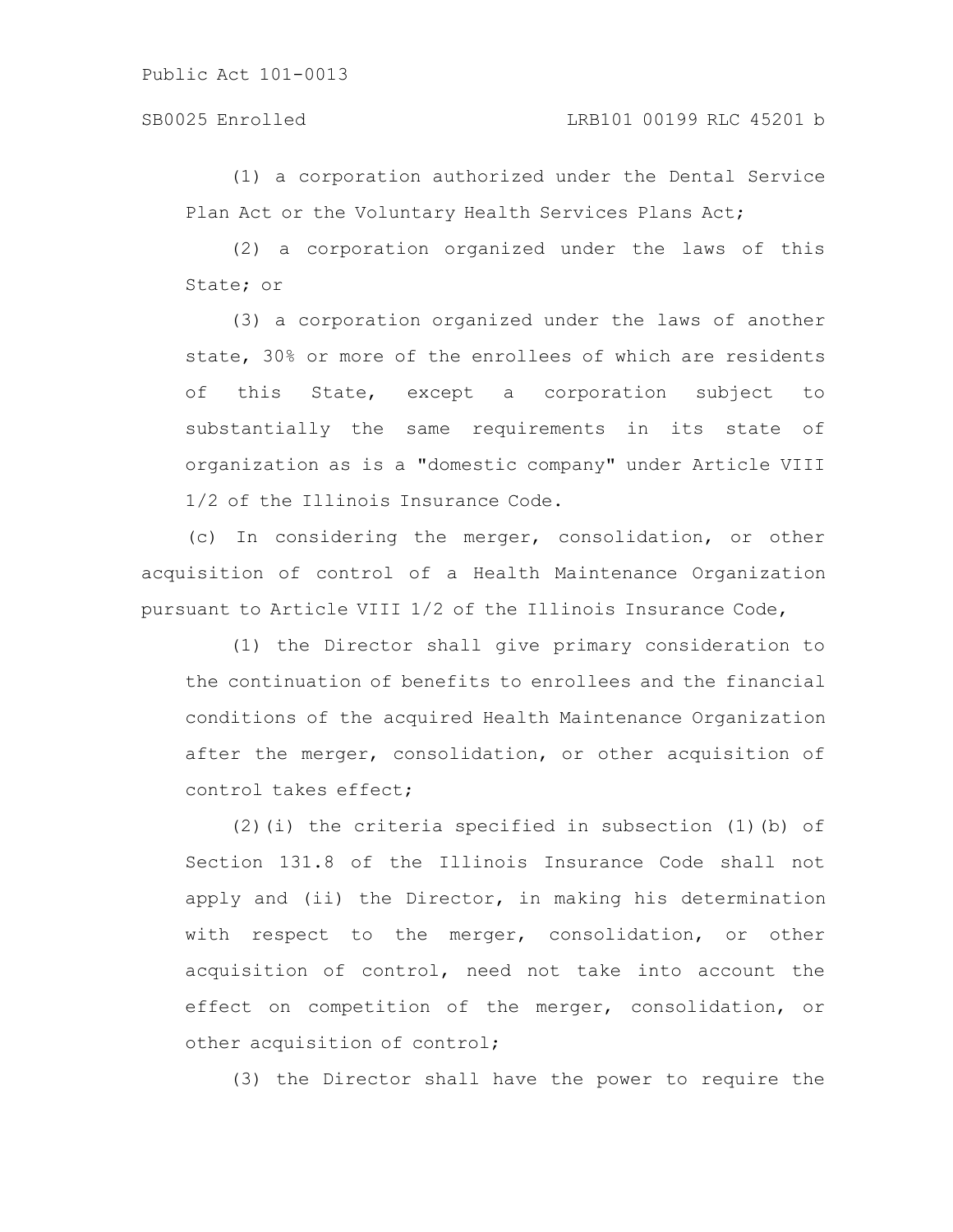following information:

(A) certification by an independent actuary of the adequacy of the reserves of the Health Maintenance Organization sought to be acquired;

(B) pro forma financial statements reflecting the combined balance sheets of the acquiring company and the Health Maintenance Organization sought to be acquired as of the end of the preceding year and as of a date 90 days prior to the acquisition, as well as pro forma financial statements reflecting projected combined operation for a period of 2 years;

(C) a pro forma business plan detailing an acquiring party's plans with respect to the operation of the Health Maintenance Organization sought to be acquired for a period of not less than 3 years; and

(D) such other information as the Director shall require.

(d) The provisions of Article VIII 1/2 of the Illinois Insurance Code and this Section 5-3 shall apply to the sale by any health maintenance organization of greater than 10% of its enrollee population (including without limitation the health maintenance organization's right, title, and interest in and to its health care certificates).

(e) In considering any management contract or service agreement subject to Section 141.1 of the Illinois Insurance Code, the Director (i) shall, in addition to the criteria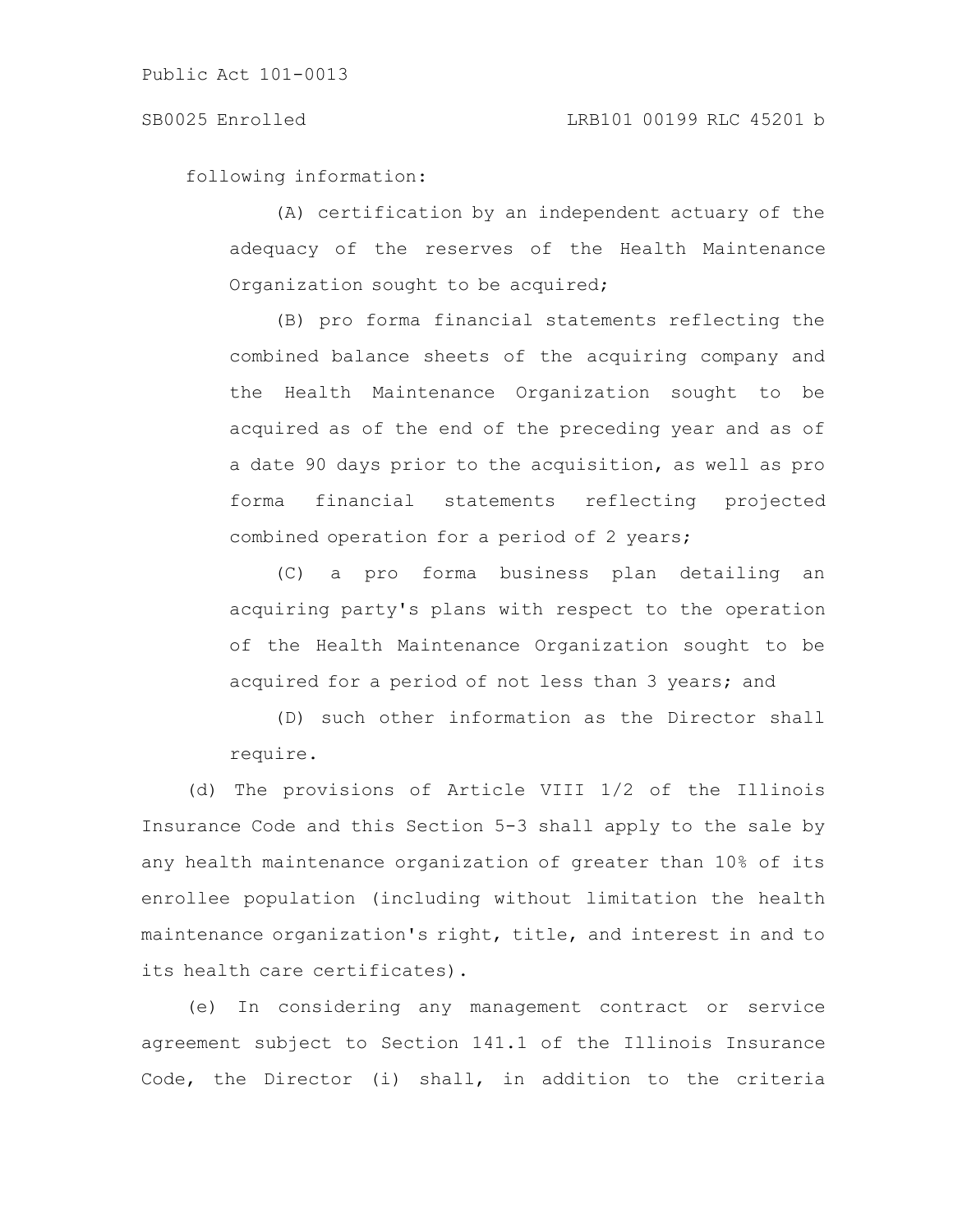## SB0025 Enrolled LRB101 00199 RLC 45201 b

specified in Section 141.2 of the Illinois Insurance Code, take into account the effect of the management contract or service agreement on the continuation of benefits to enrollees and the financial condition of the health maintenance organization to be managed or serviced, and (ii) need not take into account the effect of the management contract or service agreement on competition.

(f) Except for small employer groups as defined in the Small Employer Rating, Renewability and Portability Health Insurance Act and except for medicare supplement policies as defined in Section 363 of the Illinois Insurance Code, a Health Maintenance Organization may by contract agree with a group or other enrollment unit to effect refunds or charge additional premiums under the following terms and conditions:

(i) the amount of, and other terms and conditions with respect to, the refund or additional premium are set forth in the group or enrollment unit contract agreed in advance of the period for which a refund is to be paid or additional premium is to be charged (which period shall not be less than one year); and

(ii) the amount of the refund or additional premium shall not exceed 20% of the Health Maintenance Organization's profitable or unprofitable experience with respect to the group or other enrollment unit for the period (and, for purposes of a refund or additional premium, the profitable or unprofitable experience shall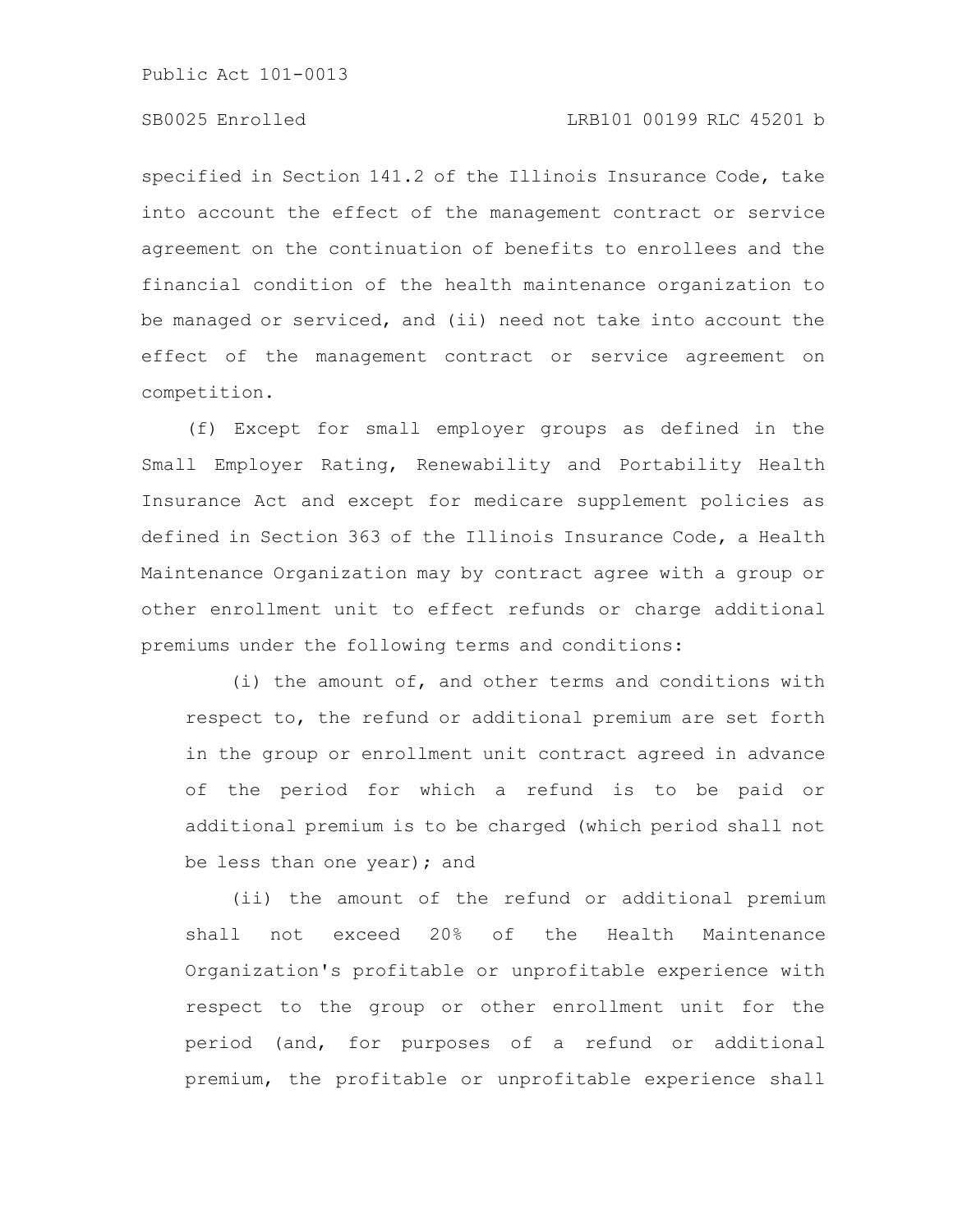# SB0025 Enrolled LRB101 00199 RLC 45201 b

be calculated taking into account a pro rata share of the Health Maintenance Organization's administrative and marketing expenses, but shall not include any refund to be made or additional premium to be paid pursuant to this subsection (f)). The Health Maintenance Organization and the group or enrollment unit may agree that the profitable or unprofitable experience may be calculated taking into account the refund period and the immediately preceding 2 plan years.

The Health Maintenance Organization shall include a statement in the evidence of coverage issued to each enrollee describing the possibility of a refund or additional premium, and upon request of any group or enrollment unit, provide to the group or enrollment unit a description of the method used to calculate (1) the Health Maintenance Organization's profitable experience with respect to the group or enrollment unit and the resulting refund to the group or enrollment unit or (2) the Health Maintenance Organization's unprofitable experience with respect to the group or enrollment unit and the resulting additional premium to be paid by the group or enrollment unit.

In no event shall the Illinois Health Maintenance Organization Guaranty Association be liable to pay any contractual obligation of an insolvent organization to pay any refund authorized under this Section.

(g) Rulemaking authority to implement Public Act 95-1045,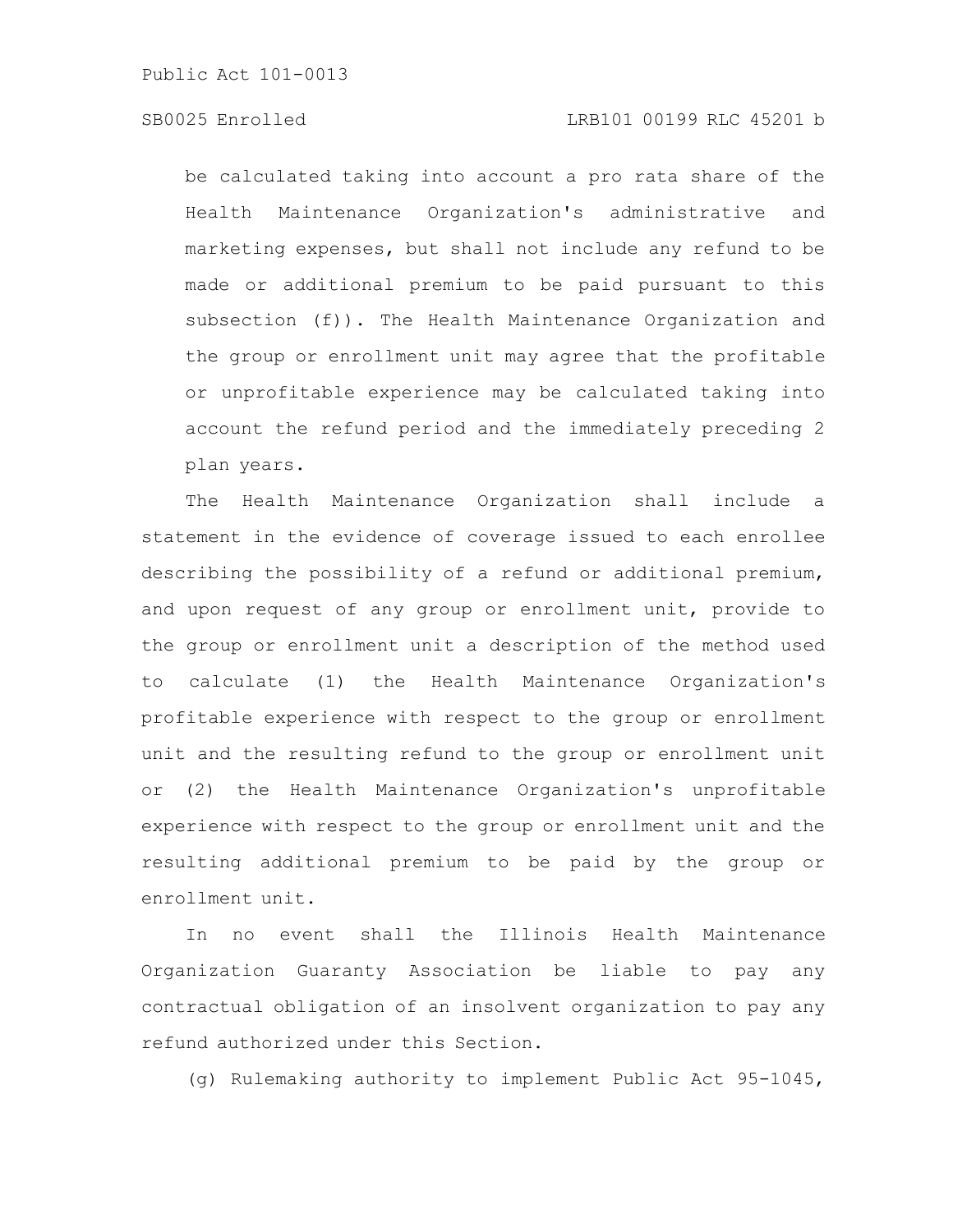# SB0025 Enrolled LRB101 00199 RLC 45201 b

if any, is conditioned on the rules being adopted in accordance with all provisions of the Illinois Administrative Procedure Act and all rules and procedures of the Joint Committee on Administrative Rules; any purported rule not so adopted, for whatever reason, is unauthorized.

(Source: P.A. 99-761, eff. 1-1-18; 100-24, eff. 7-18-17; 100-138, eff. 8-18-17; 100-863, eff. 8-14-18; 100-1026, eff. 8-22-18; 100-1057, eff. 1-1-19; 100-1102, eff. 1-1-19; revised  $10-4-18.$ 

Section 910-40. The Voluntary Health Services Plans Act is amended by changing Section 10 as follows:

(215 ILCS 165/10) (from Ch. 32, par. 604)

Sec. 10. Application of Insurance Code provisions. Health services plan corporations and all persons interested therein or dealing therewith shall be subject to the provisions of Articles IIA and XII 1/2 and Sections 3.1, 133, 136, 139, 140, 143, 143c, 149, 155.22a, 155.37, 354, 355.2, 355.3, 355b, 356g, 356g.5, 356g.5-1, 356r, 356t, 356u, 356v, 356w, 356x, 356y, 356z.1, 356z.2, 356z.4, 356z.4a, 356z.5, 356z.6, 356z.8, 356z.9, 356z.10, 356z.11, 356z.12, 356z.13, 356z.14, 356z.15, 356z.18, 356z.19, 356z.21, 356z.22, 356z.25, 356z.26, 356z.29, 356z.30, 356z.32, 364.01, 367.2, 368a, 401, 401.1, 402, 403, 403A, 408, 408.2, and 412, and paragraphs (7) and (15) of Section 367 of the Illinois Insurance Code.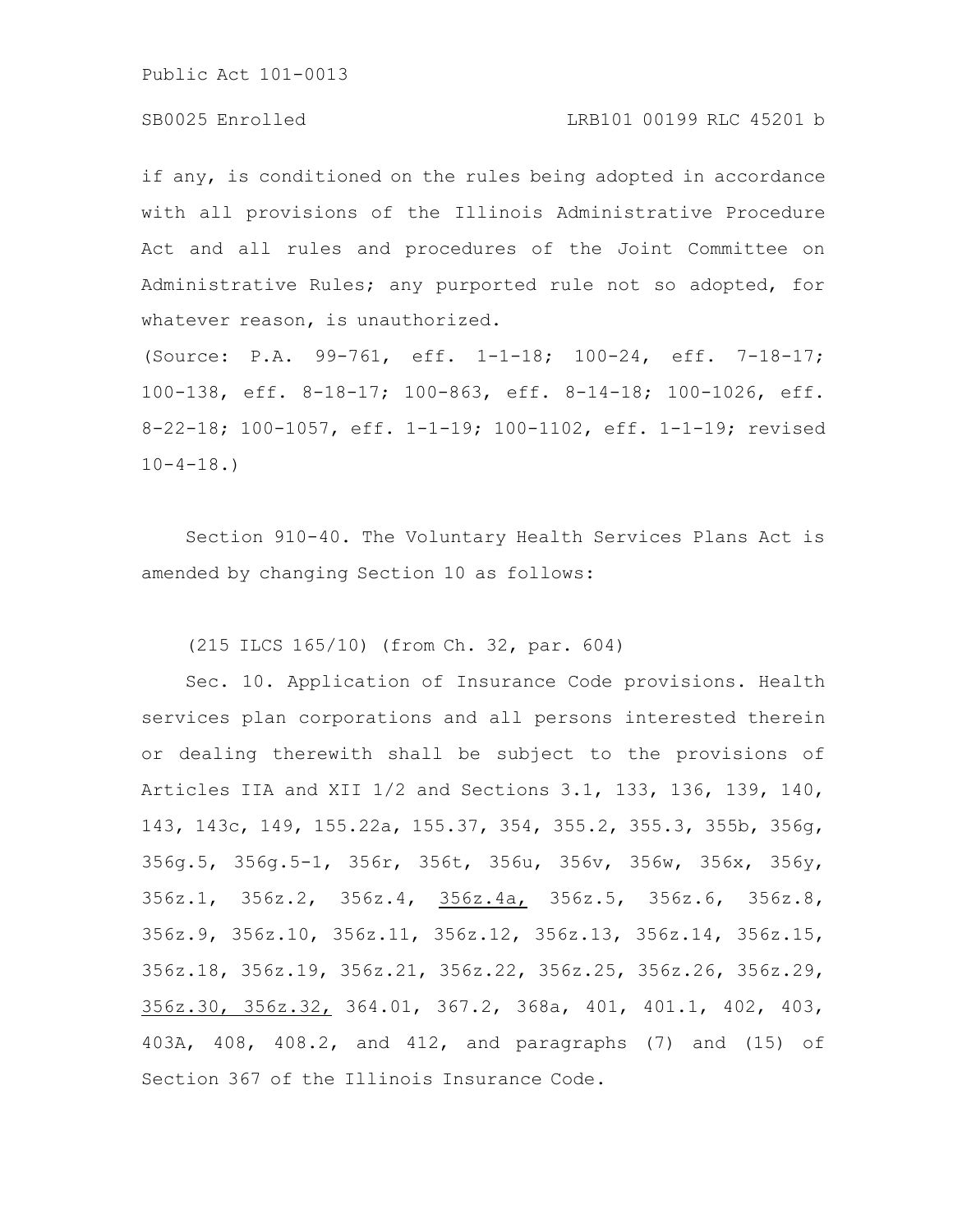# SB0025 Enrolled LRB101 00199 RLC 45201 b

Rulemaking authority to implement Public Act 95-1045, if any, is conditioned on the rules being adopted in accordance with all provisions of the Illinois Administrative Procedure Act and all rules and procedures of the Joint Committee on Administrative Rules; any purported rule not so adopted, for whatever reason, is unauthorized.

(Source: P.A. 100-24, eff. 7-18-17; 100-138, eff. 8-18-17; 100-863, eff. 8-14-18; 100-1026, eff. 8-22-18; 100-1057, eff. 1-1-19; 100-1102, eff. 1-1-19; revised 10-4-18.)

Section 910-45. The Medical Practice Act of 1987 is amended by changing Section 22 and 36 as follows:

(225 ILCS 60/22) (from Ch. 111, par. 4400-22) (Section scheduled to be repealed on December 31, 2019) Sec. 22. Disciplinary action.

(A) The Department may revoke, suspend, place on probation, reprimand, refuse to issue or renew, or take any other disciplinary or non-disciplinary action as the Department may deem proper with regard to the license or permit of any person issued under this Act, including imposing fines not to exceed \$10,000 for each violation, upon any of the following grounds:

(1) (Blank). Performance of an elective abortion in any place, locale, facility, or institution other than:

a) a facility licensed pursuant to the Ambulatory Surgical Treatment Center Act;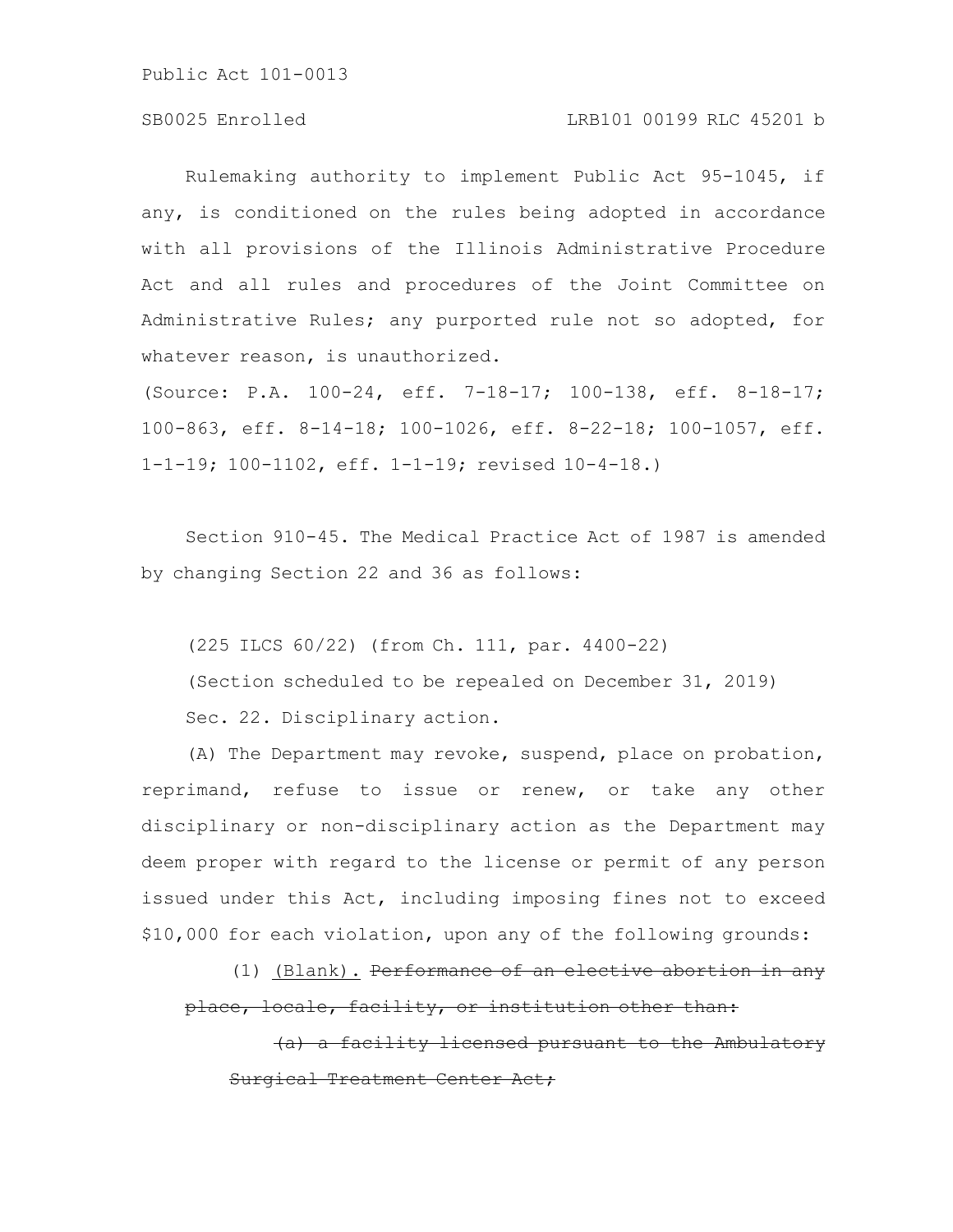(b) an institution licensed under the Hospital Licensing Act;

(c) an ambulatory surgical treatment center or hospitalization or care facility maintained by the State or any agency thereof, where such department or agency has authority under law to establish and enforce standards for the ambulatory surgical treatment centers, hospitalization, or care facilities under its management and control;

(d) ambulatory surgical treatment centers, hospitalization or care facilities maintained by the Federal Government; or

(e) ambulatory surgical treatment hospitalization or care facilities maintained by any university or college established under the laws of this State and supported principally by public funds raised by taxation.

(2) (Blank). Performance of an abortion procedure willful and wanton manner on a woman who was not pregnant at the time the abortion procedure was performed.

(3) A plea of guilty or nolo contendere, finding of guilt, jury verdict, or entry of judgment or sentencing, including, but not limited to, convictions, preceding sentences of supervision, conditional discharge, or first offender probation, under the laws of any jurisdiction of the United States of any crime that is a felony.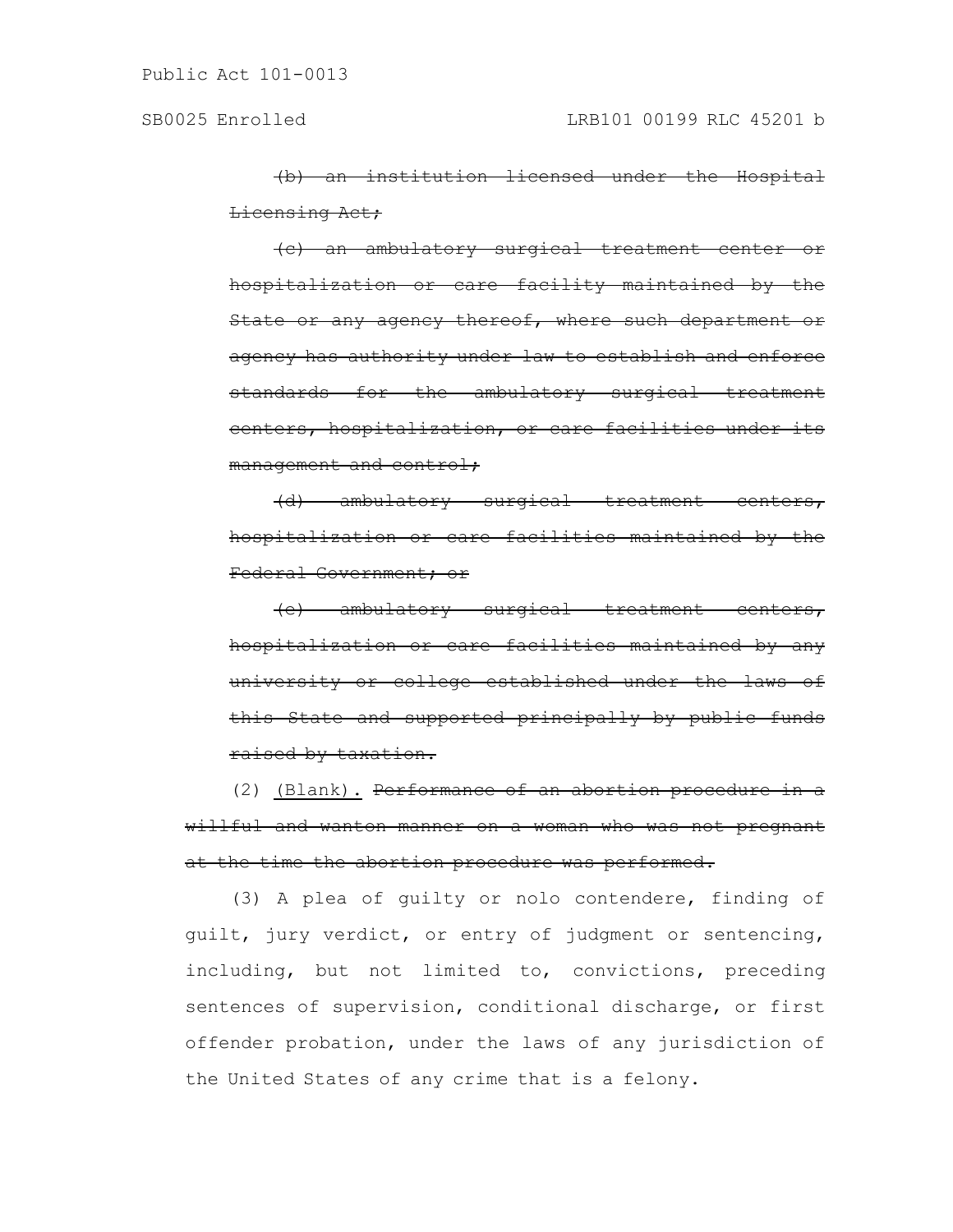(4) Gross negligence in practice under this Act.

(5) Engaging in dishonorable, unethical or unprofessional conduct of a character likely to deceive, defraud or harm the public.

(6) Obtaining any fee by fraud, deceit, or misrepresentation.

(7) Habitual or excessive use or abuse of drugs defined in law as controlled substances, of alcohol, or of any other substances which results in the inability to practice with reasonable judgment, skill or safety.

(8) Practicing under a false or, except as provided by law, an assumed name.

(9) Fraud or misrepresentation in applying for, or procuring, a license under this Act or in connection with applying for renewal of a license under this Act.

(10) Making a false or misleading statement regarding their skill or the efficacy or value of the medicine, treatment, or remedy prescribed by them at their direction in the treatment of any disease or other condition of the body or mind.

(11) Allowing another person or organization to use their license, procured under this Act, to practice.

(12) Adverse action taken by another state or jurisdiction against a license or other authorization to practice as a medical doctor, doctor of osteopathy, doctor of osteopathic medicine or doctor of chiropractic, a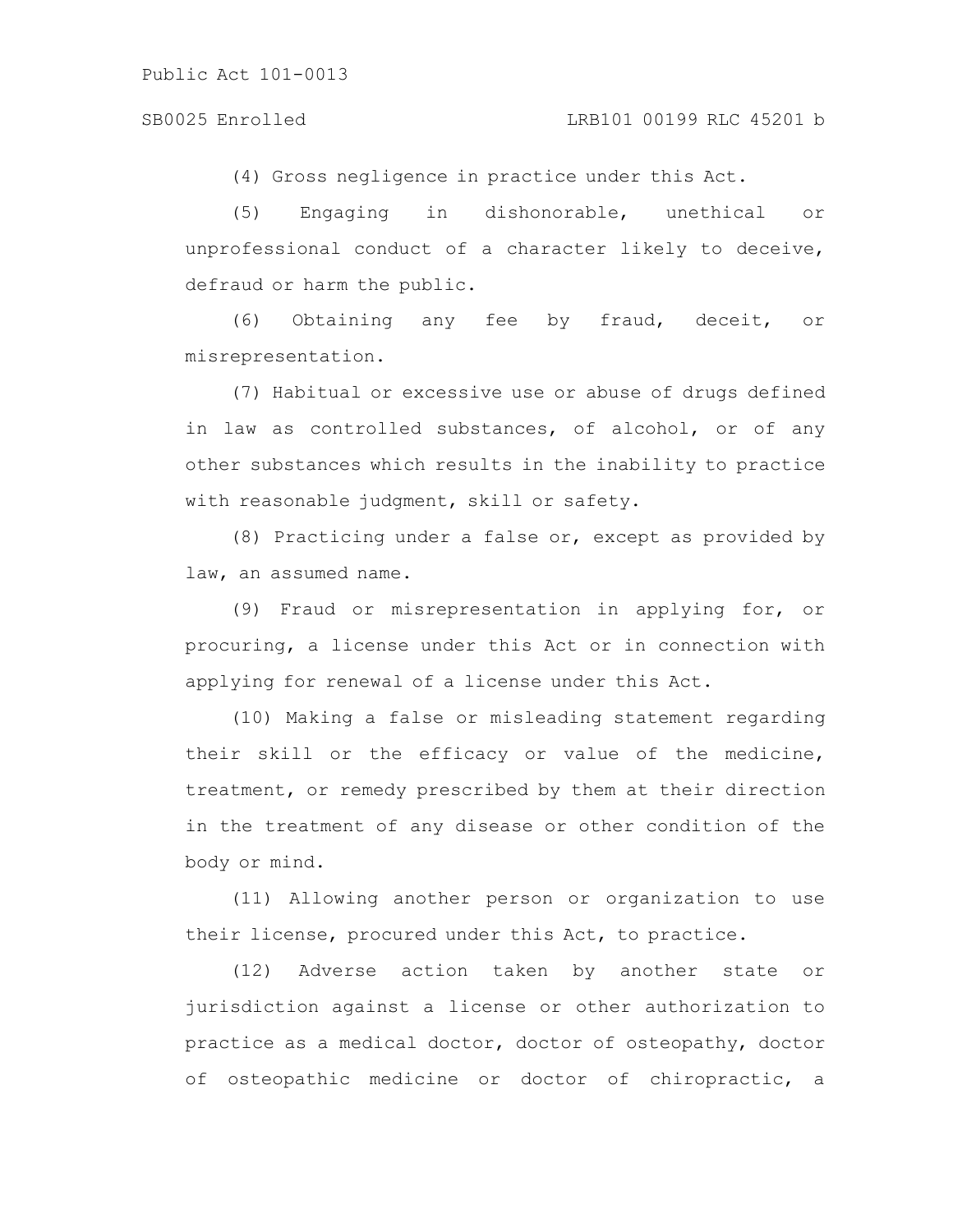# SB0025 Enrolled LRB101 00199 RLC 45201 b

certified copy of the record of the action taken by the other state or jurisdiction being prima facie evidence thereof. This includes any adverse action taken by a State or federal agency that prohibits a medical doctor, doctor of osteopathy, doctor of osteopathic medicine, or doctor of chiropractic from providing services to the agency's participants.

(13) Violation of any provision of this Act or of the Medical Practice Act prior to the repeal of that Act, or violation of the rules, or a final administrative action of the Secretary, after consideration of the recommendation of the Disciplinary Board.

(14) Violation of the prohibition against fee splitting in Section 22.2 of this Act.

(15) A finding by the Disciplinary Board that the registrant after having his or her license placed on probationary status or subjected to conditions or restrictions violated the terms of the probation or failed to comply with such terms or conditions.

(16) Abandonment of a patient.

(17) Prescribing, selling, administering, distributing, giving or self-administering any drug classified as a controlled substance (designated product) or narcotic for other than medically accepted therapeutic purposes.

(18) Promotion of the sale of drugs, devices,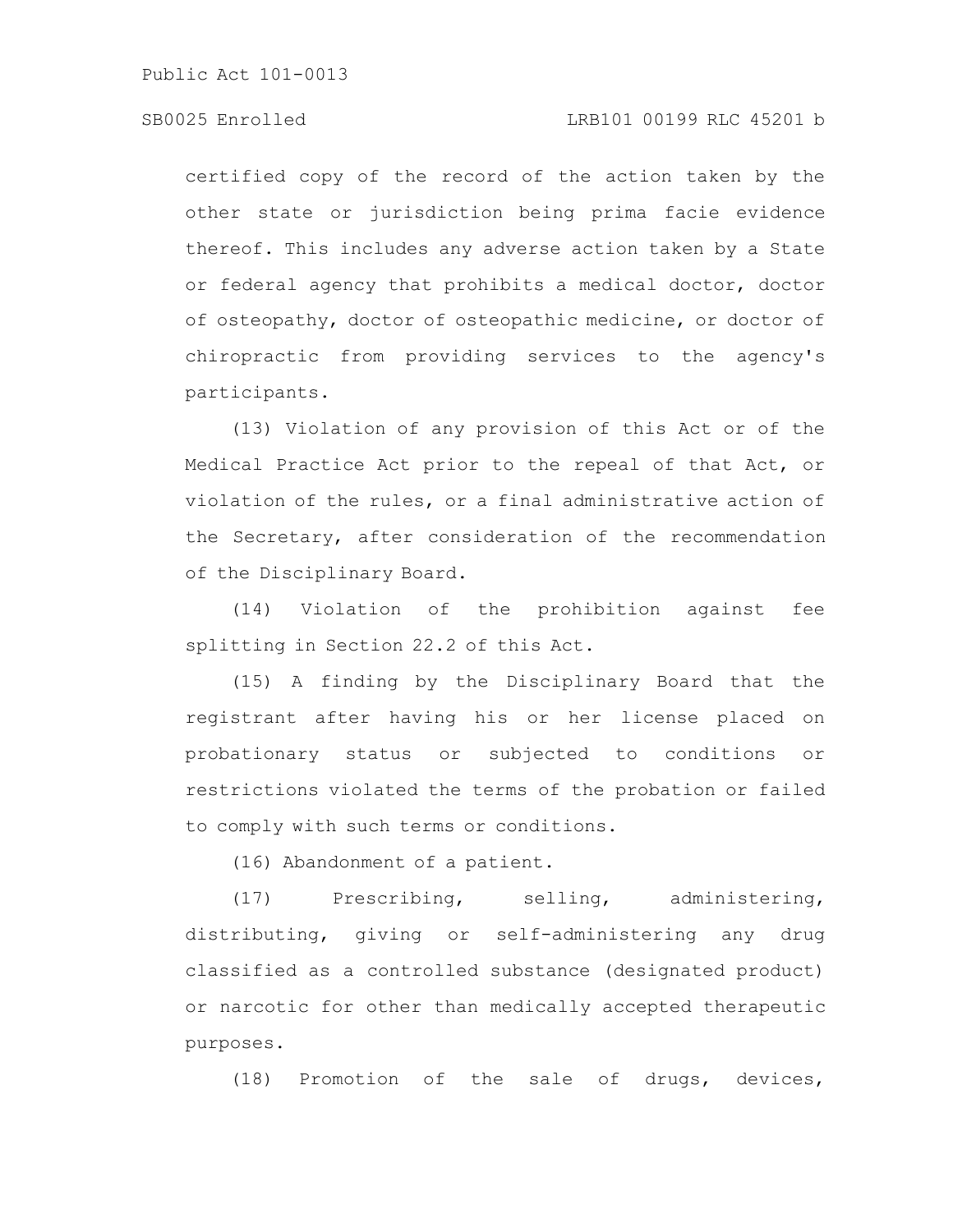appliances or goods provided for a patient in such manner as to exploit the patient for financial gain of the physician.

(19) Offering, undertaking or agreeing to cure or treat disease by a secret method, procedure, treatment or medicine, or the treating, operating or prescribing for any human condition by a method, means or procedure which the licensee refuses to divulge upon demand of the Department.

(20) Immoral conduct in the commission of any act including, but not limited to, commission of an act of sexual misconduct related to the licensee's practice.

(21) Willfully making or filing false records or reports in his or her practice as a physician, including, but not limited to, false records to support claims against the medical assistance program of the Department of Healthcare and Family Services (formerly Department of Public Aid) under the Illinois Public Aid Code.

(22) Willful omission to file or record, or willfully impeding the filing or recording, or inducing another person to omit to file or record, medical reports as required by law, or willfully failing to report an instance of suspected abuse or neglect as required by law.

(23) Being named as a perpetrator in an indicated report by the Department of Children and Family Services under the Abused and Neglected Child Reporting Act, and upon proof by clear and convincing evidence that the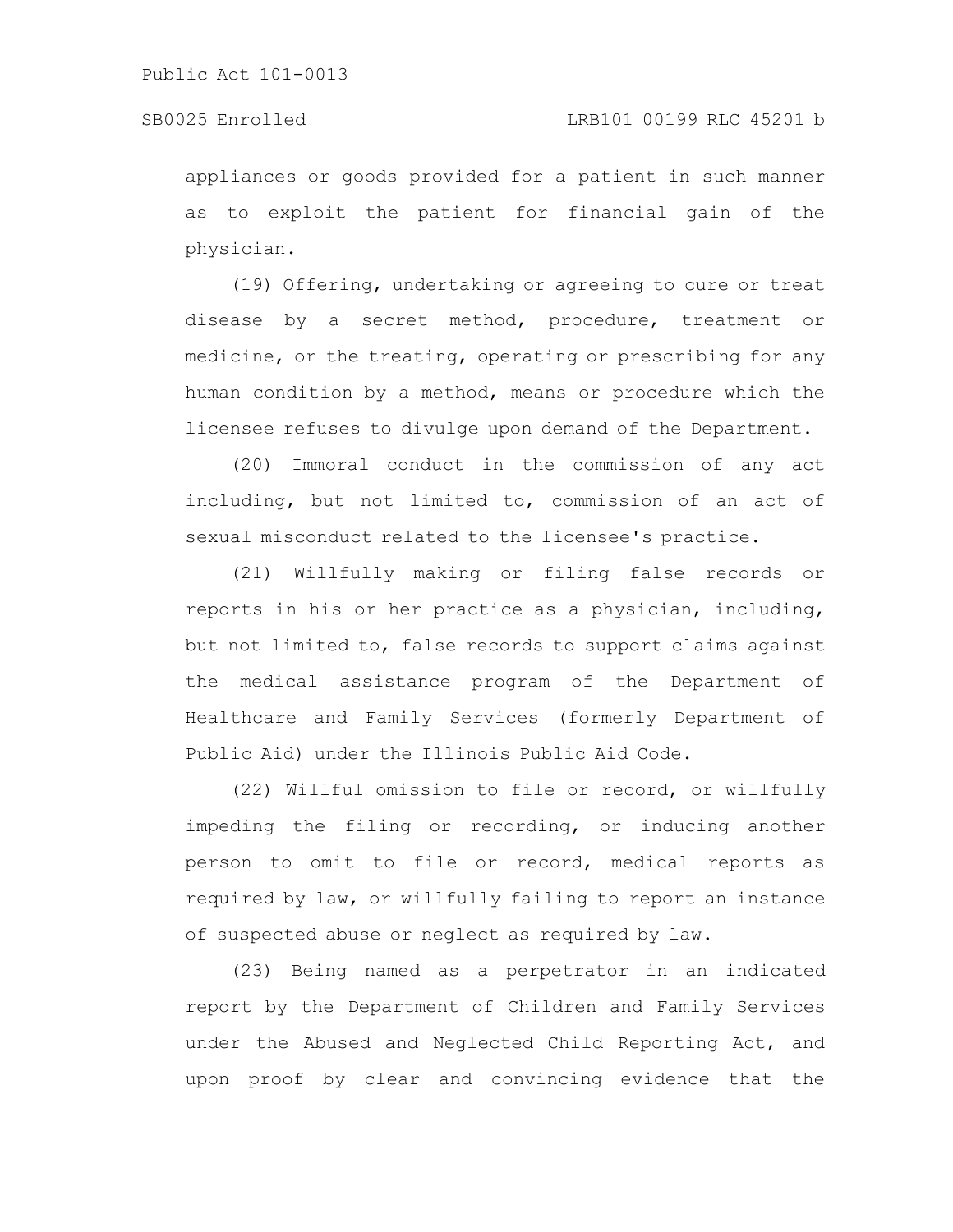# SB0025 Enrolled LRB101 00199 RLC 45201 b

licensee has caused a child to be an abused child or neglected child as defined in the Abused and Neglected Child Reporting Act.

(24) Solicitation of professional patronage by any corporation, agents or persons, or profiting from those representing themselves to be agents of the licensee.

(25) Gross and willful and continued overcharging for professional services, including filing false statements for collection of fees for which services are not rendered, including, but not limited to, filing such false statements for collection of monies for services not rendered from the medical assistance program of the Department of Healthcare and Family Services (formerly Department of Public Aid) under the Illinois Public Aid Code.

(26) A pattern of practice or other behavior which demonstrates incapacity or incompetence to practice under this Act.

(27) Mental illness or disability which results in the inability to practice under this Act with reasonable judgment, skill or safety.

(28) Physical illness, including, but not limited to, deterioration through the aging process, or loss of motor skill which results in a physician's inability to practice under this Act with reasonable judgment, skill or safety.

(29) Cheating on or attempt to subvert the licensing examinations administered under this Act.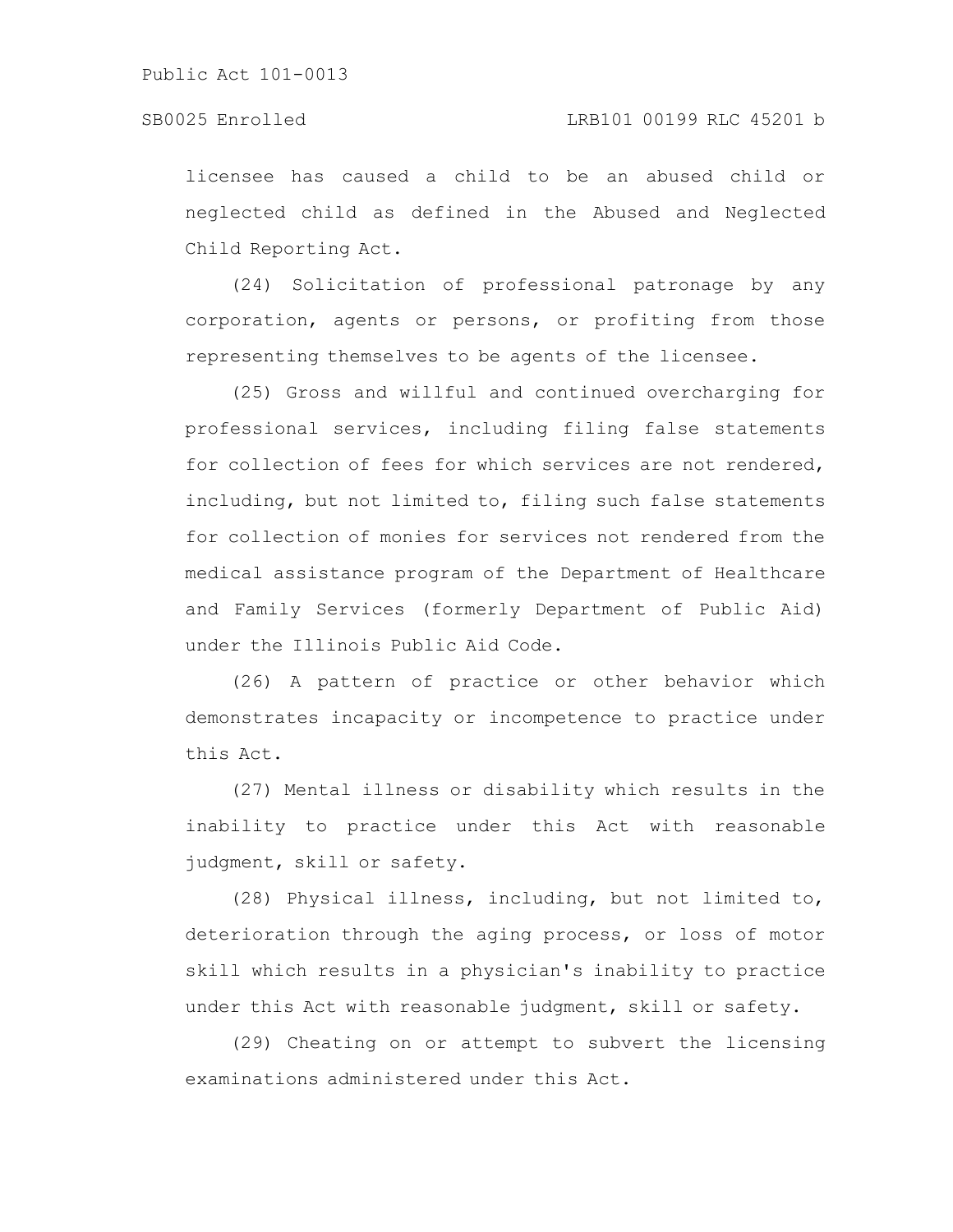(30) Willfully or negligently violating the confidentiality between physician and patient except as required by law.

(31) The use of any false, fraudulent, or deceptive statement in any document connected with practice under this Act.

(32) Aiding and abetting an individual not licensed under this Act in the practice of a profession licensed under this Act.

(33) Violating state or federal laws or regulations relating to controlled substances, legend drugs, or ephedra as defined in the Ephedra Prohibition Act.

(34) Failure to report to the Department any adverse final action taken against them by another licensing jurisdiction (any other state or any territory of the United States or any foreign state or country), by any peer review body, by any health care institution, by any professional society or association related to practice under this Act, by any governmental agency, by any law enforcement agency, or by any court for acts or conduct similar to acts or conduct which would constitute grounds for action as defined in this Section.

(35) Failure to report to the Department surrender of a license or authorization to practice as a medical doctor, a doctor of osteopathy, a doctor of osteopathic medicine, or doctor of chiropractic in another state or jurisdiction, or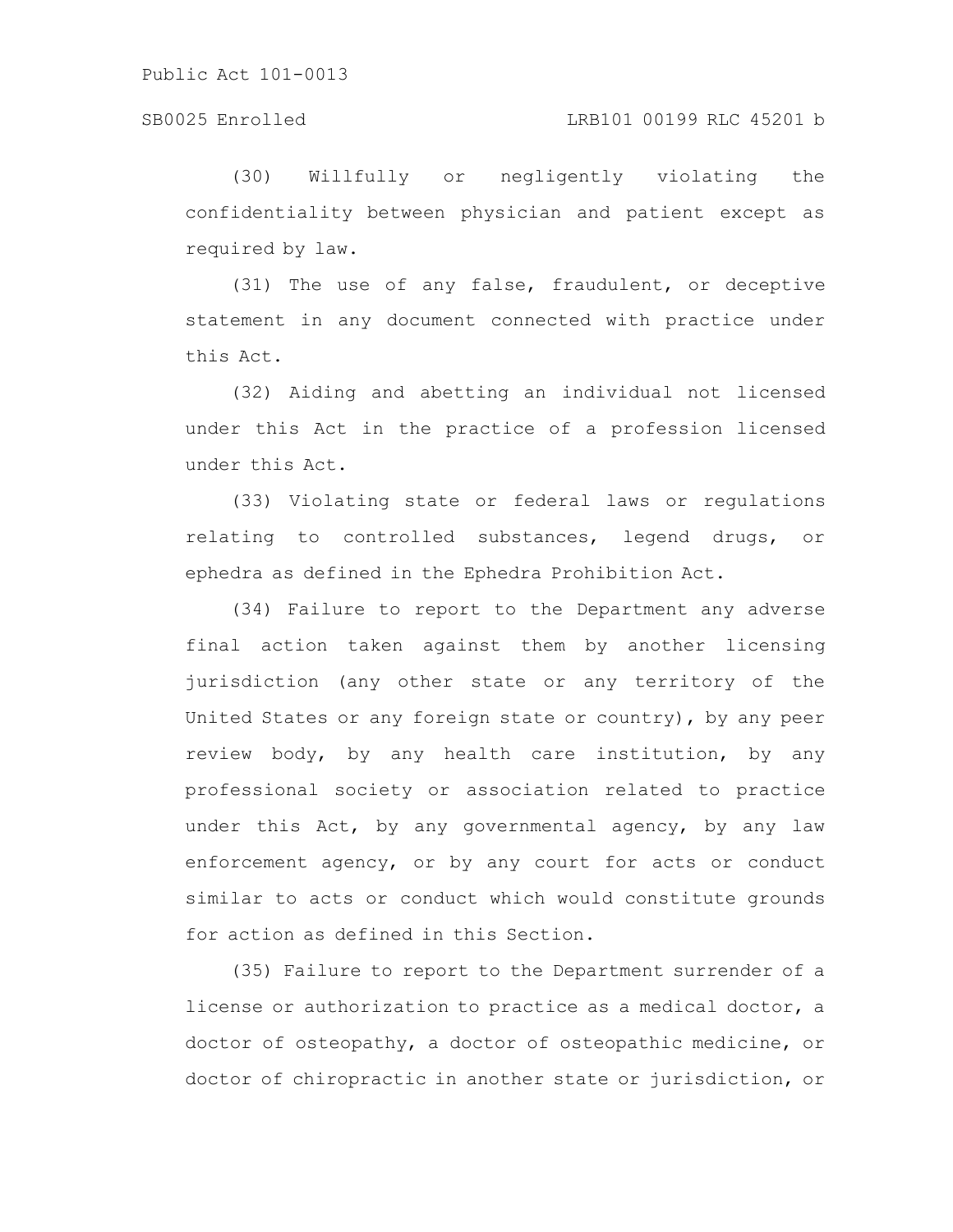## SB0025 Enrolled LRB101 00199 RLC 45201 b

surrender of membership on any medical staff or in any medical or professional association or society, while under disciplinary investigation by any of those authorities or bodies, for acts or conduct similar to acts or conduct which would constitute grounds for action as defined in this Section.

(36) Failure to report to the Department any adverse judgment, settlement, or award arising from a liability claim related to acts or conduct similar to acts or conduct which would constitute grounds for action as defined in this Section.

(37) Failure to provide copies of medical records as required by law.

(38) Failure to furnish the Department, its investigators or representatives, relevant information, legally requested by the Department after consultation with the Chief Medical Coordinator or the Deputy Medical Coordinator.

(39) Violating the Health Care Worker Self-Referral Act.

(40) Willful failure to provide notice when notice is required under the Parental Notice of Abortion Act of 1995.

(41) Failure to establish and maintain records of patient care and treatment as required by this law.

(42) Entering into an excessive number of written collaborative agreements with licensed advanced practice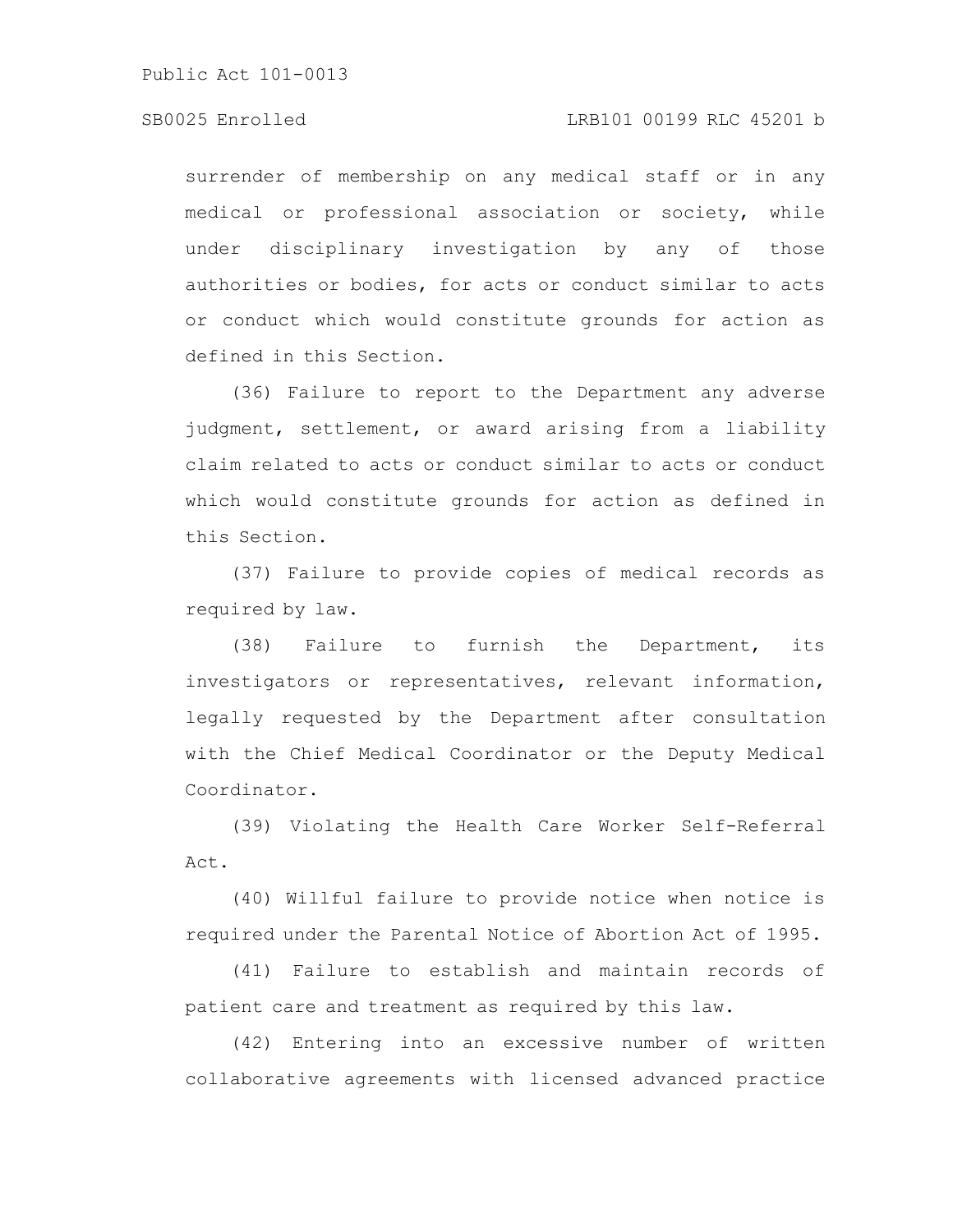registered nurses resulting in an inability to adequately collaborate.

(43) Repeated failure to adequately collaborate with a licensed advanced practice registered nurse.

(44) Violating the Compassionate Use of Medical Cannabis Pilot Program Act.

(45) Entering into an excessive number of written collaborative agreements with licensed prescribing psychologists resulting in an inability to adequately collaborate.

(46) Repeated failure to adequately collaborate with a licensed prescribing psychologist.

(47) Willfully failing to report an instance of suspected abuse, neglect, financial exploitation, or self-neglect of an eligible adult as defined in and required by the Adult Protective Services Act.

(48) Being named as an abuser in a verified report by the Department on Aging under the Adult Protective Services Act, and upon proof by clear and convincing evidence that the licensee abused, neglected, or financially exploited an eligible adult as defined in the Adult Protective Services Act.

(49) Entering into an excessive number of written collaborative agreements with licensed physician assistants resulting in an inability to adequately collaborate.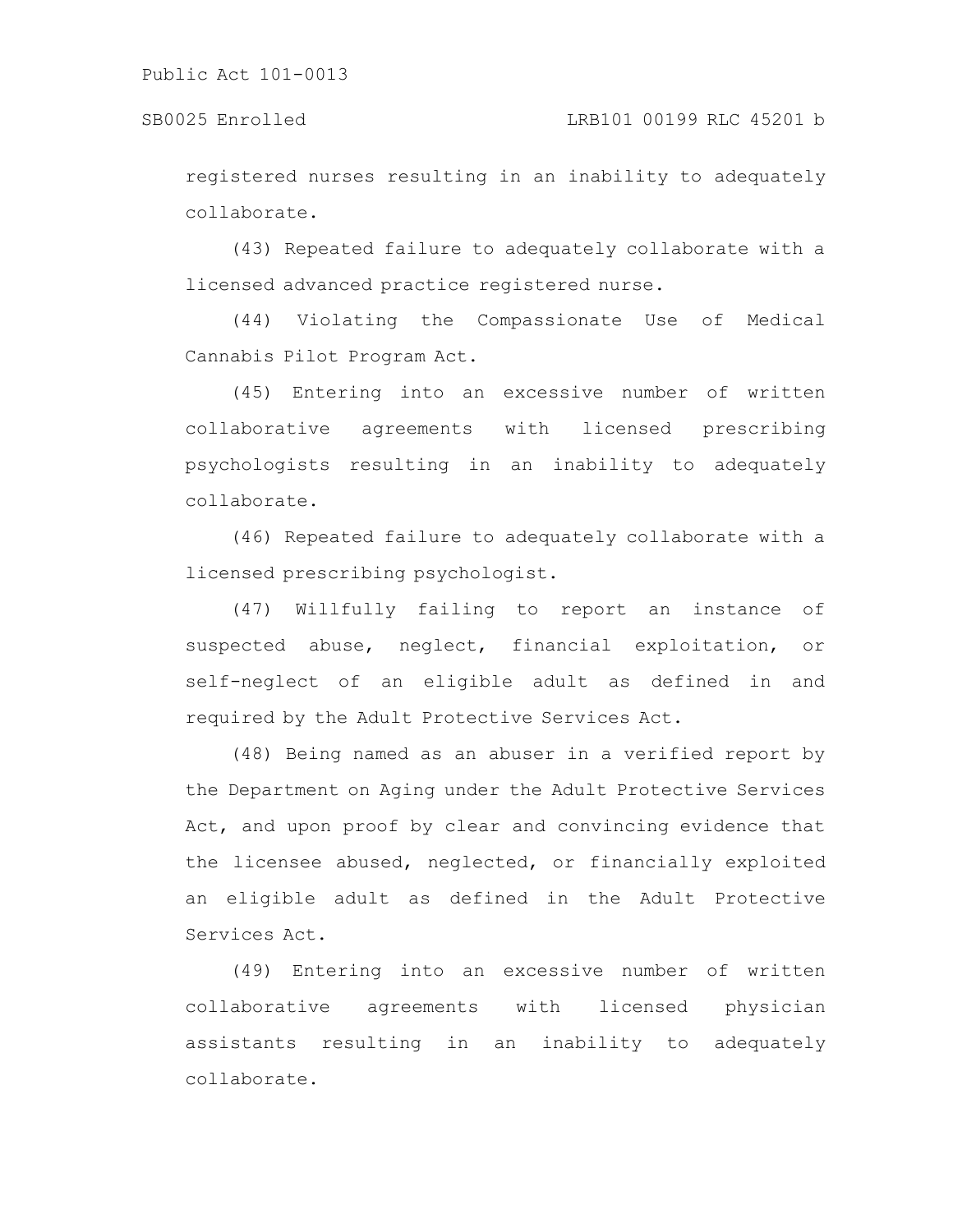(50) Repeated failure to adequately collaborate with a physician assistant.

Except for actions involving the ground numbered (26), all proceedings to suspend, revoke, place on probationary status, or take any other disciplinary action as the Department may deem proper, with regard to a license on any of the foregoing grounds, must be commenced within 5 years next after receipt by the Department of a complaint alleging the commission of or notice of the conviction order for any of the acts described herein. Except for the grounds numbered  $(8)$ ,  $(9)$ ,  $(26)$ , and (29), no action shall be commenced more than 10 years after the date of the incident or act alleged to have violated this Section. For actions involving the ground numbered (26), a pattern of practice or other behavior includes all incidents alleged to be part of the pattern of practice or other behavior that occurred, or a report pursuant to Section 23 of this Act received, within the 10-year period preceding the filing of the complaint. In the event of the settlement of any claim or cause of action in favor of the claimant or the reduction to final judgment of any civil action in favor of the plaintiff, such claim, cause of action or civil action being grounded on the allegation that a person licensed under this Act was negligent in providing care, the Department shall have an additional period of 2 years from the date of notification to the Department under Section 23 of this Act of such settlement or final judgment in which to investigate and commence formal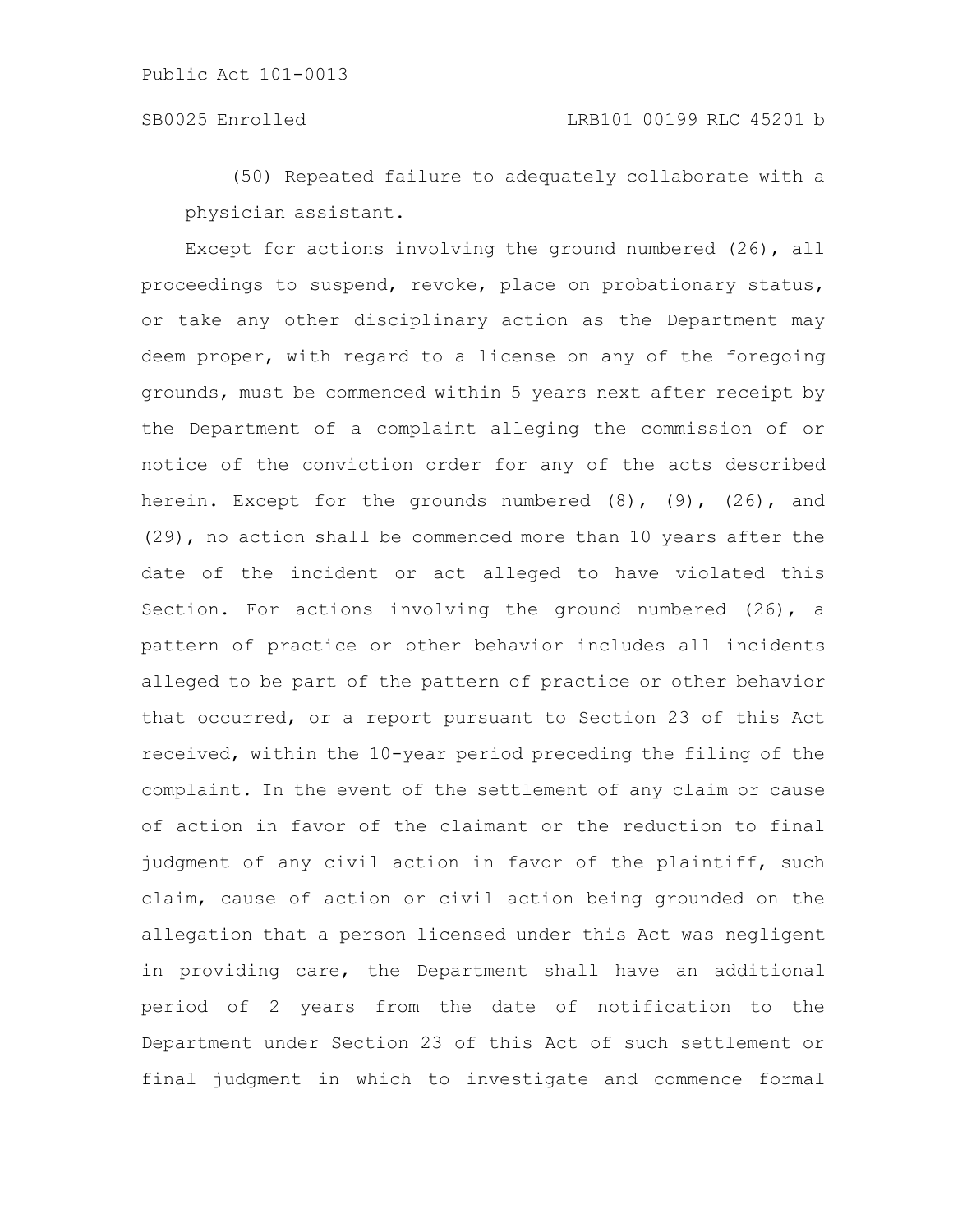disciplinary proceedings under Section 36 of this Act, except as otherwise provided by law. The time during which the holder of the license was outside the State of Illinois shall not be included within any period of time limiting the commencement of disciplinary action by the Department.

The entry of an order or judgment by any circuit court establishing that any person holding a license under this Act is a person in need of mental treatment operates as a suspension of that license. That person may resume their practice only upon the entry of a Departmental order based upon a finding by the Disciplinary Board that they have been determined to be recovered from mental illness by the court and upon the Disciplinary Board's recommendation that they be permitted to resume their practice.

The Department may refuse to issue or take disciplinary action concerning the license of any person who fails to file a return, or to pay the tax, penalty or interest shown in a filed return, or to pay any final assessment of tax, penalty or interest, as required by any tax Act administered by the Illinois Department of Revenue, until such time as the requirements of any such tax Act are satisfied as determined by the Illinois Department of Revenue.

The Department, upon the recommendation of the Disciplinary Board, shall adopt rules which set forth standards to be used in determining:

(a) when a person will be deemed sufficiently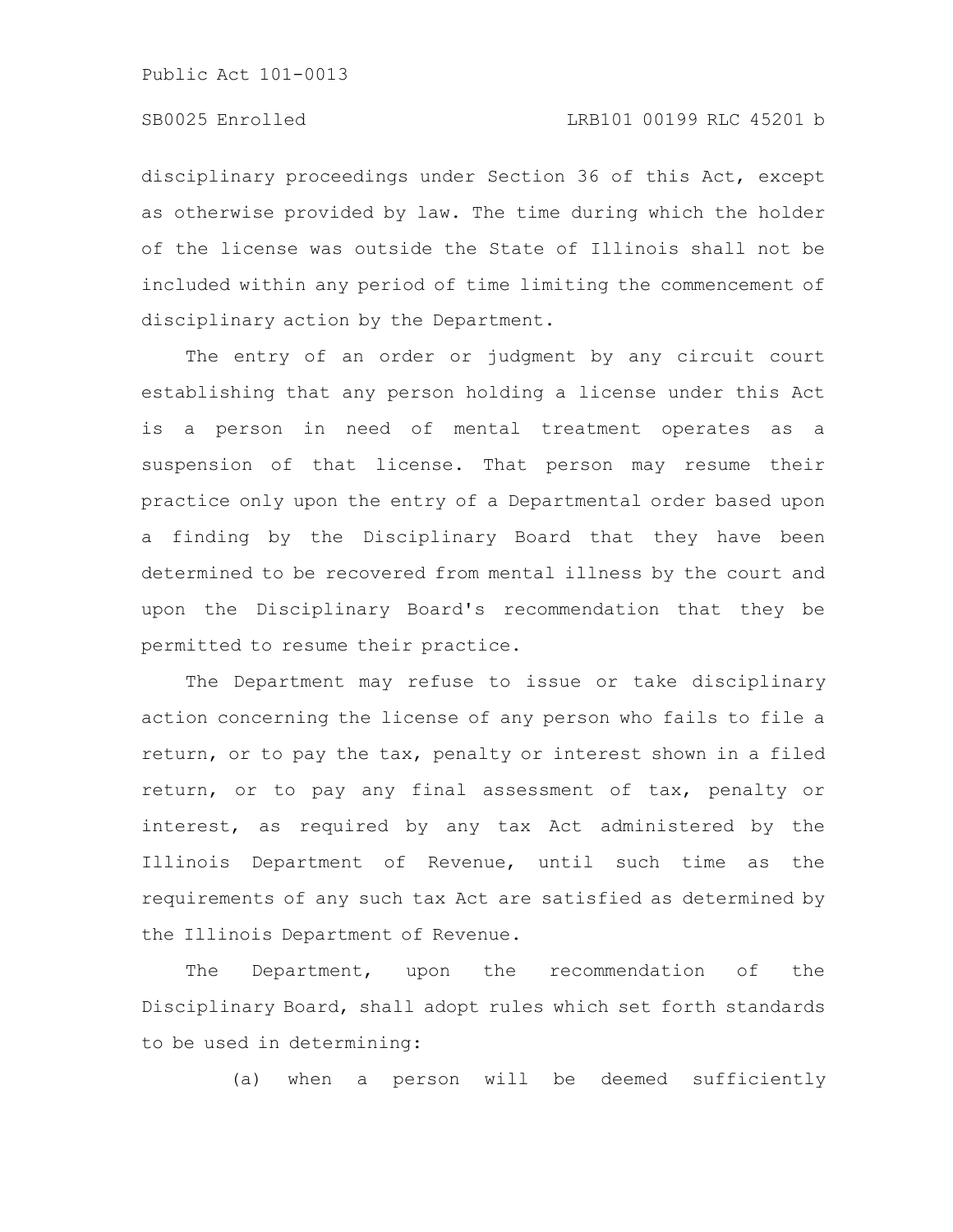rehabilitated to warrant the public trust;

(b) what constitutes dishonorable, unethical or unprofessional conduct of a character likely to deceive, defraud, or harm the public;

(c) what constitutes immoral conduct in the commission of any act, including, but not limited to, commission of an act of sexual misconduct related to the licensee's practice; and

(d) what constitutes gross negligence in the practice of medicine.

However, no such rule shall be admissible into evidence in any civil action except for review of a licensing or other disciplinary action under this Act.

In enforcing this Section, the Disciplinary Board or the Licensing Board, upon a showing of a possible violation, may compel, in the case of the Disciplinary Board, any individual who is licensed to practice under this Act or holds a permit to practice under this Act, or, in the case of the Licensing Board, any individual who has applied for licensure or a permit pursuant to this Act, to submit to a mental or physical examination and evaluation, or both, which may include a substance abuse or sexual offender evaluation, as required by the Licensing Board or Disciplinary Board and at the expense of the Department. The Disciplinary Board or Licensing Board shall specifically designate the examining physician licensed to practice medicine in all of its branches or, if applicable, the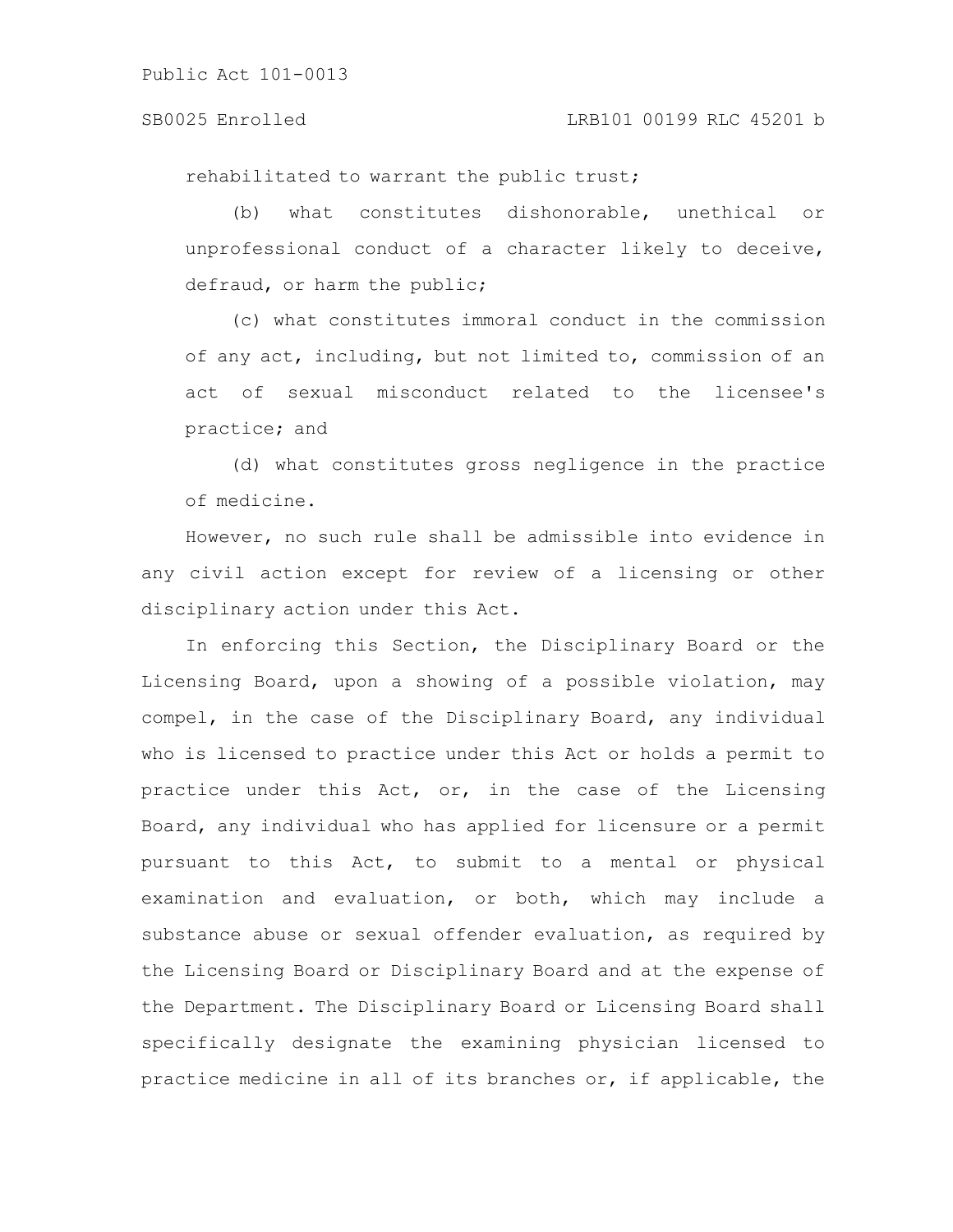multidisciplinary team involved in providing the mental or physical examination and evaluation, or both. The multidisciplinary team shall be led by a physician licensed to practice medicine in all of its branches and may consist of one or more or a combination of physicians licensed to practice medicine in all of its branches, licensed chiropractic physicians, licensed clinical psychologists, licensed clinical social workers, licensed clinical professional counselors, and other professional and administrative staff. Any examining physician or member of the multidisciplinary team may require any person ordered to submit to an examination and evaluation pursuant to this Section to submit to any additional supplemental testing deemed necessary to complete any examination or evaluation process, including, but not limited to, blood testing, urinalysis, psychological testing, or neuropsychological testing. The Disciplinary Board, the Licensing Board, or the Department may order the examining physician or any member of the multidisciplinary team to provide to the Department, the Disciplinary Board, or the Licensing Board any and all records, including business records, that relate to the examination and evaluation, including any supplemental testing performed. The Disciplinary Board, the Licensing Board, or the Department may order the examining physician or any member of the multidisciplinary team to present testimony concerning this examination and evaluation of the licensee, permit holder, or applicant,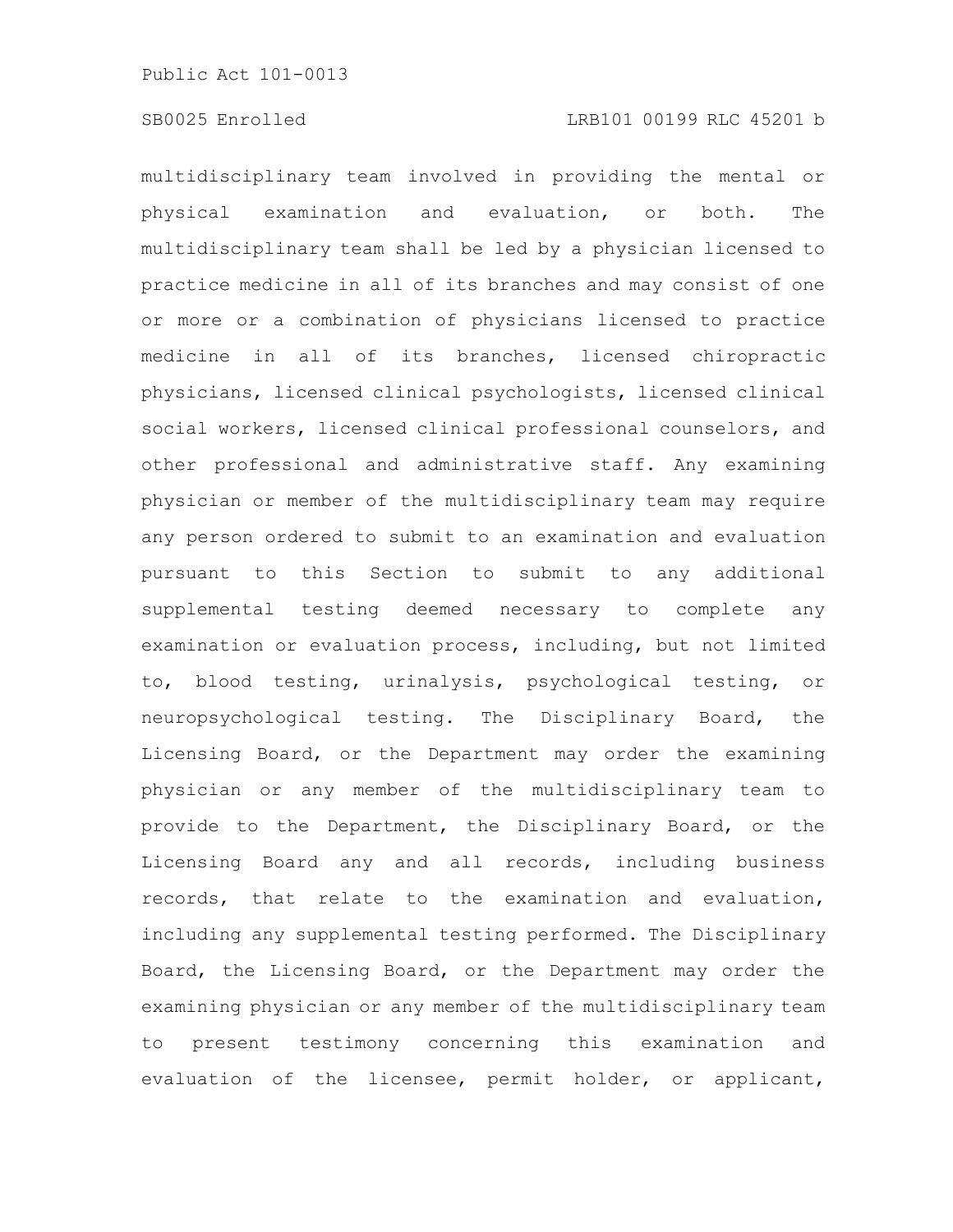including testimony concerning any supplemental testing or documents relating to the examination and evaluation. No information, report, record, or other documents in any way related to the examination and evaluation shall be excluded by reason of any common law or statutory privilege relating to communication between the licensee, permit holder, or applicant and the examining physician or any member of the multidisciplinary team. No authorization is necessary from the licensee, permit holder, or applicant ordered to undergo an evaluation and examination for the examining physician or any member of the multidisciplinary team to provide information, reports, records, or other documents or to provide any testimony regarding the examination and evaluation. The individual to be examined may have, at his or her own expense, another physician of his or her choice present during all aspects of the examination. Failure of any individual to submit to mental or physical examination and evaluation, or both, when directed, shall result in an automatic suspension, without hearing, until such time as the individual submits to the examination. If the Disciplinary Board or Licensing Board finds a physician unable to practice following an examination and evaluation because of the reasons set forth in this Section, the Disciplinary Board or Licensing Board shall require such physician to submit to care, counseling, or treatment by physicians, or other health care professionals, approved or designated by the Disciplinary Board, as a condition for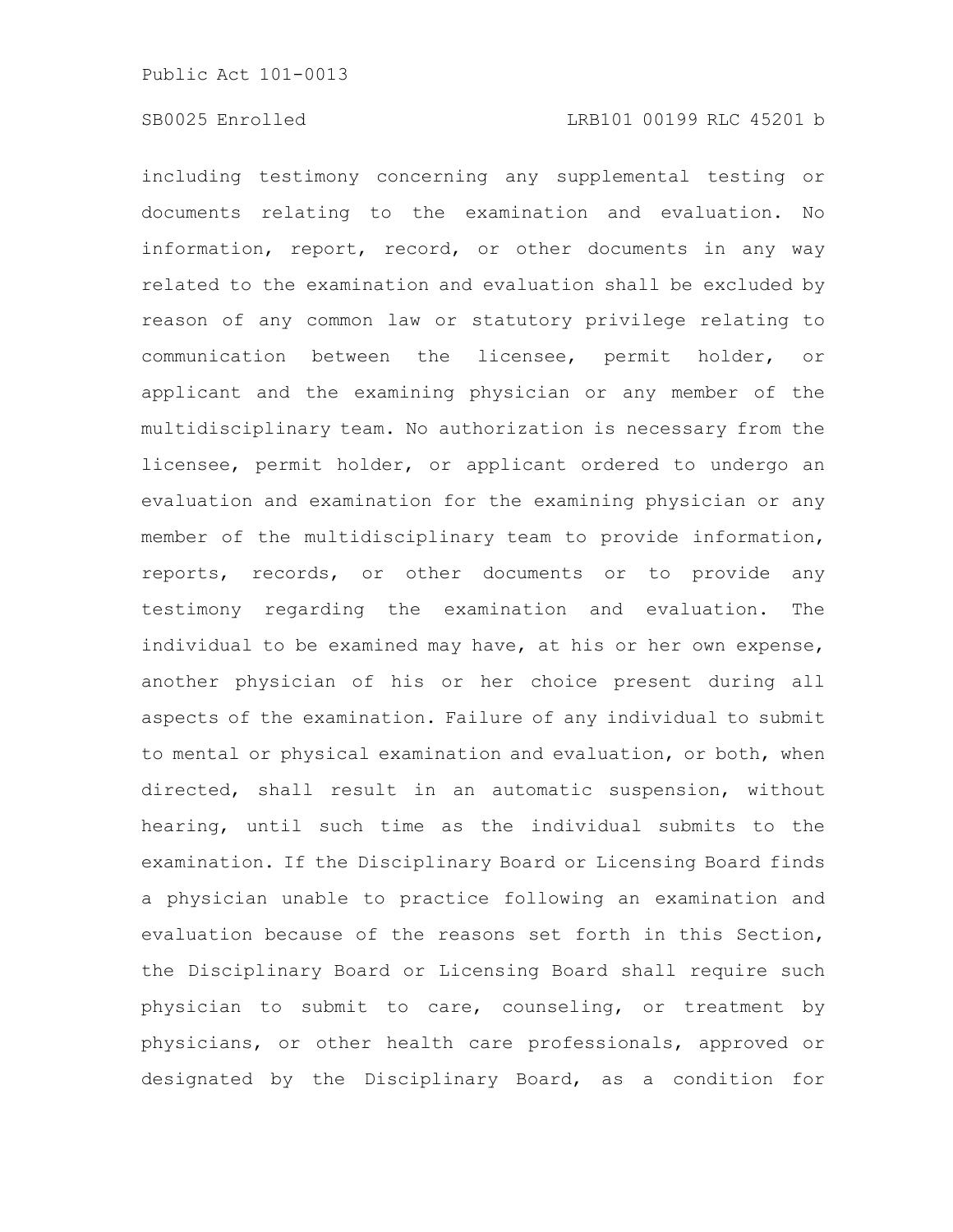issued, continued, reinstated, or renewed licensure to practice. Any physician, whose license was granted pursuant to Sections 9, 17, or 19 of this Act, or, continued, reinstated, renewed, disciplined or supervised, subject to such terms, conditions or restrictions who shall fail to comply with such terms, conditions or restrictions, or to complete a required program of care, counseling, or treatment, as determined by the Chief Medical Coordinator or Deputy Medical Coordinators, shall be referred to the Secretary for a determination as to whether the licensee shall have their license suspended immediately, pending a hearing by the Disciplinary Board. In instances in which the Secretary immediately suspends a license under this Section, a hearing upon such person's license must be convened by the Disciplinary Board within 15 days after such suspension and completed without appreciable delay. The Disciplinary Board shall have the authority to review the subject physician's record of treatment and counseling regarding the impairment, to the extent permitted by applicable federal statutes and regulations safeguarding the confidentiality of medical records.

An individual licensed under this Act, affected under this Section, shall be afforded an opportunity to demonstrate to the Disciplinary Board that they can resume practice in compliance with acceptable and prevailing standards under the provisions of their license.

The Department may promulgate rules for the imposition of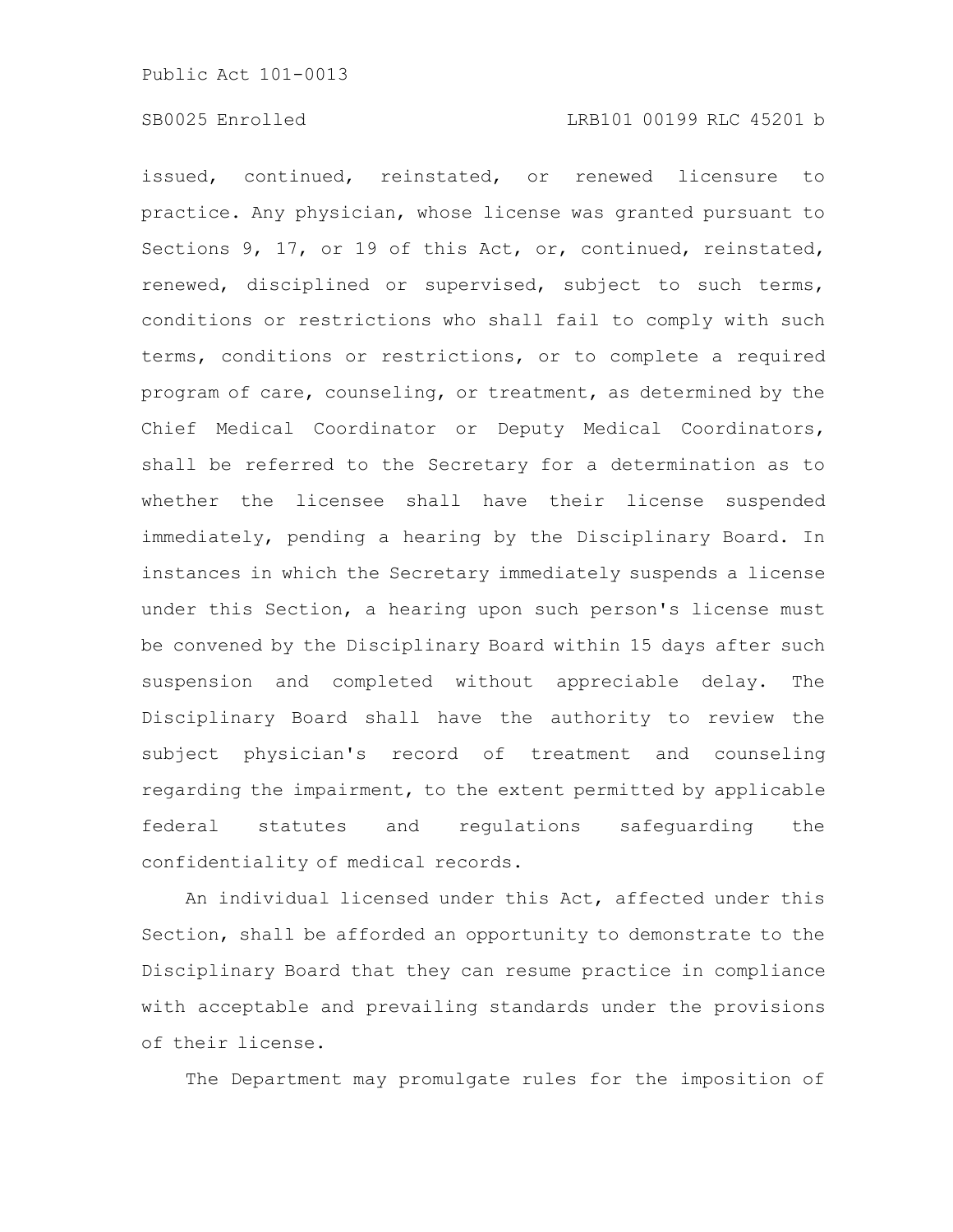# SB0025 Enrolled LRB101 00199 RLC 45201 b

fines in disciplinary cases, not to exceed \$10,000 for each violation of this Act. Fines may be imposed in conjunction with other forms of disciplinary action, but shall not be the exclusive disposition of any disciplinary action arising out of conduct resulting in death or injury to a patient. Any funds collected from such fines shall be deposited in the Illinois State Medical Disciplinary Fund.

All fines imposed under this Section shall be paid within 60 days after the effective date of the order imposing the fine or in accordance with the terms set forth in the order imposing the fine.

(B) The Department shall revoke the license or permit issued under this Act to practice medicine or a chiropractic physician who has been convicted a second time of committing any felony under the Illinois Controlled Substances Act or the Methamphetamine Control and Community Protection Act, or who has been convicted a second time of committing a Class 1 felony under Sections 8A-3 and 8A-6 of the Illinois Public Aid Code. A person whose license or permit is revoked under this subsection B shall be prohibited from practicing medicine or treating human ailments without the use of drugs and without operative surgery.

(C) The Department shall not revoke, suspend, place on probation, reprimand, refuse to issue or renew, or take any other disciplinary or non-disciplinary action against the license or permit issued under this Act to practice medicine to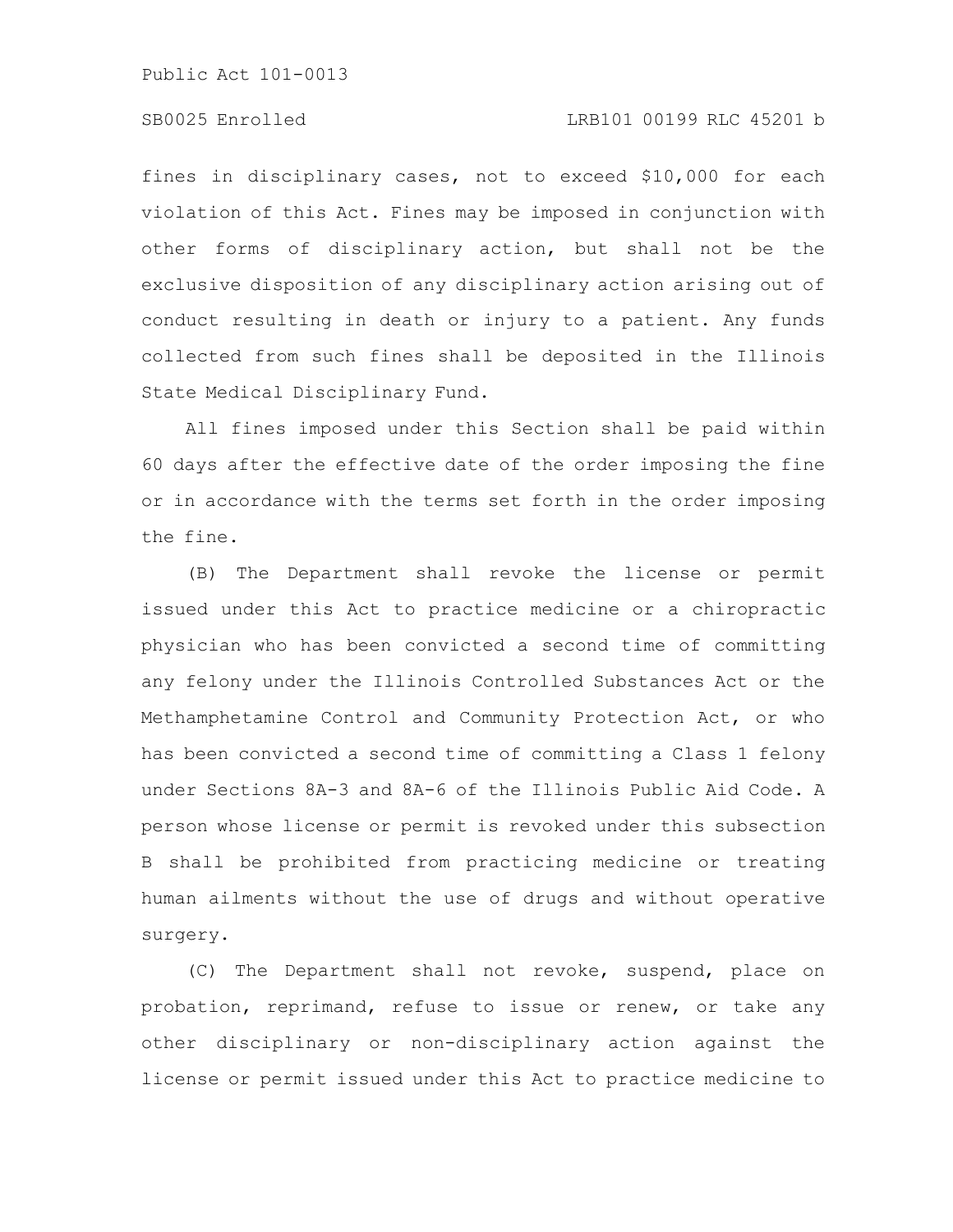#### SB0025 Enrolled LRB101 00199 RLC 45201 b

a physician:

(1) based solely upon the recommendation of the physician to an eligible patient regarding, or prescription for, or treatment with, an investigational drug, biological product, or device; or

(2) for experimental treatment for Lyme disease or other tick-borne diseases, including, but not limited to, the prescription of or treatment with long-term antibiotics.

(D) The Disciplinary Board shall recommend to the Department civil penalties and any other appropriate discipline in disciplinary cases when the Board finds that a physician willfully performed an abortion with actual knowledge that the person upon whom the abortion has been performed is a minor or an incompetent person without notice as required under the Parental Notice of Abortion Act of 1995. Upon the Board's recommendation, the Department shall impose, for the first violation, a civil penalty of \$1,000 and for a second or subsequent violation, a civil penalty of \$5,000. (Source: P.A. 99-270, eff. 1-1-16; 99-933, eff. 1-27-17; 100-429, eff. 8-25-17; 100-513, eff. 1-1-18; 100-605, eff. 1-1-19; 100-863, eff. 8-14-18; 100-1137, eff. 1-1-19; revised  $12 - 19 - 18.$ 

(225 ILCS 60/36) (from Ch. 111, par. 4400-36) (Section scheduled to be repealed on December 31, 2019)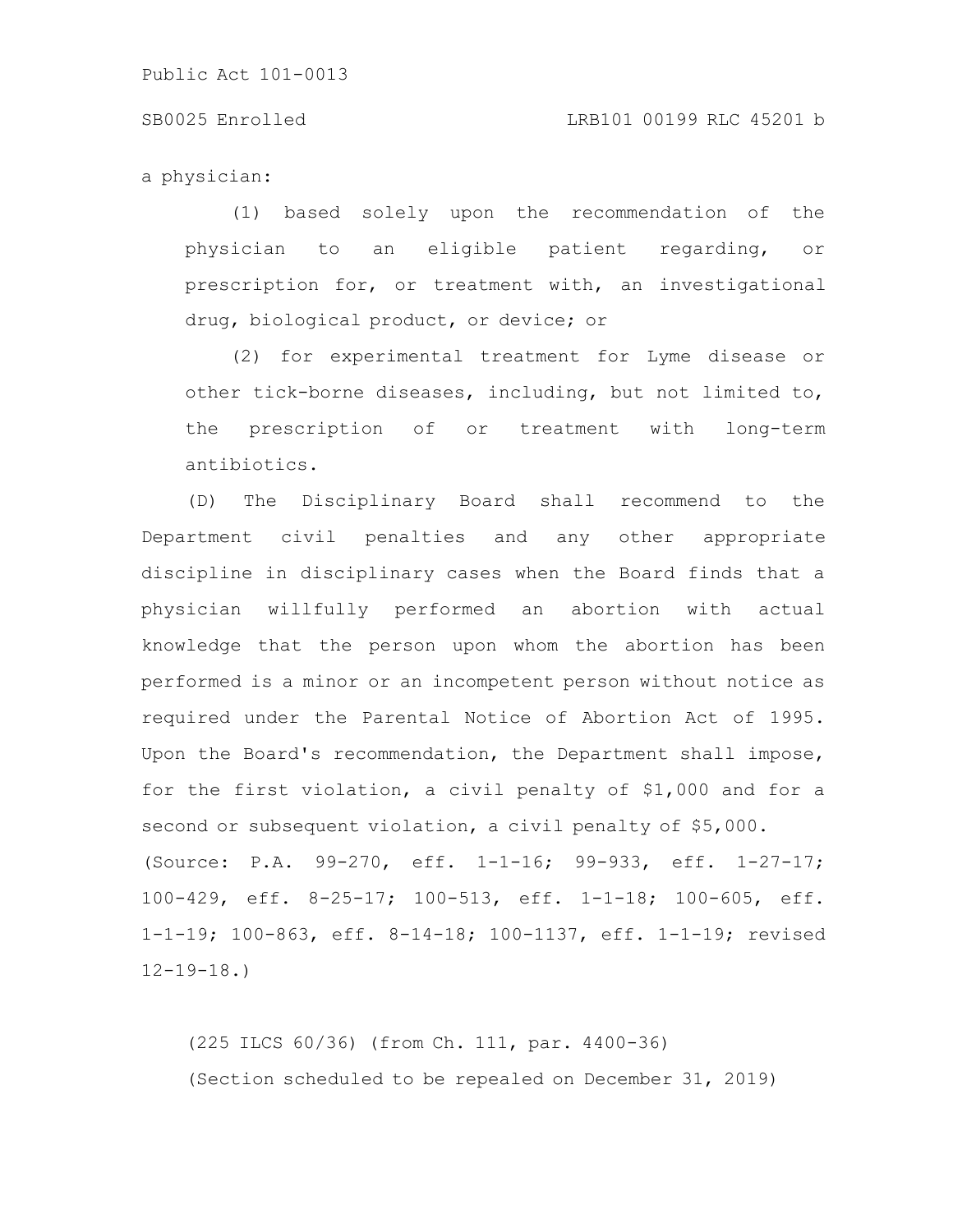Sec. 36. Investigation; notice.

(a) Upon the motion of either the Department or the Disciplinary Board or upon the verified complaint in writing of any person setting forth facts which, if proven, would constitute grounds for suspension or revocation under Section 22 of this Act, the Department shall investigate the actions of any person, so accused, who holds or represents that they hold a license. Such person is hereinafter called the accused.

(b) The Department shall, before suspending, revoking, placing on probationary status, or taking any other disciplinary action as the Department may deem proper with regard to any license at least 30 days prior to the date set for the hearing, notify the accused in writing of any charges made and the time and place for a hearing of the charges before the Disciplinary Board, direct them to file their written answer thereto to the Disciplinary Board under oath within 20 days after the service on them of such notice and inform them that if they fail to file such answer default will be taken against them and their license may be suspended, revoked, placed on probationary status, or have other disciplinary action, including limiting the scope, nature or extent of their practice, as the Department may deem proper taken with regard thereto. The Department shall, at least 14 days prior to the date set for the hearing, notify in writing any person who filed a complaint against the accused of the time and place for the hearing of the charges against the accused before the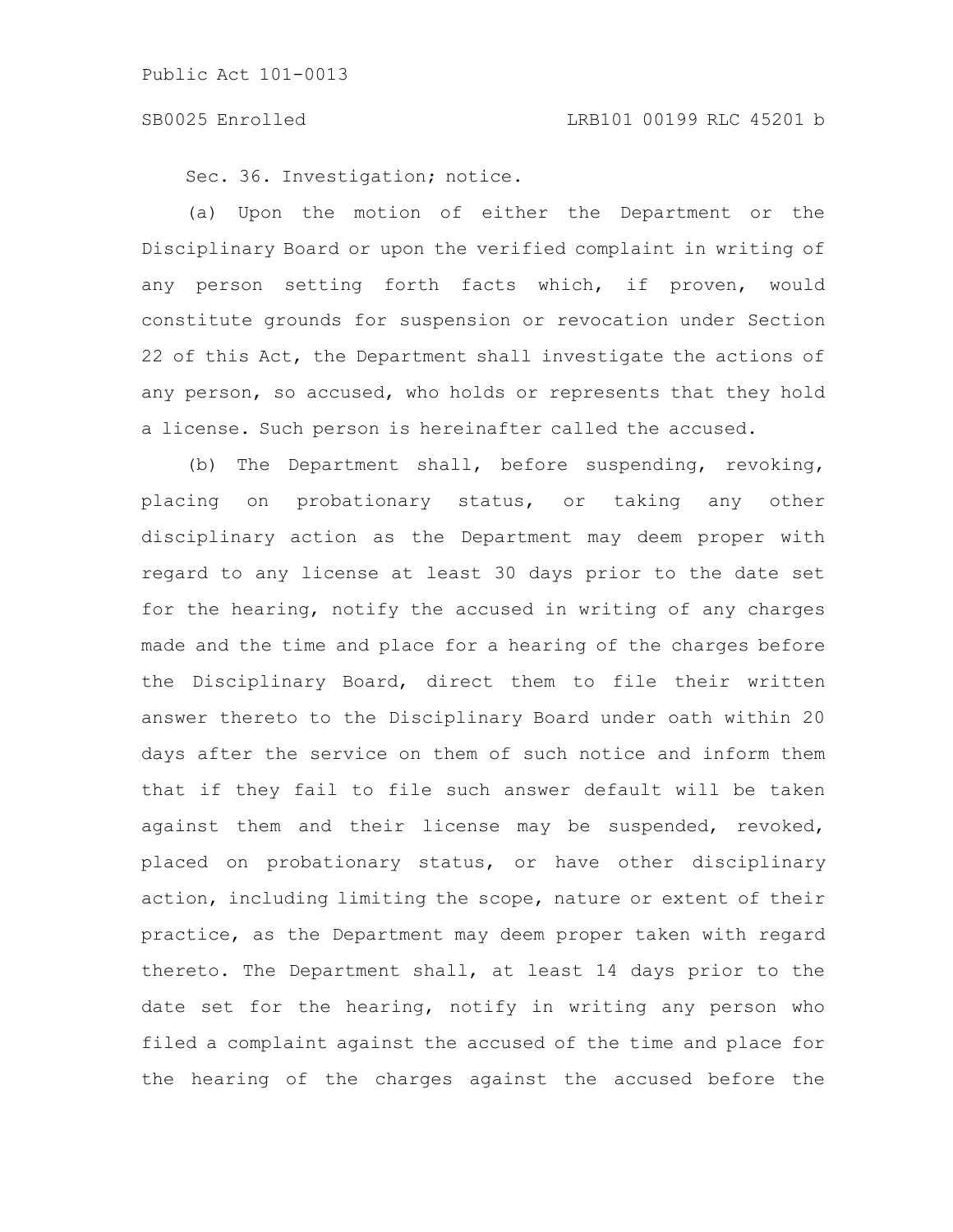Disciplinary Board and inform such person whether he or she may provide testimony at the hearing.

(c) (Blank). Where a physician has been found, eomplaint and investigation of the Department, and hearing, to have performed an abortion procedure in a wilful and wanton manner upon a woman who was not pregnant at the time such abortion procedure was performed, the Department shall automatically revoke the license of such physician medicine in Illinois.

(d) Such written notice and any notice in such proceedings thereafter may be served by delivery of the same, personally, to the accused person, or by mailing the same by registered or certified mail to the accused person's address of record.

(e) All information gathered by the Department during its investigation including information subpoenaed under Section 23 or 38 of this Act and the investigative file shall be kept for the confidential use of the Secretary, Disciplinary Board, the Medical Coordinators, persons employed by contract to advise the Medical Coordinator or the Department, the Disciplinary Board's attorneys, the medical investigative staff, and authorized clerical staff, as provided in this Act and shall be afforded the same status as is provided information concerning medical studies in Part 21 of Article VIII of the Code of Civil Procedure, except that the Department may disclose information and documents to a federal, State, or local law enforcement agency pursuant to a subpoena in an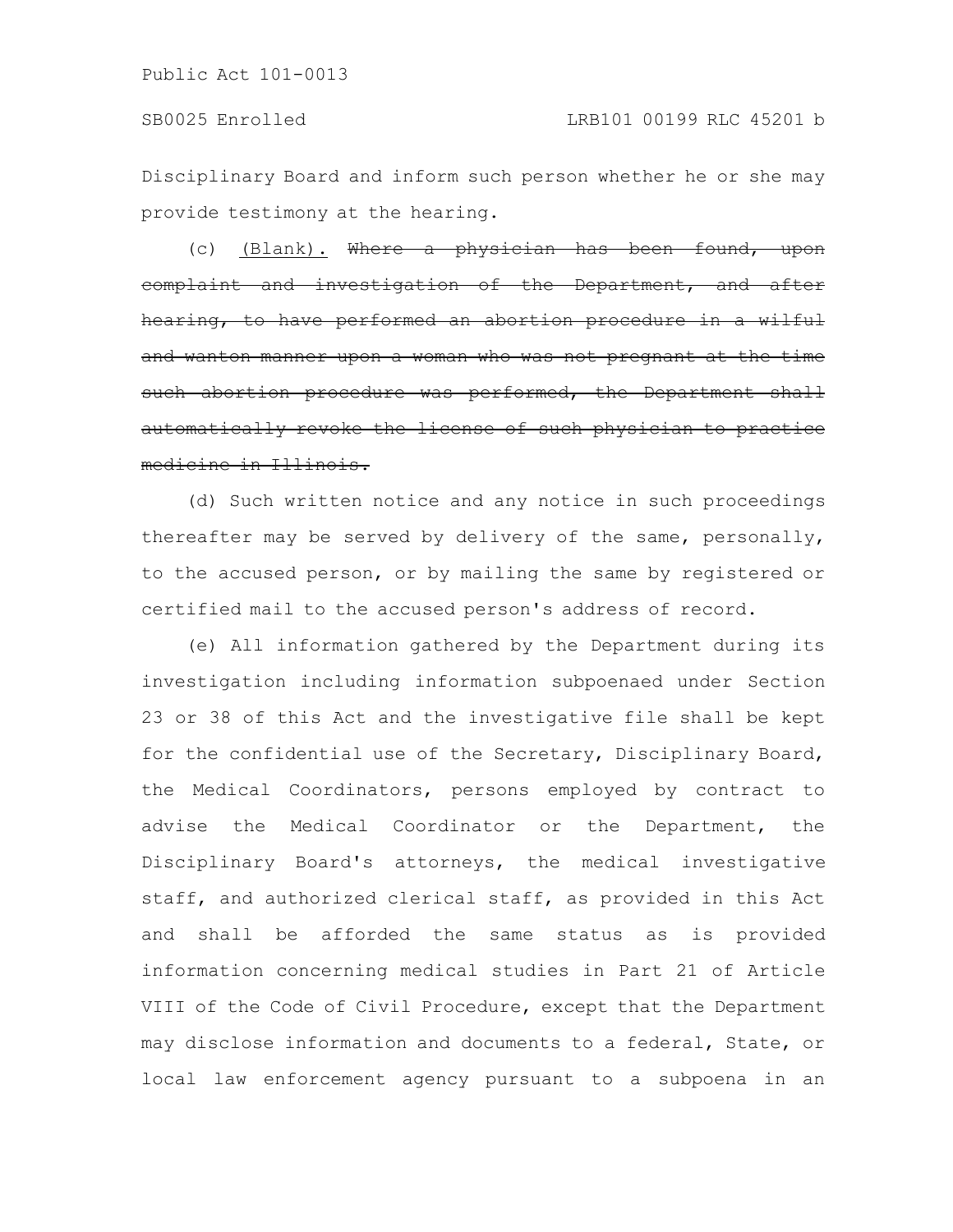## SB0025 Enrolled LRB101 00199 RLC 45201 b

ongoing criminal investigation to a health care licensing body of this State or another state or jurisdiction pursuant to an official request made by that licensing body. Furthermore, information and documents disclosed to a federal, State, or local law enforcement agency may be used by that agency only for the investigation and prosecution of a criminal offense or, in the case of disclosure to a health care licensing body, only for investigations and disciplinary action proceedings with regard to a license issued by that licensing body. (Source: P.A. 97-449, eff. 1-1-12; 97-622, eff. 11-23-11;

98-1140, eff. 12-30-14.)

Section 910-50. The Nurse Practice Act is amended by changing Section 65-35 and 65-43 as follows:

(225 ILCS 65/65-35) (was 225 ILCS 65/15-15)

(Section scheduled to be repealed on January 1, 2028) Sec. 65-35. Written collaborative agreements.

(a) A written collaborative agreement is required for all advanced practice registered nurses engaged in clinical practice prior to meeting the requirements of Section 65-43, except for advanced practice registered nurses who are privileged to practice in a hospital, hospital affiliate, or ambulatory surgical treatment center.

(a-5) If an advanced practice registered nurse engages in clinical practice outside of a hospital, hospital affiliate, or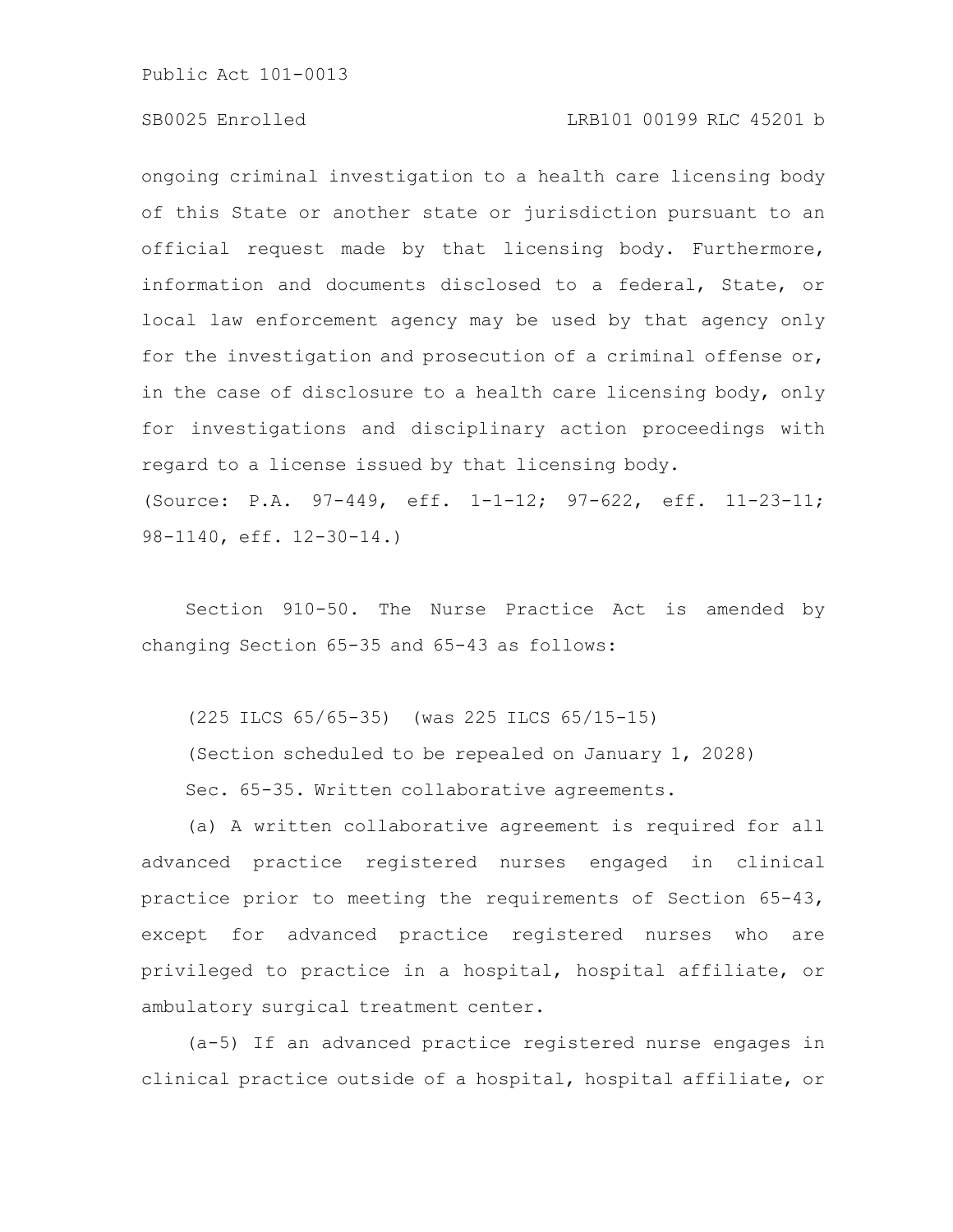# SB0025 Enrolled LRB101 00199 RLC 45201 b

ambulatory surgical treatment center in which he or she is privileged to practice, the advanced practice registered nurse must have a written collaborative agreement, except as set forth in Section 65-43.

(b) A written collaborative agreement shall describe the relationship of the advanced practice registered nurse with the collaborating physician and shall describe the categories of care, treatment, or procedures to be provided by the advanced practice registered nurse. A collaborative agreement with a podiatric physician must be in accordance with subsection (c-5) or (c-15) of this Section. A collaborative agreement with a dentist must be in accordance with subsection (c-10) of this Section. A collaborative agreement with a podiatric physician must be in accordance with subsection (c-5) of this Section. Collaboration does not require an employment relationship between the collaborating physician and the advanced practice registered nurse.

The collaborative relationship under an agreement shall not be construed to require the personal presence of a collaborating physician at the place where services are rendered. Methods of communication shall be available for consultation with the collaborating physician in person or by telecommunications or electronic communications as set forth in the written agreement.

(b-5) Absent an employment relationship, a written collaborative agreement may not (1) restrict the categories of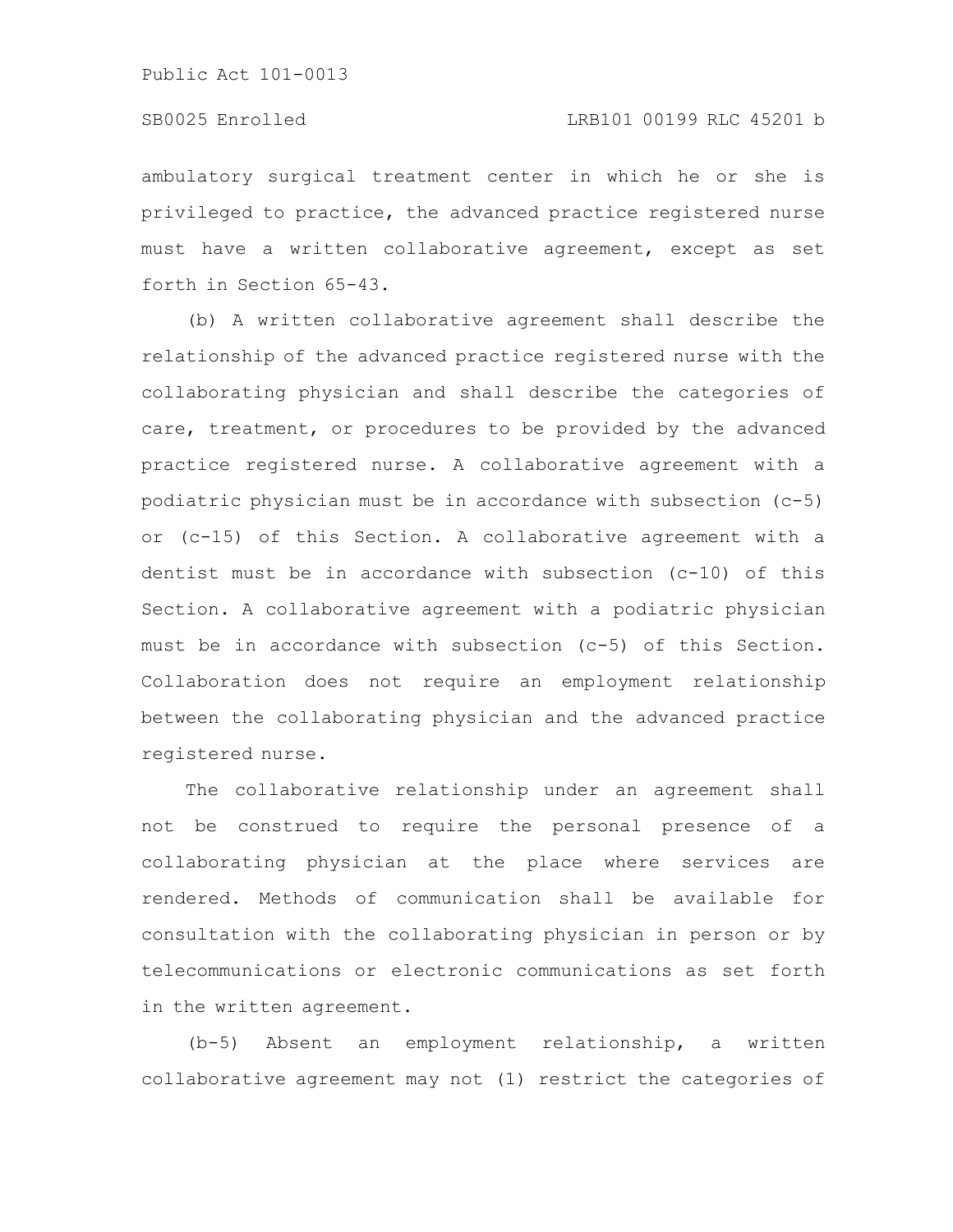# SB0025 Enrolled LRB101 00199 RLC 45201 b

patients of an advanced practice registered nurse within the scope of the advanced practice registered nurses training and experience, (2) limit third party payors or government health programs, such as the medical assistance program or Medicare with which the advanced practice registered nurse contracts, or (3) limit the geographic area or practice location of the advanced practice registered nurse in this State.

(c) In the case of anesthesia services provided by a certified registered nurse anesthetist, an anesthesiologist, a physician, a dentist, or a podiatric physician must participate through discussion of and agreement with the anesthesia plan and remain physically present and available on the premises during the delivery of anesthesia services for diagnosis, consultation, and treatment of emergency medical conditions.

(c-5) A certified registered nurse anesthetist, who provides anesthesia services outside of a hospital or ambulatory surgical treatment center shall enter into a written collaborative agreement with an anesthesiologist or the physician licensed to practice medicine in all its branches or the podiatric physician performing the procedure. Outside of a hospital or ambulatory surgical treatment center, the certified registered nurse anesthetist may provide only those services that the collaborating podiatric physician is authorized to provide pursuant to the Podiatric Medical Practice Act of 1987 and rules adopted thereunder. A certified registered nurse anesthetist may select, order, and administer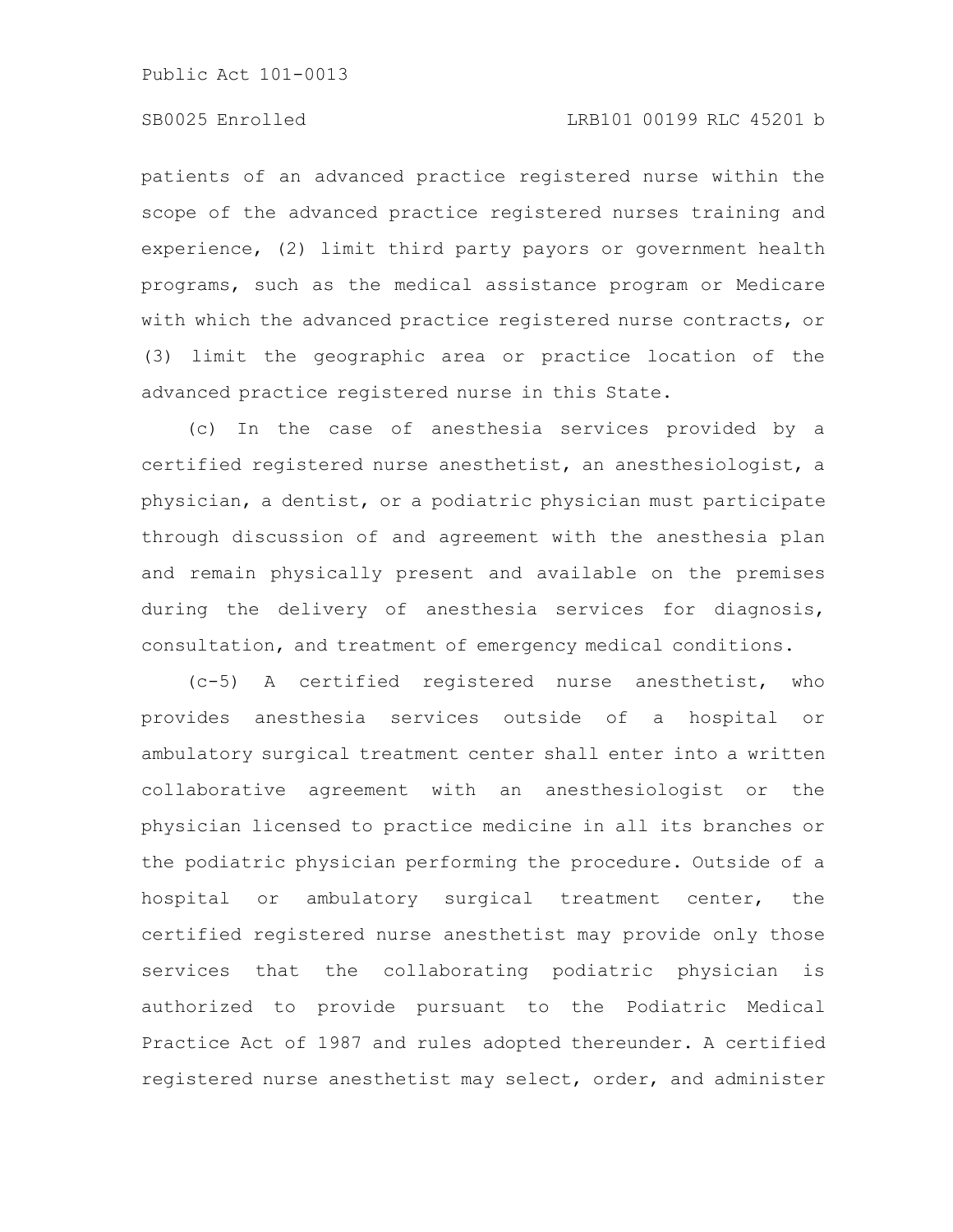## SB0025 Enrolled LRB101 00199 RLC 45201 b

medication, including controlled substances, and apply appropriate medical devices for delivery of anesthesia services under the anesthesia plan agreed with by the anesthesiologist or the operating physician or operating podiatric physician.

(c-10) A certified registered nurse anesthetist who provides anesthesia services in a dental office shall enter into a written collaborative agreement with an anesthesiologist or the physician licensed to practice medicine in all its branches or the operating dentist performing the procedure. The agreement shall describe the working relationship of the certified registered nurse anesthetist and dentist and shall authorize the categories of care, treatment, or procedures to be performed by the certified registered nurse anesthetist. In a collaborating dentist's office, the certified registered nurse anesthetist may only provide those services that the operating dentist with the appropriate permit is authorized to provide pursuant to the Illinois Dental Practice Act and rules adopted thereunder. For anesthesia services, an anesthesiologist, physician, or operating dentist shall participate through discussion of and agreement with the anesthesia plan and shall remain physically present and be available on the premises during the delivery of anesthesia services for diagnosis, consultation, and treatment of emergency medical conditions. A certified registered nurse anesthetist may select, order, and administer medication,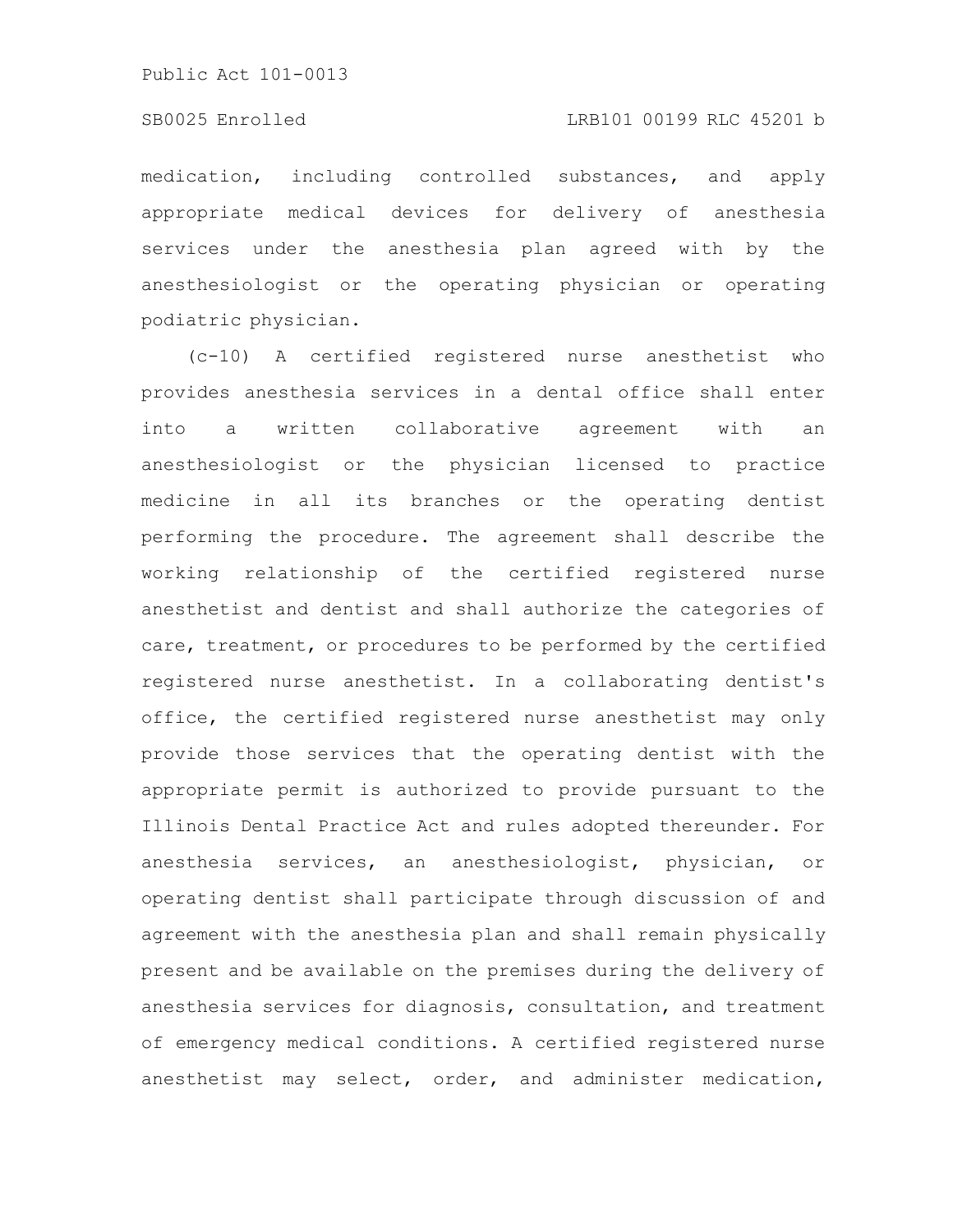including controlled substances, and apply appropriate medical devices for delivery of anesthesia services under the anesthesia plan agreed with by the operating dentist.

(c-15) An advanced practice registered nurse who had a written collaborative agreement with a podiatric physician immediately before the effective date of Public Act 100-513 may continue in that collaborative relationship or enter into a new written collaborative relationship with a podiatric physician under the requirements of this Section and Section 65-40, as those Sections existed immediately before the amendment of those Sections by Public Act 100-513 with regard to a written collaborative agreement between an advanced practice registered nurse and a podiatric physician.

(d) A copy of the signed, written collaborative agreement must be available to the Department upon request from both the advanced practice registered nurse and the collaborating physician, dentist, or podiatric physician.

(e) Nothing in this Act shall be construed to limit the delegation of tasks or duties by a physician to a licensed practical nurse, a registered professional nurse, or other persons in accordance with Section 54.2 of the Medical Practice Act of 1987. Nothing in this Act shall be construed to limit the method of delegation that may be authorized by any means, including, but not limited to, oral, written, electronic, standing orders, protocols, guidelines, or verbal orders.

(e-5) Nothing in this Act shall be construed to authorize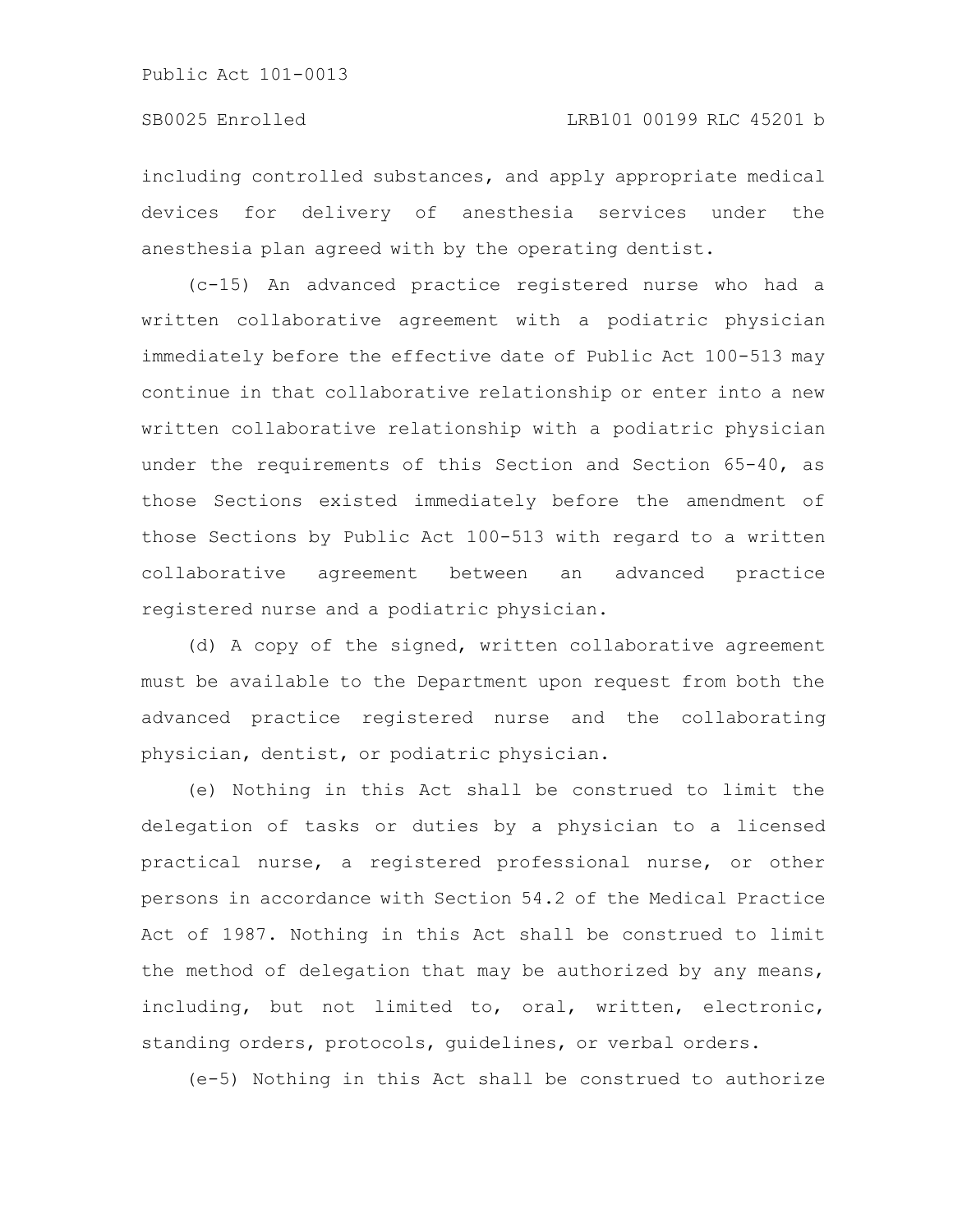an advanced practice registered nurse to provide health care services required by law or rule to be performed by a physician. The scope of practice of an advanced practice registered nurse does not include operative surgery. Nothing in this Section shall be construed to preclude an advanced practice registered nurse from assisting in surgery  $\tau$  including those acts to be performed by a physician in Section 3.1 of the Illinois Abortion Law of 1975.

(f) An advanced practice registered nurse shall inform each collaborating physician, dentist, or podiatric physician of all collaborative agreements he or she has signed and provide a copy of these to any collaborating physician, dentist, or podiatric physician upon request.

(g) (Blank).

(Source: P.A. 99-173, eff. 7-29-15; 100-513, eff. 1-1-18; 100-577, eff. 1-26-18; 100-1096, eff. 8-26-18.)

(225 ILCS 65/65-43)

(Section scheduled to be repealed on January 1, 2028)

Sec. 65-43. Full practice authority.

(a) An Illinois-licensed advanced practice registered nurse certified as a nurse practitioner, nurse midwife, or clinical nurse specialist shall be deemed by law to possess the ability to practice without a written collaborative agreement as set forth in this Section.

(b) An advanced practice registered nurse certified as a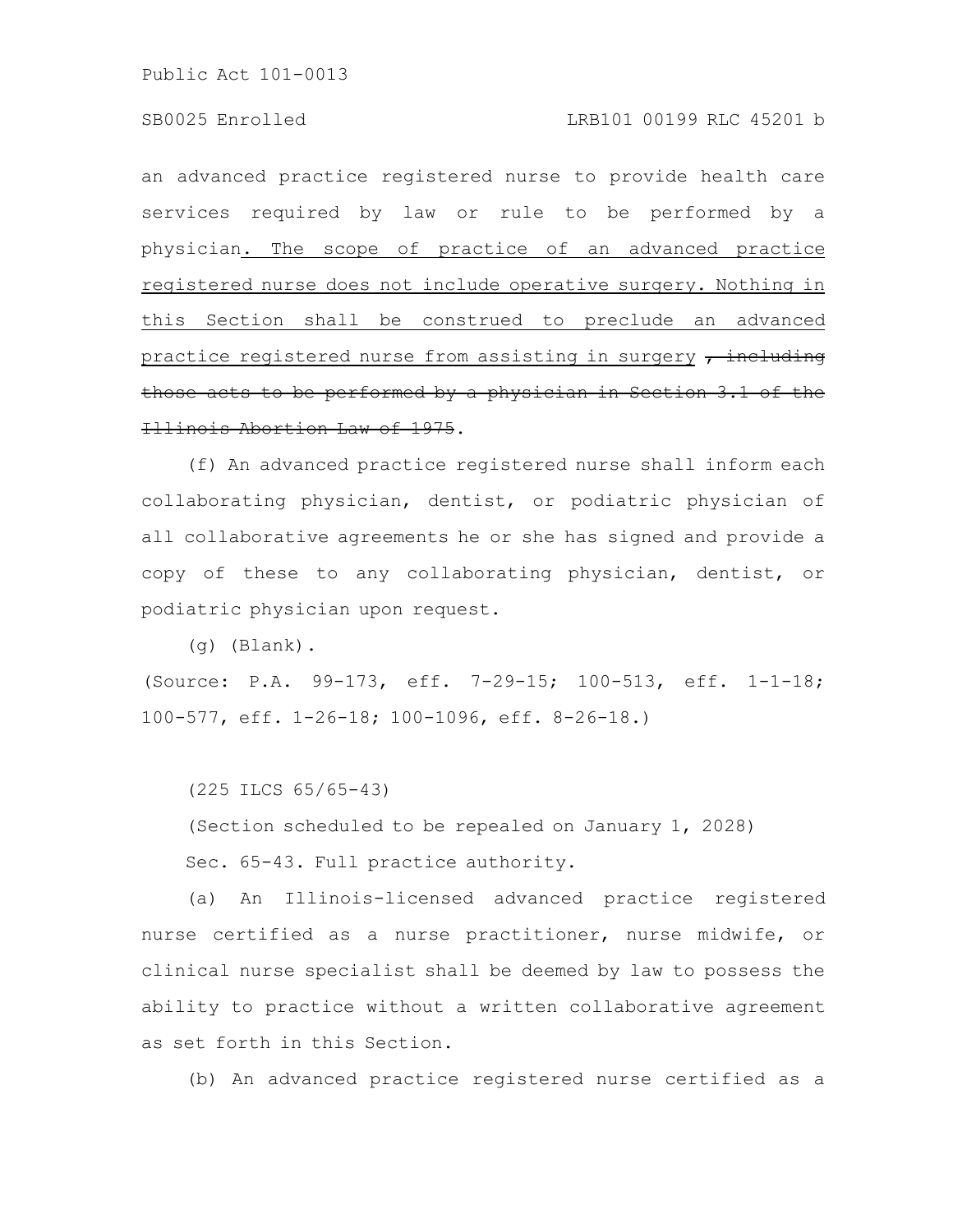### SB0025 Enrolled LRB101 00199 RLC 45201 b

nurse midwife, clinical nurse specialist, or nurse practitioner who files with the Department a notarized attestation of completion of at least 250 hours of continuing education or training and at least 4,000 hours of clinical experience after first attaining national certification shall not require a written collaborative agreement, except as specified in subsection (c). Documentation of successful completion shall be provided to the Department upon request.

Continuing education or training hours required by subsection (b) shall be in the advanced practice registered nurse's area of certification as set forth by Department rule.

The clinical experience must be in the advanced practice registered nurse's area of certification. The clinical experience shall be in collaboration with a physician or physicians. Completion of the clinical experience must be attested to by the collaborating physician or physicians and the advanced practice registered nurse.

(c) The scope of practice of an advanced practice registered nurse with full practice authority includes:

(1) all matters included in subsection (c) of Section 65-30 of this Act;

(2) practicing without a written collaborative agreement in all practice settings consistent with national certification;

(3) authority to prescribe both legend drugs and Schedule II through V controlled substances; this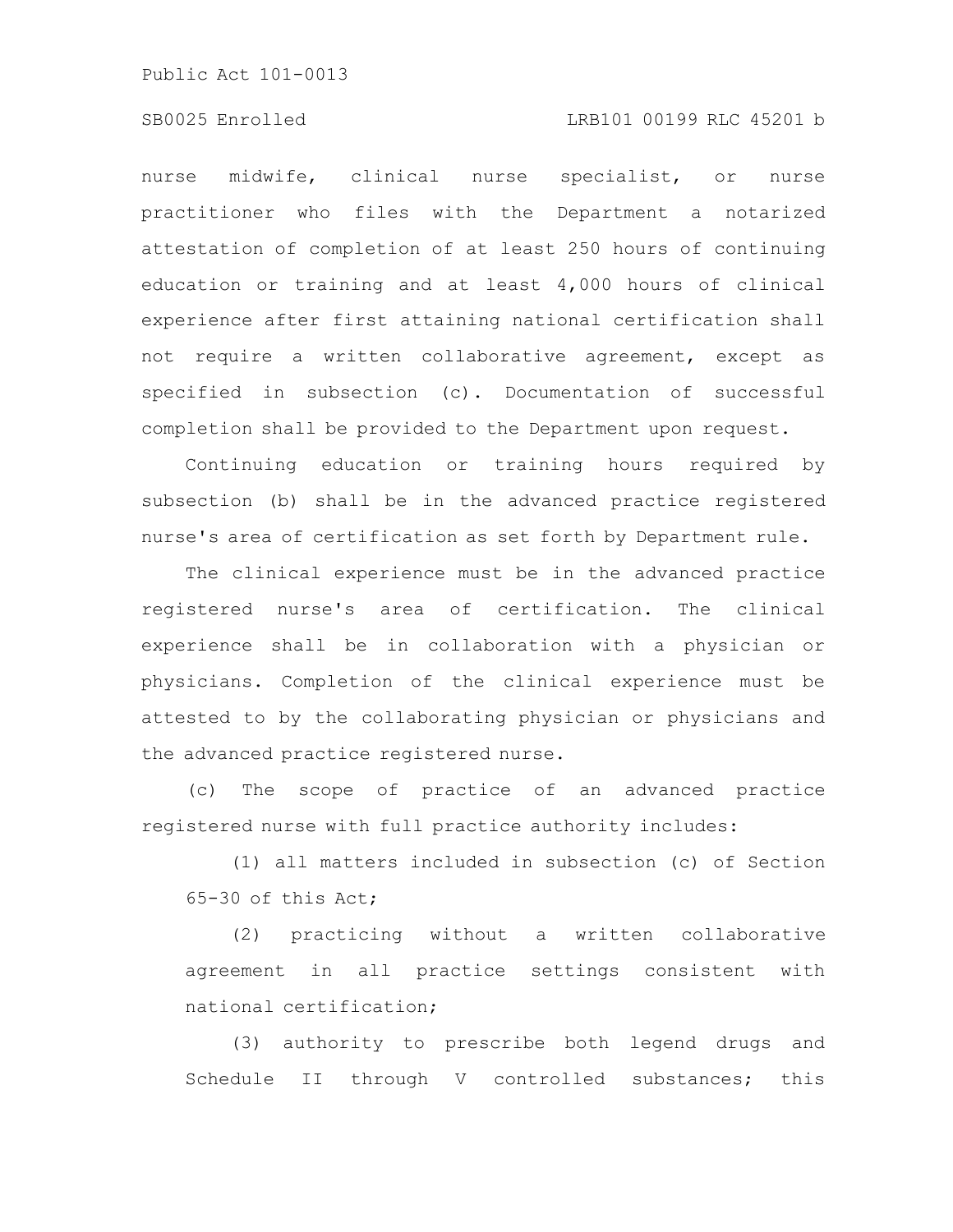## SB0025 Enrolled LRB101 00199 RLC 45201 b

authority includes prescription of, selection of, orders for, administration of, storage of, acceptance of samples of, and dispensing over the counter medications, legend drugs, and controlled substances categorized as any Schedule II through V controlled substances, as defined in Article II of the Illinois Controlled Substances Act, and other preparations, including, but not limited to, botanical and herbal remedies;

(4) prescribing benzodiazepines or Schedule II narcotic drugs, such as opioids, only in a consultation relationship with a physician; this consultation relationship shall be recorded in the Prescription Monitoring Program website, pursuant to Section 316 of the Illinois Controlled Substances Act, by the physician and advanced practice registered nurse with full practice authority and is not required to be filed with the Department; the specific Schedule II narcotic drug must be identified by either brand name or generic name; the specific Schedule II narcotic drug, such as an opioid, may be administered by oral dosage or topical or transdermal application; delivery by injection or other route of administration is not permitted; at least monthly, the advanced practice registered nurse and the physician must discuss the condition of any patients for whom a benzodiazepine or opioid is prescribed; nothing in this subsection shall be construed to require a prescription by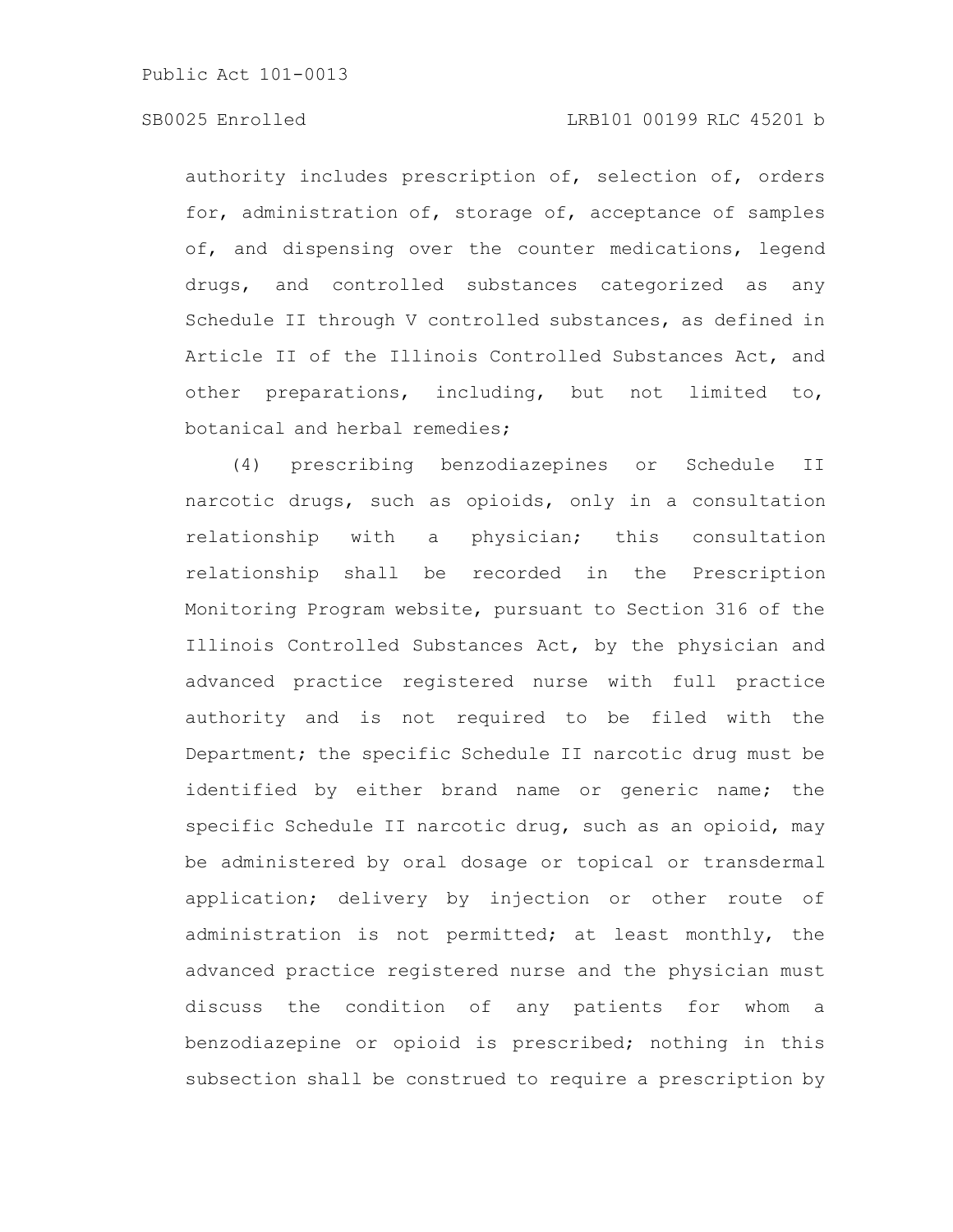an advanced practice registered nurse with full practice authority to require a physician name;

(5) authority to obtain an Illinois controlled substance license and a federal Drug Enforcement Administration number; and

(6) use of only local anesthetic.

The scope of practice of an advanced practice registered nurse does not include operative surgery. Nothing in this Section shall be construed to preclude an advanced practice registered nurse from assisting in surgery.

(d) The Department may adopt rules necessary to administer this Section, including, but not limited to, requiring the completion of forms and the payment of fees.

(e) Nothing in this Act shall be construed to authorize an advanced practice registered nurse with full practice authority to provide health care services required by law or rule to be performed by a physician, including, but not limited to, those acts to be performed by a physician in Section 3.1 of the Illinois Abortion Law of 1975.

(Source: P.A. 100-513, eff. 1-1-18.)

Section 910-53. The Physician Assistant Practice Act of 1987 is amended by changing Section 7.5 as follows:

(225 ILCS 95/7.5) (Section scheduled to be repealed on January 1, 2028)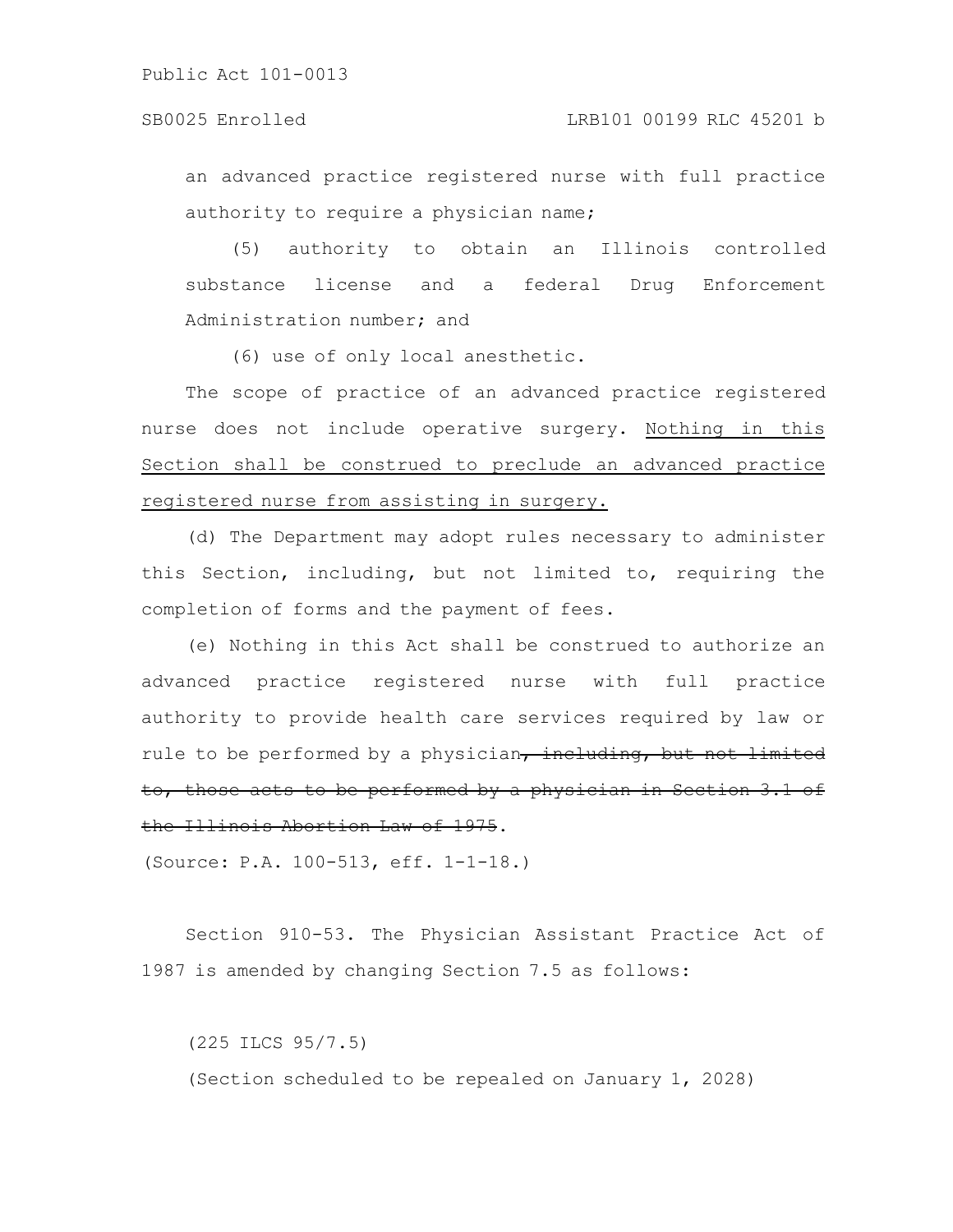Sec. 7.5. Written collaborative agreements; prescriptive authority.

(a) A written collaborative agreement is required for all physician assistants to practice in the State, except as provided in Section 7.7 of this Act.

(1) A written collaborative agreement shall describe the working relationship of the physician assistant with the collaborating physician and shall describe the categories of care, treatment, or procedures to be provided by the physician assistant. The written collaborative agreement shall promote the exercise of professional judgment by the physician assistant commensurate with his or her education and experience. The services to be provided by the physician assistant shall be services that the collaborating physician is authorized to and generally provides to his or her patients in the normal course of his or her clinical medical practice. The written collaborative agreement need not describe the exact steps that a physician assistant must take with respect to each specific condition, disease, or symptom but must specify which authorized procedures require the presence of the collaborating physician as the procedures are being performed. The relationship under a written collaborative agreement shall not be construed to require the personal presence of a physician at the place where services are rendered. Methods of communication shall be available for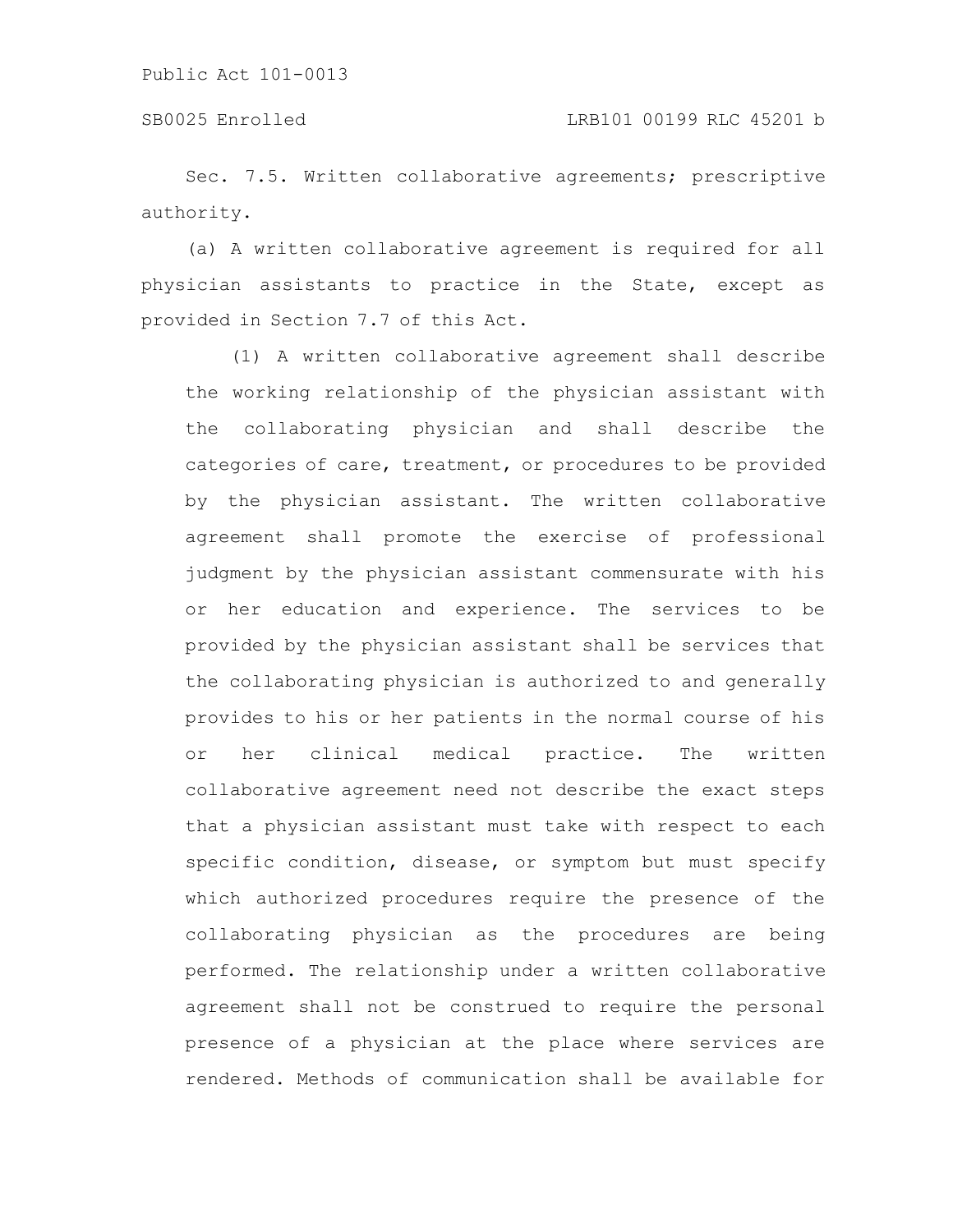# SB0025 Enrolled LRB101 00199 RLC 45201 b

consultation with the collaborating physician in person or by telecommunications or electronic communications as set forth in the written collaborative agreement. For the purposes of this Act, "generally provides to his or her patients in the normal course of his or her clinical medical practice" means services, not specific tasks or duties, the collaborating physician routinely provides individually or through delegation to other persons so that the physician has the experience and ability to collaborate and provide consultation.

(2) The written collaborative agreement shall be adequate if a physician does each of the following:

(A) Participates in the joint formulation and joint approval of orders or guidelines with the physician assistant and he or she periodically reviews such orders and the services provided patients under such orders in accordance with accepted standards of medical practice and physician assistant practice.

(B) Provides consultation at least once a month.

(3) A copy of the signed, written collaborative agreement must be available to the Department upon request from both the physician assistant and the collaborating physician.

(4) A physician assistant shall inform each collaborating physician of all written collaborative agreements he or she has signed and provide a copy of these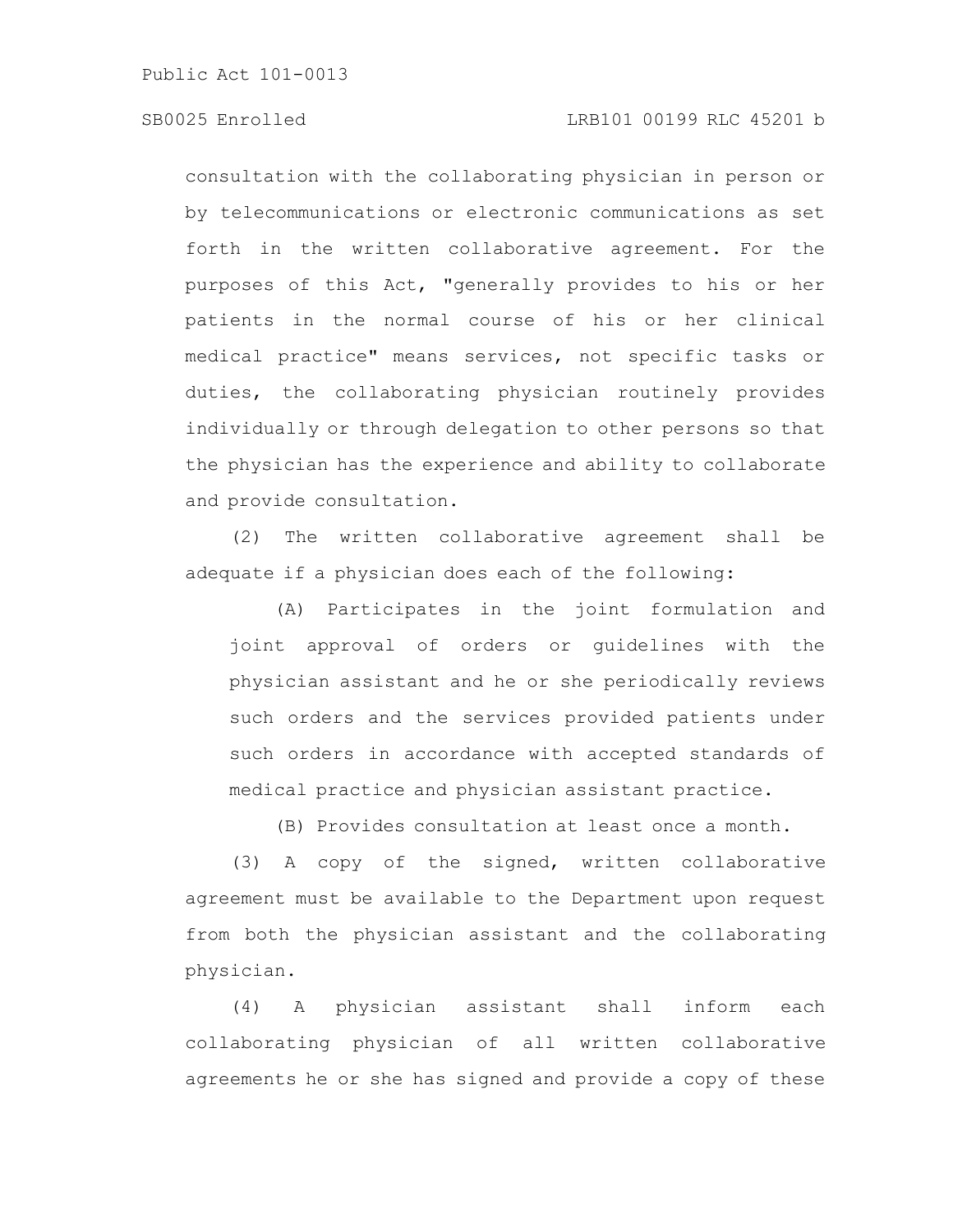to any collaborating physician upon request.

(b) A collaborating physician may, but is not required to, delegate prescriptive authority to a physician assistant as part of a written collaborative agreement. This authority may, but is not required to, include prescription of, selection of, orders for, administration of, storage of, acceptance of samples of, and dispensing medical devices, over the counter medications, legend drugs, medical gases, and controlled substances categorized as Schedule II through V controlled substances, as defined in Article II of the Illinois Controlled Substances Act, and other preparations, including, but not limited to, botanical and herbal remedies. The collaborating physician must have a valid, current Illinois controlled substance license and federal registration with the Drug Enforcement Agency to delegate the authority to prescribe controlled substances.

(1) To prescribe Schedule II, III, IV, or V controlled substances under this Section, a physician assistant must obtain a mid-level practitioner controlled substances license. Medication orders issued by a physician assistant shall be reviewed periodically by the collaborating physician.

(2) The collaborating physician shall file with the Department notice of delegation of prescriptive authority to a physician assistant and termination of delegation, specifying the authority delegated or terminated. Upon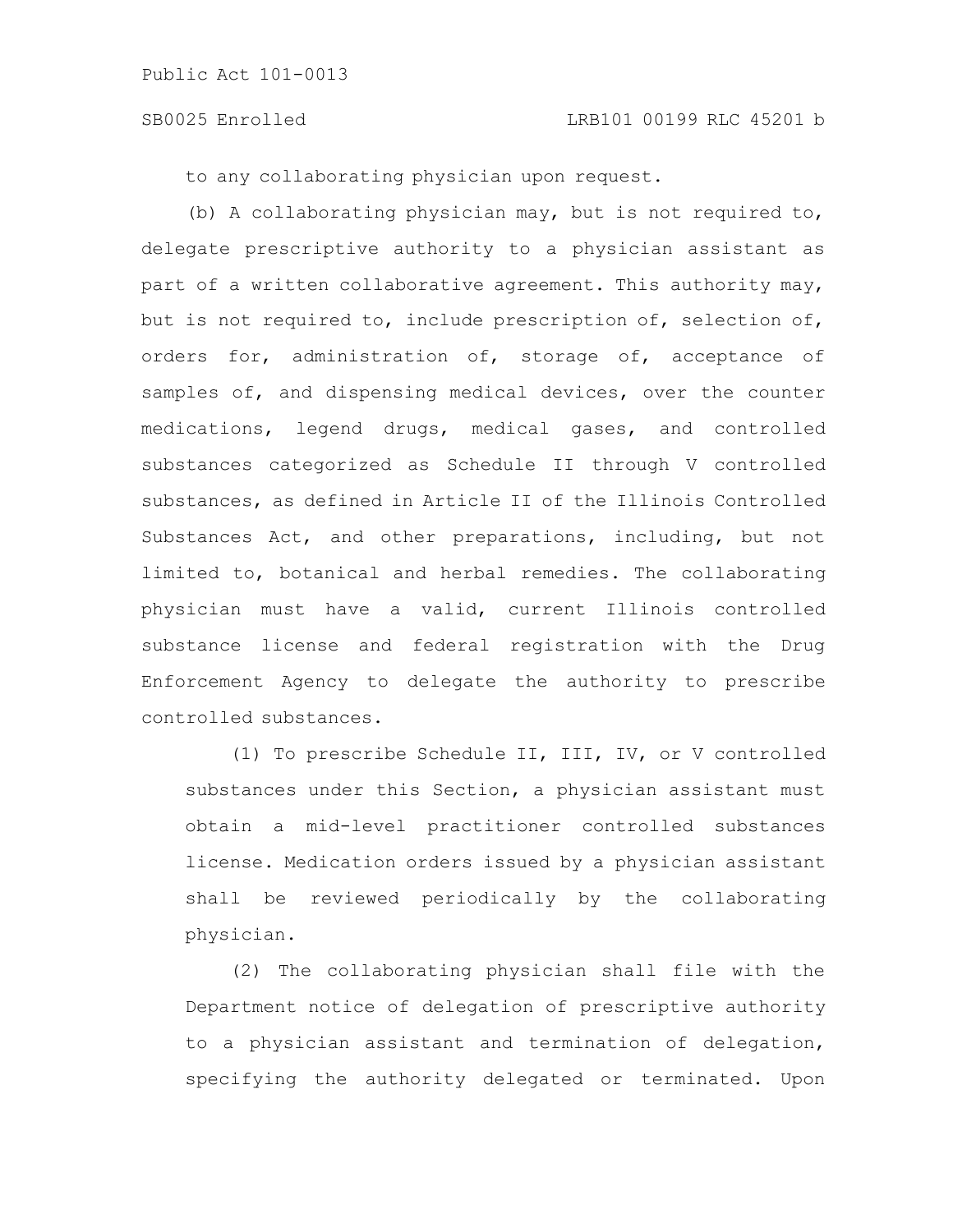# SB0025 Enrolled LRB101 00199 RLC 45201 b

receipt of this notice delegating authority to prescribe controlled substances, the physician assistant shall be eligible to register for a mid-level practitioner controlled substances license under Section 303.05 of the Illinois Controlled Substances Act. Nothing in this Act shall be construed to limit the delegation of tasks or duties by the collaborating physician to a nurse or other appropriately trained persons in accordance with Section 54.2 of the Medical Practice Act of 1987.

(3) In addition to the requirements of this subsection (b), a collaborating physician may, but is not required to, delegate authority to a physician assistant to prescribe Schedule II controlled substances, if all of the following conditions apply:

(A) Specific Schedule II controlled substances by oral dosage or topical or transdermal application may be delegated, provided that the delegated Schedule II controlled substances are routinely prescribed by the collaborating physician. This delegation must identify the specific Schedule II controlled substances by either brand name or generic name. Schedule II controlled substances to be delivered by injection or other route of administration may not be delegated.

(B) (Blank).

(C) Any prescription must be limited to no more than a 30-day supply, with any continuation authorized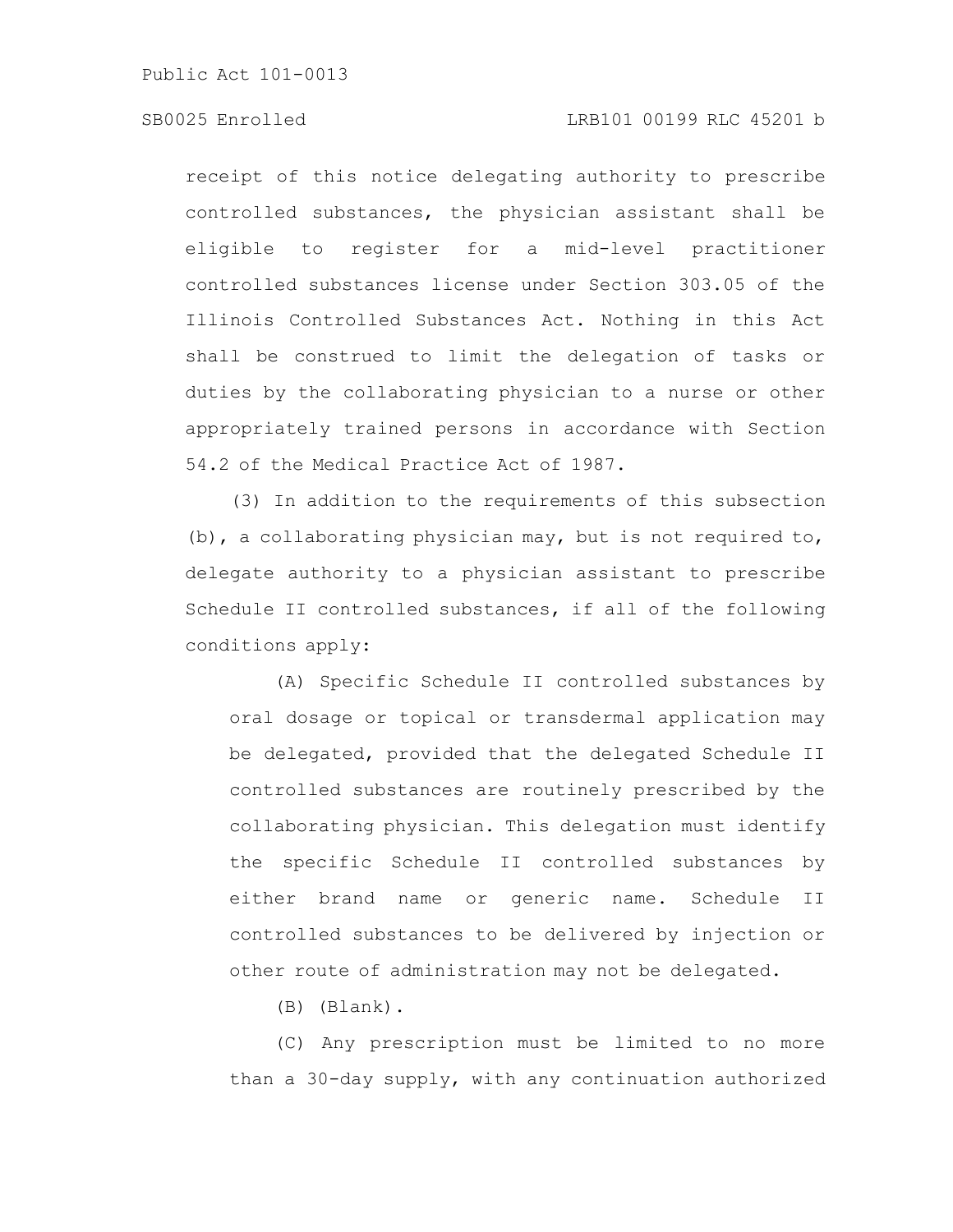only after prior approval of the collaborating physician.

(D) The physician assistant must discuss the condition of any patients for whom a controlled substance is prescribed monthly with the collaborating physician.

(E) The physician assistant meets the education requirements of Section 303.05 of the Illinois Controlled Substances Act.

(c) Nothing in this Act shall be construed to limit the delegation of tasks or duties by a physician to a licensed practical nurse, a registered professional nurse, or other persons. Nothing in this Act shall be construed to limit the method of delegation that may be authorized by any means, including, but not limited to, oral, written, electronic, standing orders, protocols, guidelines, or verbal orders. Nothing in this Act shall be construed to authorize a physician assistant to provide health care services required by law or rule to be performed by a physician. Nothing in this Act shall be construed to authorize the delegation or performance of operative surgery. Nothing in this Section shall be construed to preclude a physician assistant from assisting in surgery.

(c-5) Nothing in this Section shall be construed to apply to any medication authority, including Schedule II controlled substances of a licensed physician assistant for care provided in a hospital, hospital affiliate, or ambulatory surgical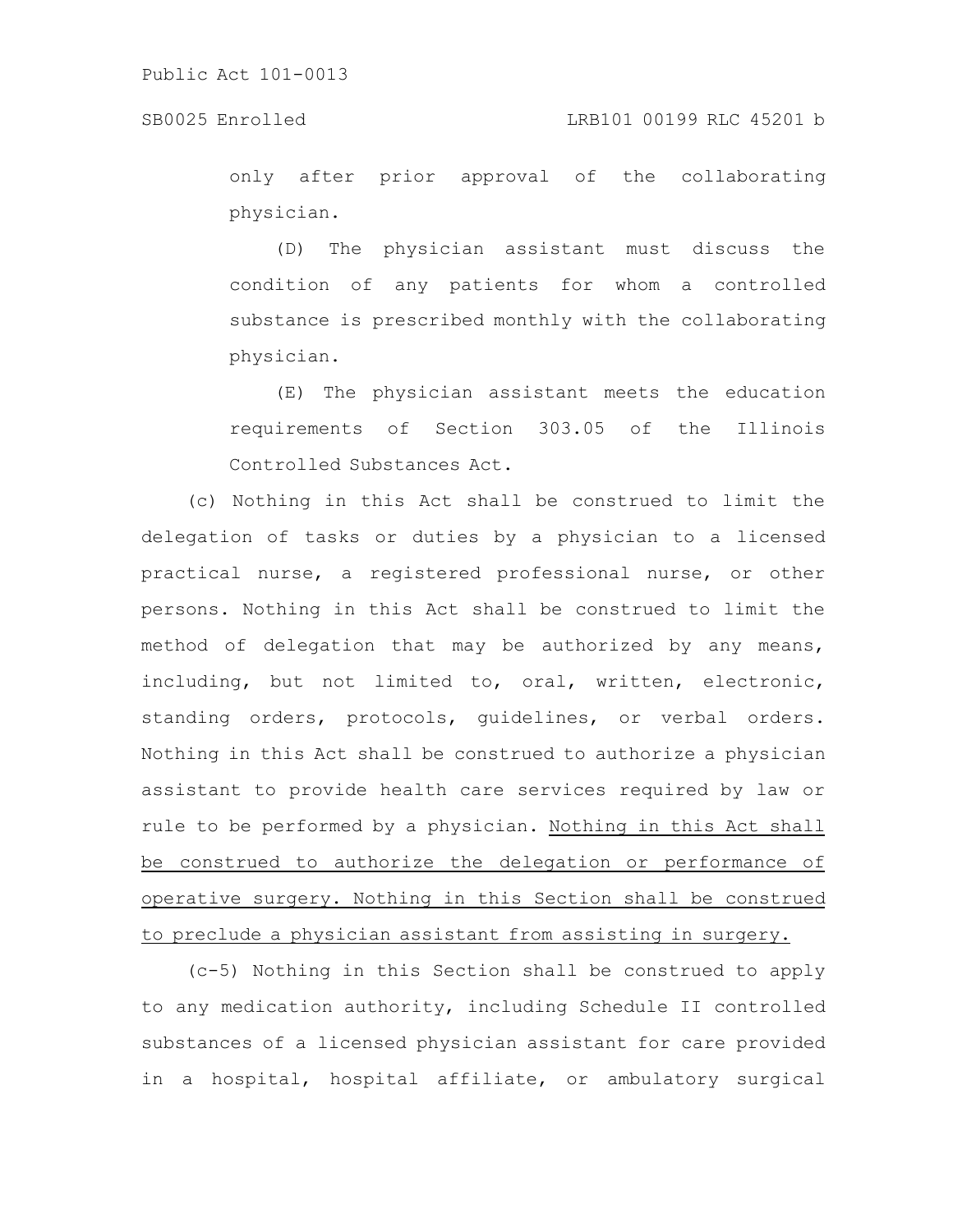## SB0025 Enrolled LRB101 00199 RLC 45201 b

treatment center pursuant to Section 7.7 of this Act.

(d) (Blank).

(e) Nothing in this Section shall be construed to prohibit generic substitution.

(Source: P.A. 100-453, eff. 8-25-17.)

Section 910-55. The Vital Records Act is amended by changing Section 1 as follows:

(410 ILCS 535/1) (from Ch. 111 1/2, par. 73-1)

Sec. 1. As used in this Act, unless the context otherwise requires:

(1) "Vital records" means records of births, deaths, fetal deaths, marriages, dissolution of marriages, and data related thereto.

(2) "System of vital records" includes the registration, collection, preservation, amendment, and certification of vital records, and activities related thereto.

(3) "Filing" means the presentation of a certificate, report, or other record provided for in this Act, of a birth, death, fetal death, adoption, marriage, or dissolution of marriage, for registration by the Office of Vital Records.

(4) "Registration" means the acceptance by the Office of Vital Records and the incorporation in its official records of certificates, reports, or other records provided for in this Act, of births, deaths, fetal deaths, adoptions, marriages, or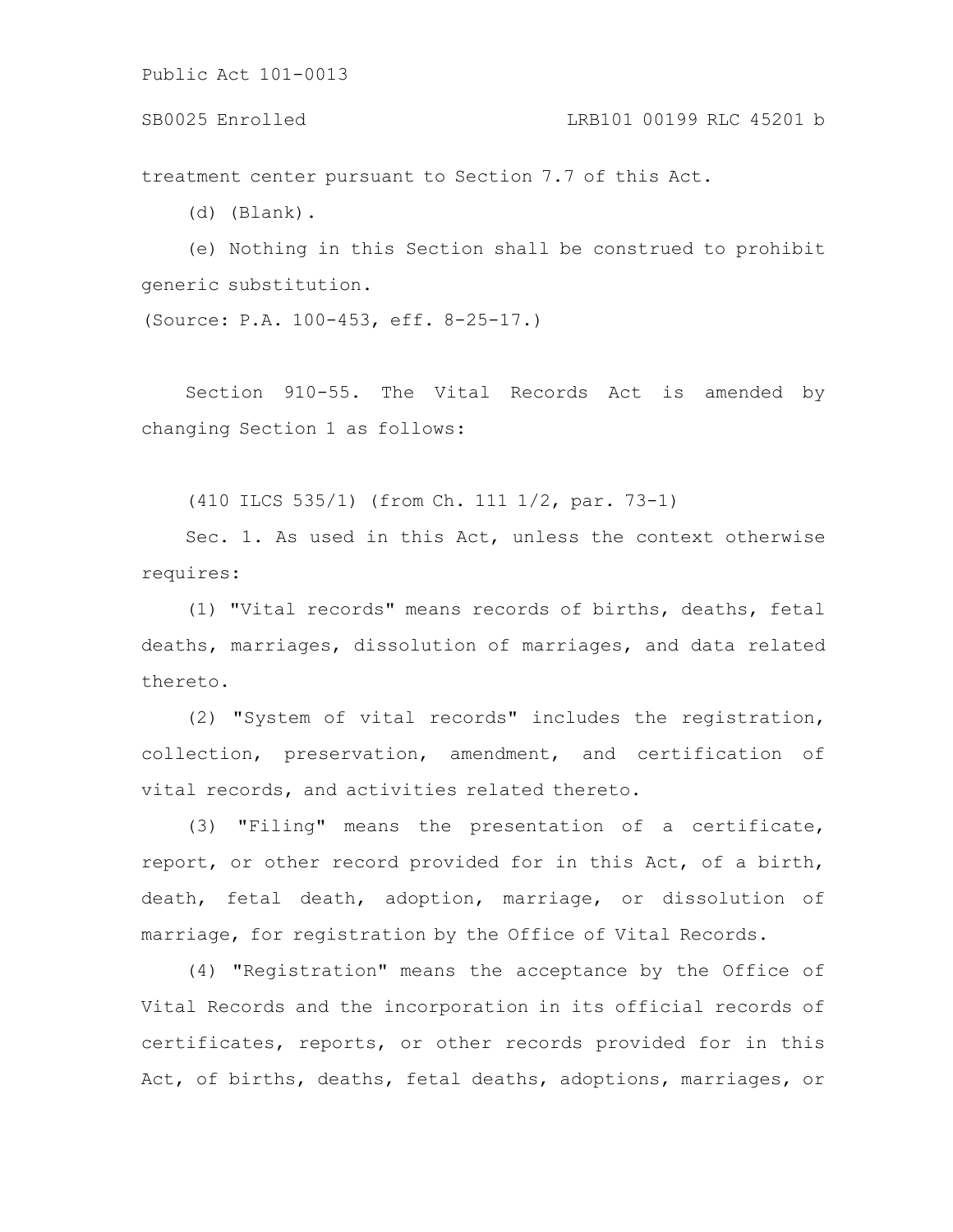dissolution of marriages.

(5) "Live birth" means the complete expulsion or extraction from its mother of a product of human conception, irrespective of the duration of pregnancy, which after such separation breathes or shows any other evidence of life such as beating of the heart, pulsation of the umbilical cord, or definite movement of voluntary muscles, whether or not the umbilical cord has been cut or the placenta is attached.

(6) "Fetal death" means death prior to the complete expulsion or extraction from the uterus its mother of a product of human conception, irrespective of the duration of pregnancy, and which is not due to an abortion as defined in Section 1-10 of the Reproductive Health Act.  $\div$  The the death is indicated by the fact that after such separation the fetus does not breathe or show any other evidence of life such as beating of the heart, pulsation of the umbilical cord, or definite movement of voluntary muscles.

(7) "Dead body" means a lifeless human body or parts of such body or bones thereof from the state of which it may reasonably be concluded that death has occurred.

(8) "Final disposition" means the burial, cremation, or other disposition of a dead human body or fetus or parts thereof.

(9) "Physician" means a person licensed to practice medicine in Illinois or any other state.

(10) "Institution" means any establishment, public or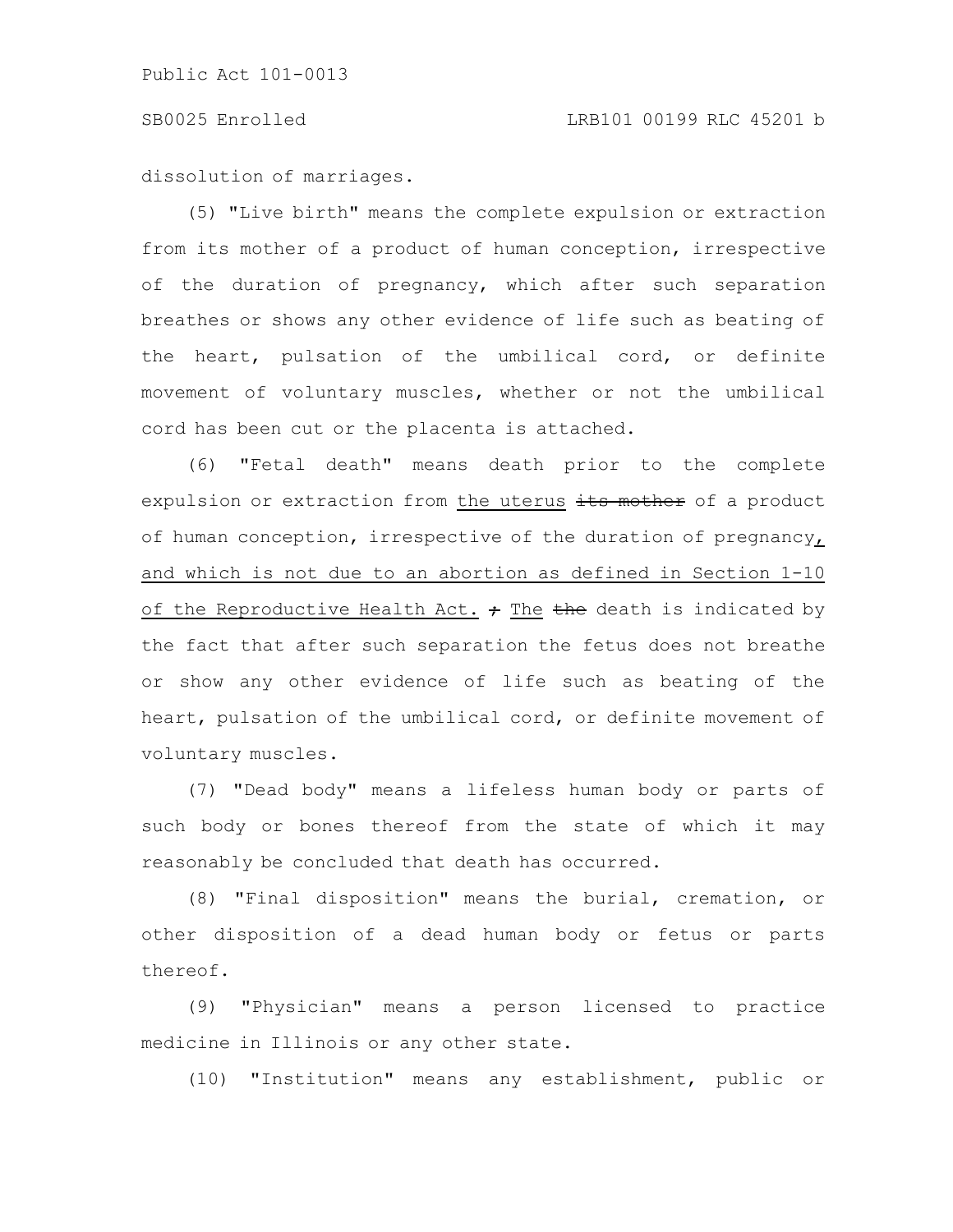### SB0025 Enrolled LRB101 00199 RLC 45201 b

private, which provides in-patient medical, surgical, or diagnostic care or treatment, or nursing, custodial, or domiciliary care to 2 or more unrelated individuals, or to which persons are committed by law.

(11) "Department" means the Department of Public Health of the State of Illinois.

(12) "Director" means the Director of the Illinois Department of Public Health.

(13) "Licensed health care professional" means a person licensed to practice as a physician, advanced practice registered nurse, or physician assistant in Illinois or any other state.

(14) "Licensed mental health professional" means a person who is licensed or registered to provide mental health services by the Department of Financial and Professional Regulation or a board of registration duly authorized to register or grant licenses to persons engaged in the practice of providing mental health services in Illinois or any other state.

(15) "Intersex condition" means a condition in which a person is born with a reproductive or sexual anatomy or chromosome pattern that does not fit typical definitions of male or female.

(16) "Homeless person" means an individual who meets the definition of "homeless" under Section 103 of the federal McKinney-Vento Homeless Assistance Act (42 U.S.C. 11302) or an individual residing in any of the living situations described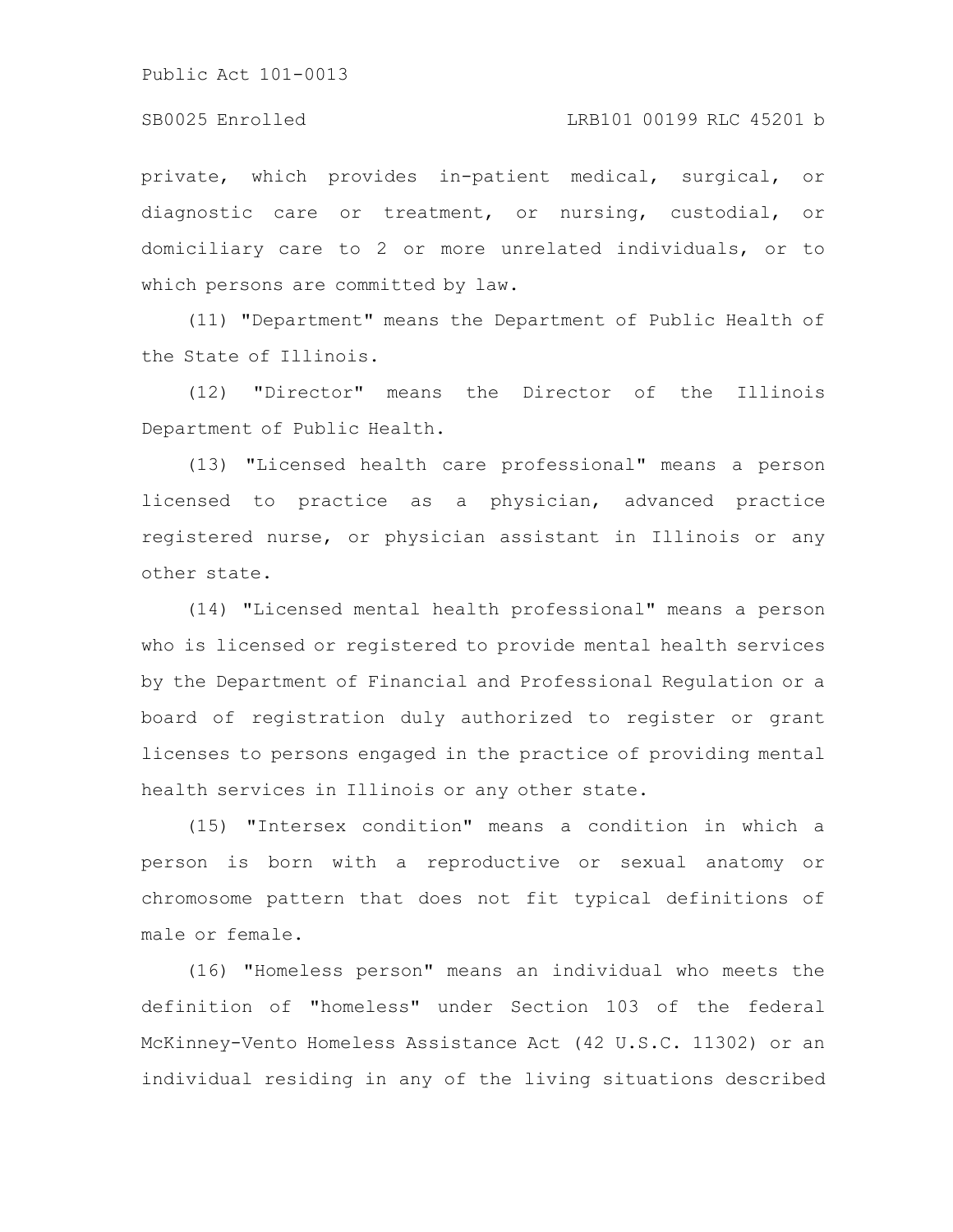in 42 U.S.C. 11434a(2). (Source: P.A. 100-360, eff. 1-1-18; 100-506, eff. 1-1-18; SB0025 Enrolled LRB101 00199 RLC 45201 b

100-863, eff. 8-14-18.)

Section 910-60. The Environmental Protection Act is amended by changing Section 56.1 as follows:

(415 ILCS 5/56.1) (from Ch. 111 1/2, par. 1056.1)

Sec. 56.1. Acts prohibited.

(A) No person shall:

(a) Cause or allow the disposal of any potentially infectious medical waste. Sharps may be disposed in any landfill permitted by the Agency under Section 21 of this Act to accept municipal waste for disposal, if both:

(1) the infectious potential has been eliminated from the sharps by treatment; and

(2) the sharps are packaged in accordance with Board regulations.

(b) Cause or allow the delivery of any potentially infectious medical waste for transport, storage, treatment, or transfer except in accordance with Board regulations.

(c) Beginning July 1, 1992, cause or allow the delivery of any potentially infectious medical waste to a person or facility for storage, treatment, or transfer that does not have a permit issued by the agency to receive potentially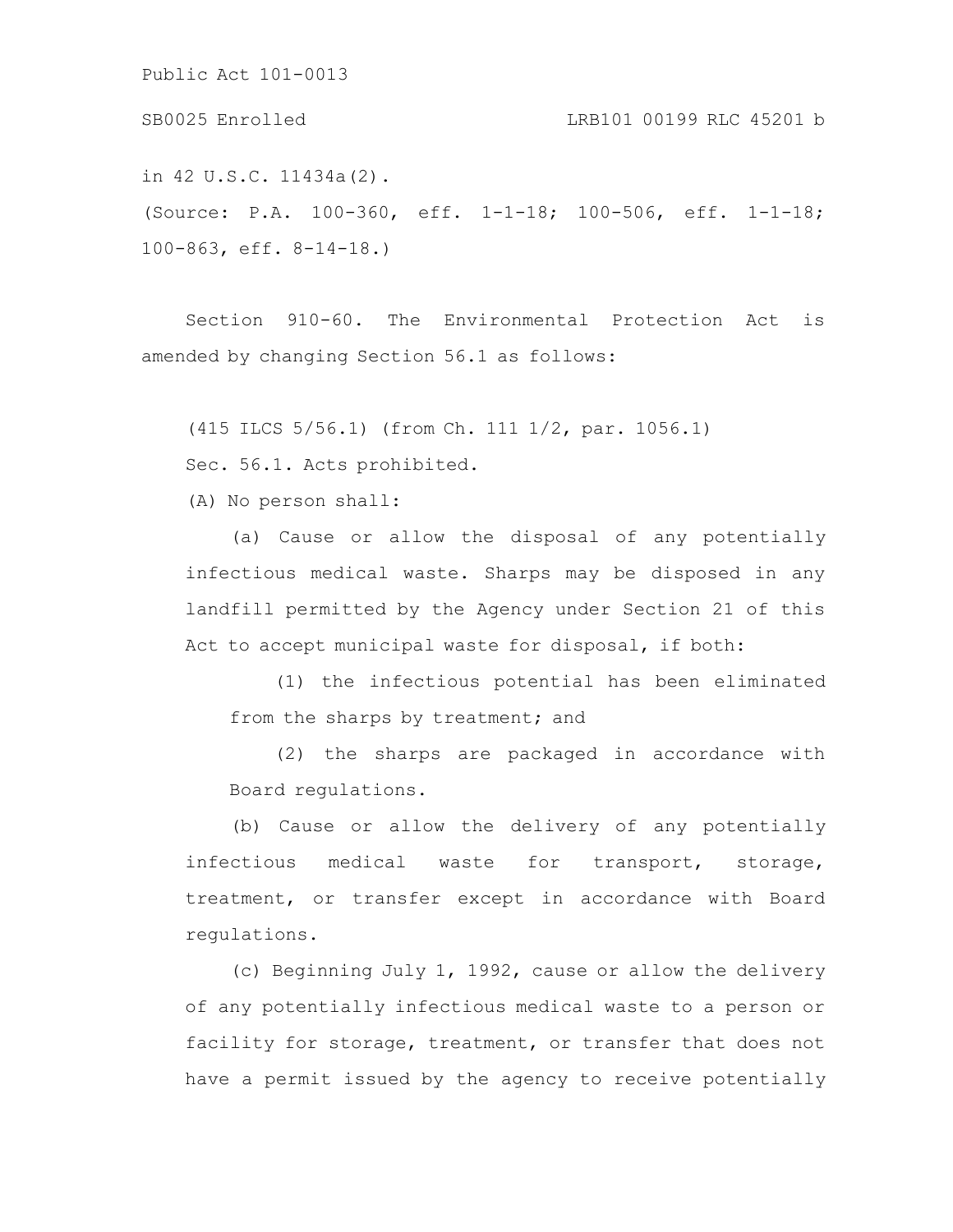## SB0025 Enrolled LRB101 00199 RLC 45201 b

infectious medical waste, unless no permit is required under subsection (q)(1).

(d) Beginning July 1, 1992, cause or allow the delivery or transfer of any potentially infectious medical waste for transport unless:

(1) the transporter has a permit issued by the Agency to transport potentially infectious medical waste, or the transporter is exempt from the permit requirement set forth in subsection (f)(l).

(2) a potentially infectious medical waste manifest is completed for the waste if a manifest is required under subsection (h).

(e) Cause or allow the acceptance of any potentially infectious medical waste for purposes of transport, storage, treatment, or transfer except in accordance with Board regulations.

(f) Beginning July 1, 1992, conduct any potentially infectious medical waste transportation operation:

(1) Without a permit issued by the Agency to transport potentially infectious medical waste. No permit is required under this provision (f)(1) for:

(A) a person transporting potentially infectious medical waste generated solely by that person's activities;

(B) noncommercial transportation of less than 50 pounds of potentially infectious medical waste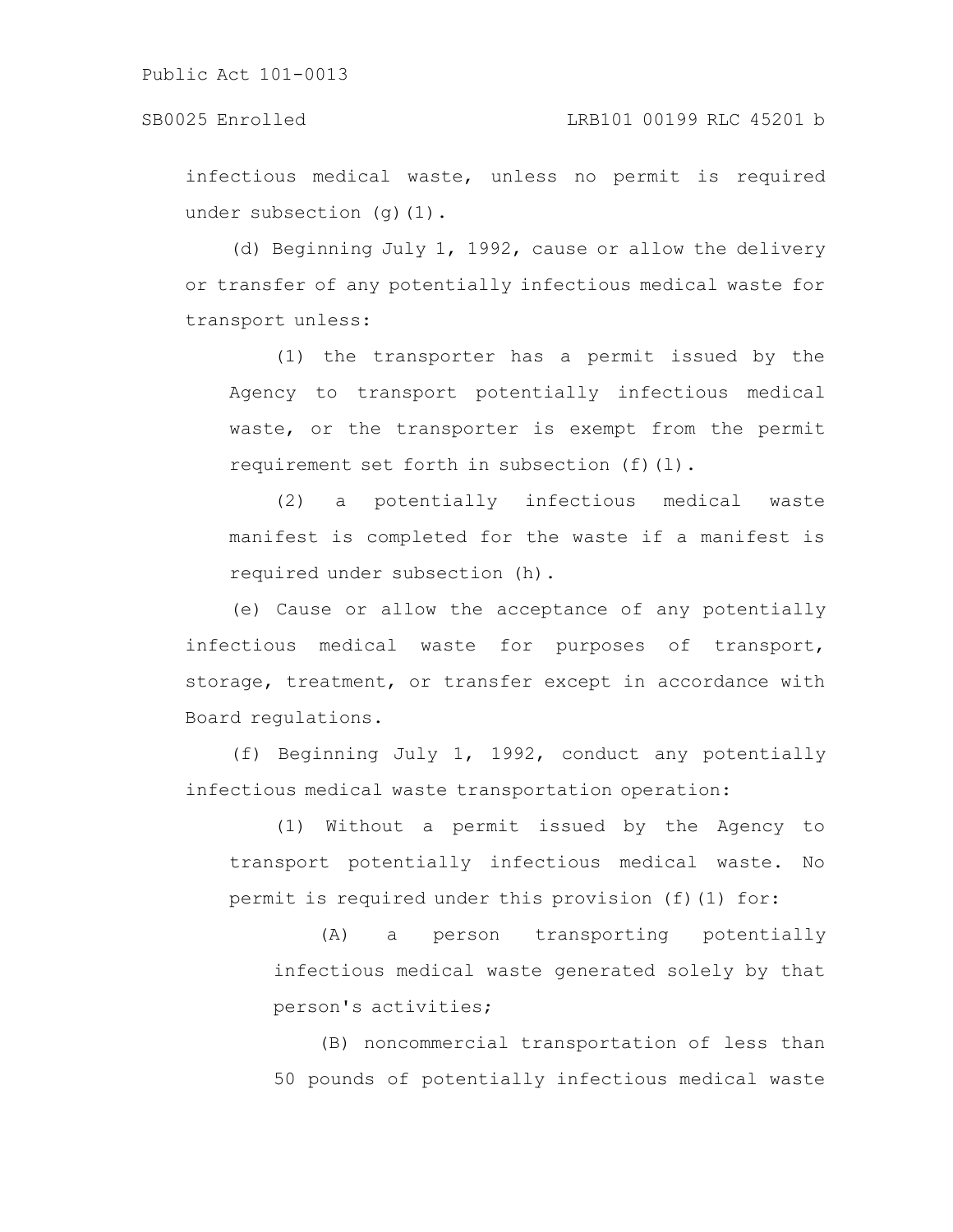## SB0025 Enrolled LRB101 00199 RLC 45201 b

at any one time; or

(C) the U.S. Postal Service.

(2) In violation of any condition of any permit issued by the Agency under this Act.

(3) In violation of any regulation adopted by the Board.

(4) In violation of any order adopted by the Board under this Act.

(g) Beginning July 1, 1992, conduct any potentially infectious medical waste treatment, storage, or transfer operation:

(1) without a permit issued by the Agency that specifically authorizes the treatment, storage, or transfer of potentially infectious medical waste. No permit is required under this subsection (g) or subsection (d)(1) of Section 21 for any:

(A) Person conducting a potentially infectious medical waste treatment, storage, or transfer operation for potentially infectious medical waste generated by the person's own activities that are treated, stored, or transferred within the site where the potentially infectious medical waste is generated.

(B) Hospital that treats, stores, or transfers only potentially infectious medical waste generated by its own activities or by members of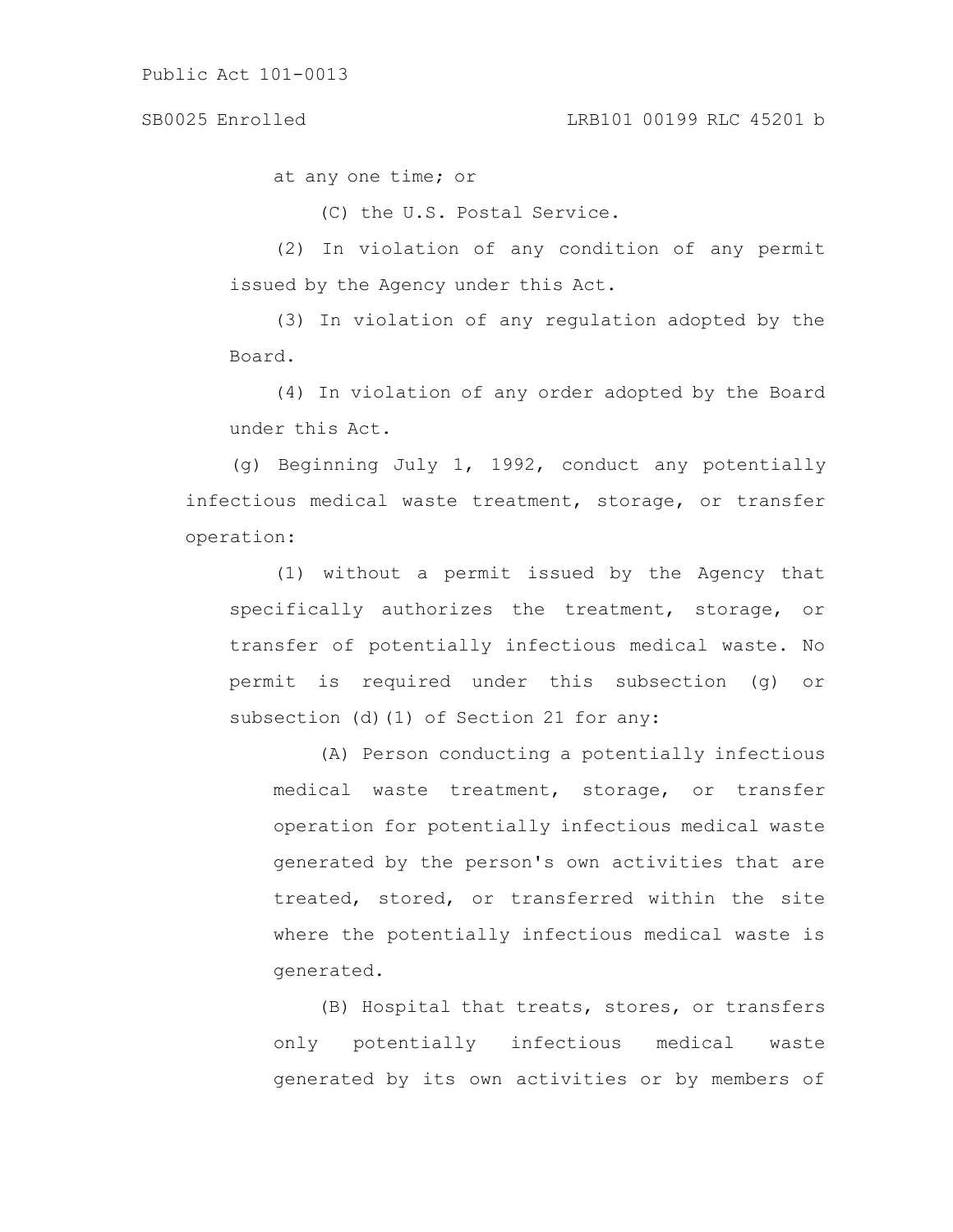its medical staff.

(C) Sharps collection station that is operated in accordance with Section 56.7.

(2) in violation of any condition of any permit issued by the Agency under this Act.

(3) in violation of any regulation adopted by the Board.

(4) In violation of any order adopted by the Board under this Act.

(h) Transport potentially infectious medical waste unless the transporter carries a completed potentially infectious medical waste manifest. No manifest is required for the transportation of:

(1) potentially infectious medical waste being transported by generators who generated the waste by their own activities, when the potentially infectious medical waste is transported within or between sites or facilities owned, controlled, or operated by that person;

(2) less than 50 pounds of potentially infectious medical waste at any one time for a noncommercial transportation activity; or

(3) potentially infectious medical waste by the U.S. Postal Service.

(i) Offer for transportation, transport, deliver, receive or accept potentially infectious medical waste for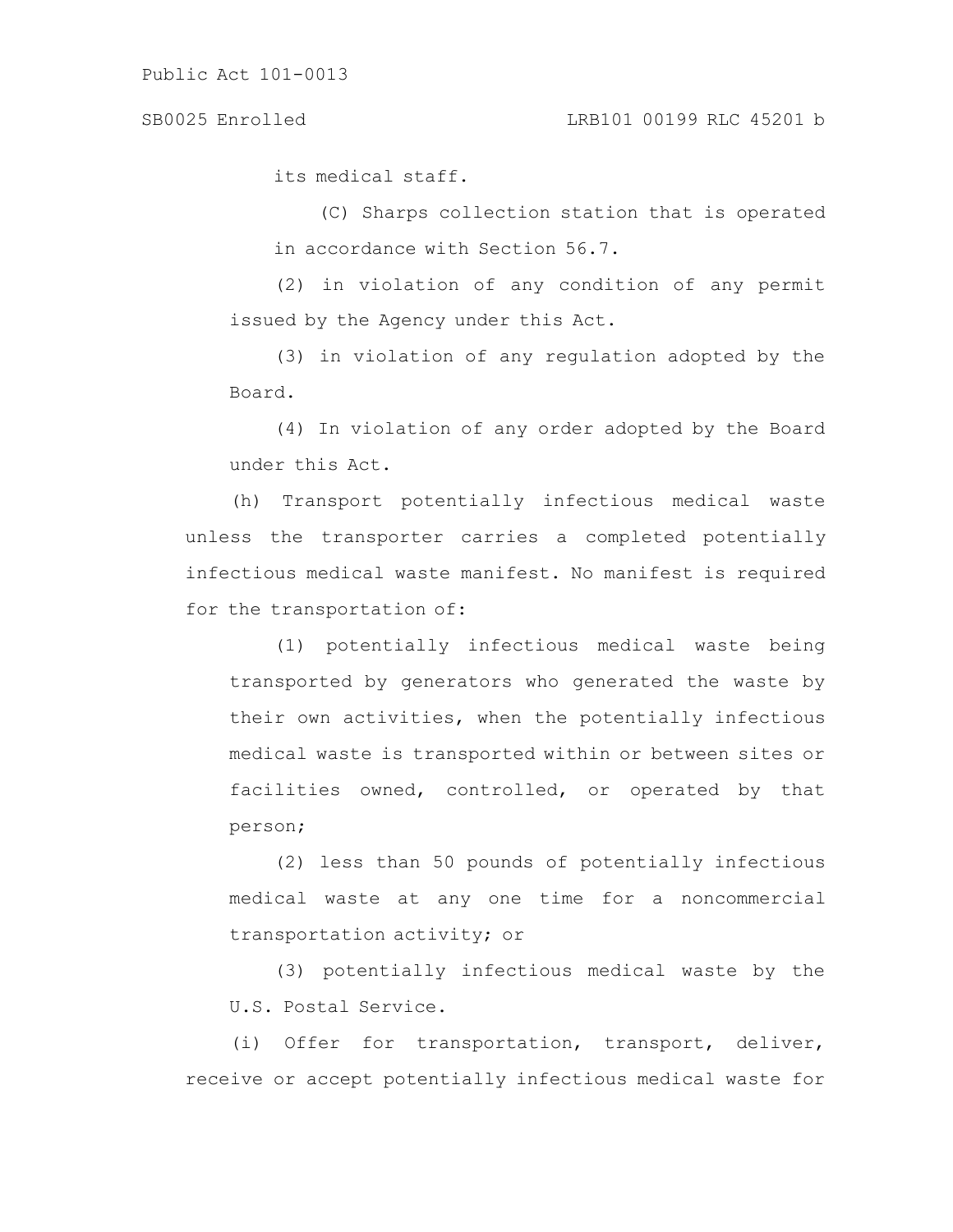which a manifest is required, unless the manifest indicates that the fee required under Section 56.4 of this Act has been paid.

(j) Beginning January 1, 1994, conduct a potentially infectious medical waste treatment operation at an incinerator in existence on the effective date of this Title in violation of emission standards established for these incinerators under Section 129 of the Clean Air Act (42 USC 7429), as amended.

(k) Beginning July 1, 2015, knowingly mix household sharps, including, but not limited to, hypodermic, intravenous, or other medical needles or syringes or other medical household waste containing used or unused sharps, including, but not limited to, hypodermic, intravenous, or other medical needles or syringes or other sharps, with any other material intended for collection as a recyclable material by a residential hauler.

(l) Beginning on July 1, 2015, knowingly place household sharps into a container intended for collection by a residential hauler for processing at a recycling center.

(B) In making its orders and determinations relative to penalties, if any, to be imposed for violating subdivision (A)(a) of this Section, the Board, in addition to the factors in Sections 33(c) and 42(h) of this Act, or the Court shall take into consideration whether the owner or operator of the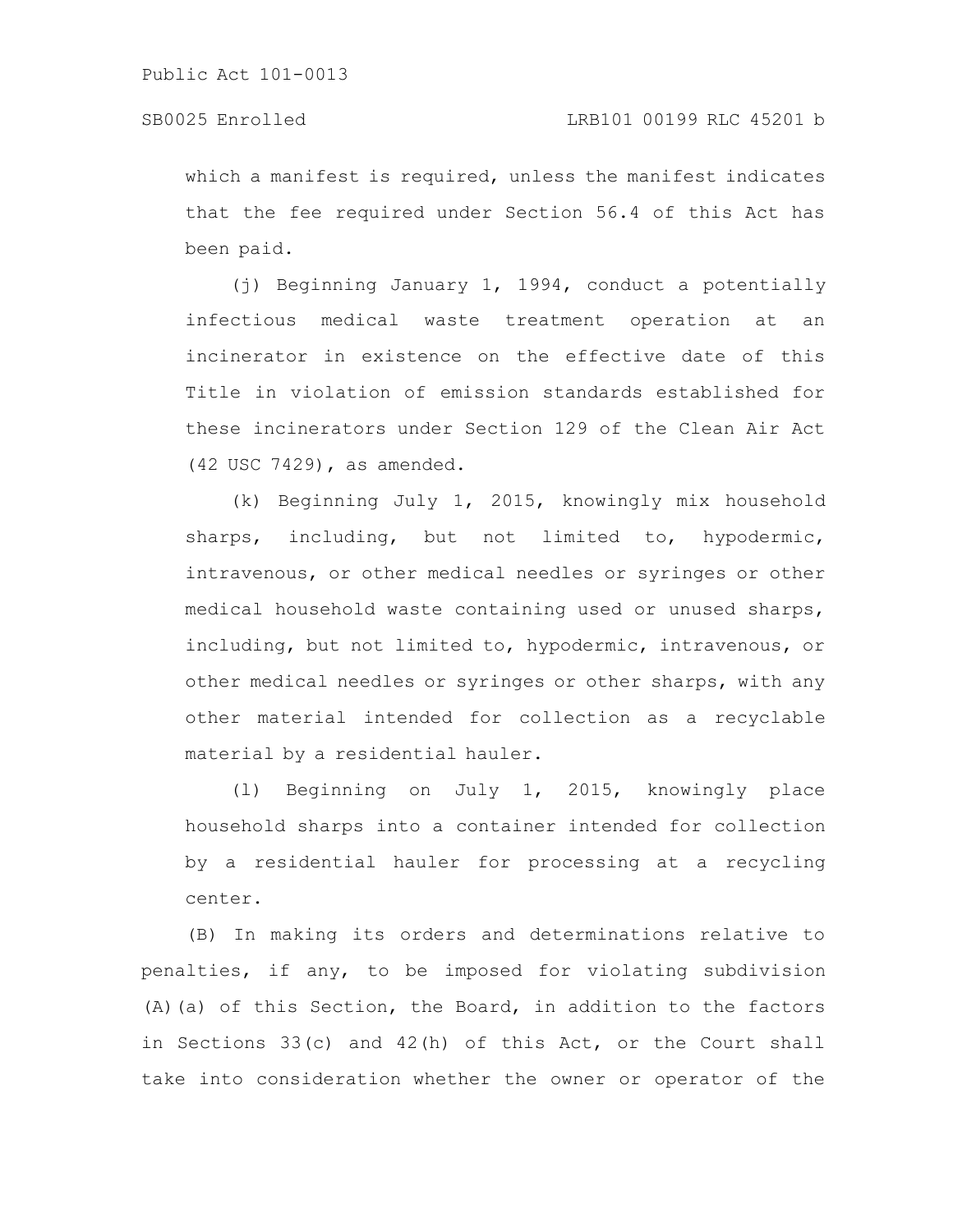landfill reasonably relied on written statements from the person generating or treating the waste that the waste is not potentially infectious medical waste.

(C) Notwithstanding subsection (A) or any other provision of law, including the Vital Records Act, tissue and products from an abortion, as defined in Section 1-10 of the Reproductive Health Act, or a miscarriage may be buried, entombed, or cremated.

(Source: P.A. 99-82, eff. 7-20-15.)

Section 910-65. The Criminal Code of 2012 is amended by changing Section  $9-1.2$ ,  $9-2.1$ ,  $9-3.2$ , and  $12-3.1$  as follows:

(720 ILCS 5/9-1.2) (from Ch. 38, par. 9-1.2)

Sec. 9-1.2. Intentional Homicide of an Unborn Child.

(a) A person commits the offense of intentional homicide of an unborn child if, in performing acts which cause the death of an unborn child, he without lawful justification:

(1) either intended to cause the death of or do great bodily harm to the pregnant individual woman or her unborn child or knew that such acts would cause death or great bodily harm to the pregnant individual woman or her unborn child; or

(2) knew that his acts created a strong probability of death or great bodily harm to the pregnant individual woman or her unborn child; and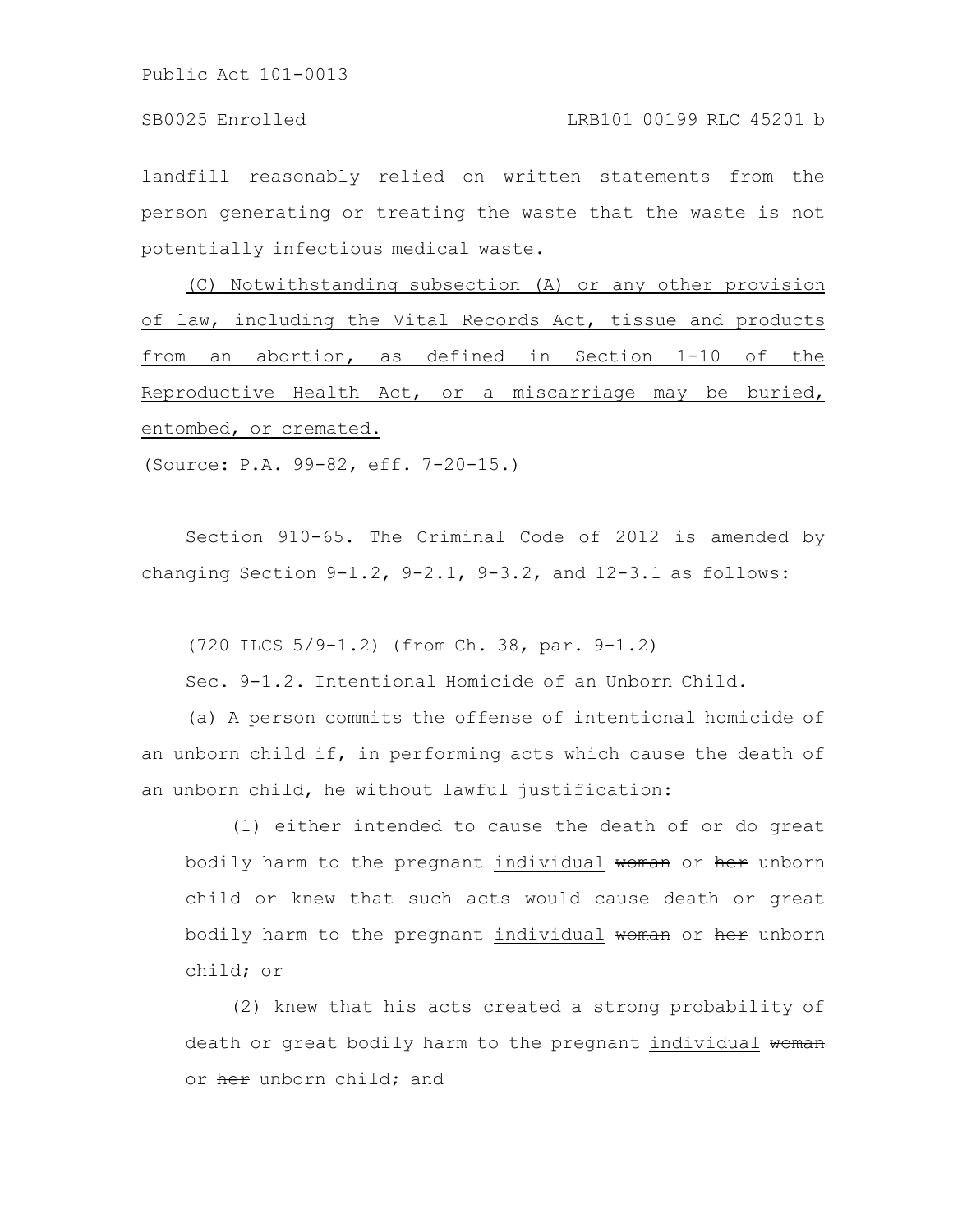(3) knew that the individual woman was pregnant.

(b) For purposes of this Section, (1) "unborn child" shall mean any individual of the human species from the implantation of an embryo fertilization until birth, and (2) "person" shall not include the pregnant woman whose unborn child is killed.

(c) This Section shall not apply to acts which cause the death of an unborn child if those acts were committed during any abortion, as defined in Section 1-10 of the Reproductive Health Act, Section 2 of the Illinois Abortion Law of 1975, as amended, to which the pregnant individual woman has consented. This Section shall not apply to acts which were committed pursuant to usual and customary standards of medical practice during diagnostic testing or therapeutic treatment.

(d) Penalty. The sentence for intentional homicide of an unborn child shall be the same as for first degree murder, except that:

(1) the death penalty may not be imposed;

(2) if the person committed the offense while armed with a firearm, 15 years shall be added to the term of imprisonment imposed by the court;

(3) if, during the commission of the offense, the person personally discharged a firearm, 20 years shall be added to the term of imprisonment imposed by the court;

(4) if, during the commission of the offense, the person personally discharged a firearm that proximately caused great bodily harm, permanent disability, permanent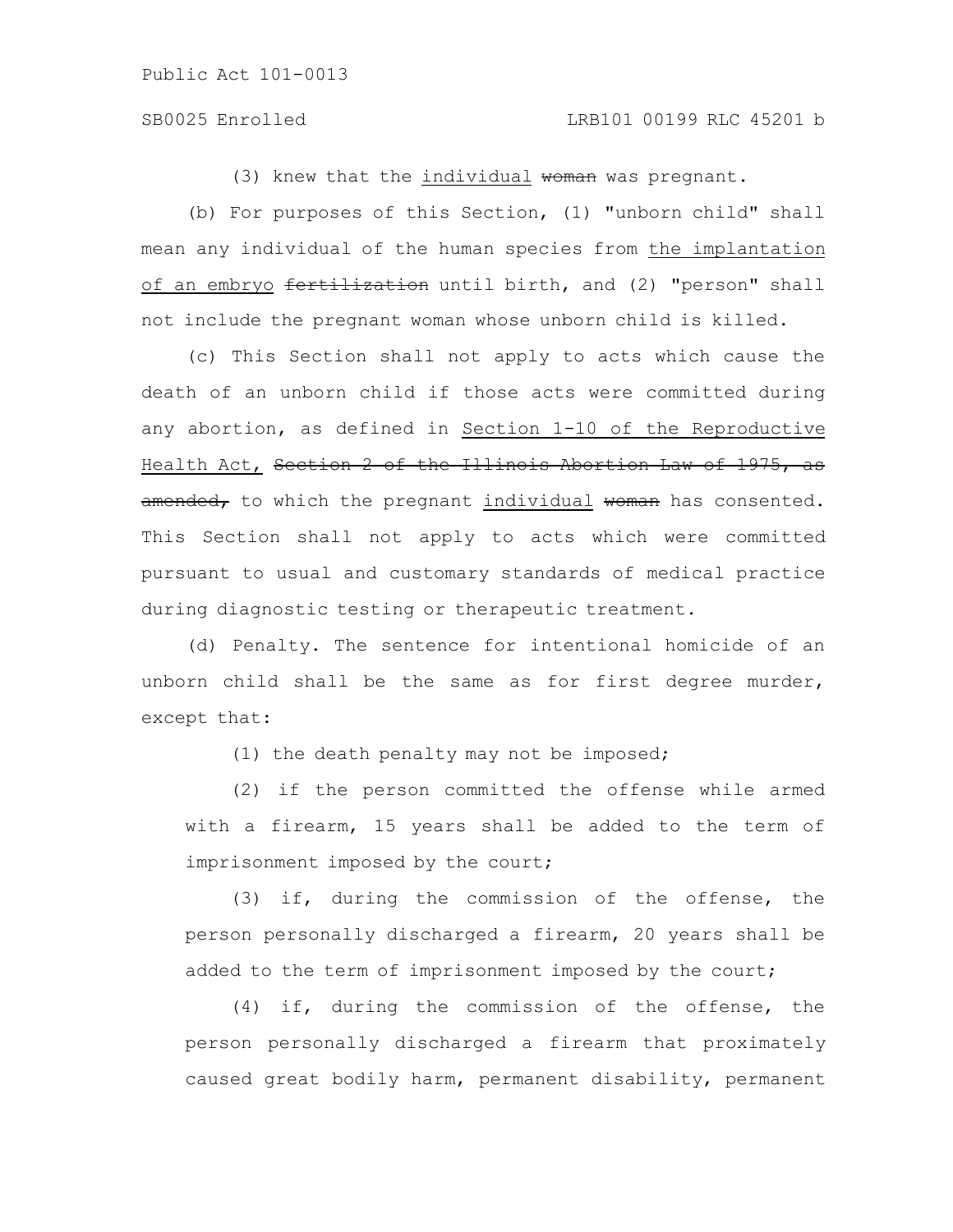disfigurement, or death to another person, 25 years or up to a term of natural life shall be added to the term of imprisonment imposed by the court.

(e) The provisions of this Act shall not be construed to prohibit the prosecution of any person under any other provision of law.

(Source: P.A. 96-1000, eff. 7-2-10.)

(720 ILCS 5/9-2.1) (from Ch. 38, par. 9-2.1)

Sec. 9-2.1. Voluntary Manslaughter of an Unborn Child. (a) A person who kills an unborn child without lawful justification commits voluntary manslaughter of an unborn child if at the time of the killing he is acting under a sudden and intense passion resulting from serious provocation by another whom the offender endeavors to kill, but he negligently or accidentally causes the death of the unborn child.

Serious provocation is conduct sufficient to excite an intense passion in a reasonable person.

(b) A person who intentionally or knowingly kills an unborn child commits voluntary manslaughter of an unborn child if at the time of the killing he believes the circumstances to be such that, if they existed, would justify or exonerate the killing under the principles stated in Article 7 of this Code, but his belief is unreasonable.

(c) Sentence. Voluntary Manslaughter of an unborn child is a Class 1 felony.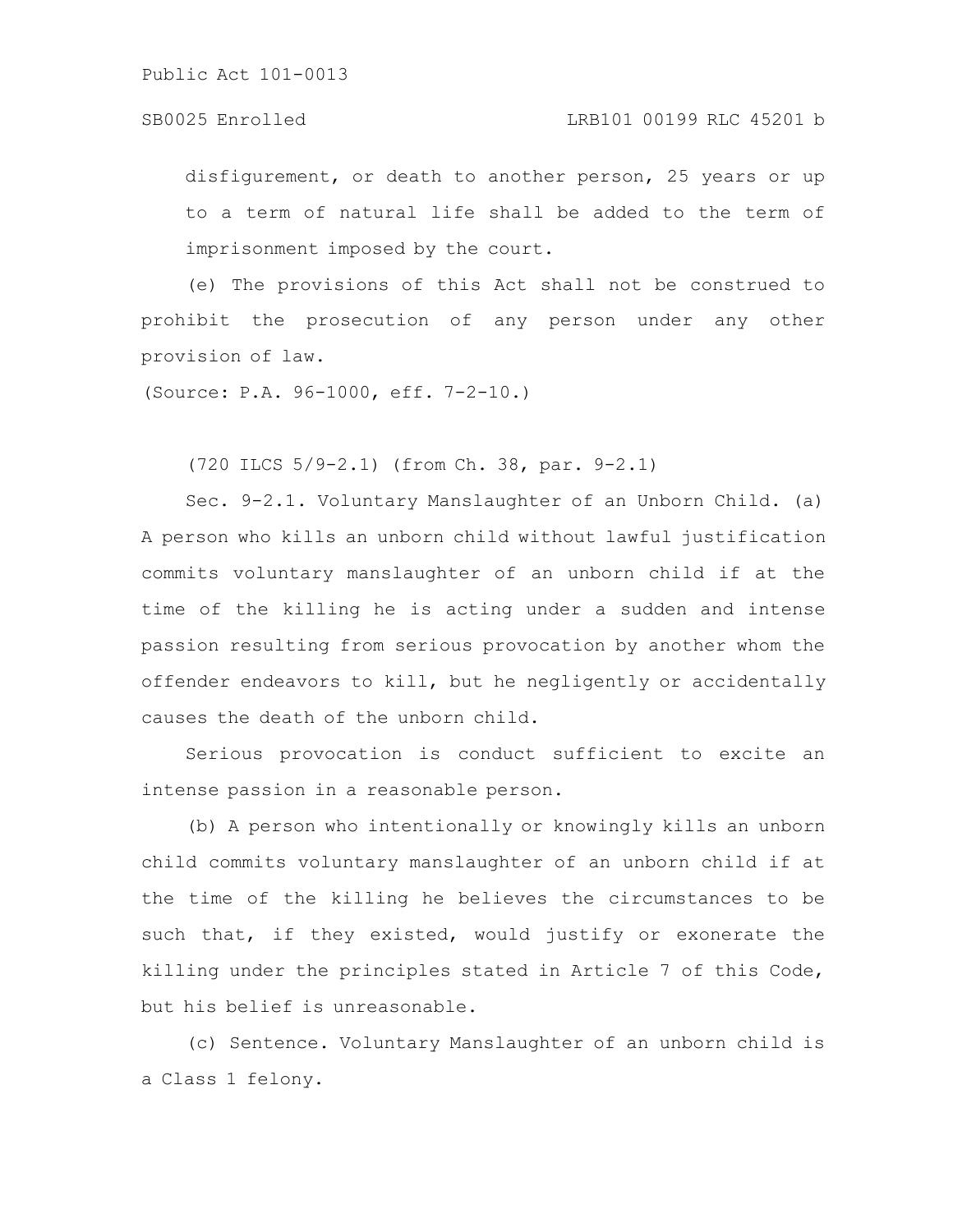(d) For purposes of this Section, (1) "unborn child" shall mean any individual of the human species from the implantation of an embryo fertilization until birth, and (2) "person" shall not include the pregnant individual woman whose unborn child is killed.

(e) This Section shall not apply to acts which cause the death of an unborn child if those acts were committed during any abortion, as defined in Section 1-10 of the Reproductive Health Act, Section 2 of the Illinois Abortion Law of 1975, as amended, to which the pregnant individual woman has consented. This Section shall not apply to acts which were committed pursuant to usual and customary standards of medical practice during diagnostic testing or therapeutic treatment.

(Source: P.A. 84-1414.)

(720 ILCS 5/9-3.2) (from Ch. 38, par. 9-3.2)

Sec. 9-3.2. Involuntary Manslaughter and Reckless Homicide of an Unborn Child. (a) A person who unintentionally kills an unborn child without lawful justification commits involuntary manslaughter of an unborn child if his acts whether lawful or unlawful which cause the death are such as are likely to cause death or great bodily harm to some individual, and he performs them recklessly, except in cases in which the cause of death consists of the driving of a motor vehicle, in which case the person commits reckless homicide of an unborn child.

(b) Sentence.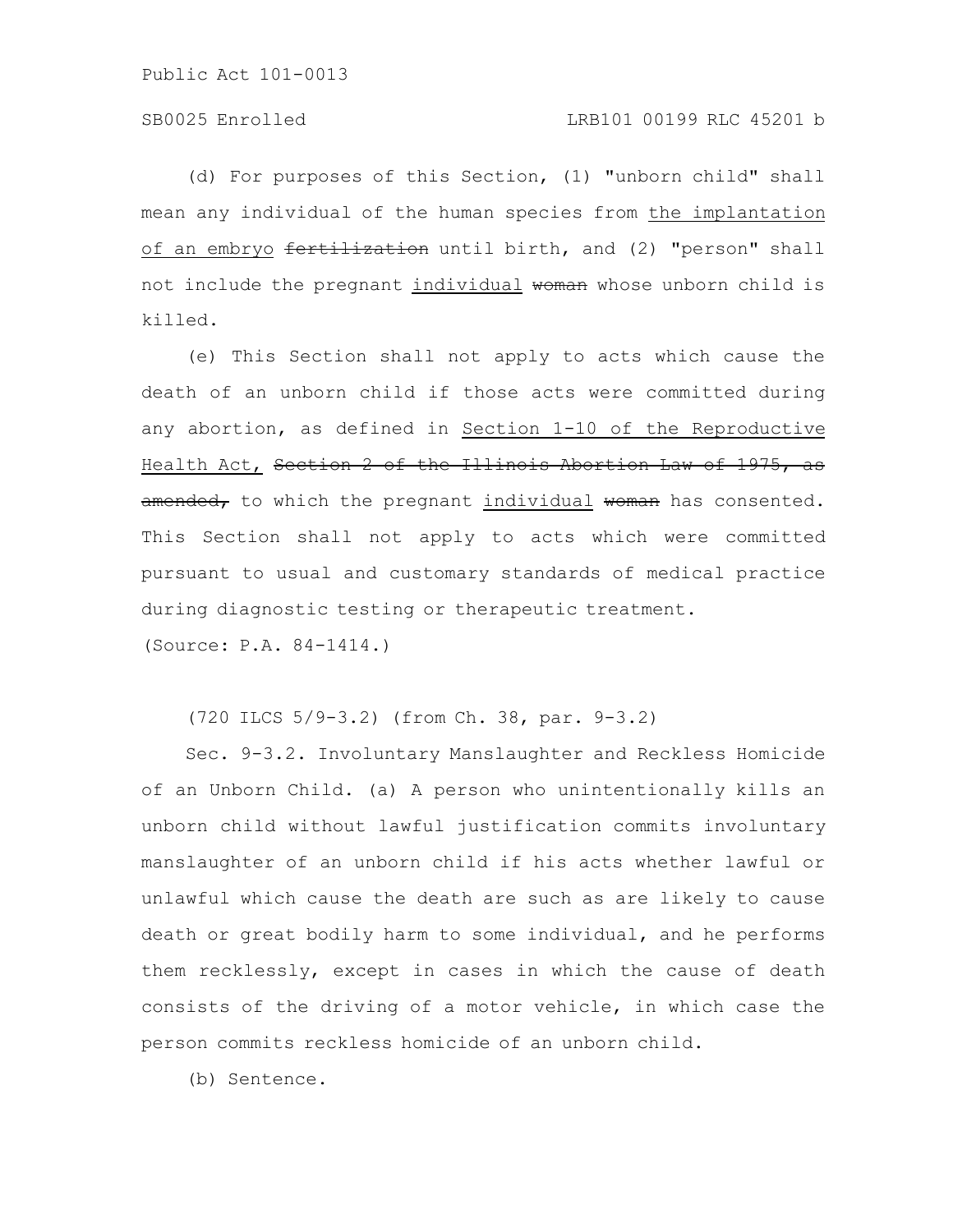## SB0025 Enrolled LRB101 00199 RLC 45201 b

(1) Involuntary manslaughter of an unborn child is a Class 3 felony.

(2) Reckless homicide of an unborn child is a Class 3 felony.

(c) For purposes of this Section, (1) "unborn child" shall mean any individual of the human species from the implantation of an embryo fertilization until birth, and (2) "person" shall not include the pregnant individual woman whose unborn child is killed.

(d) This Section shall not apply to acts which cause the death of an unborn child if those acts were committed during any abortion, as defined in Section 1-10 of the Reproductive Health Act, Section 2 of the Illinois Abortion Law of 1975, as amended, to which the pregnant individual woman has consented. This Section shall not apply to acts which were committed pursuant to usual and customary standards of medical practice during diagnostic testing or therapeutic treatment.

(e) The provisions of this Section shall not be construed to prohibit the prosecution of any person under any other provision of law, nor shall it be construed to preclude any civil cause of action.

(Source: P.A. 84-1414.)

(720 ILCS 5/12-3.1) (from Ch. 38, par. 12-3.1)

Sec. 12-3.1. Battery of an unborn child; aggravated battery of an unborn child.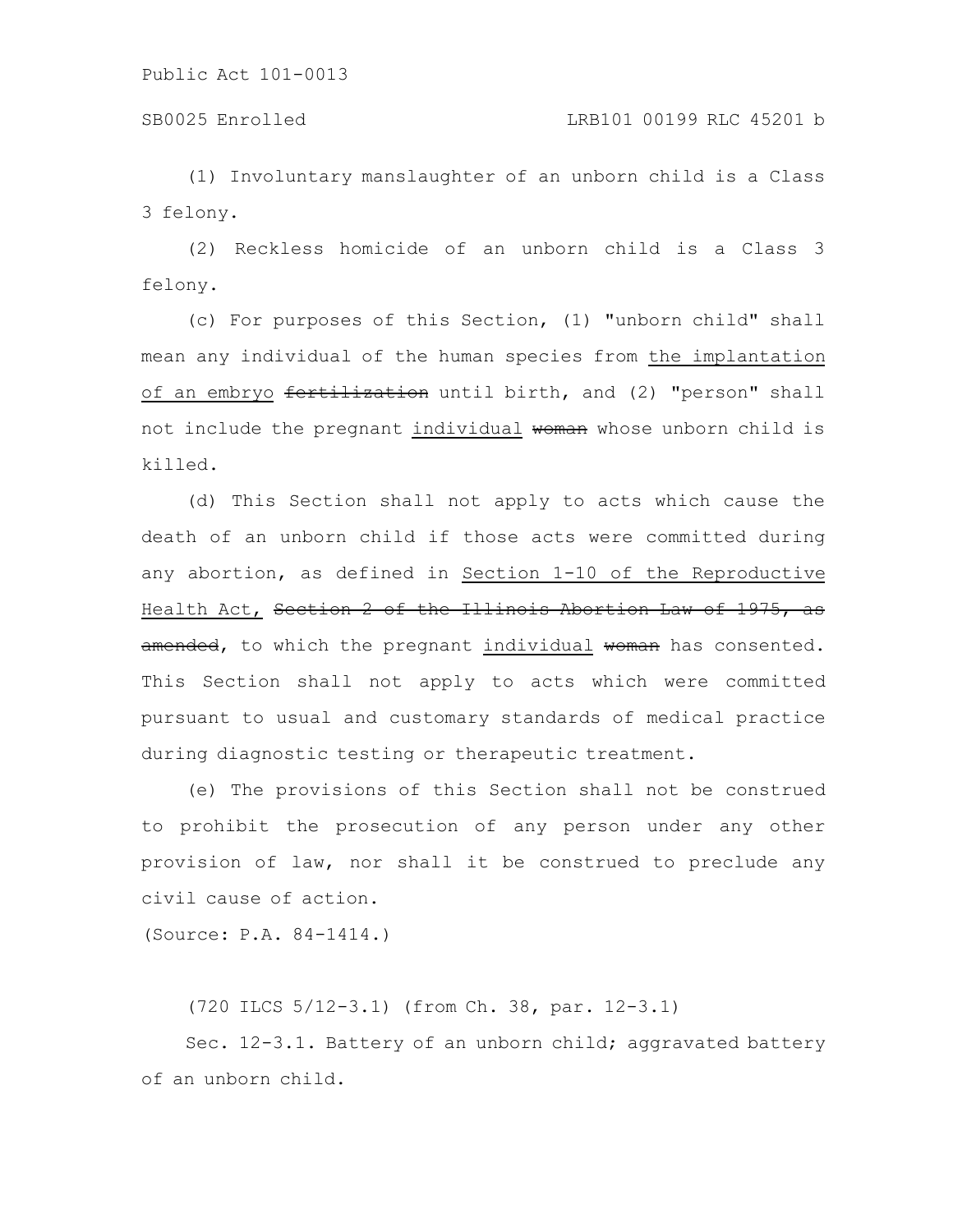(a) A person commits battery of an unborn child if he or she knowingly without legal justification and by any means causes bodily harm to an unborn child.

(a-5) A person commits aggravated battery of an unborn child when, in committing a battery of an unborn child, he or she knowingly causes great bodily harm or permanent disability or disfigurement to an unborn child.

(b) For purposes of this Section, (1) "unborn child" shall mean any individual of the human species from the implantation of an embryo fertilization until birth, and (2) "person" shall not include the pregnant individual woman whose unborn child is harmed.

(c) Sentence. Battery of an unborn child is a Class A misdemeanor. Aggravated battery of an unborn child is a Class 2 felony.

(d) This Section shall not apply to acts which cause bodily harm to an unborn child if those acts were committed during any abortion, as defined in Section 1-10 of the Reproductive Health Act, Section 2 of the Illinois Abortion Law of 1975, as amended, to which the pregnant individual woman has consented. This Section shall not apply to acts which were committed pursuant to usual and customary standards of medical practice during diagnostic testing or therapeutic treatment. (Source: P.A. 96-1551, eff. 7-1-11.)

Section 910-70. The Code of Civil Procedure is amended by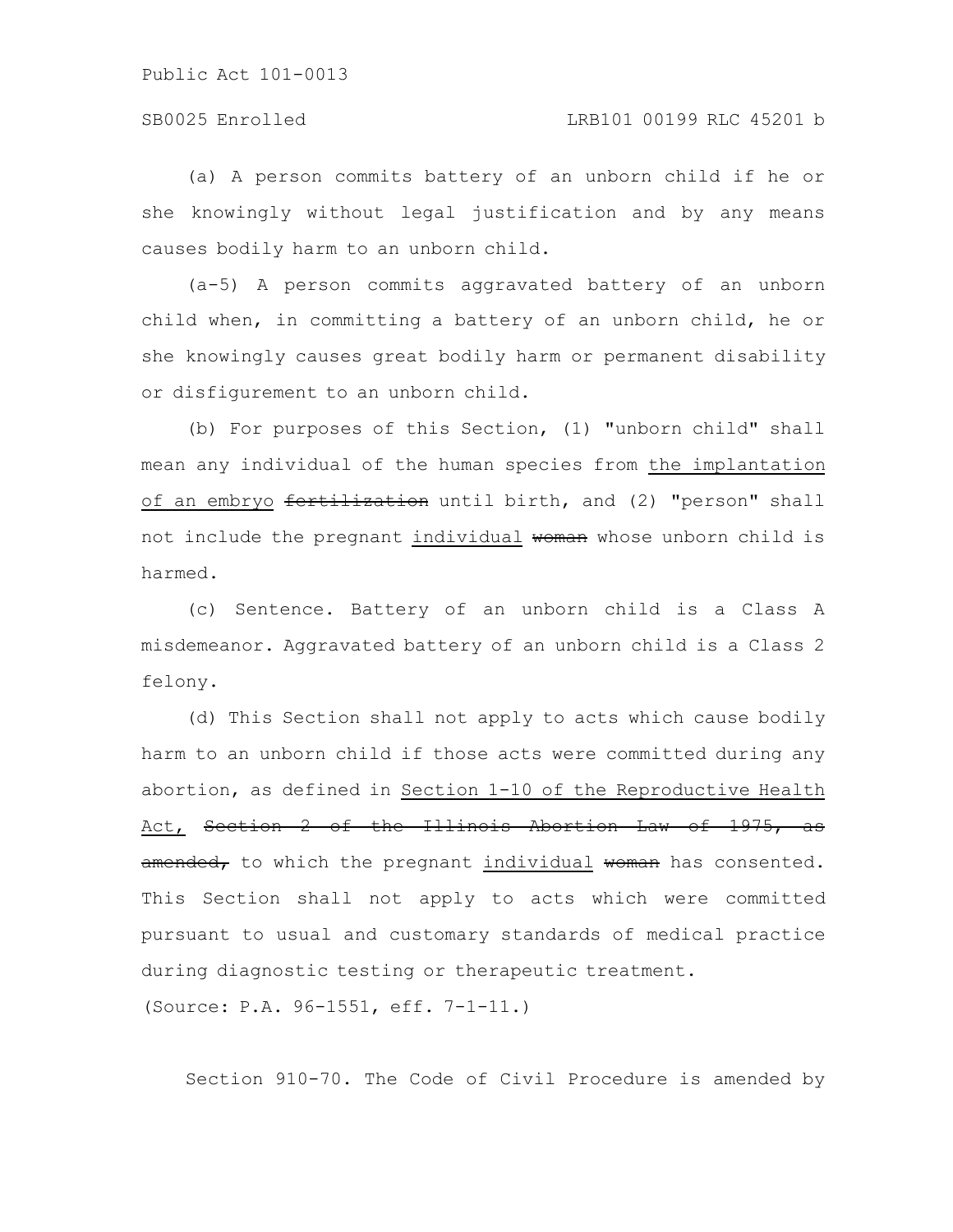## SB0025 Enrolled LRB101 00199 RLC 45201 b

changing Section 8-802 as follows:

(735 ILCS 5/8-802) (from Ch. 110, par. 8-802)

Sec. 8-802. Physician and patient. No physician or surgeon shall be permitted to disclose any information he or she may have acquired in attending any patient in a professional character, necessary to enable him or her professionally to serve the patient, except only (1) in trials for homicide when the disclosure relates directly to the fact or immediate circumstances of the homicide, (2) in actions, civil or criminal, against the physician for malpractice, (3) with the expressed consent of the patient, or in case of his or her death or disability, of his or her personal representative or other person authorized to sue for personal injury or of the beneficiary of an insurance policy on his or her life, health, or physical condition, or as authorized by Section 8-2001.5, (4) in all actions brought by or against the patient, his or her personal representative, a beneficiary under a policy of insurance, or the executor or administrator of his or her estate wherein the patient's physical or mental condition is an issue, (5) upon an issue as to the validity of a document as a will of the patient, (6) (blank) in any criminal action where the charge is either first degree murder by abortion, attempted abortion or abortion, (7) in actions, civil or criminal, arising from the filing of a report in compliance with the Abused and Neglected Child Reporting Act, (8) to any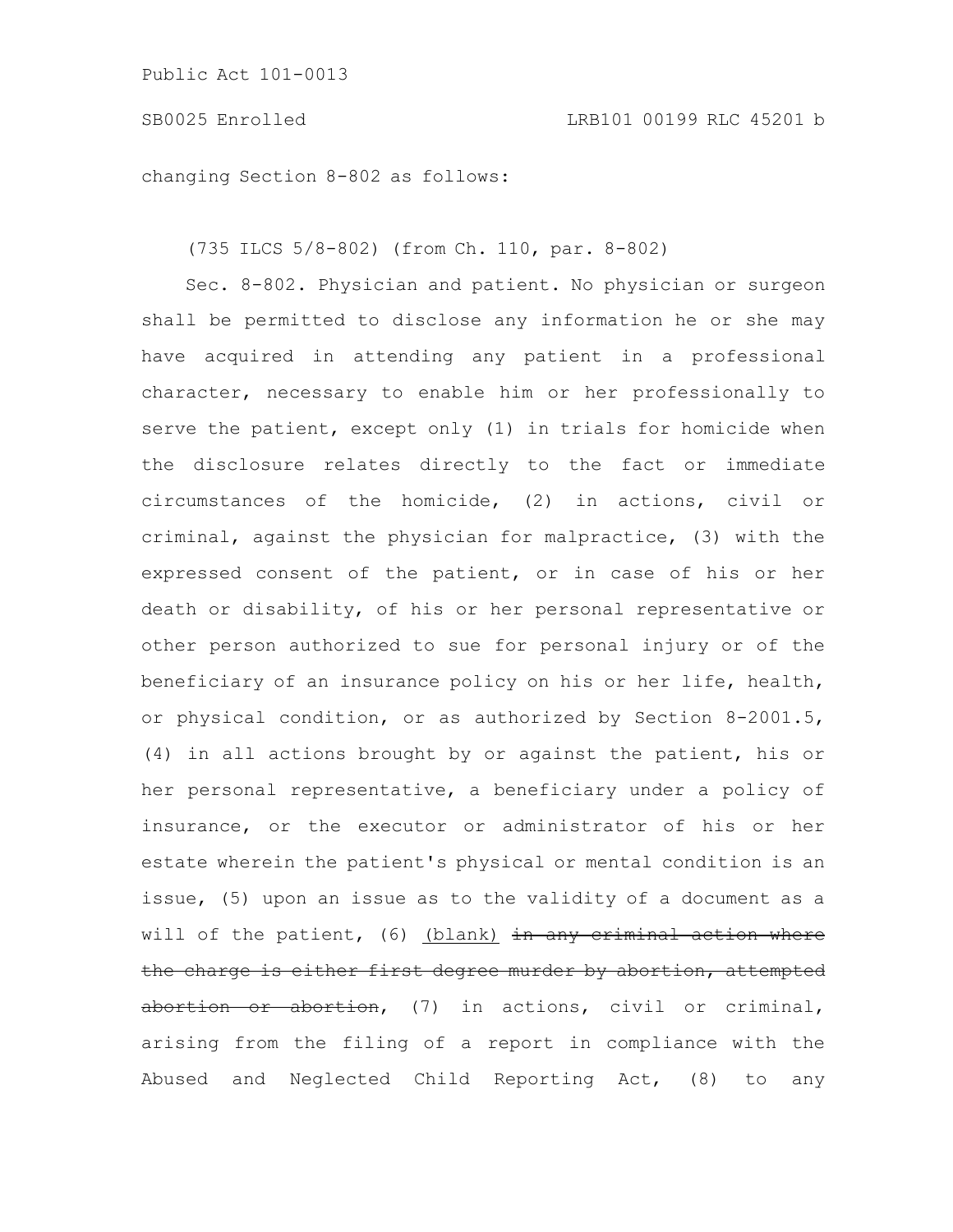department, agency, institution or facility which has custody of the patient pursuant to State statute or any court order of commitment, (9) in prosecutions where written results of blood alcohol tests are admissible pursuant to Section 11-501.4 of the Illinois Vehicle Code, (10) in prosecutions where written results of blood alcohol tests are admissible under Section 5-11a of the Boat Registration and Safety Act, (11) in criminal actions arising from the filing of a report of suspected terrorist offense in compliance with Section 29D-10(p)(7) of the Criminal Code of 2012, (12) upon the issuance of a subpoena pursuant to Section 38 of the Medical Practice Act of 1987; the issuance of a subpoena pursuant to Section 25.1 of the Illinois Dental Practice Act; the issuance of a subpoena pursuant to Section 22 of the Nursing Home Administrators Licensing and Disciplinary Act; or the issuance of a subpoena pursuant to Section 25.5 of the Workers' Compensation Act, (13) upon the issuance of a grand jury subpoena pursuant to Article 112 of the Code of Criminal Procedure of 1963, or (14) to or through a health information exchange, as that term is defined in Section 2 of the Mental Health and Developmental Disabilities Confidentiality Act, in accordance with State or federal law.

Upon disclosure under item (13) of this Section, in any criminal action where the charge is domestic battery, aggravated domestic battery, or an offense under Article 11 of the Criminal Code of 2012 or where the patient is under the age of 18 years or upon the request of the patient, the State's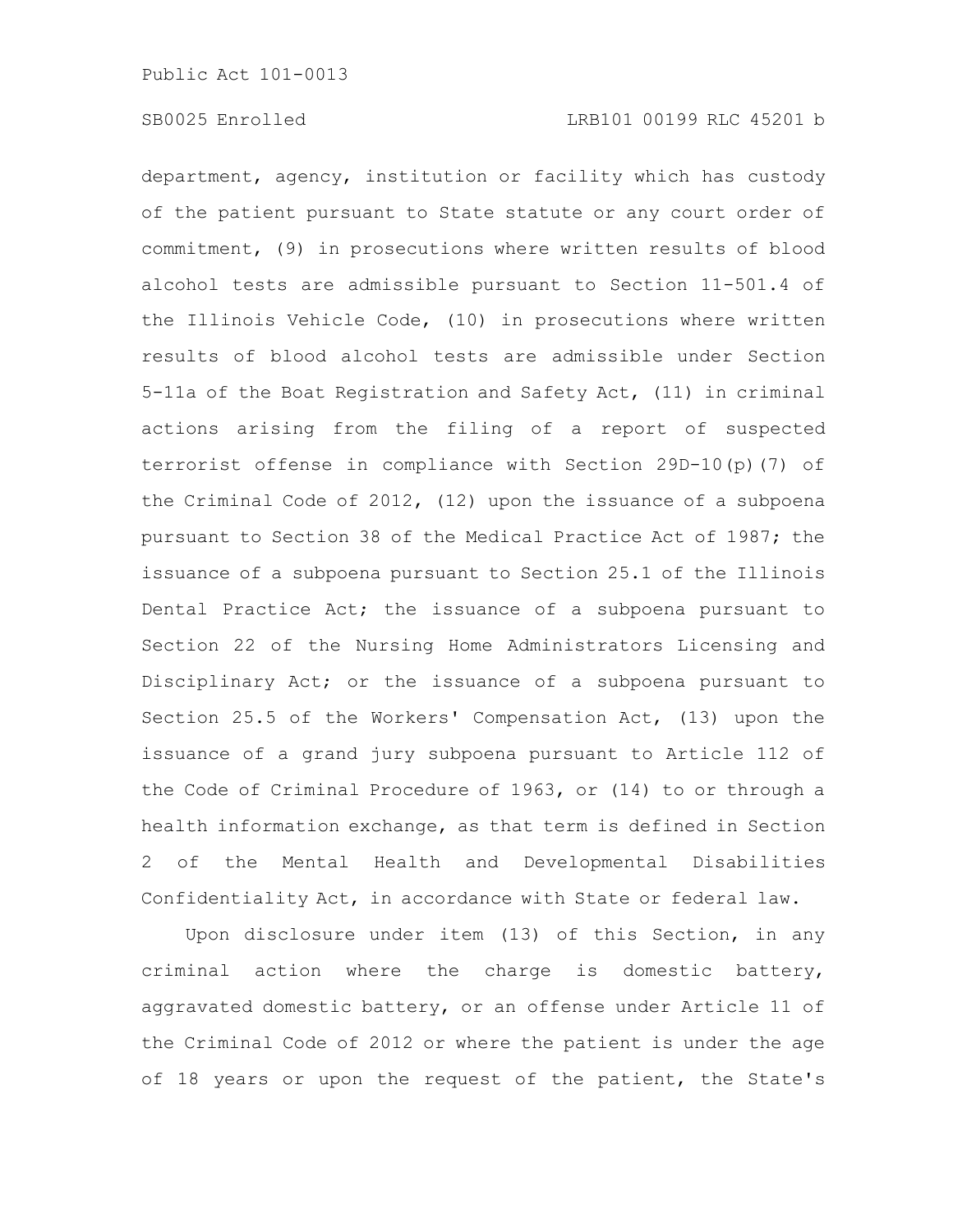### SB0025 Enrolled LRB101 00199 RLC 45201 b

Attorney shall petition the court for a protective order pursuant to Supreme Court Rule 415.

In the event of a conflict between the application of this Section and the Mental Health and Developmental Disabilities Confidentiality Act to a specific situation, the provisions of the Mental Health and Developmental Disabilities Confidentiality Act shall control.

(Source: P.A. 98-954, eff. 1-1-15; 98-1046, eff. 1-1-15; 99-78, eff. 7-20-15.)

Section 910-73. The Health Care Right of Conscience Act is amended by changing Section 3 as follows:

(745 ILCS 70/3) (from Ch. 111 1/2, par. 5303)

Sec. 3. Definitions. As used in this Act, unless the context clearly otherwise requires:

(a) "Health care" means any phase of patient care, including but not limited to, testing; diagnosis; prognosis; ancillary research; instructions; family planning, counselling, referrals, or any other advice in connection with the use or procurement of contraceptives and sterilization or abortion procedures; medication;  $\Theta$ r surgery or other care or treatment rendered by a physician or physicians, nurses, paraprofessionals or health care facility, intended for the physical, emotional, and mental well-being of persons; or an abortion as defined by the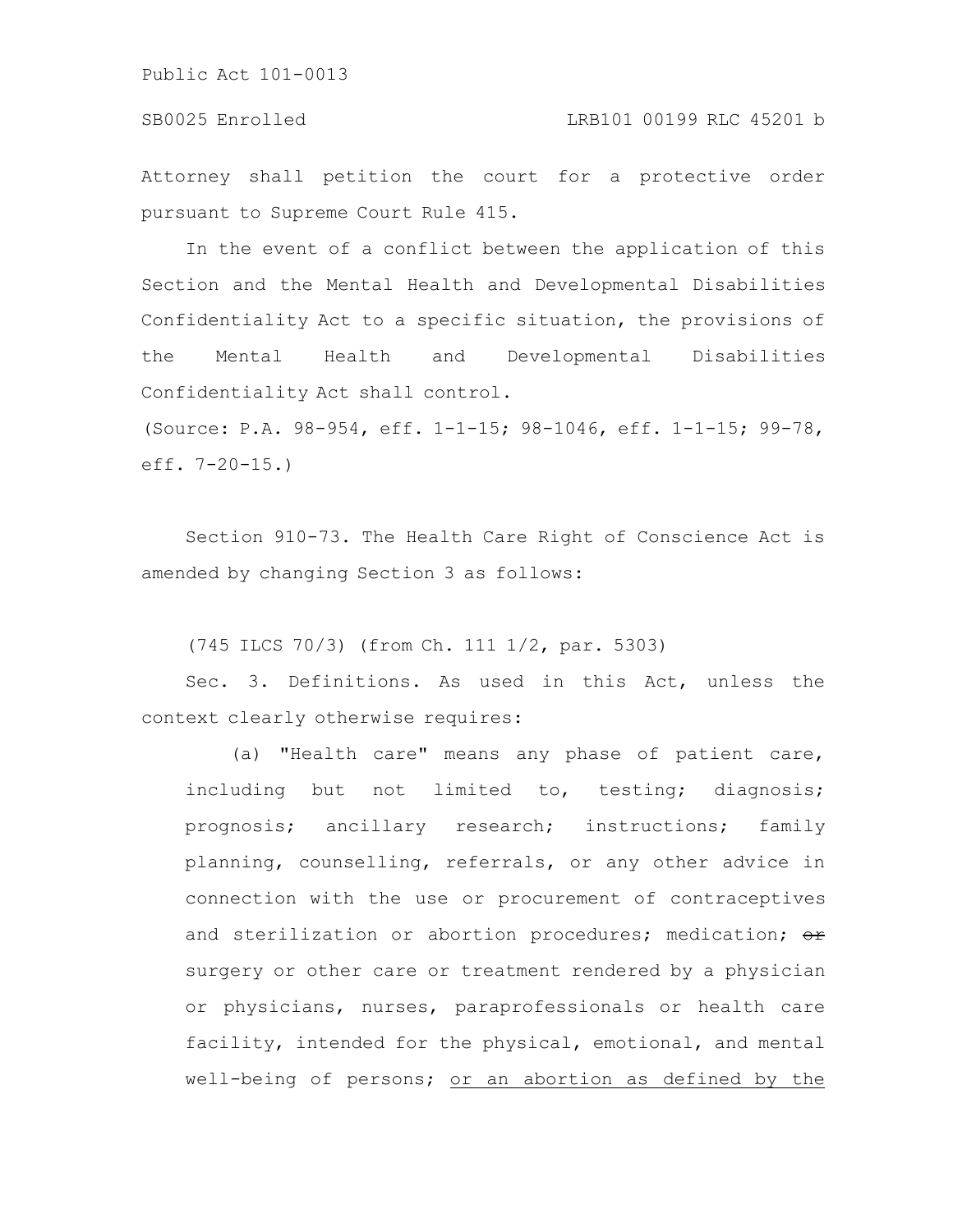#### Reproductive Health Act;

(b) "Physician" means any person who is licensed by the State of Illinois under the Medical Practice Act of 1987;

(c) "Health care personnel" means any nurse, nurses' aide, medical school student, professional, paraprofessional or any other person who furnishes, or assists in the furnishing of, health care services;

(d) "Health care facility" means any public or private hospital, clinic, center, medical school, medical training institution, laboratory or diagnostic facility, physician's office, infirmary, dispensary, ambulatory surgical treatment center or other institution or location wherein health care services are provided to any person, including physician organizations and associations, networks, joint ventures, and all other combinations of those organizations;

(e) "Conscience" means a sincerely held set of moral convictions arising from belief in and relation to God, or which, though not so derived, arises from a place in the life of its possessor parallel to that filled by God among adherents to religious faiths;

(f) "Health care payer" means a health maintenance organization, insurance company, management services organization, or any other entity that pays for or arranges for the payment of any health care or medical care service, procedure, or product; and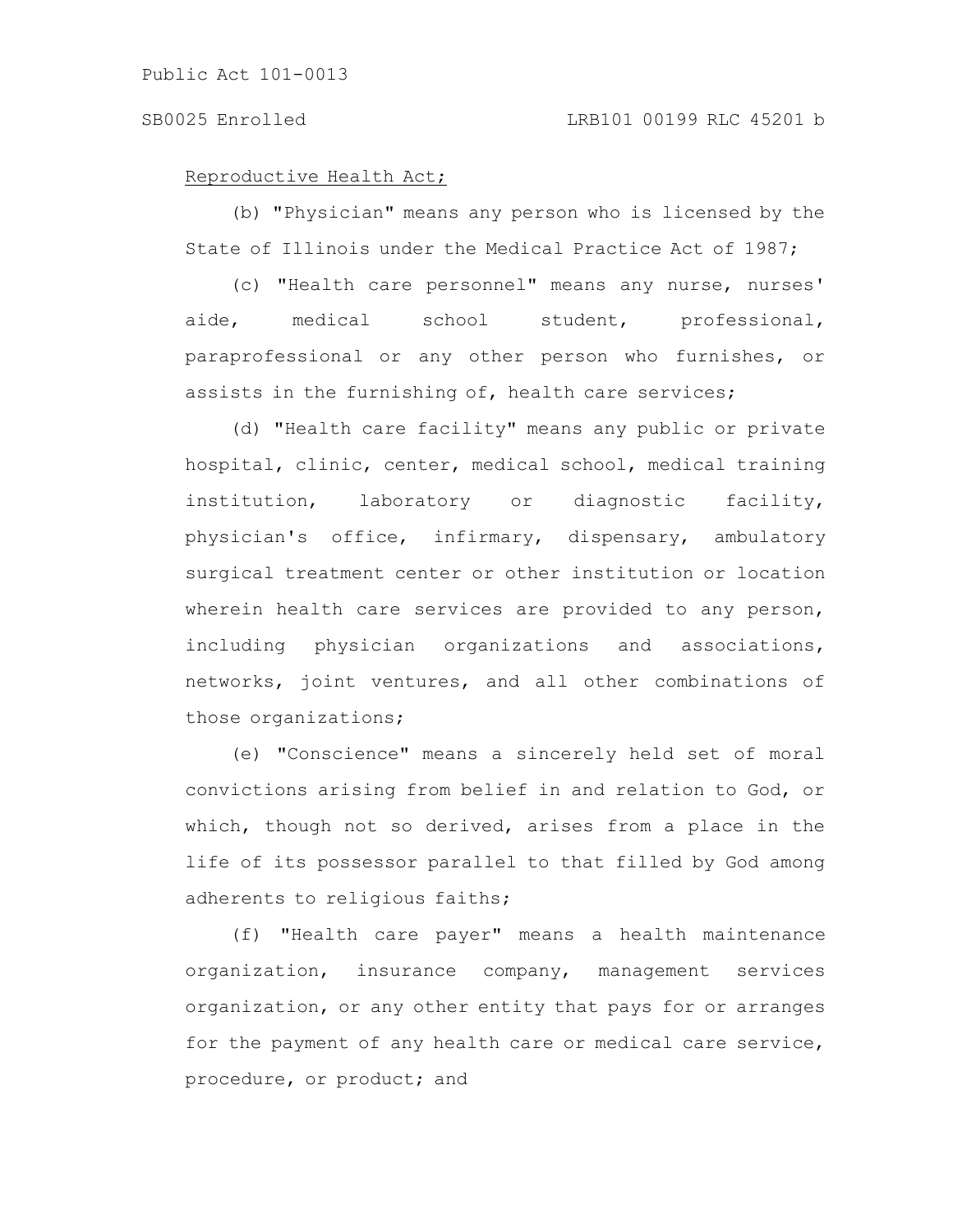(g) "Undue delay" means unreasonable delay that causes impairment of the patient's health.

The above definitions include not only the traditional combinations and forms of these persons and organizations but also all new and emerging forms and combinations of these persons and organizations.

(Source: P.A. 99-690, eff. 1-1-17.)

Section 910-75. The Rights of Married Persons Act is amended by changing Section 15 as follows:

(750 ILCS 65/15) (from Ch. 40, par. 1015)

Sec. 15. (a)(1) The expenses of the family and of the education of the children shall be chargeable upon the property of both husband and wife, or of either of them, in favor of creditors therefor, and in relation thereto they may be sued jointly or separately.

(2) No creditor, who has a claim against a spouse or former spouse for an expense incurred by that spouse or former spouse which is not a family expense, shall maintain an action against the other spouse or former spouse for that expense except:

(A) an expense for which the other spouse or former spouse agreed, in writing, to be liable; or

(B) an expense for goods or merchandise purchased by or in the possession of the other spouse or former spouse, or for services ordered by the other spouse or former spouse.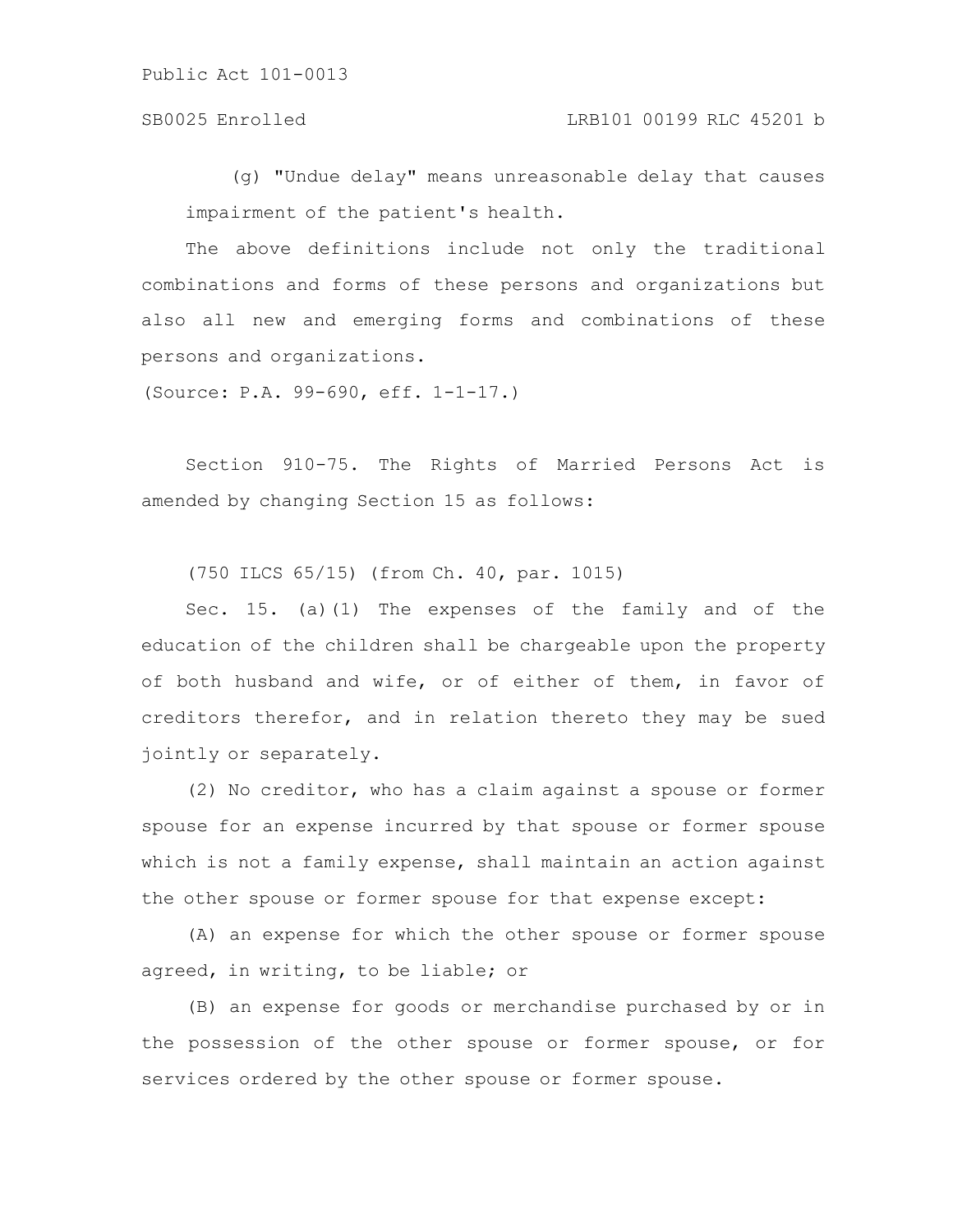## SB0025 Enrolled LRB101 00199 RLC 45201 b

(3) Any creditor who maintains an action in violation of this subsection (a) for an expense other than a family expense against a spouse or former spouse other than the spouse or former spouse who incurred the expense, shall be liable to the other spouse or former spouse for his or her costs, expenses and attorney's fees incurred in defending the action.

(4) No creditor shall, with respect to any claim against a spouse or former spouse for which the creditor is prohibited under this subsection (a) from maintaining an action against the other spouse or former spouse, engage in any collection efforts against the other spouse or former spouse, including, but not limited to, informal or formal collection attempts, referral of the claim to a collector or collection agency for collection from the other spouse or former spouse, or making any representation to a credit reporting agency that the other spouse or former spouse is any way liable for payment of the claim.

(b) (Blank). No spouse shall be liable for any incurred by the other spouse when an abortion is performed on such spouse, without the consent of such other spouse, the physician who performed the abortion certifies abortion is necessary to preserve the life of the spouse who obtained such abortion.

(c) (Blank). No parent shall be liable for any incurred by his or her minor child when an aborti performed on such minor child without the consent